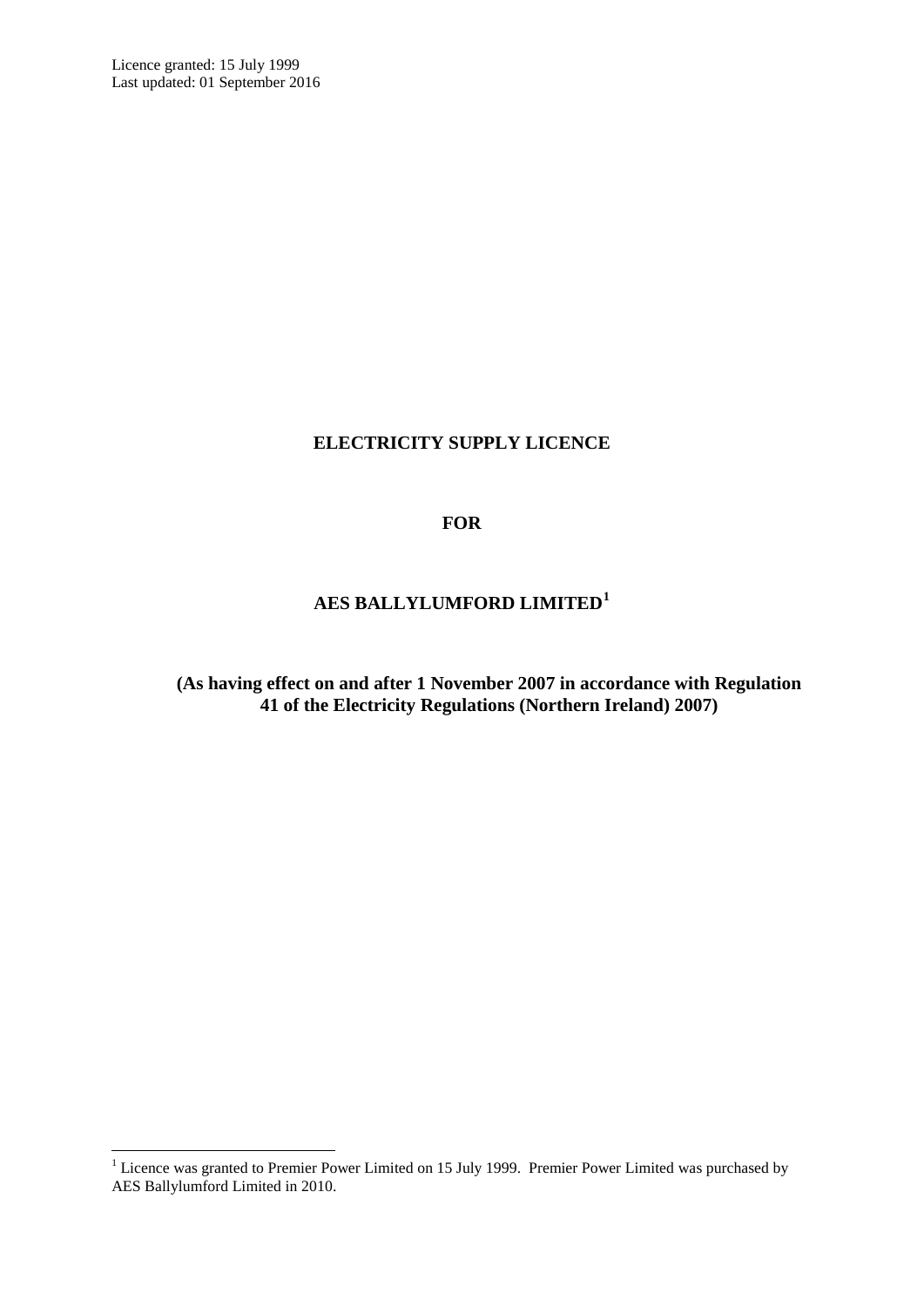# **Contents**

| Condition A: Application of Other Licence Conditions and Further Modification2             |  |
|--------------------------------------------------------------------------------------------|--|
|                                                                                            |  |
|                                                                                            |  |
|                                                                                            |  |
|                                                                                            |  |
|                                                                                            |  |
|                                                                                            |  |
|                                                                                            |  |
| Condition 3: Compliance with the Grid Code and Distribution Code36                         |  |
|                                                                                            |  |
| Condition 5: Modification of Single Electricity Market Trading and Settlement Code and     |  |
|                                                                                            |  |
|                                                                                            |  |
|                                                                                            |  |
|                                                                                            |  |
|                                                                                            |  |
|                                                                                            |  |
|                                                                                            |  |
|                                                                                            |  |
|                                                                                            |  |
|                                                                                            |  |
|                                                                                            |  |
|                                                                                            |  |
| Condition 17: Procedures for the detection and prevention of theft, damage and meter       |  |
|                                                                                            |  |
|                                                                                            |  |
| Condition 19: Provision of Information to Transmission System Operator and Market          |  |
|                                                                                            |  |
|                                                                                            |  |
|                                                                                            |  |
|                                                                                            |  |
|                                                                                            |  |
|                                                                                            |  |
|                                                                                            |  |
|                                                                                            |  |
|                                                                                            |  |
| Condition 27: Terms and Conditions of Electricity Supply Contracts 77                      |  |
|                                                                                            |  |
|                                                                                            |  |
|                                                                                            |  |
|                                                                                            |  |
| Condition 31: Code of Practice on Provision of Services for persons who are of Pensionable |  |
|                                                                                            |  |
|                                                                                            |  |
|                                                                                            |  |
|                                                                                            |  |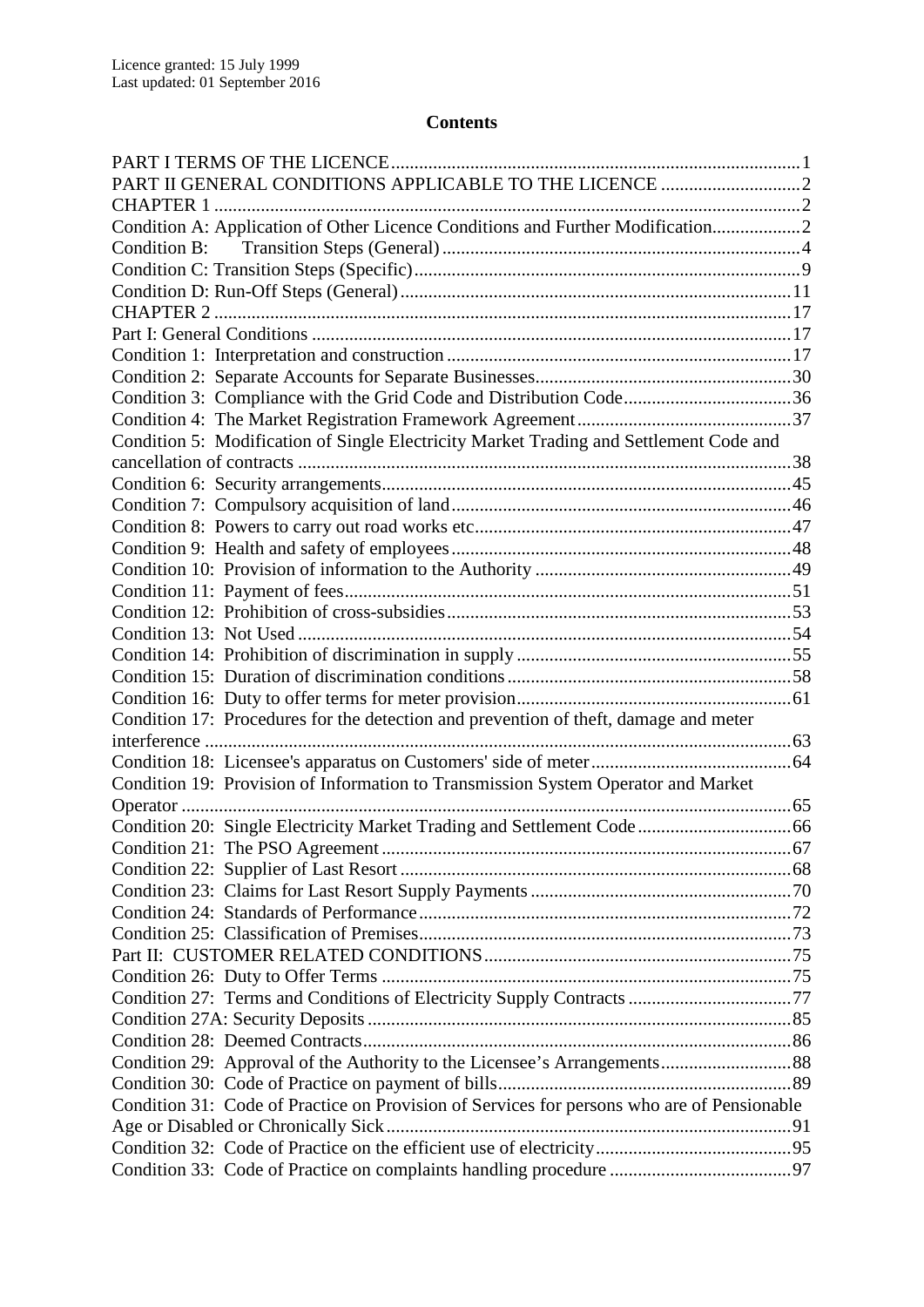| Condition 34: Code of Practice on services for prepayment meter Customers98                  |     |
|----------------------------------------------------------------------------------------------|-----|
| Condition 35: Preparation, Revision Of and Compliance with Codes of Practice  100            |     |
|                                                                                              |     |
|                                                                                              |     |
|                                                                                              |     |
|                                                                                              |     |
|                                                                                              |     |
|                                                                                              |     |
|                                                                                              |     |
|                                                                                              |     |
|                                                                                              |     |
| Condition 44: Provision of Information to Electricity Suppliers and Energy Service Providers |     |
|                                                                                              | 124 |
|                                                                                              |     |
|                                                                                              |     |
|                                                                                              |     |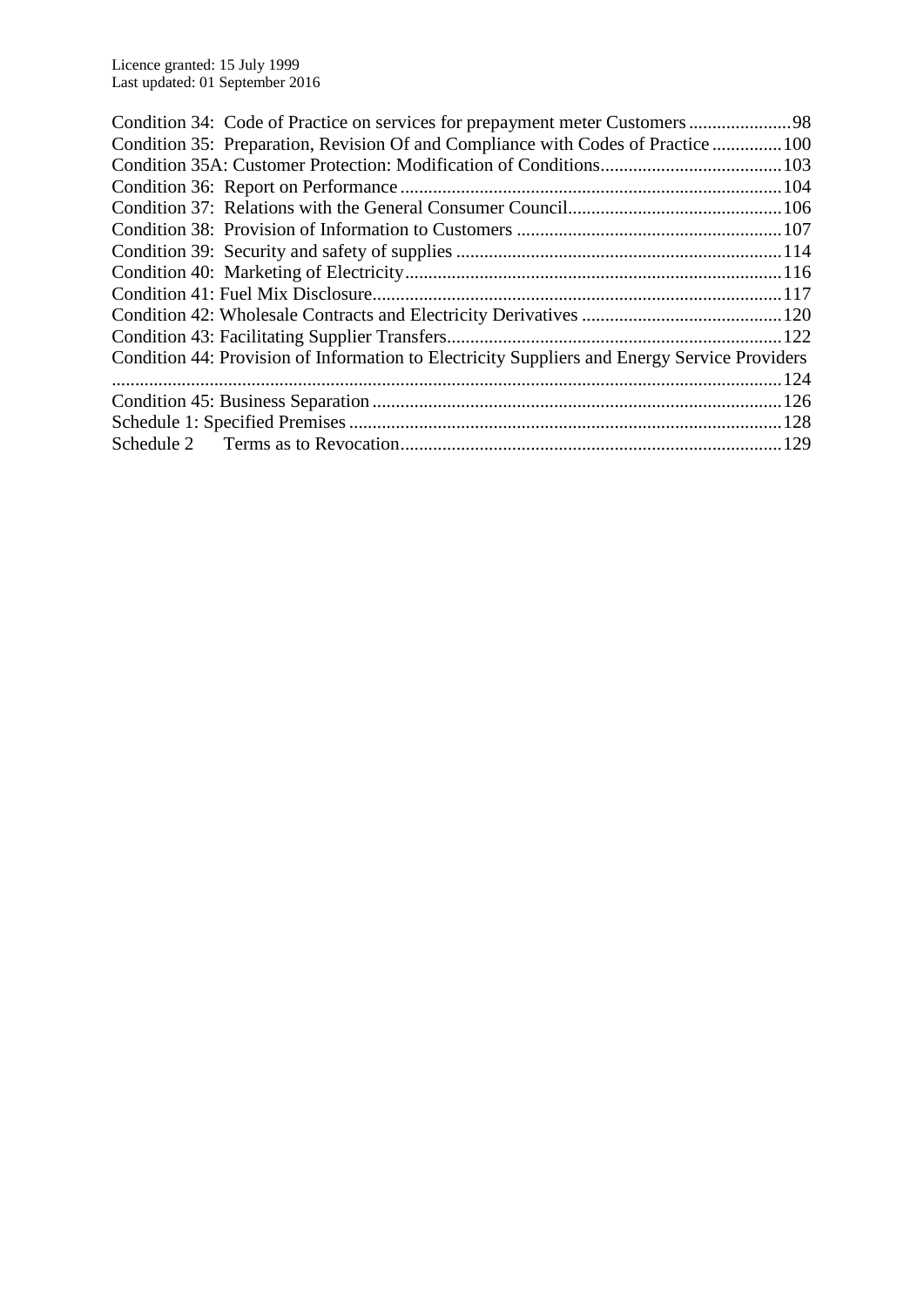# **PART I TERMS OF THE LICENCE**

- <span id="page-3-1"></span>1 The Director General of Electricity Supply for Northern Ireland (hereinafter referred to as **"the Director"**) in accordance with a general authority given by the Department of Economic Development under Articles 10(1) and 10(2) of the Electricity (Northern Ireland) Order 1992 (hereinafter referred to as **"the Order"**) and in exercise of the powers conferred by Articles 10(2)(a), 10(6), 11 and 13 of the Order hereby grants to Premier Power Limited a licence to supply electricity to the premises specified or of the description specified in Schedule 1 during the period specified in paragraph 3 below, subject to the Conditions set out in Parts II and III (hereinafter referred to as **"the Conditions"**).
- 2 The Conditions are subject to modifications or amendment in accordance with their terms or with Articles 14, 17 or 18 of the Order. The licence hereby granted (hereinafter referred to as **"this licence"**) is further subject to the terms as to revocation specified in Schedule 2.
- $3$  This licence shall come into force on  $15<sup>th</sup>$  July 1999 and unless revoked in accordance with the provisions of Schedule 2 shall continue in force until determined by not less than 25 years' notice in writing given by the Director to the licensee, such notice not to be served earlier than the tenth anniversary of the date on which this licence comes into force.

<span id="page-3-0"></span>

15<sup>th</sup> July 1999 Director General of Electricity Supply for Northern Ireland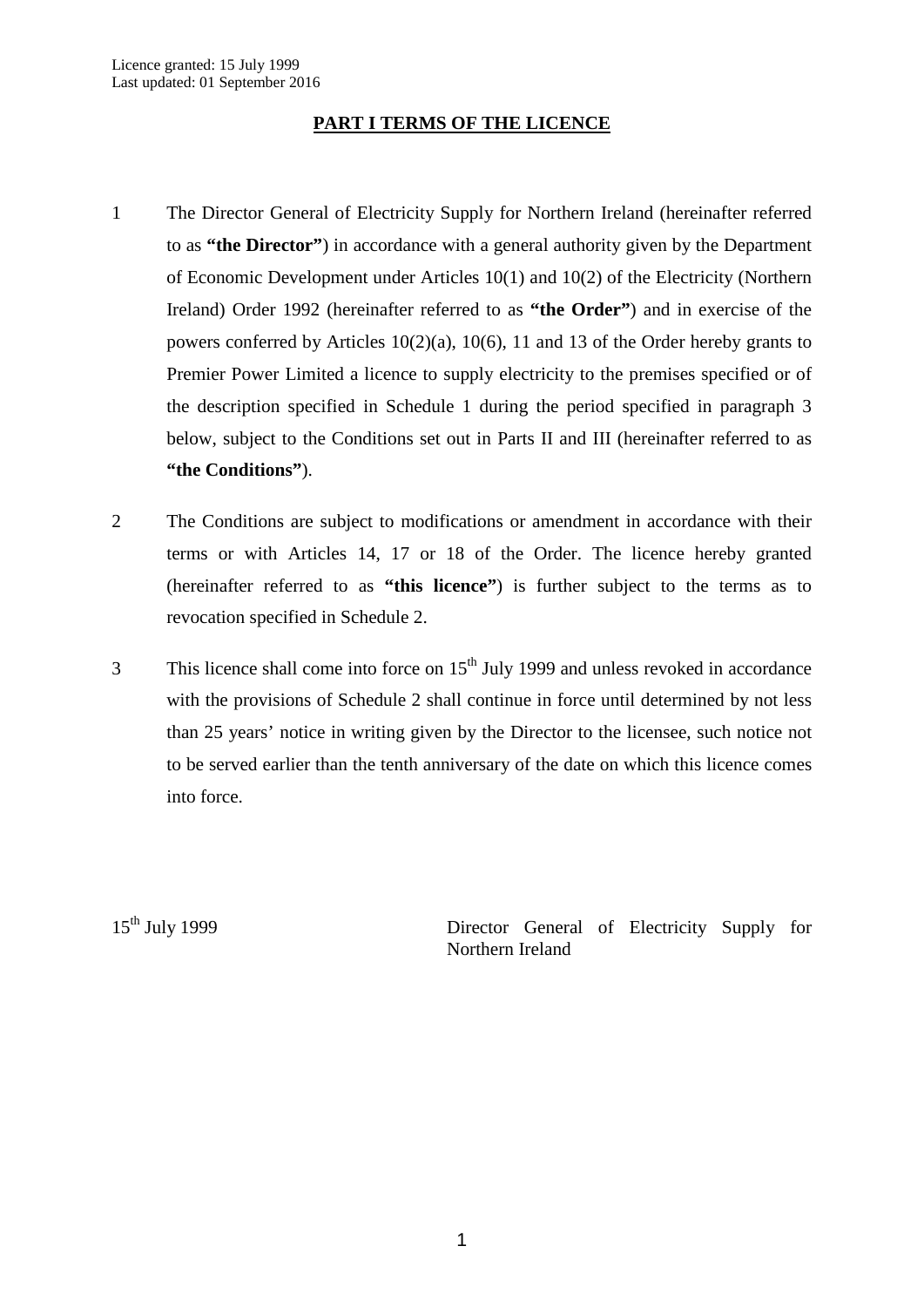# <span id="page-4-1"></span><span id="page-4-0"></span>**PART II GENERAL CONDITIONS APPLICABLE TO THE LICENCE**

# **CHAPTER 1**

# <span id="page-4-2"></span>**Condition A: Application of Other Licence Conditions and Further Modification**

- 1 Notwithstanding any other provision of the Licence, the following Conditions shall have effect as follows:
	- (a) Conditions B and C shall cease to have effect on the date 3 months after SEM Go-Live (or such later date as the Authority may direct);
	- (b) Condition D shall cease to have effect on the date 18 months after SEM Go-Live (or such later date as the Authority may direct); and
	- (c) save for Condition 20 of Chapter 3, which shall be effective from the date this Condition becomes effective, the Conditions contained in Chapter 3 shall (subject to paragraph 8) be of no effect.

# Further Modification of Conditions

- 2 At SEM Go-Live, the Conditions contained in Chapter 2 shall automatically be modified insofar as is necessary to ensure that they are identical in form and content to the Conditions contained in Chapter 3.
- 3 Immediately following SEM Go-Live, the Conditions shall automatically be modified by the deletion of Chapter 3 (and the Conditions contained in it).
- 4 Where a Condition ceases to have effect in accordance with paragraph 1(a) or 1(b), the Conditions shall automatically be modified by the deletion of that Condition.
- 5 Once all of the Conditions referred to in paragraphs 1(a) and 1(b) have been deleted in accordance with paragraph 4, the Conditions shall automatically be modified by the deletion of this Chapter 1 (and the Conditions contained in it), and by the deletion of the heading "Chapter 2" (but without prejudice to the continuation of the Conditions then contained in Chapter 2).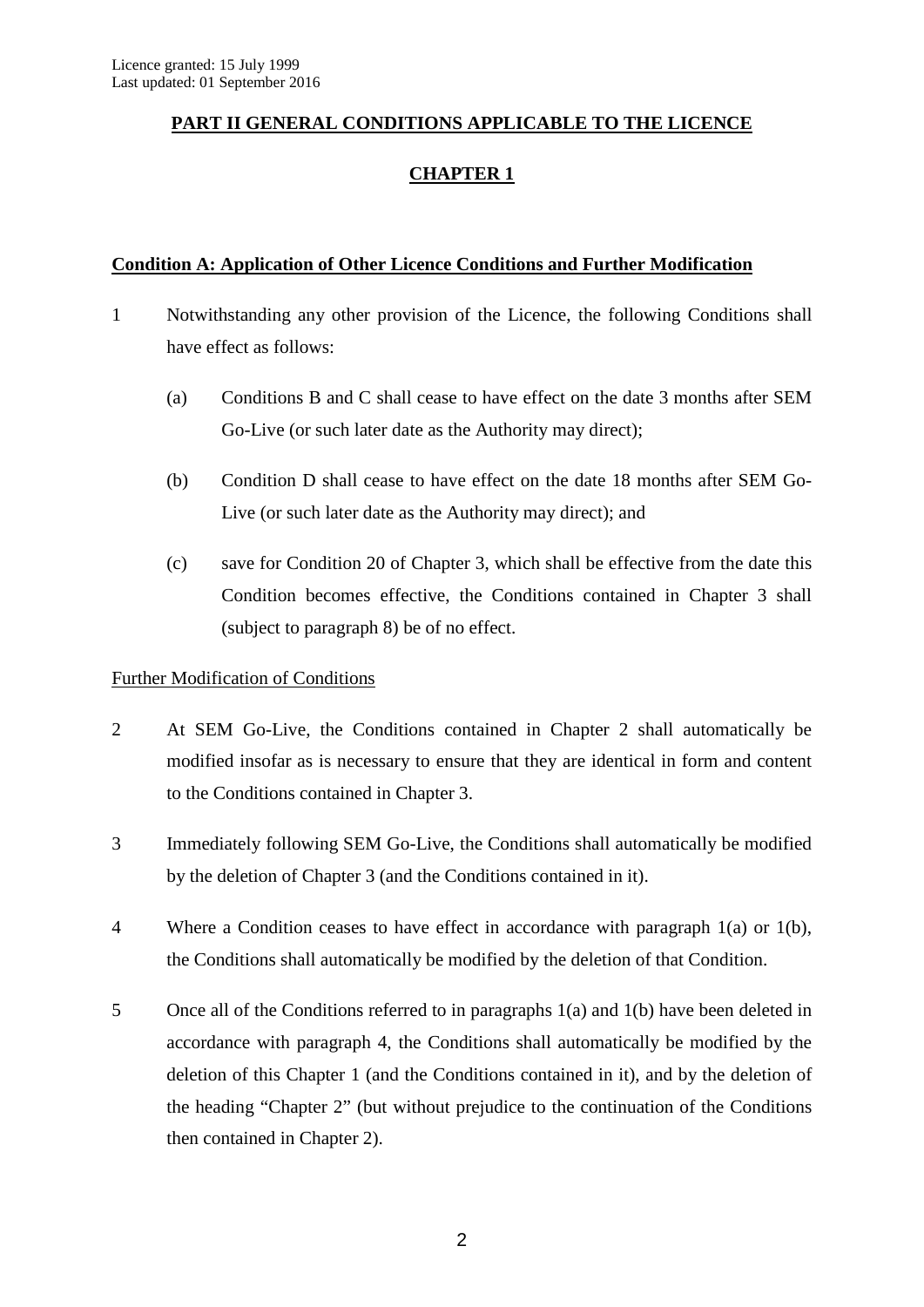#### Interpretation

- 6 In Conditions A, B, C and D, references to "Chapter 1", "Chapter 2" and "Chapter 3" are to the sections of the licence created as such by the licence modifications by which this Condition A was included in the licence.
- 7 Except in the Conditions contained in Chapter 3, references to a numbered condition are (unless expressly stated otherwise) to the relevant numbered condition contained in Chapter 2. In the Conditions contained in Chapter 3, references to a numbered condition are (unless expressly stated otherwise) to the relevant numbered condition contained in Chapter 3.
- 8 Notwithstanding paragraph 1(c), in the period prior to SEM Go-Live, the Conditions contained in Chapter 1 and Chapter 3 shall be interpreted in accordance with Condition 1 of Chapter 3, as if the provisions of Condition 1 of Chapter 3 were set out in (and applicable only to) those Conditions.
- 9 In Conditions A, B, C and D, unless the context otherwise requires:

"**Republic of Ireland electricity operator**" means any person engaged in the generation, transmission, distribution or supply of electricity in the Republic of Ireland, including any holder of a licence or authorisation to do so, or a person who has been granted a permit under Section 37 of the Electricity (Supply) Act 1927.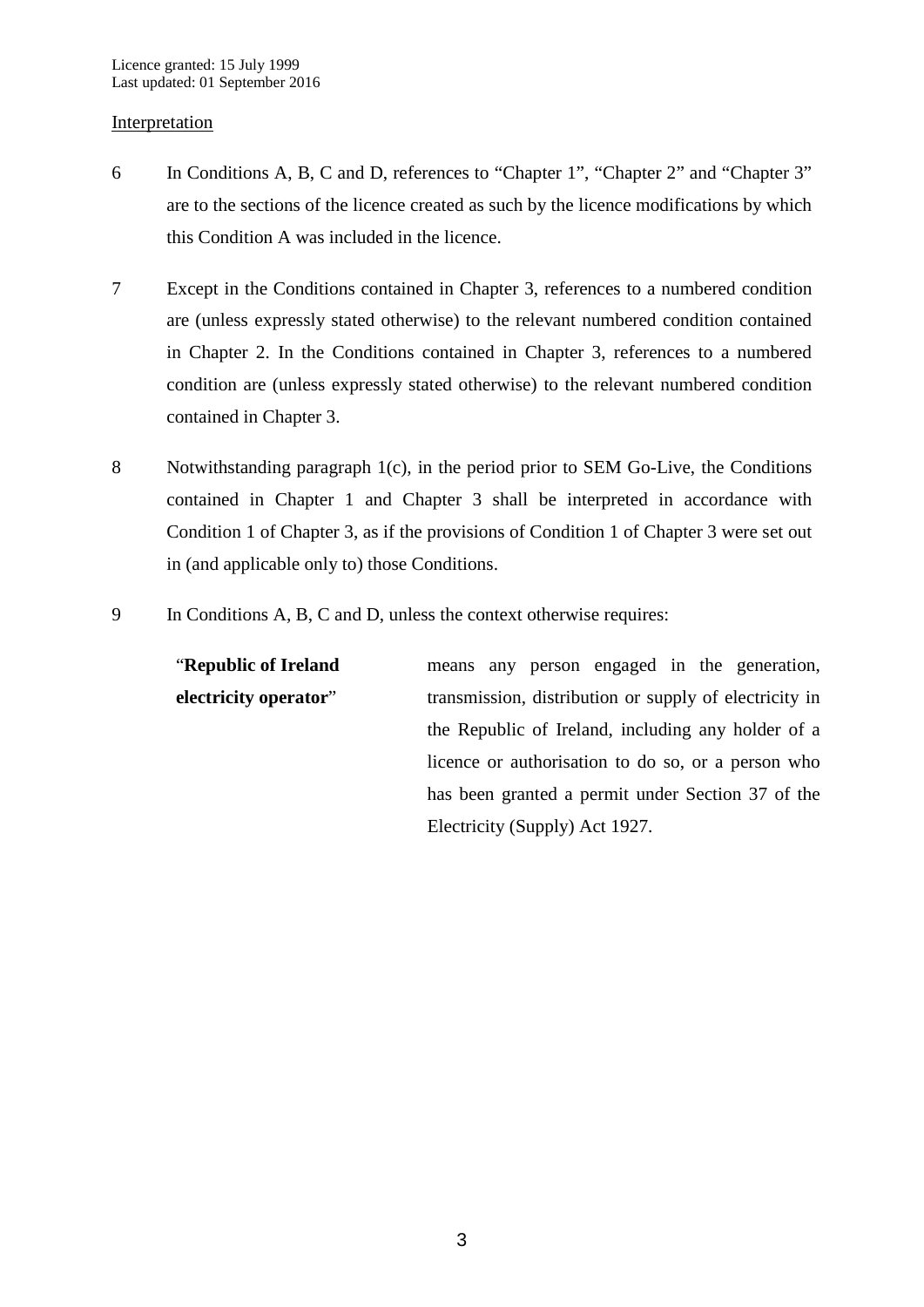# <span id="page-6-0"></span>**Condition B: Transition Steps (General)**

## General Requirement

1 The Licensee shall take all reasonable steps, and do all such reasonable things, as are (in each case) within its power and necessary or expedient in order to give full and timely effect to the SEM and Directive Arrangements by which it is bound (or intended to be bound), so that the Licensee is able to comply with the SEM and Directive Arrangements by which it is bound (or intended to be bound) from the time at which they are effective (or intended to be effective).

### Requirement to Co-operate

- 2 Without prejudice to paragraphs 1 and 3, the Licensee shall cooperate with authorised electricity operators and Republic of Ireland electricity operators (and with the Department, the Authority and such other persons as the Authority may direct) and shall take all reasonable steps, and do all such reasonable things, as are (in each case) within its power and necessary or expedient in order to enable:
	- (a) authorised electricity operators to comply with their statutory or licence obligations to give full and timely effect to the SEM and Directive Arrangements by which they are bound (or intended to be bound), so that such authorised electricity operators are able to comply with the SEM and Directive Arrangements by which they are bound (or intended to be bound) from the time at which such SEM and Directive Arrangements are effective (or intended to be effective);
	- (b) authorised electricity operators to comply with any directions by the Authority under a provision of their licences equivalent to paragraph 4; and
	- (c) Republic of Ireland electricity operators to comply with their statutory or licence obligations to prepare for the Single Electricity Market,

and in the event of any dispute between the Licensee and such other person as to whether a particular step, or thing, is reasonable, the Licensee or such other person may refer the matter to the Authority for determination (which determination shall be final for the purposes of this paragraph).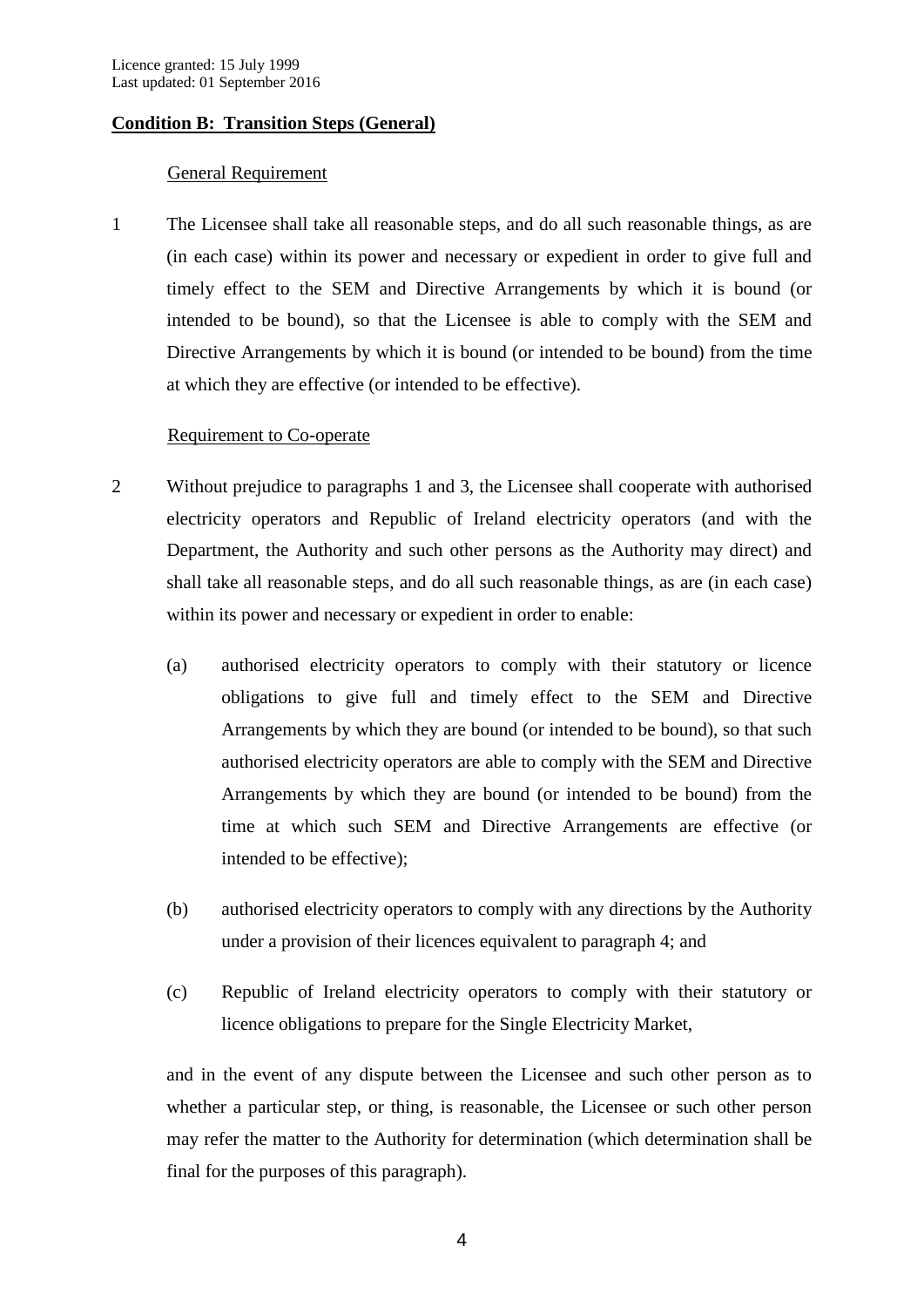## Requirements to Comply with Directions

- 3 Without prejudice to paragraphs 1 and 2, the Licensee shall take all reasonable steps, and do all such reasonable things, as are (in each case) within its power and necessary or expedient in order to comply with any direction made from time to time by the Authority in accordance with paragraph 4 (and shall by so doing be taken to have complied with such direction).
- 4 The Authority may issue directions to the Licensee setting out the steps (including without limitation those referred to in paragraph 5) to be taken (or procured) by the Licensee which are, in the Authority's reasonable opinion, appropriate in order to give full and timely effect to the SEM and Directive Arrangements by which the Licensee is bound (or intended to be bound), so that the Licensee is able to comply with the SEM and Directive Arrangements by which it is bound (or intended to be bound) from the time at which they are effective (or intended to be effective).
- 5 The directions made by the Authority under paragraph 4 (with which the Licensee is, in accordance with paragraph 3, required to take all reasonable steps, and do all such reasonable things, as are (in each case) within its power and necessary or expedient in order to comply) may include requirements regarding the following steps:
	- (a) to secure or facilitate the amendment or establishment of any of the core industry documents;
	- (b) to effect the novation of (or other transfer of rights and obligations under) any of the core industry documents from the Licensee or an authorised electricity operator to the Licensee or an authorised electricity operator; and
	- (c) for securing the co-ordinated and effective commencement and implementation of, and operations under the Single Electricity Market Trading and Settlement Code (including the testing, trialling and start-up of the systems, processes and procedures employed in such implementation and employed by authorised electricity operators and others in connection with such operations).
- 6 The Authority may, at any time, by a further direction in accordance with paragraph 4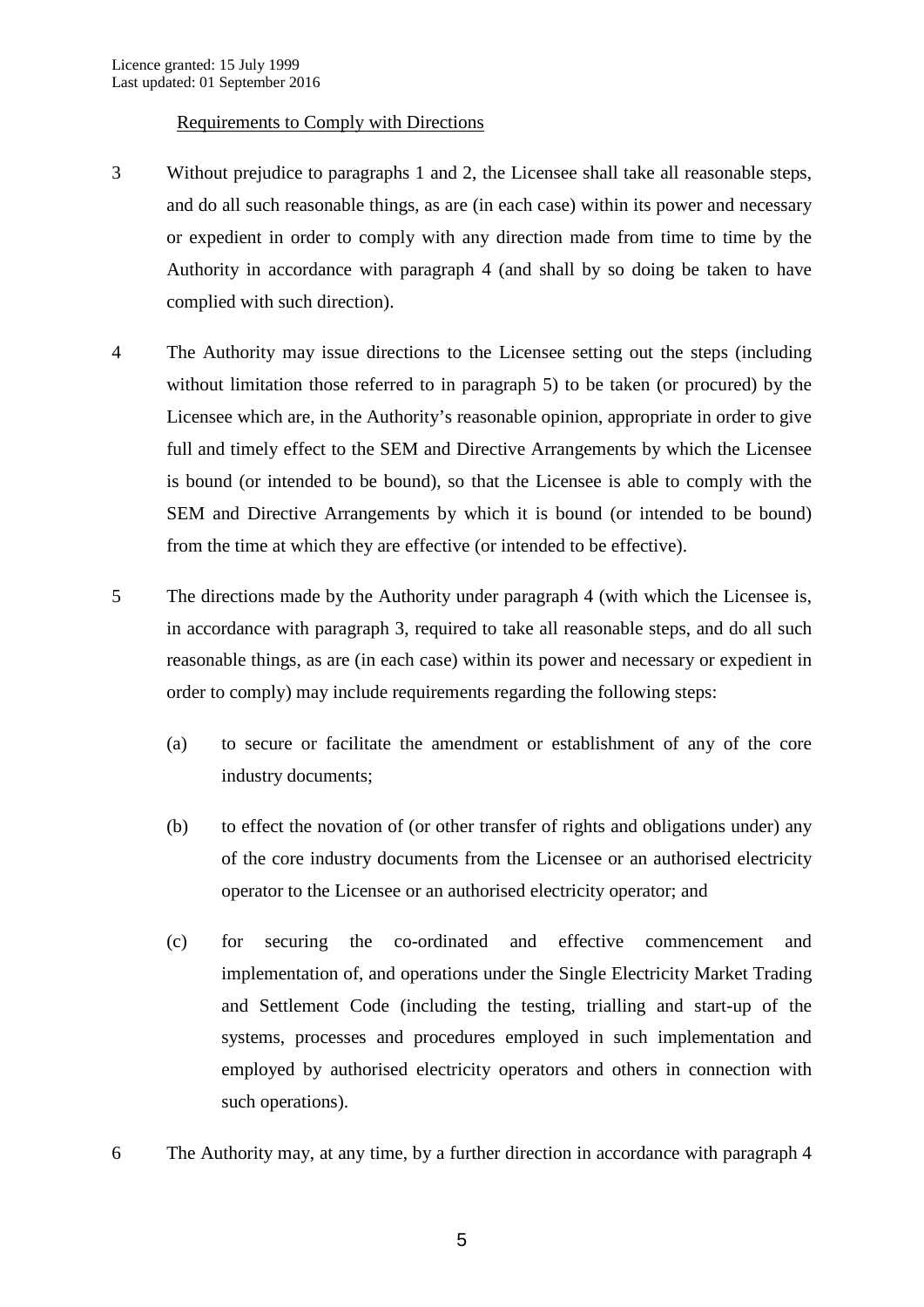(in order to give (or continue to give) full and timely effect to the SEM and Directive Arrangements by which the Licensee is bound (or intended to be bound)) amend or cancel any direction (or part thereof) previously made under paragraph 4.

7 The Authority may not make a direction under paragraph 4 until it has undertaken such period of prior consultation with the Licensee (and such other persons as the Authority deems appropriate) as is reasonable in the circumstances. No direction made under paragraph 4 shall be effective until a copy is served on the Licensee.

## Requirement not to Frustrate

8 Without prejudice to any public or administrative law right, or statutory right, that the Licensee may have to bring any claim against any public body or person, the Licensee shall not take any step, or exercise any right, which is intended to hinder or frustrate the giving of full and timely effect to the SEM and Directive Arrangements.

## Potential Conflict

- 9 If the Licensee is aware of any conflict between its compliance with the provisions of this Condition or any direction under paragraph 4 and its compliance with any other Condition of the Licence, the Licensee shall promptly inform the Authority of such conflict.
- 10 Provided the Licensee complies with paragraph 9, the other Conditions of the Licence shall prevail over this Condition in the event of conflict. If there is any conflict between a direction made under paragraph 4 and another requirement of the Licence, the provisions of the direction shall prevail.

# Information

- 11 The Licensee shall provide to the Authority, in such manner and at such times as the Authority may reasonably require, such information and shall procure and furnish to it such reports as the Authority may reasonably require or deem necessary or appropriate to enable the Authority to monitor the Licensee's compliance with the requirements of this Condition, including (without limitation):
	- (a) information as to the Licensee's readiness concerning the SEM and Directive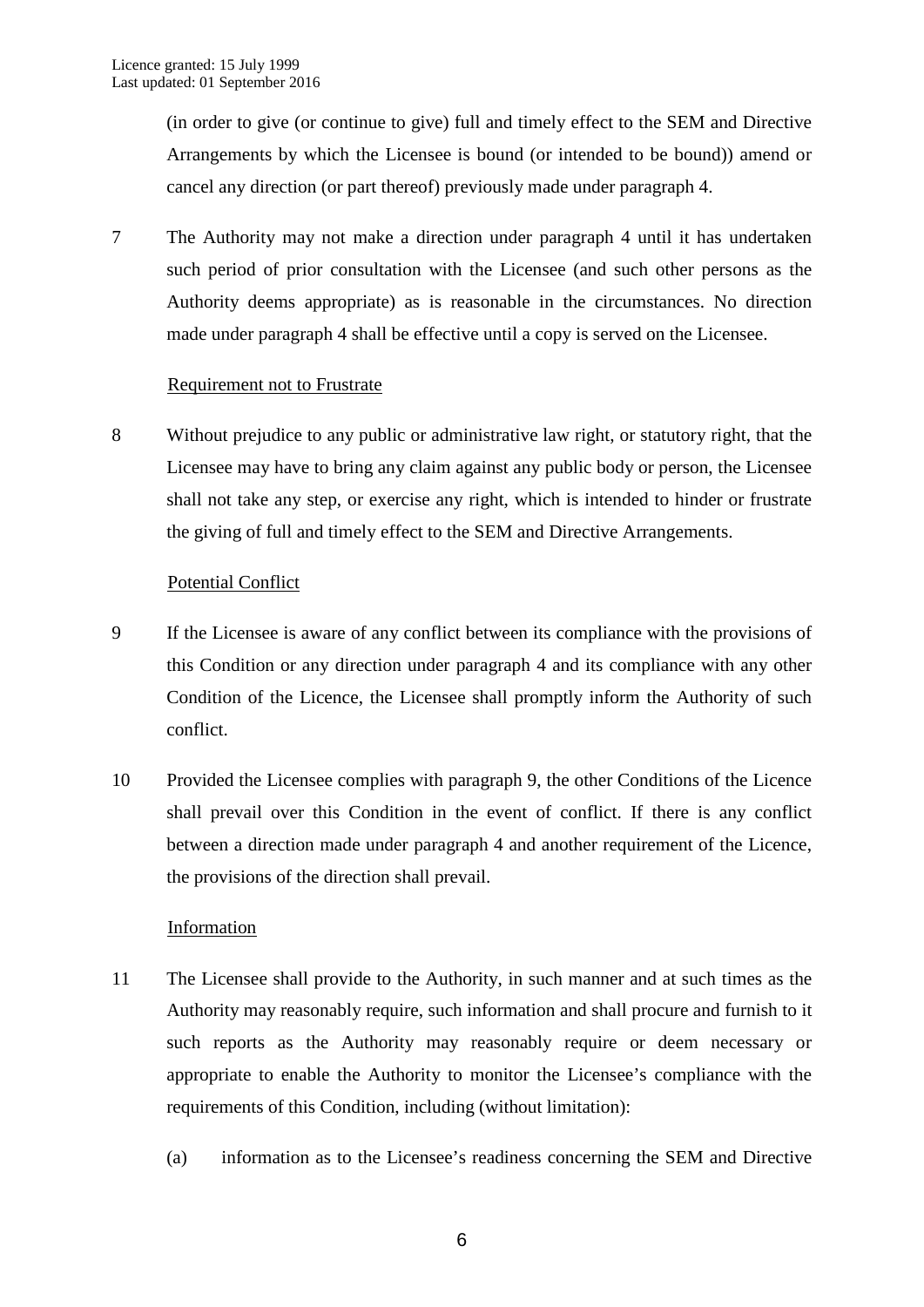Arrangements by which it is bound (or intended to be bound); and

- (b) status reports concerning those matters referred to in sub-paragraph (d) of the definition of SEM and Directive Arrangements by which the Licensee is bound (or intended to be bound), and drafts of any legal documents by which such matters are to be achieved.
- 12 If the Licensee is aware (or should reasonably be aware) of any matter or circumstance which it considers will (or which the Licensee should reasonably consider likely to) hinder or frustrate the giving of full and timely effect to the SEM and Directive Arrangements, the Licensee shall promptly inform the Authority of such matter or circumstance.

Definitions

13 In this Condition, unless the context otherwise requires:

"**core industry documents**" means those documents which:

- (a) are (or are to be) established or required to be entered into pursuant to or in accordance with a licence granted under the Order; or
- (b) are in the Authority's opinion central industry documents associated with the authorised activities of the Licensee or authorised electricity operators and which have been designated as such by the Authority.

#### "**SEM and Directive**  means:

- **Arrangements**"
- (a) any modifications made (or which the Licensee knows are to be made) to the Licence, or to the licences of any authorised electricity operator, pursuant (in each case) to the SEM Order or the Electricity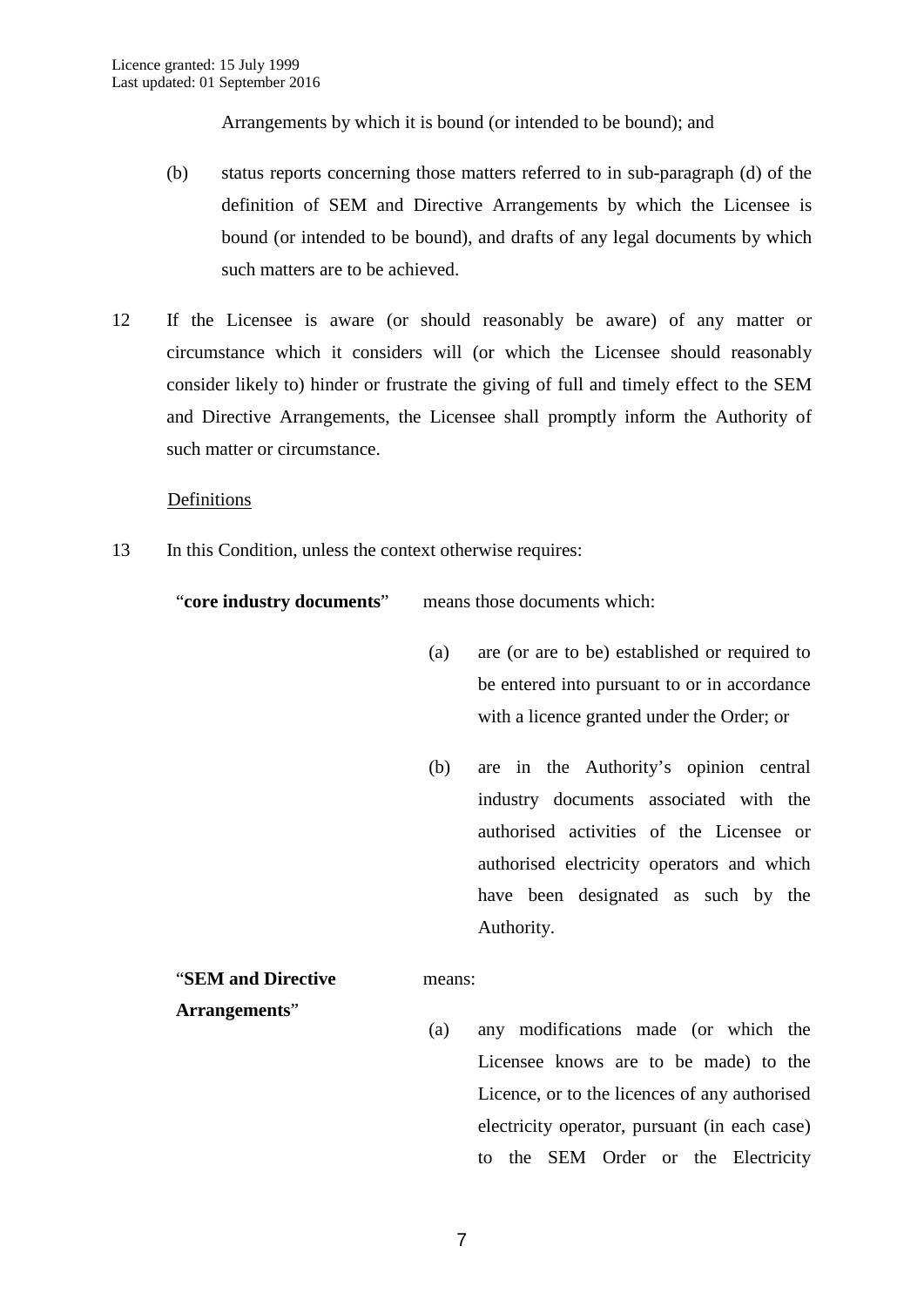(Northern Ireland) Regulations 2007;

- (b) the conditions of the Northern Ireland Market Operator Licence and the Transmission System Operator Licence;
- (c) the terms imposed in any exemption granted pursuant to Article 9 of the Order that reflect a modification referred to in subparagraph (a);
- (d) the matters that the Licensee knows (or should reasonably know) are envisaged by the modifications and conditions referred to in sub-paragraphs (a) and (b) (including, without limitation, the establishment, amendment or termination of, or the transfer of rights and obligations under, core industry documents); and
- (e) the proposed transfer to NIE Energy Limited (pursuant to the Electricity (Northern Ireland) Regulations 2007) of the public electricity supply licence previously held by Northern Ireland Electricity plc.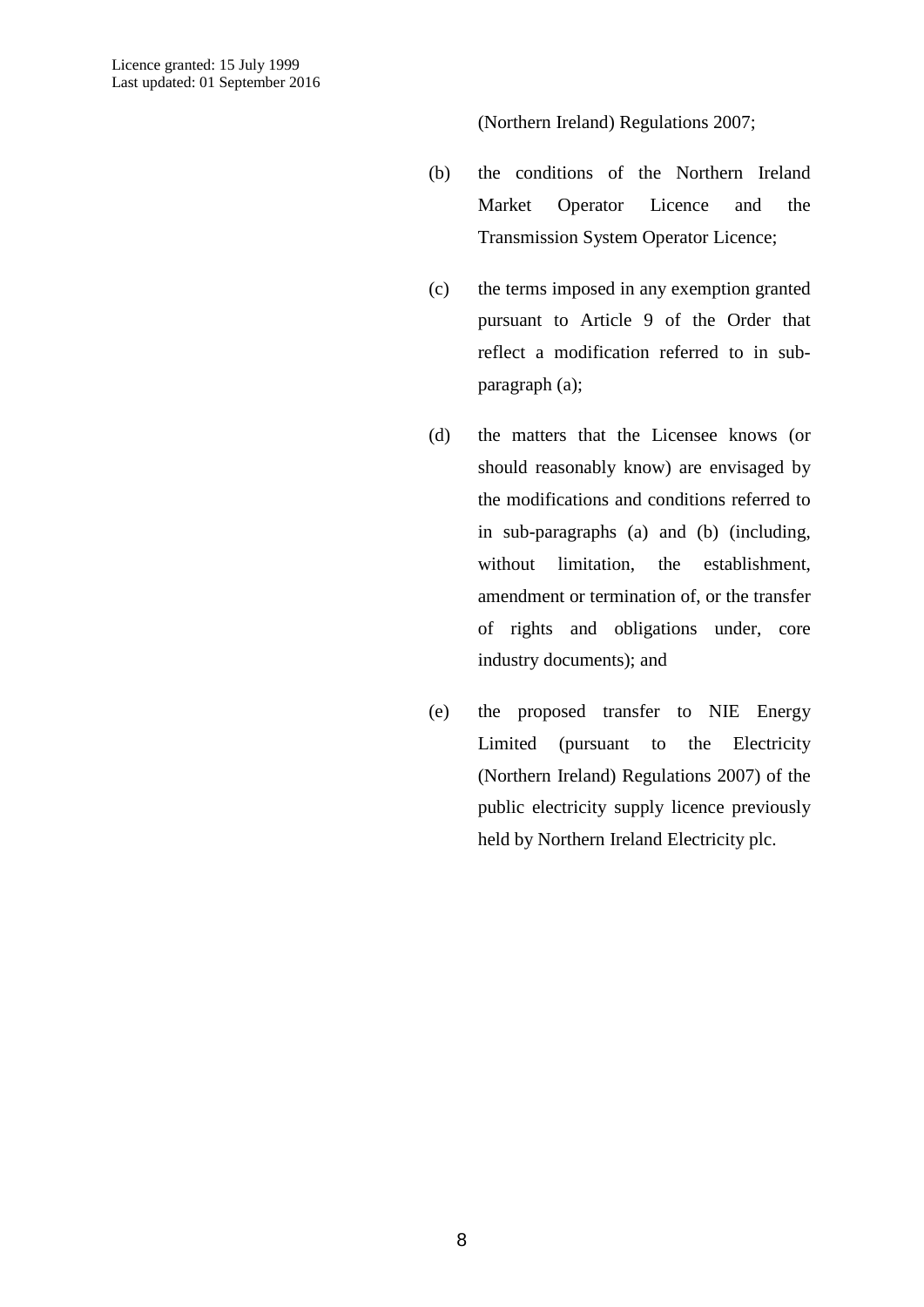# <span id="page-11-0"></span>**Condition C: Transition Steps (Specific)**

### Transmission Use of System Agreement

- 1 The Licensee shall, by 1 September 2007 (or such later date as the Authority may direct), submit to the Authority either:
	- (a) a draft agreement with SONI for use of the transmission system with which both proposed parties thereto are content; or
	- (b) a draft of such an agreement including those provisions with which both proposed parties thereto are content, and which highlights those matters in the draft agreement that remain in dispute between those parties.
- 2 The Licensee shall enter into an agreement with SONI for use of the transmission system in such form as the Authority may designate (having regard to the provisions of any existing agreement between the Licensee and NIE for use of the total system, the draft agreement submitted to the Authority, any responses received in connection with any consultation concerning the same, and such other matters as the Authority considers appropriate), and the Licensee shall enter into the agreement so designated within 7 days of such designation.

### Distribution Use of System Agreement

3 The Licensee shall enter into an agreement that amends the Licensee's existing use of system agreement with NIE in such form as the Authority may designate (having regard to the provisions of the existing use of system agreement, the proposals put forward by NIE under its licence, any responses received in connection with any consultation concerning the same, and such other matters as the Authority considers appropriate), and the Licensee shall enter into the agreement so designated within 7 days of such designation.

### **Definitions**

4 In this Condition:

"NIE" means Northern Ireland Electricity plc (a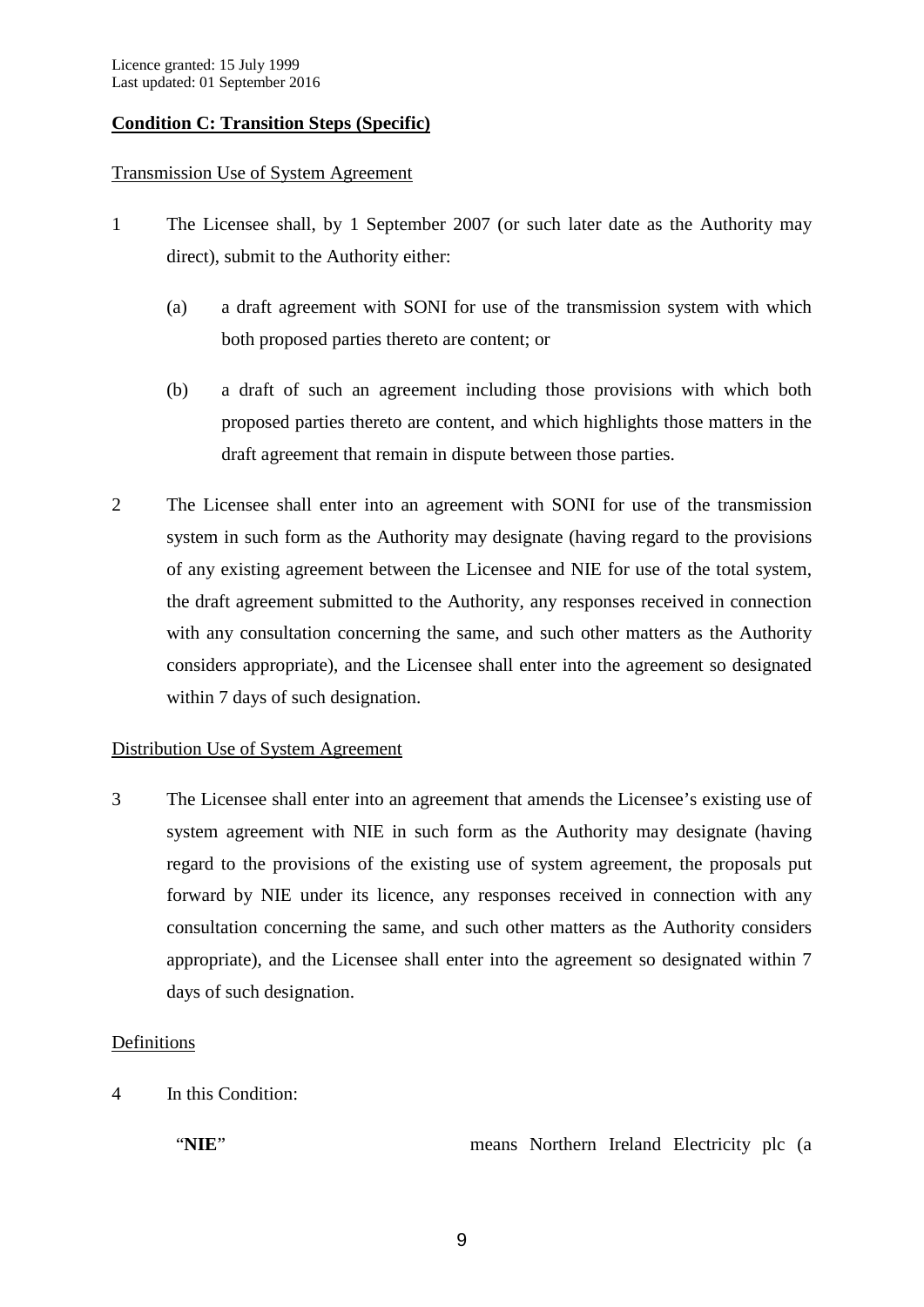body corporate registered in Northern Ireland under company number NI026041).

"**SONI**" means SONI Limited (a body corporate registered in Northern Ireland under company number NI038715).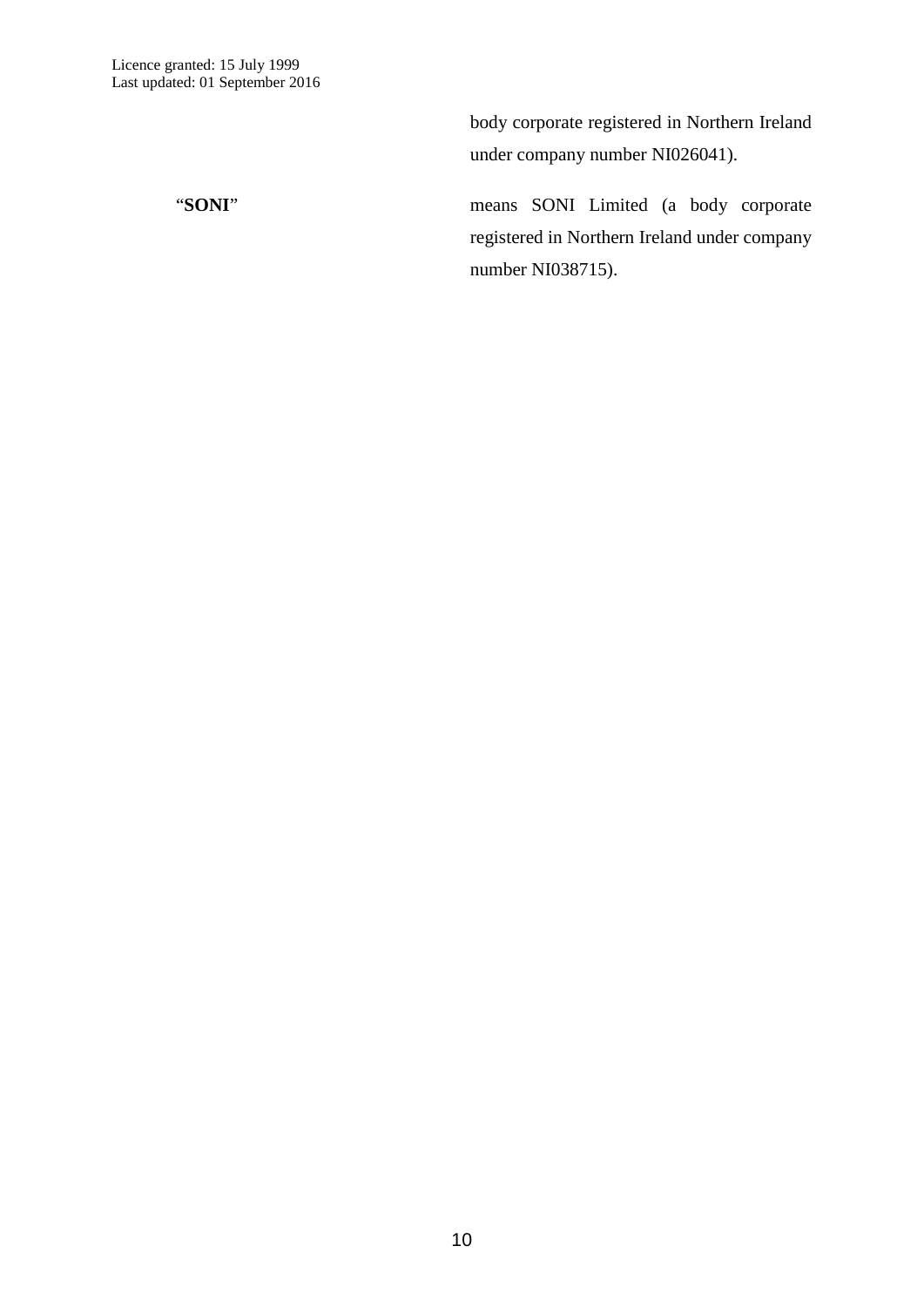# <span id="page-13-0"></span>**Condition D: Run-Off Steps (General)**

# General Requirement

1 The Licensee shall take all reasonable steps, and do all such reasonable things, as are (in each case) within its power and necessary or expedient in order to fully and effectively run-off, from SEM Go-Live, the Pre-SEM Arrangements for which it is Responsible.

# Requirement to Co-operate

- 2 Without prejudice to paragraphs 1 and 3, the Licensee shall cooperate with authorised electricity operators and Republic of Ireland electricity operators (and with the Department, the Authority and such other persons as the Authority may direct) and shall take all reasonable steps, and do all such reasonable things, as are (in each case) within its power and necessary or expedient in order to enable:
	- (a) authorised electricity operators to comply with their statutory or licence obligations to fully and effectively run-off, from SEM Go-Live, the Pre-SEM Arrangements for which they are Responsible;
	- (b) authorised electricity operators to comply with any directions by the Authority under a provision of their licence equivalent to paragraph 4; and
	- (c) Republic of Ireland electricity operators to comply with their statutory or licence obligations (if any) to fully and effectively run-off, from SEM Go-Live, the Pre-SEM Arrangements for which they are Responsible,

and in the event of any dispute between the Licensee and such other person as to whether a particular step, or thing, is reasonable, the Licensee or such other person may refer the matter to the Authority for determination (which determination shall be final for the purposes of this paragraph).

# Requirements to Comply with Directions

3 Without prejudice to paragraphs 1 and 2, the Licensee shall take all reasonable steps, and do all such reasonable things, as are (in each case) within its power and necessary or expedient in order to comply with any direction made from time to time by the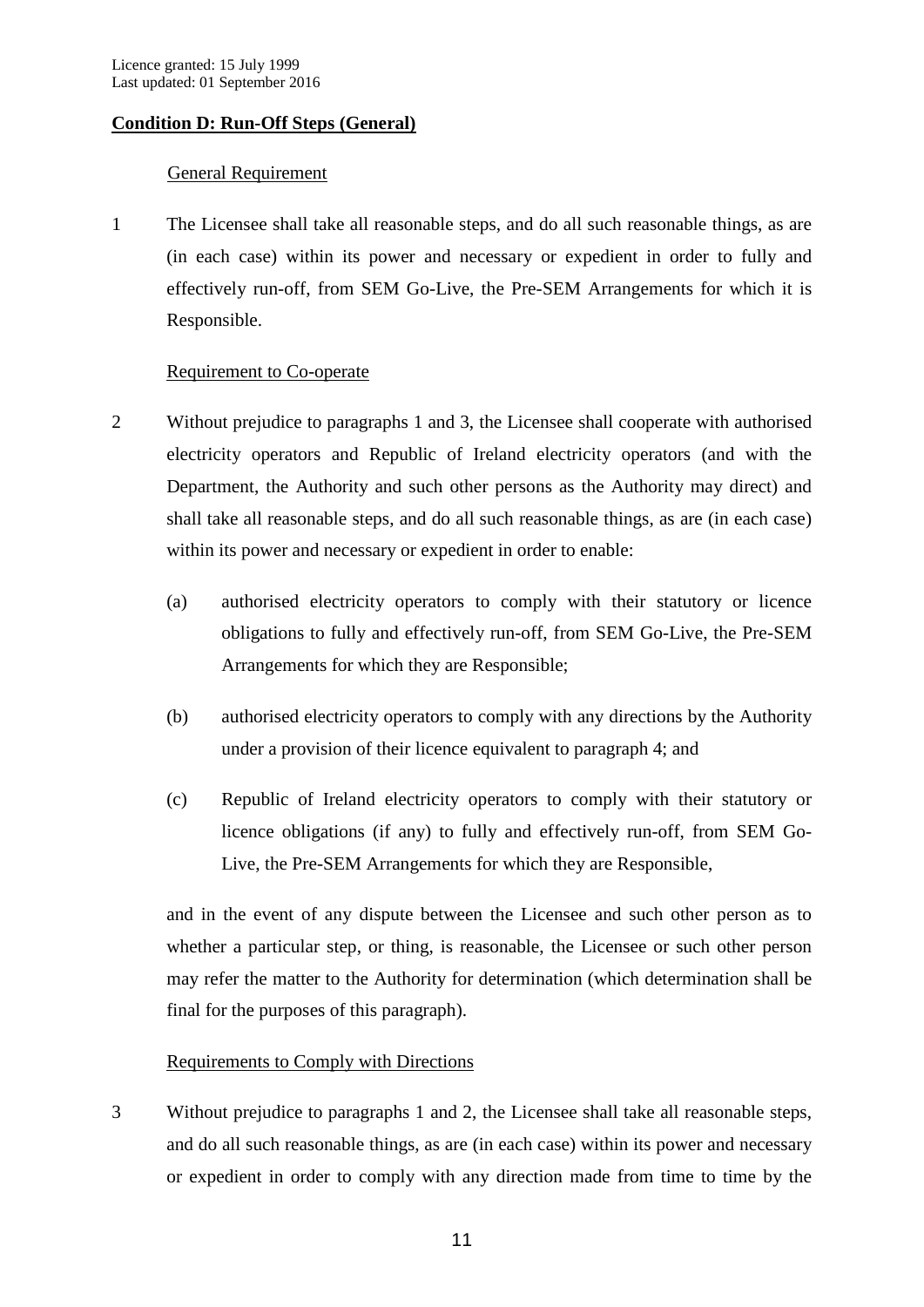Authority in accordance with paragraph 4 (and shall by so doing be taken to have complied with such direction).

- 4 The Authority may issue directions to the Licensee setting out the steps to be taken (or procured) by the Licensee which are, in the Authority's reasonable opinion, appropriate in order to fully and effectively run-off, from SEM Go-Live, the Pre-SEM Arrangements for which it is Responsible.
- 5 The Authority may, at any time, by a further direction in accordance with paragraph 4 (in order to fully and effectively run-off, from SEM Go-Live, the Pre-SEM Arrangements for which the Licensee is Responsible) amend or cancel any direction (or part thereof) previously made under paragraph 4.
- 6 The Authority may not make a direction under paragraph 4 until it has undertaken such period of prior consultation with the Licensee (and such other persons as the Authority deems appropriate) as is reasonable in the circumstances. No direction made under paragraph 4 shall be effective until a copy is served on the Licensee.

# Requirement not to Frustrate

7 Without prejudice to any public or administrative law right, or statutory right, that the Licensee may have to bring any claim against any public body or person, the Licensee shall not take any step, or exercise any right, which is intended to hinder or frustrate the full and effective run-off, from SEM Go-Live, of the Pre-SEM Arrangements.

# Potential Conflict

- 8 If the Licensee is aware of any conflict between its compliance with the provisions of this Condition or any direction under paragraph 4 and its compliance with any other Condition of the Licence, the Licensee shall promptly inform the Authority of such conflict.
- 9 Provided the Licensee complies with paragraph 8, the other Conditions of the Licence shall prevail over this Condition in the event of conflict. If there is any conflict between a direction made under paragraph 4 and another requirement of the Licence, the provisions of the direction shall prevail.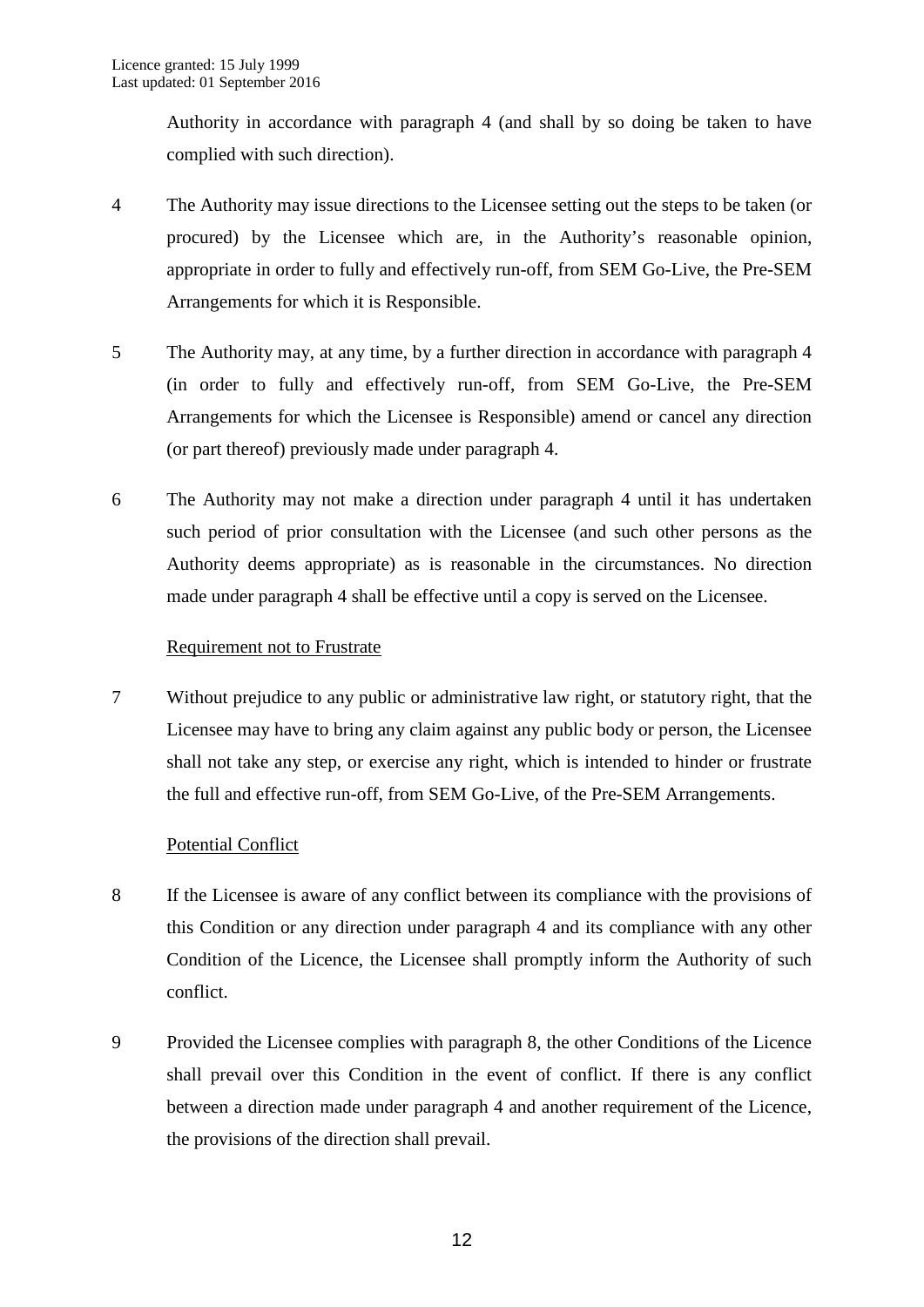#### Information

- 10 The Licensee shall provide to the Authority, in such manner and at such times as the Authority may reasonably require, such information and shall procure and furnish to it such reports as the Authority may reasonably require or deem necessary or appropriate to enable the Authority to monitor the Licensee's compliance with the requirements of this Condition.
- 11 If the Licensee is aware (or should reasonably be aware) of any matter or circumstance which it considers will (or which the Licensee should reasonably consider likely to) hinder or frustrate the full and effective run-off, from SEM Go-Live, of the Pre-SEM Arrangements, the Licensee shall promptly inform the Authority of such matter or circumstance.

#### Definitions

12 In this Condition, unless the context otherwise requires:

"**core industry documents**" means those documents which

- (a) are established or required to be entered into pursuant to or in accordance with a licence granted under the Order; or
- (b) are in the Authority's opinion central industry documents associated with the authorised activities of the Licensee or authorised electricity operators and which have been designated as such by the Authority.

### "**Pre-SEM Arrangements**" means:

- (a) the Supply Competition Code;
- (b) the Interim Settlement Code and Interim Settlement Agreements;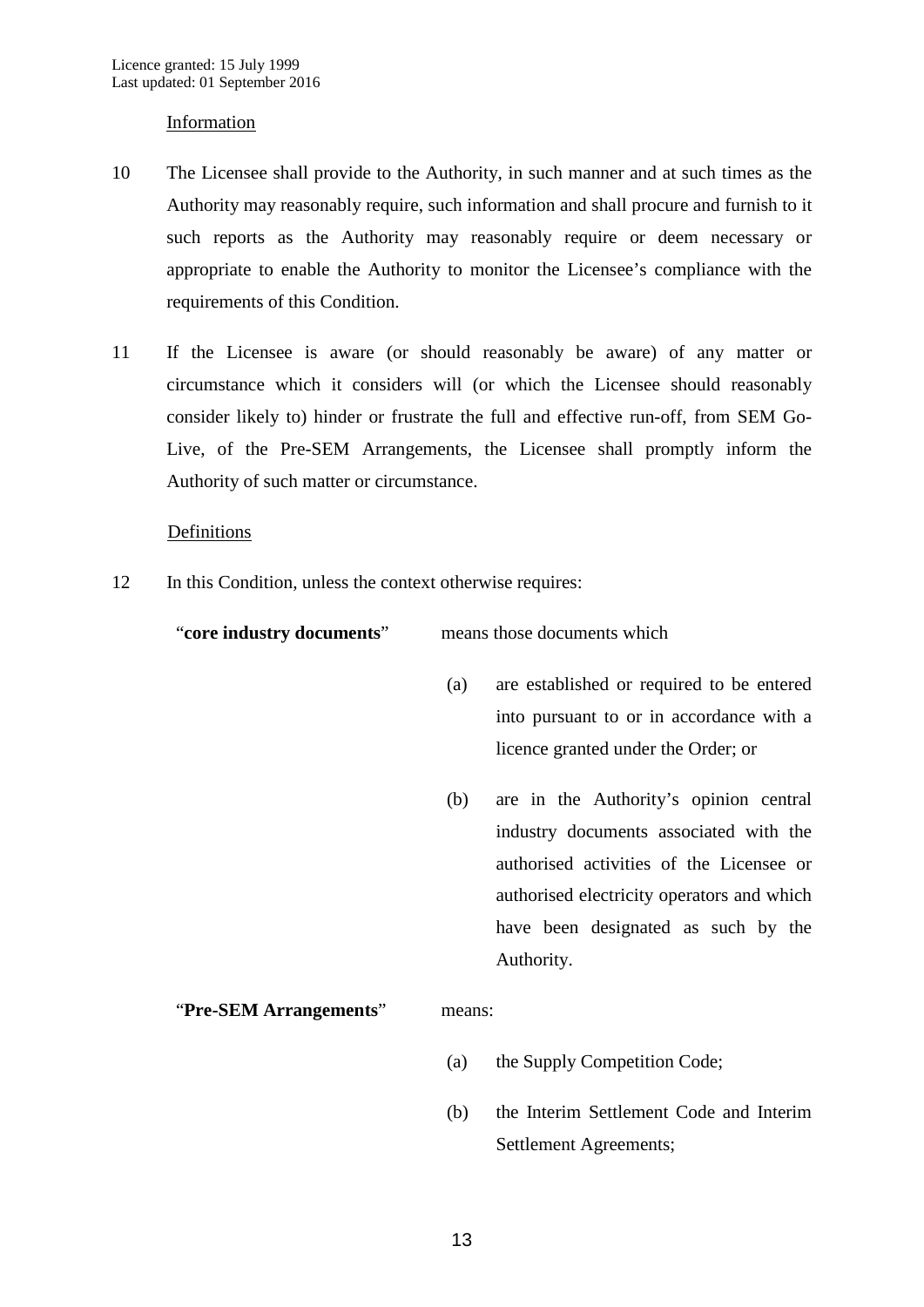- (c) the renewable output factor arrangements;
- (d) the small renewable spill arrangements;
- (e) the top-up and standby arrangements (if any);
- (f) the arrangements for payment of the bulk supply tariff;
- (f) the arrangements for wheeling; and
- (g) any other core industry document as the Authority may direct for the purposes of this paragraph.

#### "**Responsible**" means, in respect of:

- (a) the Supply Competition Code, the Power Procurement Business (or such other person as the Authority may direct following consultation with the Power Procurement Business and such other person);
- (b) the Interim Settlement Code and the Interim Settlement Agreements, the Power Procurement Business (or such other person as the Authority may direct following consultation with the Power Procurement Business and such other person);
- (c) the renewable output factor arrangements, the Power Procurement Business (or such other person as the Authority may direct following consultation with the Power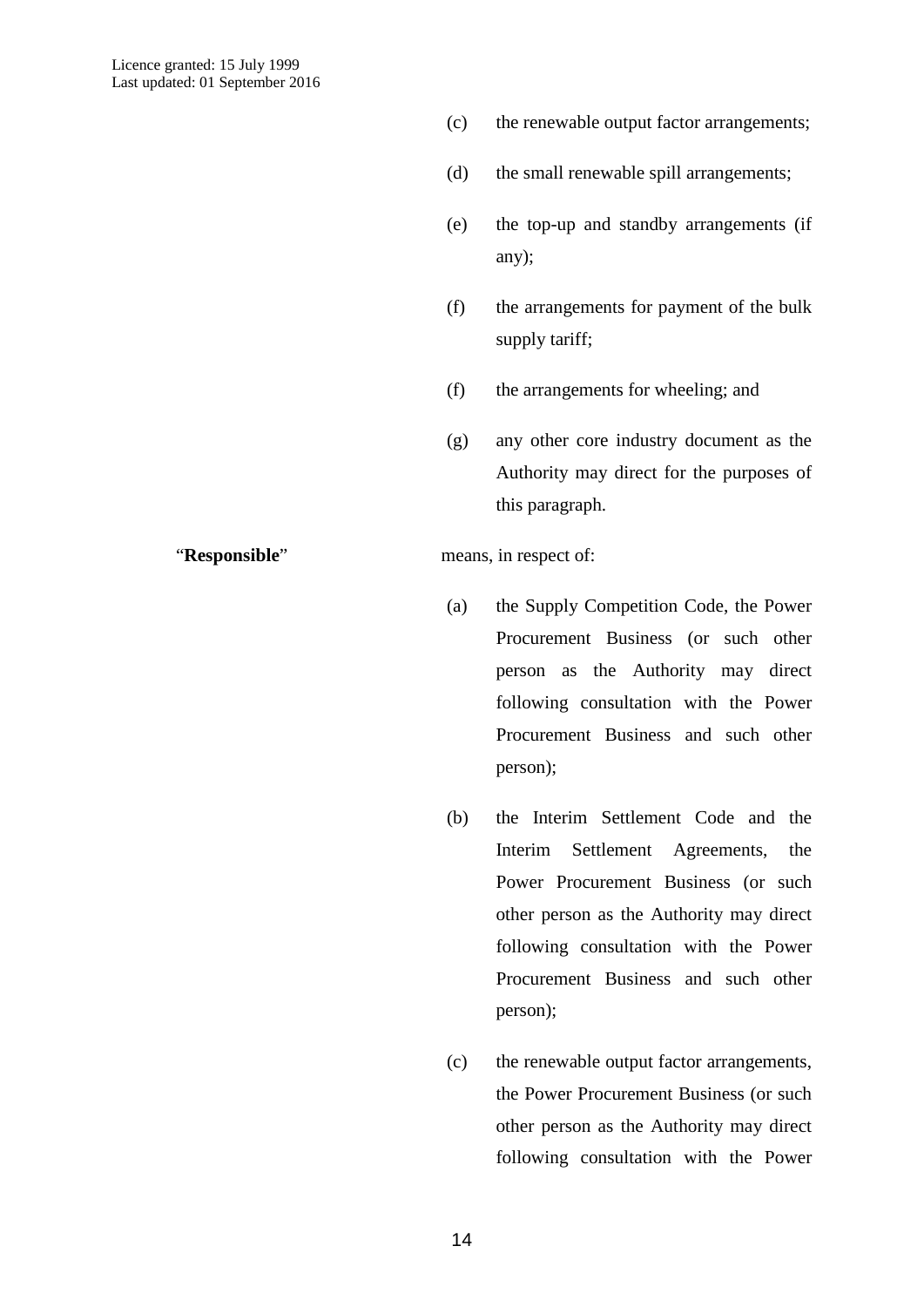Procurement Business and such other person);

- (d) the small renewable spill arrangements, the Power Procurement Business (or such other person as the Authority may direct following consultation with the Power Procurement Business and such other person);
- (e) the top-up and standby arrangements, the Transmission Owner (or such other person as the Authority may direct following consultation with the Transmission Owner and such other person); and
- (f) the arrangements for payment of the bulk supply tariff, the Power Procurement Business (or such other person as the Authority may direct following consultation with the Power Procurement Business and such other person);
- (f) the arrangements for wheeling, the Transmission Owner (or such other person as the Authority may direct following consultation with the Transmission Owner and such other person); and
- (g) any other core industry document specified by the Authority for the purposes of this paragraph, such person or persons as the Authority considers to be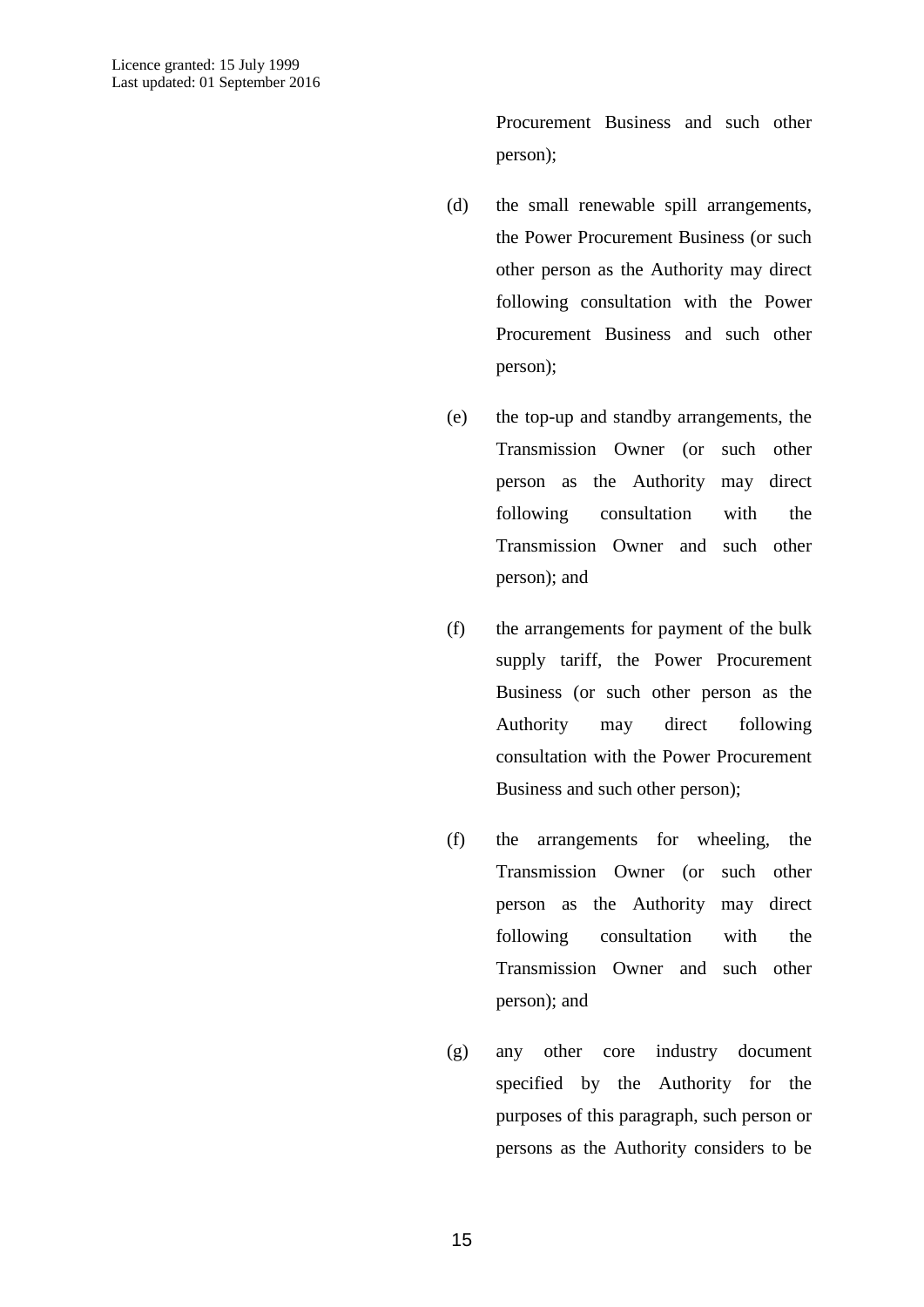responsible for such document (as specified in the relevant direction).

"**run-off**" means, in relation to any arrangements, the bringing to an end of those arrangements, which shall include the determination and settlement (including by way of reconciliation) of electricity and payments in connection with periods up to and including the point at which such arrangements are brought to an end.

13 References to documents and arrangements in the definitions of "**Pre-SEM Arrangements**" and "**Responsible**" set out in paragraph 12 shall (if such documents or arrangements are not otherwise defined in the Licence) be to such documents and arrangements as defined (or, if not defined, referred to) in the conditions of the Transmission Owner Licence, as they existed immediately prior to SEM Go-Live.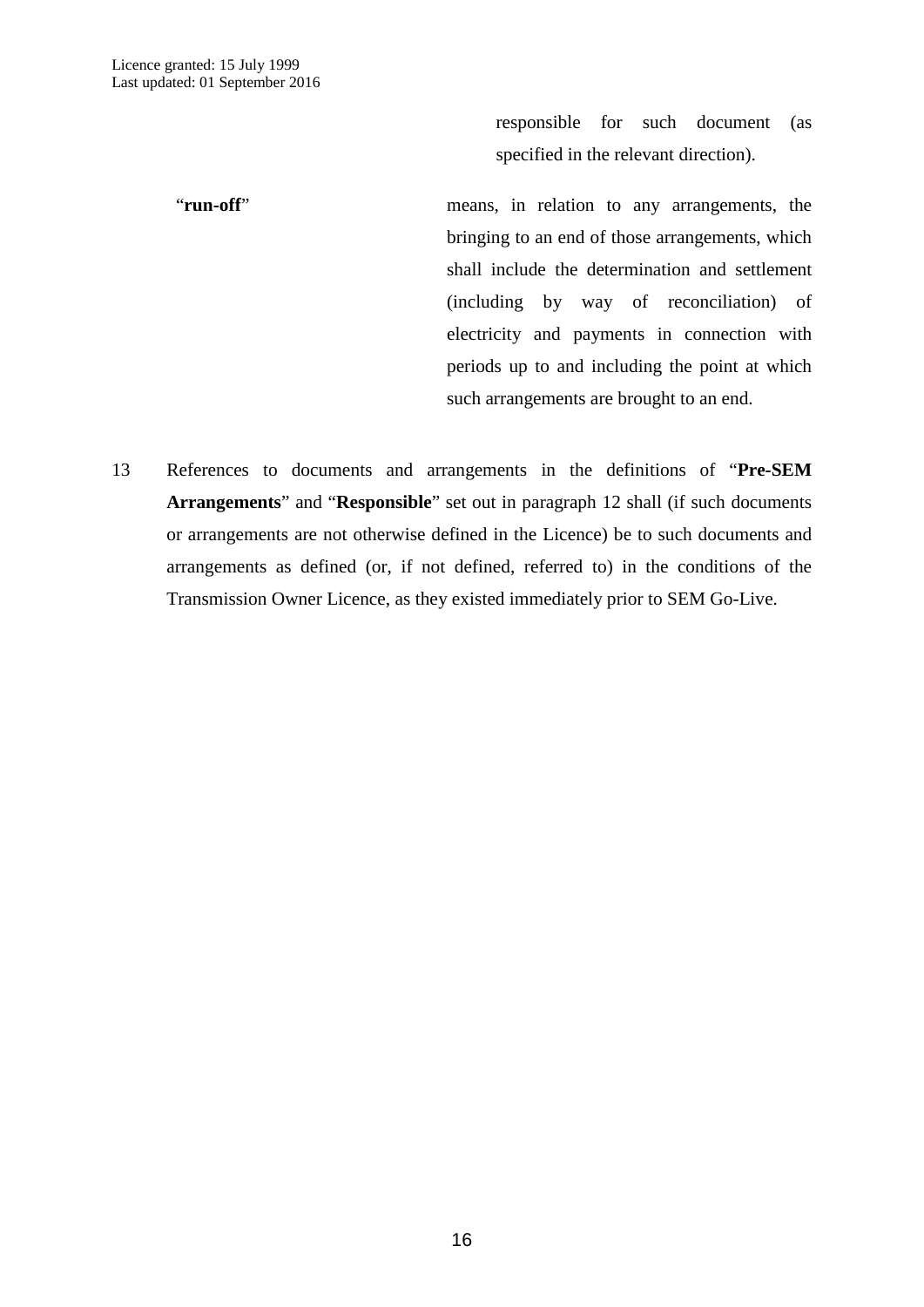# **CHAPTER 2**

# **Part I: General Conditions**

### <span id="page-19-2"></span><span id="page-19-1"></span><span id="page-19-0"></span>**Condition 1: Interpretation and construction**

- 1 Unless the contrary intention appears:
	- (a) words and expressions used in the Conditions or in the Schedules below shall be construed as if they were in an enactment and the Interpretation Act (Northern Ireland) 1954 applied to them; and
	- (b) references to an enactment shall include subordinate legislation and in both cases any statutory modification or re-enactment thereof after the date when the Licence comes into force.
- 2 Any word or expression defined for the purposes of any provision of Part II of the Order, the Energy Order or the SEM Order shall, unless the contrary intention appears, have the same meaning when used in the Conditions or in the Schedules below.
- 3 In the Conditions and the Schedules unless the context otherwise requires:

| affiliate              | in relation to the Licensee or any subsidiary of any                                                                                                  |
|------------------------|-------------------------------------------------------------------------------------------------------------------------------------------------------|
|                        | holding company of the Licensee means any holding                                                                                                     |
|                        | company or subsidiary of that person or any subsidiary                                                                                                |
|                        | of a holding company of that person.                                                                                                                  |
| <b>Auditors</b>        | means the Licensee's auditors for the time being<br>holding office in accordance with the requirements of                                             |
|                        | Chapter 2 of Part 16 of the Companies Act 2006.                                                                                                       |
| authorised             | in relation to any business or activity means authorised<br>by licence granted under Article 10 or exemption<br>granted under Article 9 of the Order. |
| authorised electricity | means any person (other than the Licensee in its<br>capacity as the holder of the Licence) who holds a                                                |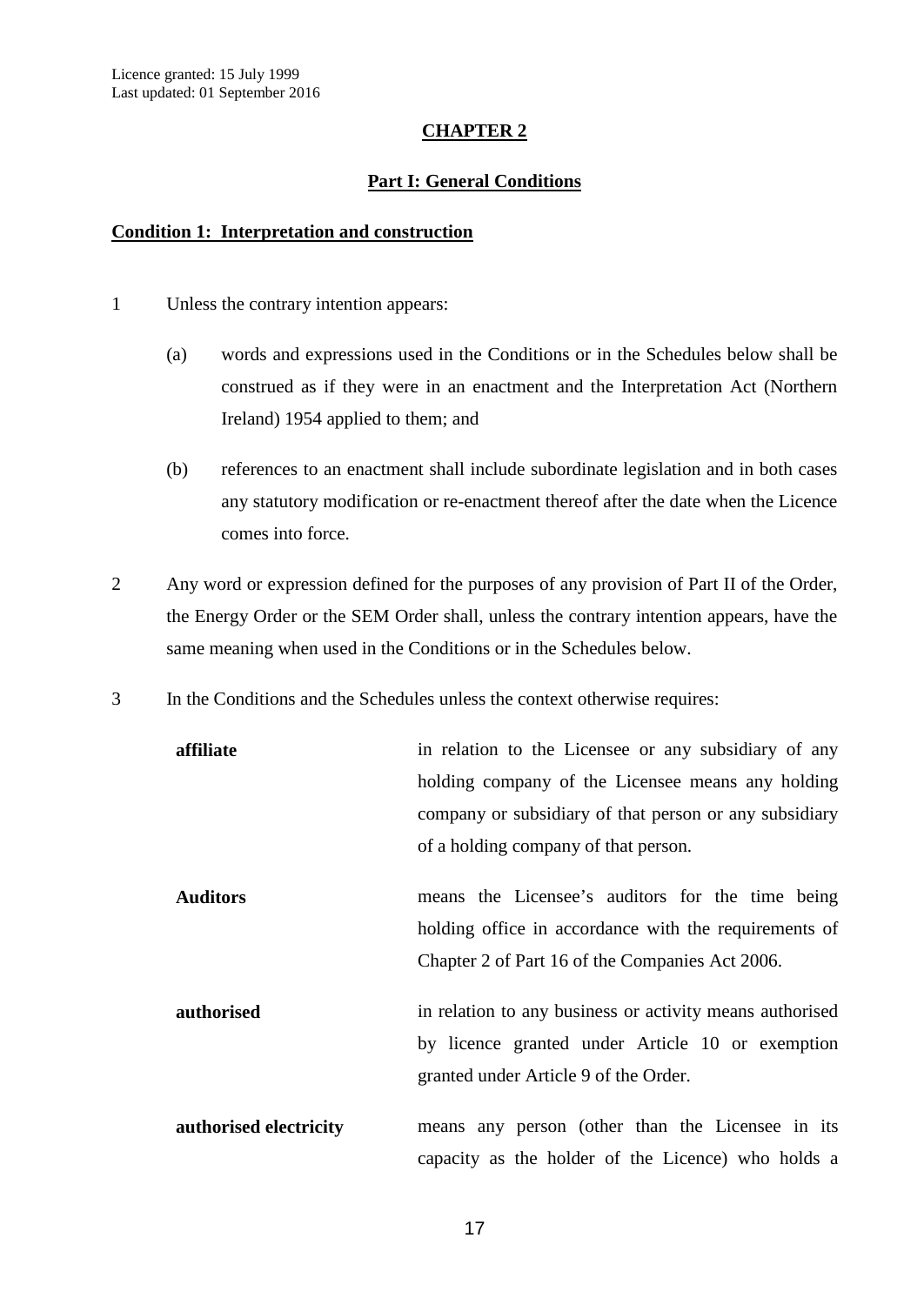| operator                         | licence granted pursuant to Article 10 of the Order or<br>whose activities are exempt pursuant to Article 9 of the<br>Order and any person transferring electricity to or from<br>Northern Ireland across an interconnector or who has<br>made an application for use of an interconnector which<br>has not been refused |
|----------------------------------|--------------------------------------------------------------------------------------------------------------------------------------------------------------------------------------------------------------------------------------------------------------------------------------------------------------------------|
| <b>Authority</b>                 | means the Northern Ireland Authority for Utility<br>Regulation.                                                                                                                                                                                                                                                          |
| cancel                           | in relation to the Authority means the exercise of its<br>cancellation powers.                                                                                                                                                                                                                                           |
|                                  | <b>cancellable generating unit</b> means a generating unit agreement which may be the                                                                                                                                                                                                                                    |
| agreement                        | subject of a cancellation direction, being the generating                                                                                                                                                                                                                                                                |
|                                  | unit agreement specified in Annex 4 (as it mey be                                                                                                                                                                                                                                                                        |
|                                  | modified from time to time) of the NIE Energy Supply<br>Licence.                                                                                                                                                                                                                                                         |
| cancellation direction           | means a direction issued by the Authority to cancel a<br>cancellable generating unit agreement.                                                                                                                                                                                                                          |
| cancellation powers              | means the powers of the Authority to direct any person                                                                                                                                                                                                                                                                   |
|                                  | to a cancellable generating unit agreement to terminate                                                                                                                                                                                                                                                                  |
|                                  | that agreement upon such date or the happening of such                                                                                                                                                                                                                                                                   |
|                                  | event as shall be specified in the notice containing the<br>direction.                                                                                                                                                                                                                                                   |
| <b>Charges for the Supply of</b> | means, as between an Electricity Supplier and a                                                                                                                                                                                                                                                                          |
| <b>Electricity</b>               | Customer, charges made by the Electricity Supplier in                                                                                                                                                                                                                                                                    |
|                                  | respect of the supply of electricity to that Customer.                                                                                                                                                                                                                                                                   |
| <b>Competition and Markets</b>   | means the body of that name established by section 25                                                                                                                                                                                                                                                                    |
| <b>Authority or CMA</b>          | of the Enterprise and Regulatory Reform Act 2013.                                                                                                                                                                                                                                                                        |
| <b>Contract</b>                  | means a contract for the supply of electricity made                                                                                                                                                                                                                                                                      |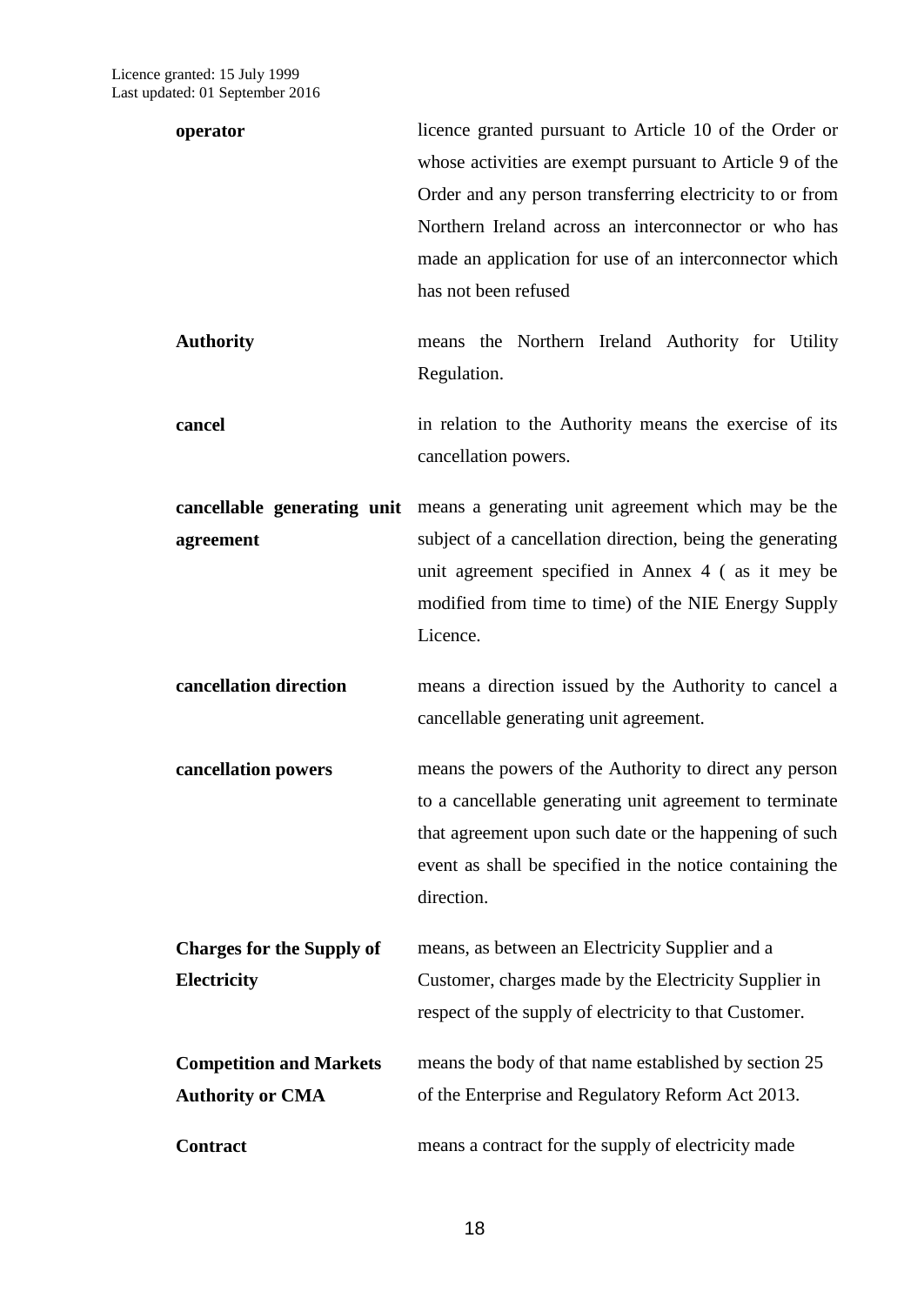between the Licensee and a Customer but does not include a Deemed Contract.

| <b>Customer</b>        | means any person supplied or requiring to be supplied<br>with electricity by the Licensee (including any affiliate<br>or related undertaking of the Licensee) or, where the<br>context requires, by any other Electricity Supplier at<br>any premises in Northern Ireland, but shall not include<br>any authorised electricity operator in its capacity as<br>such.                                                                                                                                                                                                                     |
|------------------------|-----------------------------------------------------------------------------------------------------------------------------------------------------------------------------------------------------------------------------------------------------------------------------------------------------------------------------------------------------------------------------------------------------------------------------------------------------------------------------------------------------------------------------------------------------------------------------------------|
| <b>Deemed Contract</b> | means, as between the Licensee and a Customer, a<br>contract for the supply of electricity deemed to have<br>been made under paragraph 3 of Schedule 6 to the<br>Order.                                                                                                                                                                                                                                                                                                                                                                                                                 |
| <b>Department</b>      | means the Department of Enterprise Trade and<br>Investment formerly known as the Department of<br>Economic Development.                                                                                                                                                                                                                                                                                                                                                                                                                                                                 |
| designated             | in relation to any agreement, arrangement, code, notice,<br>proposal or other document, means designated by the<br>Department or the Authority (as the case may be) or on<br>its behalf by means of initialling or descriptive<br>reference whether for the purposes of any Condition of<br>the Licence or otherwise, but so that an agreement,<br>arrangement, code, notice, proposal or other document<br>so designated may at the discretion of the Department<br>or the Authority (as the case may be) cease to be<br>designated if amended or modified in any material<br>respect. |
| <b>Directive</b>       | means Directive 2009/72/EC of the European<br>Parliament and of the Council of 13 July 2009<br>concerning common rules for the internal market in                                                                                                                                                                                                                                                                                                                                                                                                                                       |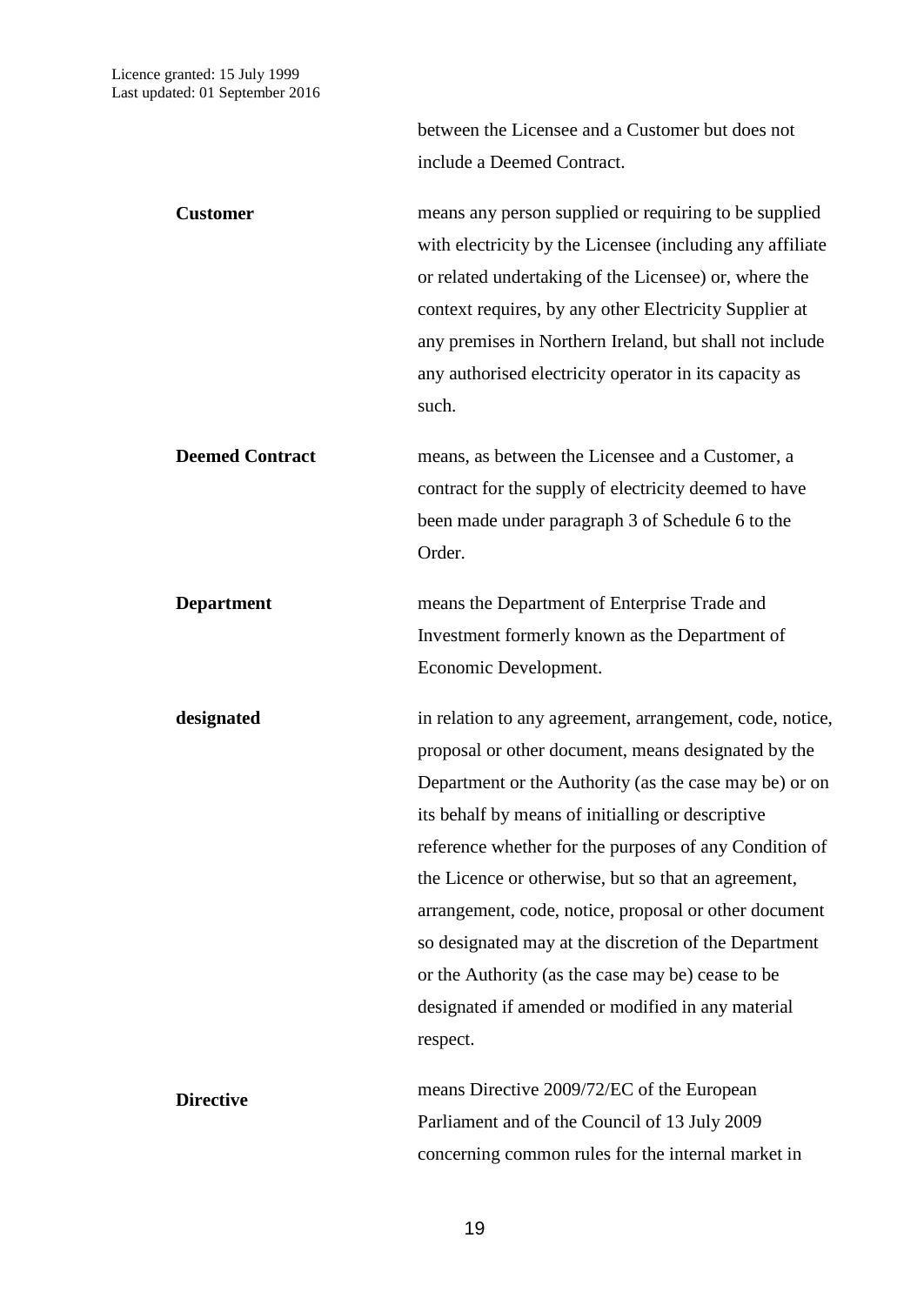electricity and repealing Directive 2003/54/EC.

**Directive Regulations** means the Electricity Order 1992 (Amendment) Regulations (Northern Ireland) 2005 and/or the Electricity Regulations (Northern Ireland) 2007. **Distribution Code** means, in relation to any Licensed Distributor, the code

of that title required to be prepared by it and approved by the Authority in accordance with a condition of the Distribution Licence held by that Licensed Distributor.

| <b>Distribution Licence</b> | means a licence granted ot treated as granted under       |
|-----------------------------|-----------------------------------------------------------|
|                             | Article $10(1)(bb)$ of the Order                          |
|                             |                                                           |
|                             |                                                           |
| <b>Distribution Owner</b>   | means the person authorised, from time to time, under     |
|                             | the Successor Distribution Licence in its capacity as the |
|                             | holder of that Licence.                                   |
|                             |                                                           |
| distribution system         | means all electric lines owned and/or operated by any     |
|                             | person for the purpose of the distribution of electricity |
|                             | to Customers, including any electrical plant and meters   |
|                             | which are used in connection with electricity             |
|                             | distribution and any other electric lines which the       |
|                             | Authority may specify as forming part of the              |
|                             | distribution system, but excluding lines forming part of  |
|                             | the transmission system or any interconnector.            |
|                             |                                                           |
| <b>Domestic Customer</b>    | means a customer supplied, or requiring to be supplied,   |
|                             | with electricity at Domestic Premises.                    |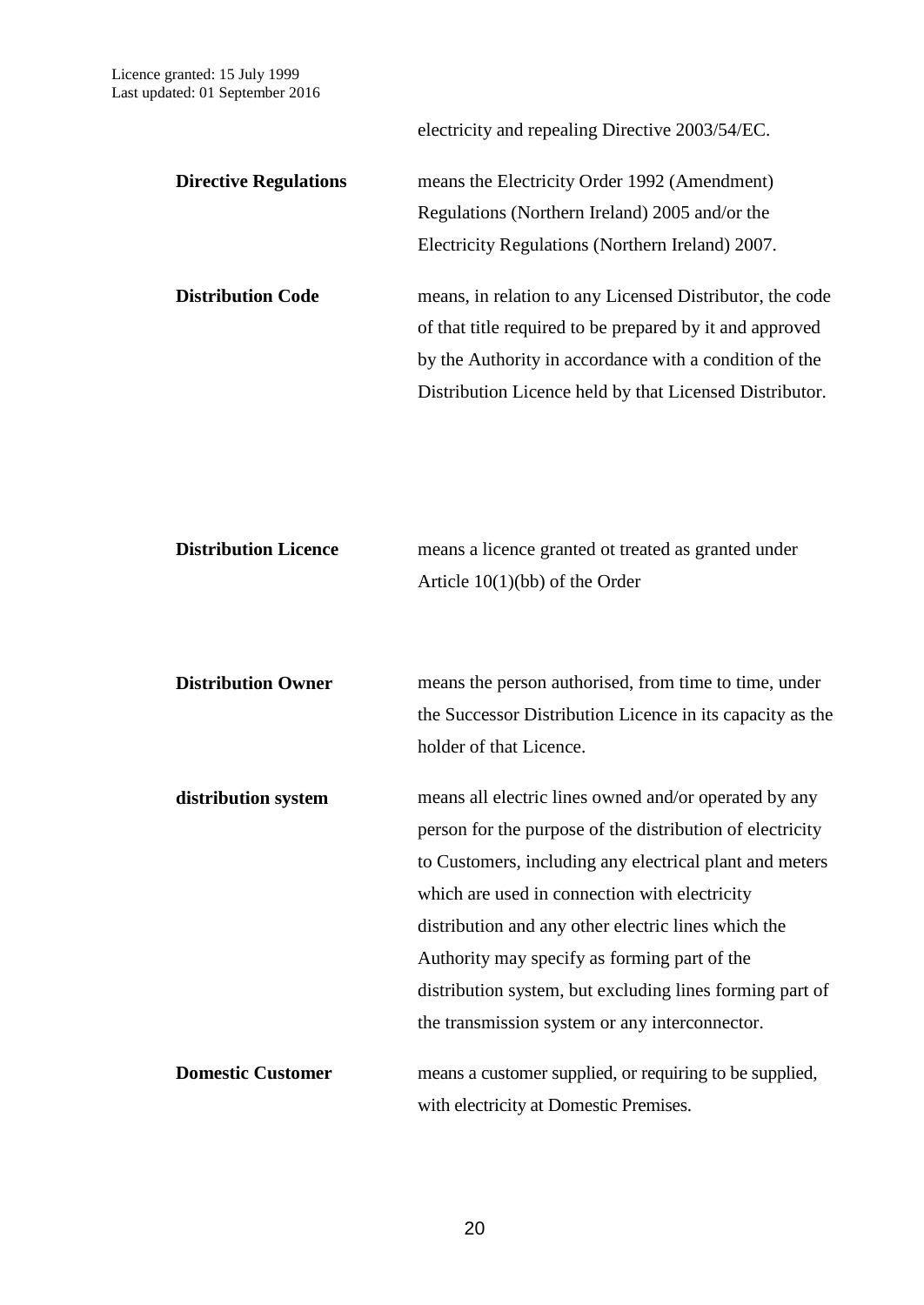| <b>Domestic Premises</b>        | has the meaning given in, and is to be interpreted in                                  |
|---------------------------------|----------------------------------------------------------------------------------------|
|                                 | accordance with, Condition 25.                                                         |
| <b>Electricity Supplier</b>     | means any person authorised by a licence under Article                                 |
|                                 | $10(1)(c)$ of the Order to supply electricity.                                         |
| emissions                       | means the discharge of substances into the air.                                        |
|                                 | <b>Energy Consumer Checklist</b> means the document of that name which constitutes the |
|                                 | guidance for consumers of gas and electricity as                                       |
|                                 | prepared and published, from time to time, by the                                      |
|                                 | Authority in accordance with Article $7(5)$ of the Energy<br>Order.                    |
| <b>Energy Order</b>             | means the Energy (Northern Ireland) Order 2003.                                        |
| <b>General Consumer Council</b> | means the General Consumer Council for Northern<br>Ireland.                            |
| generating unit agreement       | means a power purchase agreement between a generator                                   |
|                                 | and the Power Procurement Business in respect of a                                     |
|                                 | generation set or combination of generation sets.                                      |
| generation set                  | means any plant or apparatus for the production of                                     |
|                                 | electricity.                                                                           |
| generator                       | means a person authorised by a licence granted under                                   |
|                                 | Article $10(1)(a)$ of the Order.                                                       |
| <b>Grid Code</b>                | has the meaning given to it in the Transmission System                                 |
|                                 | Operator Licence.                                                                      |
| holding company                 | means a holding company within the meaning of                                          |
|                                 | section 1159 of the Companies Act 2006.                                                |
| interconnector                  | means the electric lines and electrical plant and meters                               |
|                                 | used for conveying electricity only directly to or from a                              |
|                                 | substation or converter station on the Island of Ireland                               |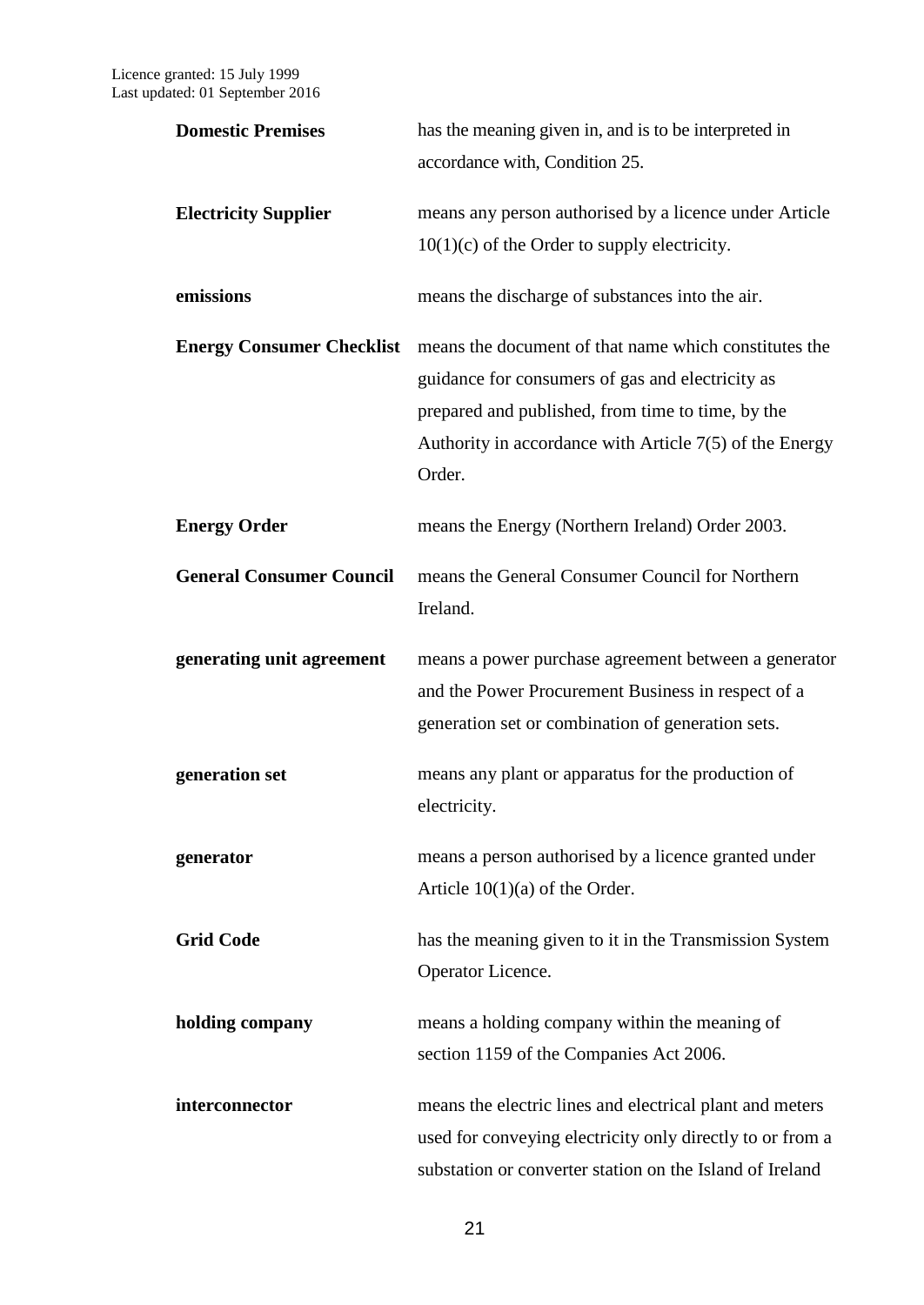into or out of the Island of Ireland.

| <b>Internal Markets</b>     | means the Gas and Electricity (Internal Markets)              |  |
|-----------------------------|---------------------------------------------------------------|--|
| <b>Regulations</b>          | Regulations (Northern Ireland) 2011.                          |  |
| <b>Island of Ireland</b>    | means Northern Ireland and the Republic of Ireland.           |  |
| <b>Last Resort Supply</b>   | means a direction given by the Authority to the               |  |
| <b>Direction</b>            | Licensee that specifies or describes the premises to be       |  |
|                             | supplied with electricity in accordance with Condition<br>22. |  |
| <b>Licence</b>              | means the licence comprised in the licence grant in           |  |
|                             | which these Conditions are referred to, granted on the        |  |
|                             | terms, and subject to the Conditions, referred to therein.    |  |
| <b>Licensee</b>             | means the person identified as such in the Grant and          |  |
|                             | Terms of this Licence, or any person to whom the              |  |
|                             | Licence may subsequently be assigned or transferred in        |  |
|                             | accordance with the Order, the Energy Order, the SEM          |  |
|                             | Order, the Directive Regulations, or the Licence and          |  |
|                             | (where the context so requires) shall include any             |  |
|                             | business in respect of which the Licensee is a successor      |  |
|                             | company.                                                      |  |
| <b>Licensed Distributor</b> | Means any person holding a Distribution Licence               |  |
| <b>Market Operator</b>      | means the person authorised, from time to time, under         |  |
|                             | the Northern Ireland Market Operator Licence in its           |  |
|                             | capacity as the holder of that licence.                       |  |
| metering equipment          | includes any meter and any associated equipment which         |  |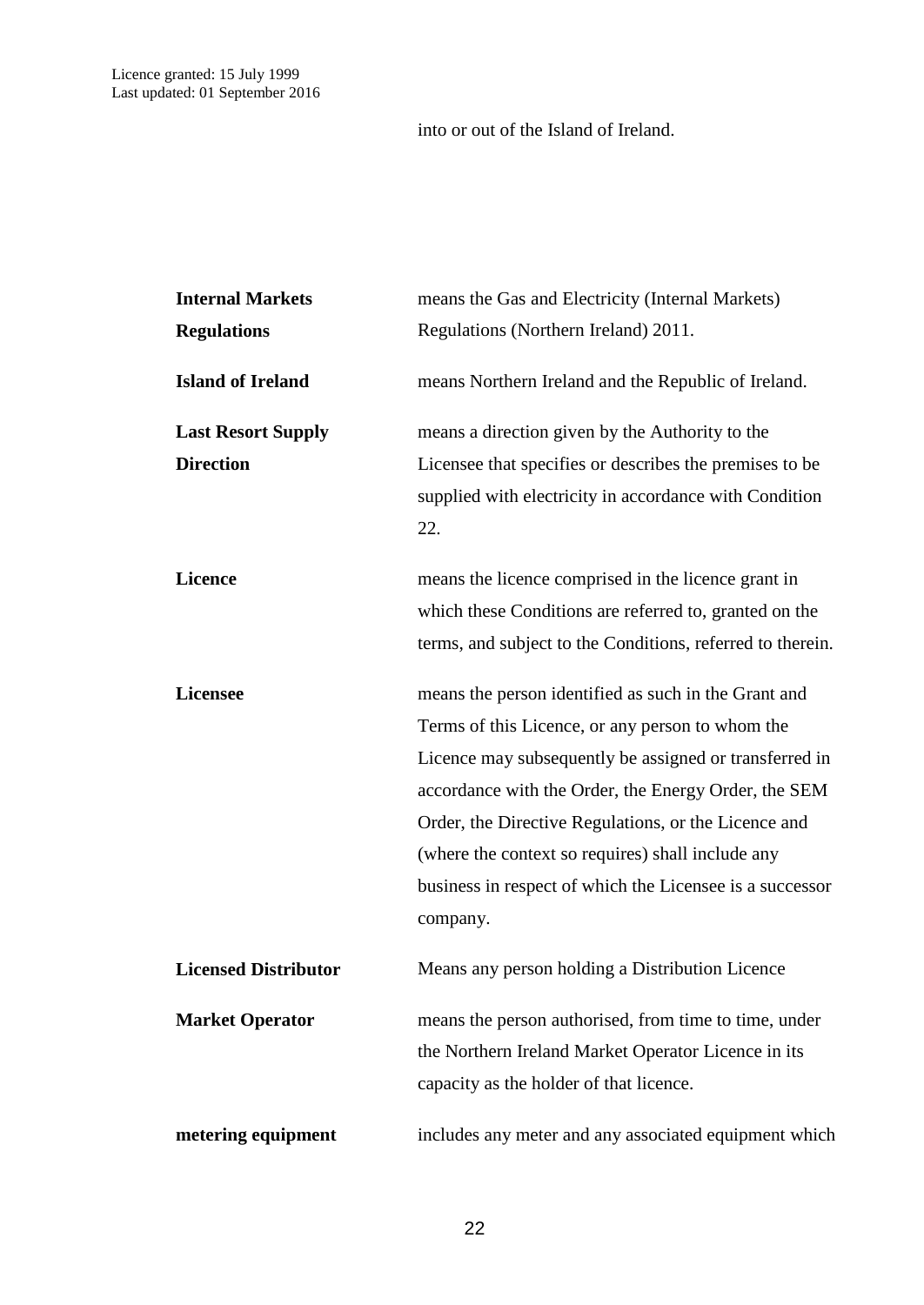materially affects the operation of that meter.

**modification** includes addition, omission, amendment and substitution, and cognate expressions shall be construed accordingly.

**NIE Energy Supply Licence** means the licence granted under Article 10(1)(c) of the Order to Northern Ireland Electricity plc on 31 March 1992, which is to be transferred to NIE Energy Limited (a body corporate registered in Northern Ireland under company number NI27394) pursuant to a statutory scheme on or around SEM Go-Live;

**Non-Domestic Customer** means a customer supplied, or requiring to be supplied, with electricity at Non-Domestic Premises.

**Non-Domestic Premises** has the meaning given in, and is to be interpreted in accordance with, Condition 25.

**Northern Ireland Fuel Security Code** means the document of that title designated as such by the Department as from time to time amended in accordance with its provisions, dealing with the cooperation of licence holders in strategic contingency planning in respect of fuel stocks, the modification of the merit order and certain other systems and procedures under the Grid Code during periods when the Department has given and there is in force one or more directions under Article 37(4) of the Order, the entitlement of authorised electricity operators to and the collection of certain payments in anticipation of, during and after the expiry of any such periods, and connected matters.

**Northern Ireland Market Operator Licence** means the licence granted, under Article 10(1)(d) of the Order, to SONI Limited (a body corporate registered in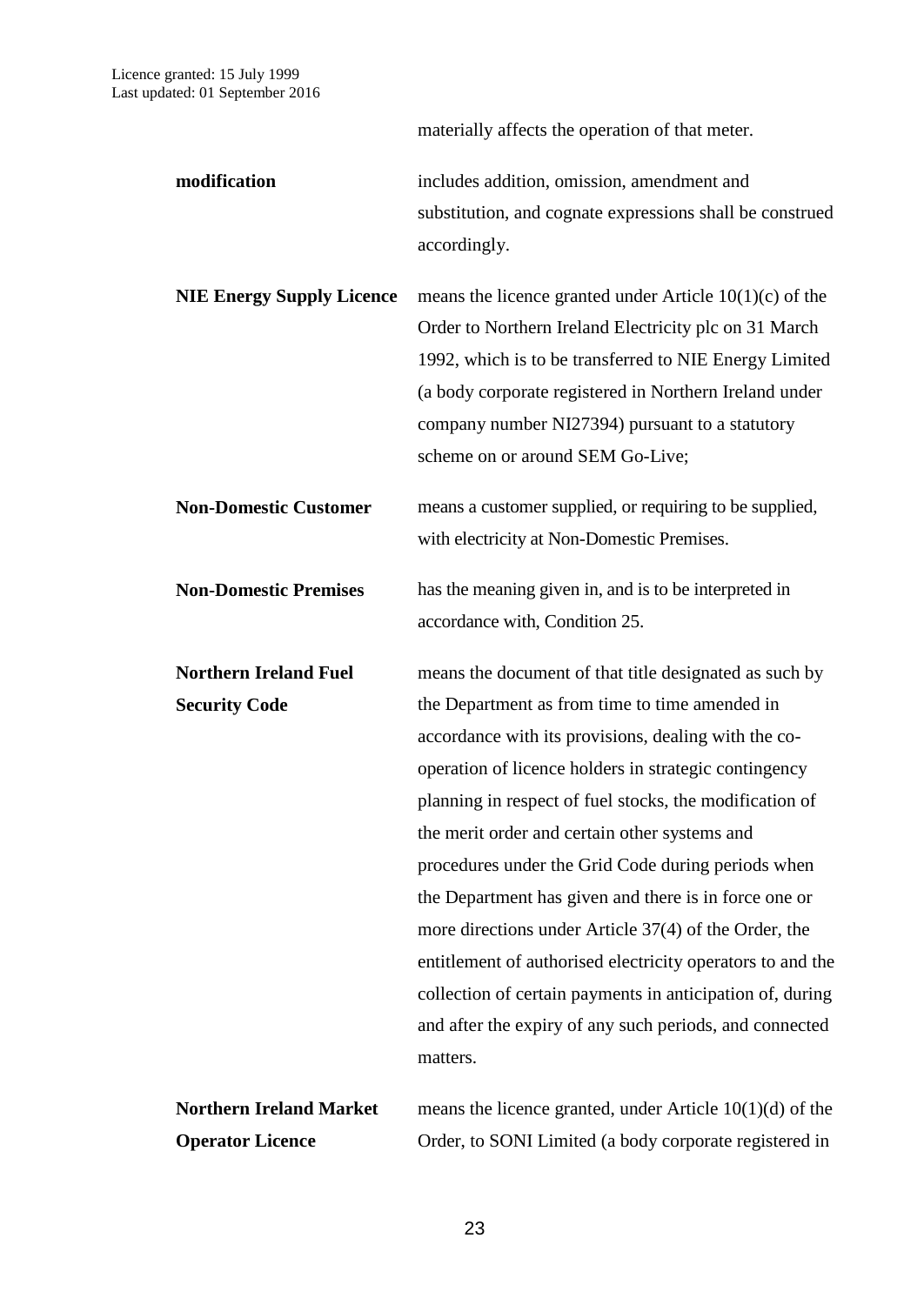|                                             |             | Northern Ireland under company number NI038715) on                                                                                                                                                                                                                                                                                                                               |
|---------------------------------------------|-------------|----------------------------------------------------------------------------------------------------------------------------------------------------------------------------------------------------------------------------------------------------------------------------------------------------------------------------------------------------------------------------------|
|                                             |             | 3 July 2007.                                                                                                                                                                                                                                                                                                                                                                     |
| notice                                      |             | means (unless otherwise specified) notice given either<br>in writing or by electronic data transfer.                                                                                                                                                                                                                                                                             |
| Order                                       |             | means the Electricity (Northern Ireland) Order 1992.                                                                                                                                                                                                                                                                                                                             |
| <b>Power Procurement</b><br><b>Business</b> | Licence.    | has the meaning given in the NIE Energy Supply                                                                                                                                                                                                                                                                                                                                   |
| power purchase agreement                    | sets.       | means a contract for the provision to the Licensee or<br>any other authorised electricity operator of the whole or<br>any part of the available capacity and/or the sale or<br>other disposal to the Licensee or any other authorised<br>electricity operator of the whole or any part of the<br>output of a generation set or combination of generation                         |
| power station agreement                     |             | means an agreement made with effect from 1 April<br>1992 between a generator and the Power Procurement<br>Business, in relation to matters concerning a generating<br>station and designated for the purposes of the                                                                                                                                                             |
| <b>Principal terms</b>                      | (i)<br>(ii) | generation licences granted to the successor companies.<br>means in respect of any Contract or Deemed Contract,<br>the terms and conditions that relate to:<br>the duration of the Contract or Deemed Contract;<br>the Charges for the Supply of Electricity,<br>including the applicable tariff and the unit rate,<br>expressed in "pence per kWh" of the applicable<br>tariff; |
|                                             | (iii)       | any requirement to pay Charges for the Supply of                                                                                                                                                                                                                                                                                                                                 |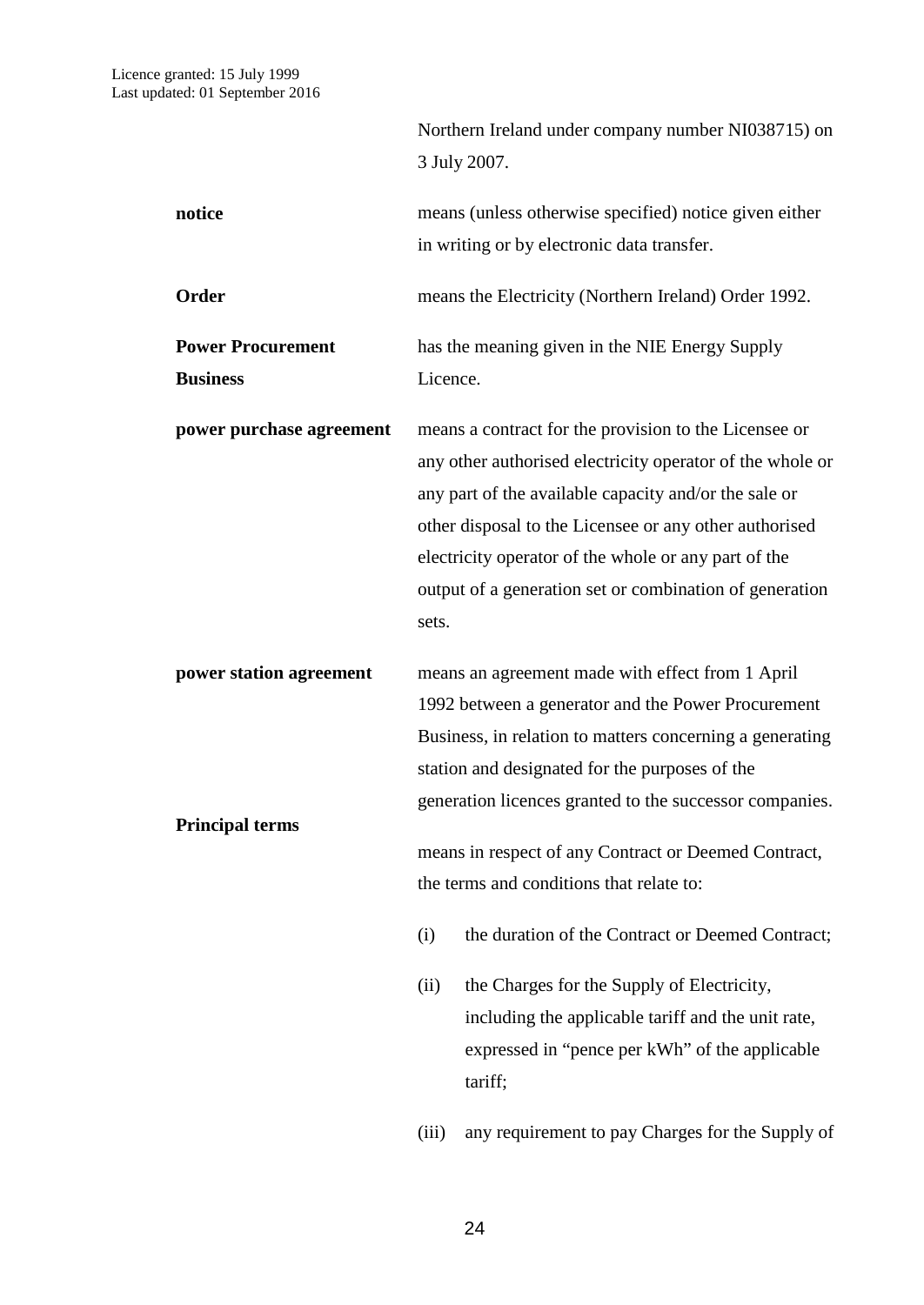**Promotional Materials**

Electricity through a prepayment meter;

- (iv) any requirement for a Security Deposit;
- (v) the termination of the Contract (including any requirement to pay a termination fee) or the circumstances in which the Deemed Contract will terminate,

and any other term or condition that may reasonably be considered to significantly affect the evaluation by the consumer of the Contract.

means any document which contains information about the Licensee's electricity supply activities, and is handed out, or sent directly, by or on behalf of the Licensee to Customers.

- **PSO Agreement** means the agreement of that title with the Distribution Owner in the form approved from time to time by the Authority.
- **related undertaking** in relation to any person means any undertaking in which that person has a participating interest within the meaning of section 421A of the Financial Services and Market Act 2000.

**relevant exempt self supplier** means a relevant exempt self supplier within the meaning of the Electricity (Class Exemptions from the requirement for a Licence) Order (Northern Ireland) 1992.

**relevant supplier** means a licensed electricity supplier or a relevant exempt self supplier.

**representation** includes any objection or any other proposal made in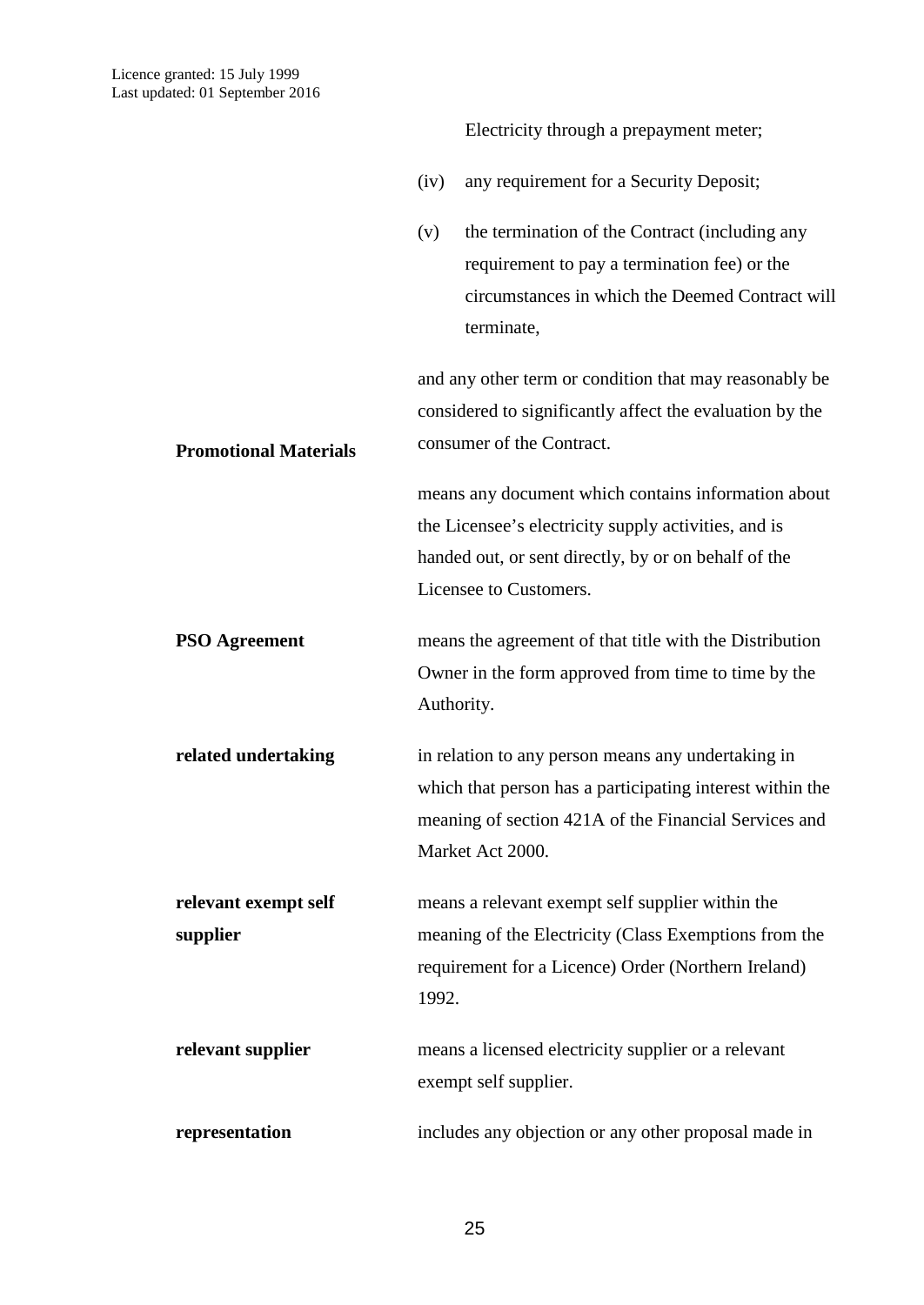| <b>Security Deposit</b>               | writing.                                                                                                                                                                                                                                                       |
|---------------------------------------|----------------------------------------------------------------------------------------------------------------------------------------------------------------------------------------------------------------------------------------------------------------|
|                                       | means a deposit of money as security for the payment<br>of Charges for the Supply of Electricity.                                                                                                                                                              |
| <b>SEM Go-Live</b>                    | means the time and date designated as such by the<br>Authority (with the consent of the Department) for the<br>purpose of licences granted under the Order, being the<br>commencement date for a number of matters including<br>the Single Electricity Market. |
| <b>SEM Order</b>                      | means the Electricity (Single Wholesale Market)<br>(Northern Ireland) Order 2007.                                                                                                                                                                              |
| <b>Single Electricity Market</b>      | means the single wholesale electricity market for the<br>Island of Ireland, implemented in Northern Ireland<br>pursuant to Section 23 of the Northern Ireland<br>(Miscellaneous Provisions) Act 2006.                                                          |
|                                       |                                                                                                                                                                                                                                                                |
| <b>Single Electricity Market</b>      | has the meaning given to it in the Northern Ireland                                                                                                                                                                                                            |
| <b>Trading and Settlement</b><br>Code | Market Operator Licence.                                                                                                                                                                                                                                       |
| subsidiary                            | means a subsidiary within the meaning of section 1159<br>of the Companies Act 2006.                                                                                                                                                                            |
| successor company                     | bears the meaning ascribed to it for the purposes of Part<br>III of the Order.                                                                                                                                                                                 |
| <b>Successor Distribution</b>         | means the licence which, pursuant ro Regulation                                                                                                                                                                                                                |
| <b>Licence</b>                        | $90(1)(b)$ of the Internal Markets Regulations, has effect                                                                                                                                                                                                     |
|                                       | as a licence under Article $10(1)(bb)$ of the Order and is                                                                                                                                                                                                     |
|                                       | held by Northern Ireland Electricity Limited (a body<br>corporate registered in Northern Ireland under company<br>number NI026041)                                                                                                                             |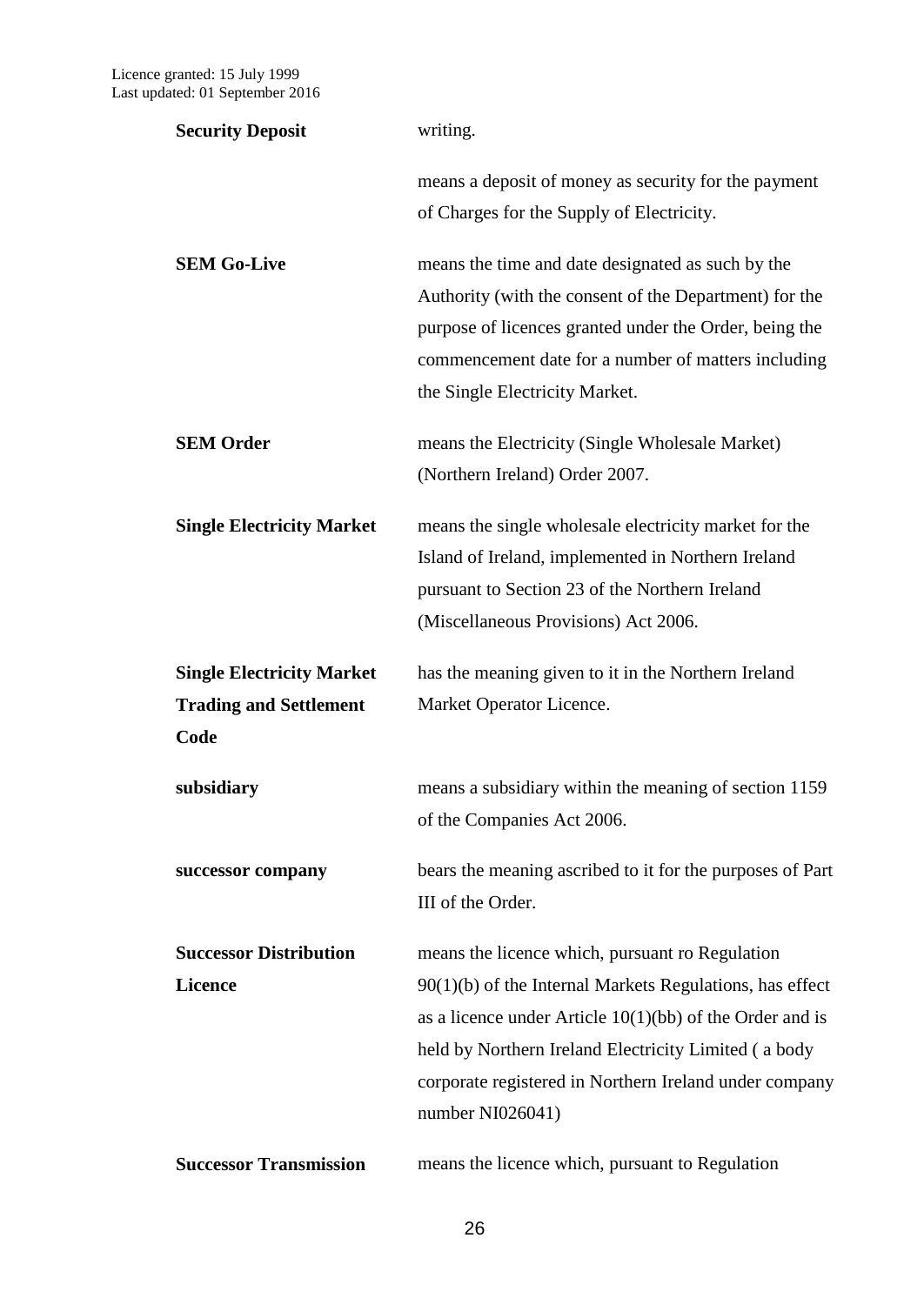| <b>Licence</b>             | $90(1)(b)$ of the Internal Markets Regulations, has effect<br>as a licence under Article $10(1)(b)$ of the Order and is<br>held by Northern Ireland Electricity Limited (a body<br>corporate registered in Northern Ireland under company<br>number NI026041). |
|----------------------------|----------------------------------------------------------------------------------------------------------------------------------------------------------------------------------------------------------------------------------------------------------------|
| <b>Supply Business</b>     | means the business of the Licensee in the supply of<br>electricity pursuant to the Licence.                                                                                                                                                                    |
| transmission system        | has the meaning given in the Transmission Licence.                                                                                                                                                                                                             |
| <b>Transmission System</b> | means the person authorised, from time to time, under                                                                                                                                                                                                          |
| Operator                   | the Transmission System Operator Licence in its                                                                                                                                                                                                                |
|                            | capacity as the holder of that licence.                                                                                                                                                                                                                        |
| <b>Transmission System</b> | means the licence granted under Article $10(1)(b)$ of the                                                                                                                                                                                                      |
| <b>Operator Licence</b>    | Order to SONI Limited (a body corporate registered in                                                                                                                                                                                                          |
|                            | Northern Ireland under company number NI038715) on                                                                                                                                                                                                             |
|                            | 3 July 2007.                                                                                                                                                                                                                                                   |
| undertaking                | bears the meaning ascribed to it by section 1161 of the                                                                                                                                                                                                        |
|                            | Companies Act 2006.                                                                                                                                                                                                                                            |
| unmetered supply           | means a supply of electricity to premises which is not,                                                                                                                                                                                                        |
|                            | for the purpose of calculating the charges for electricity                                                                                                                                                                                                     |
|                            | supplied to the Customer at such premises, measured by                                                                                                                                                                                                         |
|                            | metering equipment.                                                                                                                                                                                                                                            |

# 4 Unless otherwise specified:

- (a) any reference to a numbered Part is a reference to the Part bearing that number in this Licence;
- (b) any reference to a numbered Condition, or Annex or to a numbered Schedule is respectively a reference to the Condition or Annex or the Schedule bearing that number in this Licence;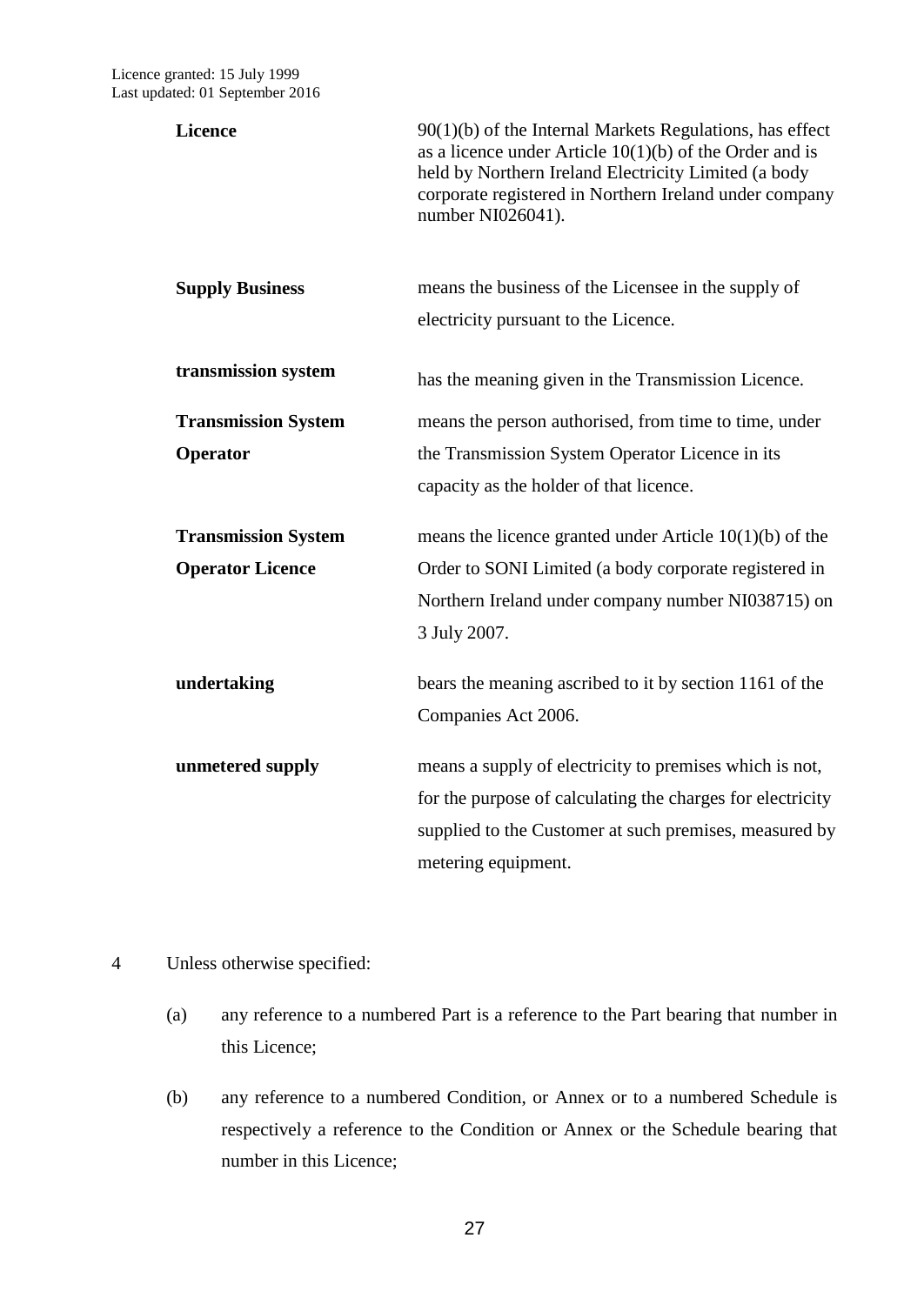- (c) any reference to **the Conditions** in relation this Licence means the Conditions to which this licence is subject and references to **any Conditions** and to any cognate expression shall be construed accordingly;
- (d) any reference to a numbered paragraph is a reference to the paragraph bearing that number in the Condition, Annex or Schedule in which the reference occurs; and
- (e) (without prejudice to any provision which restricts such variation, supplement or replacement) any reference to any agreement, licence (other than the Licence), code or other instrument shall include a reference to such agreement, licence, code or other instrument as varied, supplemented or replaced from time to time.
- 5 The heading or title of any Part, Condition, Annex, Schedule or paragraph shall not affect the construction thereof.
- 6 Where any obligation of the Licensee is expressed to require performance within a specified time limit that obligation shall continue to be binding and enforceable after that time limit if the Licensee fails to perform that obligation within that time limit (but without prejudice to all rights and remedies available against the Licensee by reason of the Licensee's failure to perform within the time limit).
- 7 The provisions of section 24 of the Interpretation Act (Northern Ireland) 1954 shall apply for the purpose of the delivery or service of any document, direction or notice to be delivered or served pursuant to the Licence, and directions issued by the Authority pursuant to any Condition shall be delivered or served as aforesaid.
- 8 Each relevant legal instrument shall, if the condition under which it was issued is modified at SEM Go-Live in accordance with Condition A, continue to have effect under any corresponding provision of Chapter 2 as modified, as if it had been made under that corresponding provision.
- 9 For the purposes of paragraphs 8 and 10 a "relevant legal instrument" means any direction, consent, approval, determination, designation or other instrument issued by the Authority or the Department, prior to SEM Go-Live, in accordance with a condition in Chapter 2, including any instrument issued:
	- (a) to another holder of the Licence, from whom the Licence was subsequently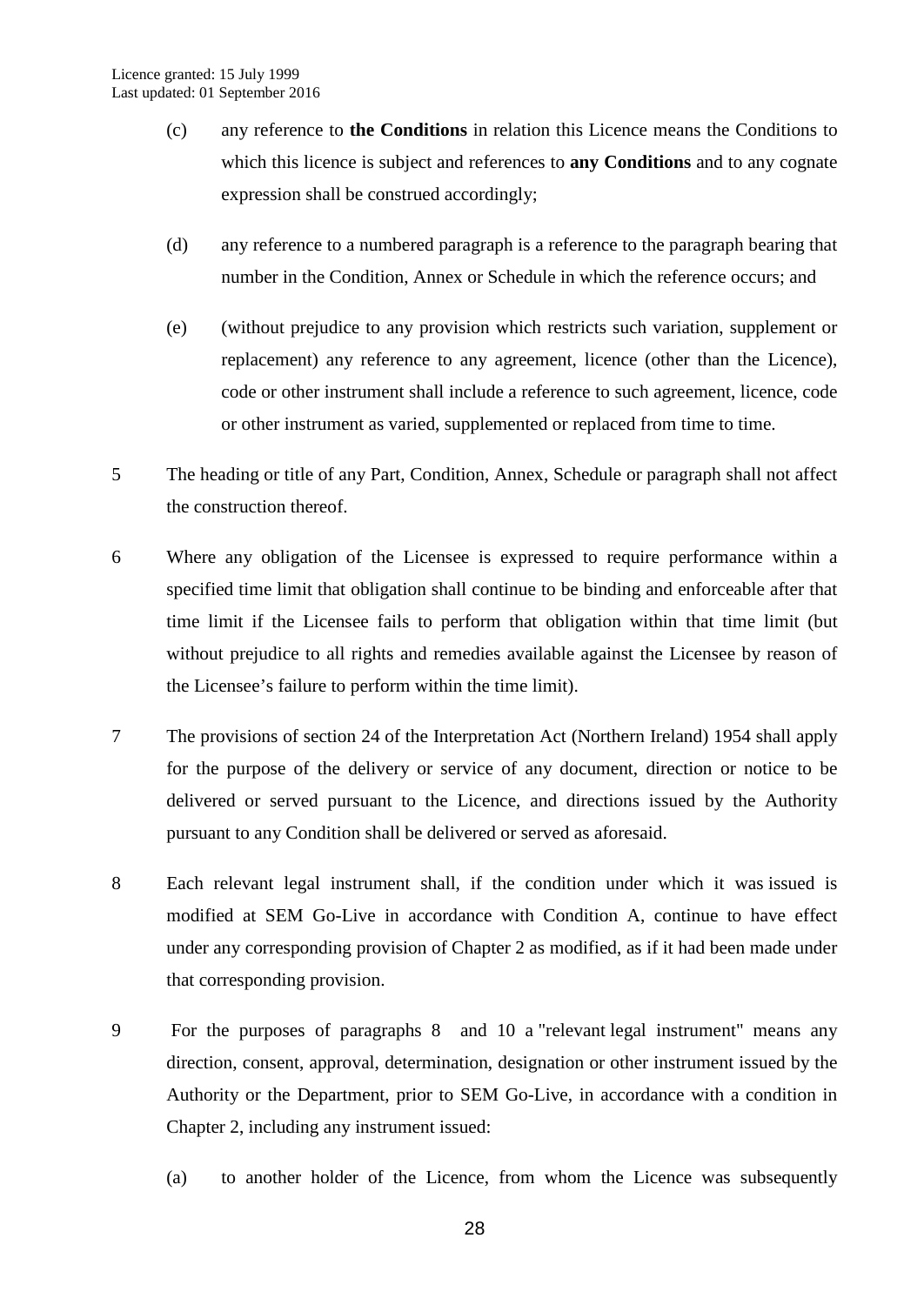transferred or assigned to the Licensee; or

- (b) before the conversion of the Licence to a supply licence under Article  $10(1)(c)$  of the Order.
- 10 For the purposes of paragraph 8 a "corresponding provision" of Chapter 2 shall be any provision which, following its modification at SEM Go-Live in accordance with Condition A, has (notwithstanding that it has been renumbered, moved, deleted and replaced, or otherwise amended in any way) substantially the same purpose and effect as the provision under which a relevant legal instrument was issued.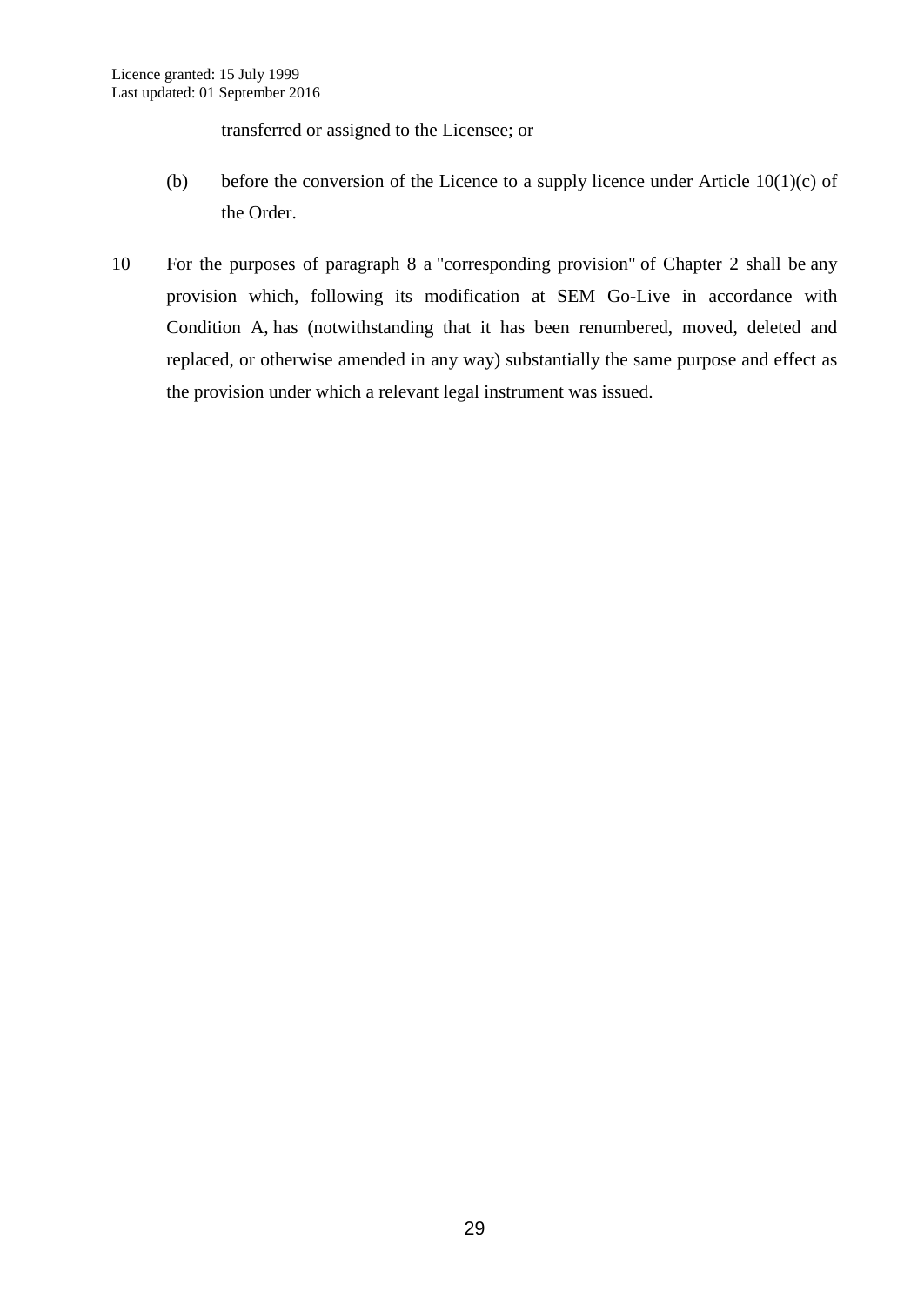# <span id="page-32-0"></span>**Condition 2: Separate Accounts for Separate Businesses**

- 1 This Condition shall only apply if the Licensee (or any affiliate or related undertaking of the Licensee) holds a licence (other than the Licence) granted under Article 10 of the Order.
- 2 The first financial year of the Licensee shall run from the date this Condition comes into force to 31 December in the same year and thereafter each financial year of the Licensee shall run from 1 January to the following 31 December.
- 3 The remaining paragraphs of this Condition apply for the purpose of ensuring that the Licensee (and any affiliate or related undertaking of the Licensee) maintains accounting and reporting arrangements which enable separate accounts to be prepared for each Separate Business and showing the financial affairs of each such Separate Business.
- 4 The Licensee shall in respect of each Separate Business:
	- (a) keep or cause to be kept for the period referred to in section 388 of the Companies Act 2006 and in the manner referred to in that section such accounting records in respect of each Separate Business as would by section 386 of the Companies Act 2006 be required to be kept in respect of each such business if it were carried on by a separate company, so that the revenues, costs, assets, liabilities, reserves and provisions of, or reasonably attributable to, each Separate Business are separately identifiable in the books of the Licensee (and any affiliate or related undertaking of the Licensee) from those of any other business;
	- (b) prepare on a consistent basis from such accounting records in respect of:
		- (i) the first financial year and each subsequent financial year, accounting statements comprising a profit and loss account, a balance sheet and a cash flow statement, together with notes thereto, and showing separately in respect of each Separate Business and in appropriate detail the amounts of any revenue, cost, asset, liability, reserve or provision which has been either;
			- (A) charged from or to any other business (whether or not a Separate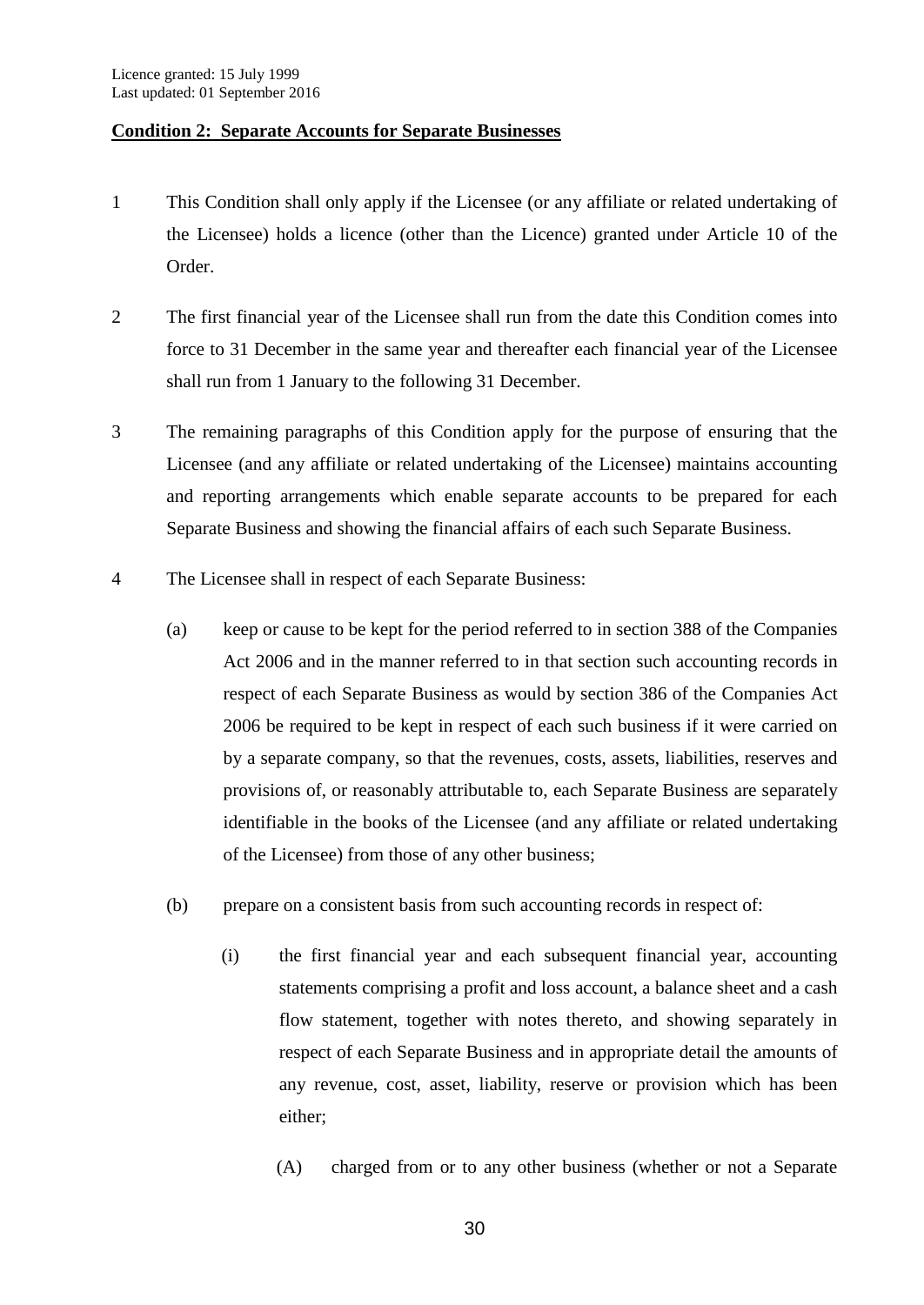Business) together with a description of the basis of that charge;

- (B) determined by apportionment or allocation between any Separate Business and any other business (whether or not a Separate Business) together with a description of the basis of the apportionment or allocation; and
- (ii) the first six months of the first financial year and of each subsequent financial year, an interim profit and loss account; and
- (c) procure, in respect of the accounting statements prepared in accordance with this Condition in respect of a financial year, a report by the Auditors and addressed to the Authority stating whether in their opinion those statements have been properly prepared in accordance with this Condition and give a true and fair view of the revenues, costs, assets, liabilities, reserves and provisions of, or reasonably attributable to, the Separate Business to which the statements relate; and
- (d) deliver to the Authority a copy of the account referred to in sub-paragraph (b)(ii), the Auditors' report referred to in sub-paragraph (c) and the accounting statements referred to in sub-paragraph (b)(i) as soon as reasonably practicable, and in any event not later than three months after the end of the period to which it relates in the case of the account referred to in sub-paragraph (b)(ii), and six months after the end of the financial year to which they relate in the case of the accounting statements and Auditors' report referred to in sub-paragraphs (b)(i) and (c), provided that in the case of the account, report and statements which, but for this proviso, would have been due on 31 December, they shall instead be due on 31 January.
- 5 The Licensee shall not, in relation to the accounting statements in respect of a financial year, change the bases of charge, apportionment or allocation referred to in sub-paragraph 4(b)(i) from those applied in respect of the previous financial year, unless the Authority shall previously have issued directions for the purposes of this Condition directing the Licensee to change such bases in a manner set out in the directions or the Authority gives its prior written approval to the change in such bases. The Licensee shall comply with any directions issued for the purposes of this Condition.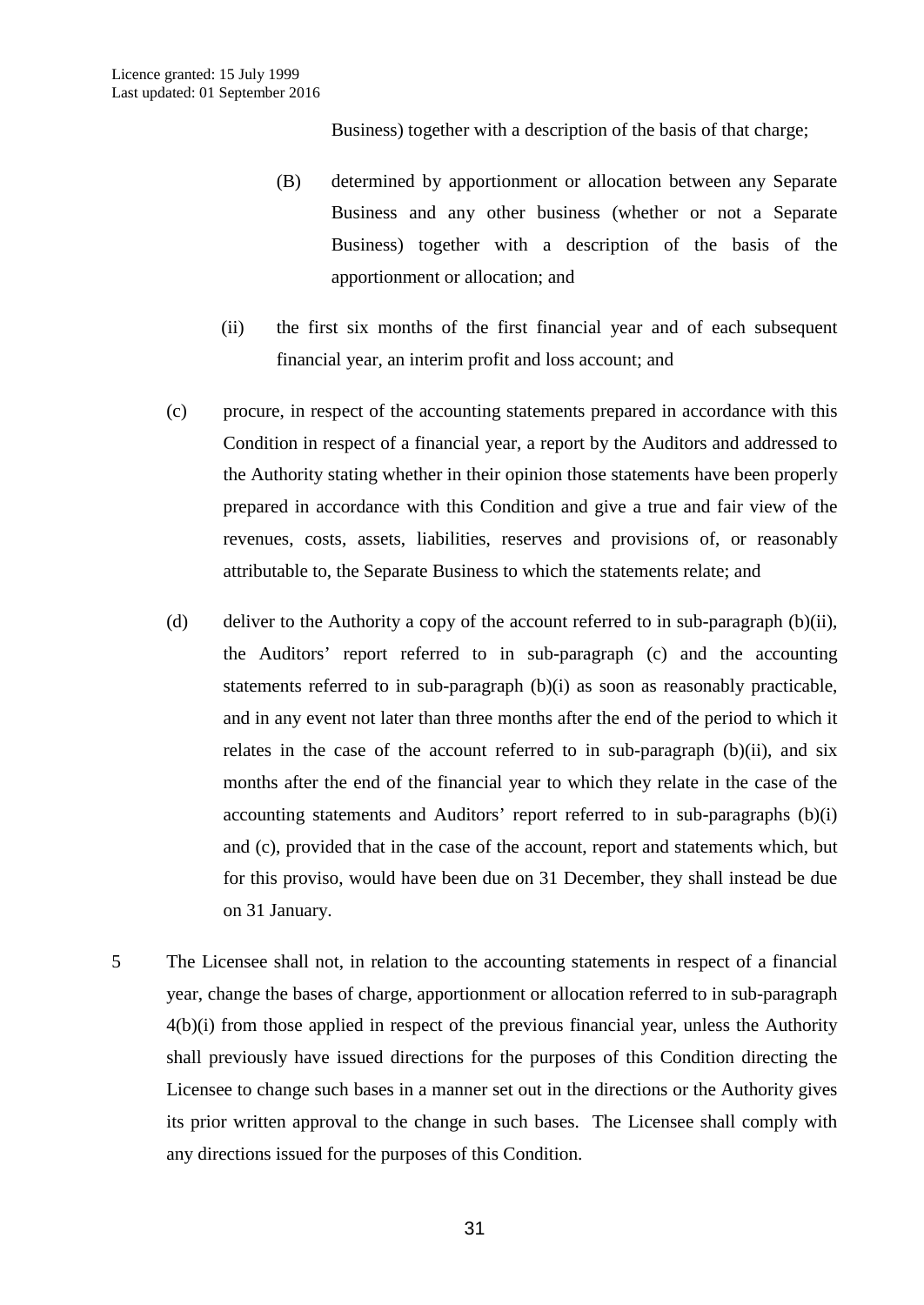- 6 Where, in relation to the accounting statements in respect of a financial year, the Licensee has changed such bases of charge, apportionment or allocation from those adopted for the immediately preceding financial year, the Licensee shall, if so directed in directions issued by the Authority for the purposes of this Condition, in addition to preparing accounting statements on those bases which it has adopted, prepare such accounting statements on the bases which applied in respect of the immediately preceding financial year.
- 7 Accounting statements in respect of a financial year prepared under sub-paragraph 4(b)(i) shall, so far as reasonably practicable and unless otherwise approved by the Authority having regard to the purposes of this Condition:
	- (a) have the same content and format (in relation to each Separate Business) as the annual accounts of the Licensee (and any affiliate or related undertaking of the Licensee) prepared under Part 15 of the Companies Act 2006 and conform to the best commercial accounting practices including Statements of Accounting Practice issued or adopted by the Accounting Standards Board currently in force; and
	- (b) state the accounting policies adopted; and
	- (c) (with the exception of the part of such statements which shows separately the amounts charged, apportioned or allocated and describes the bases of charge or apportionment or allocation respectively), be published with the annual accounts of the Licensee.
- 8 Unless the accounting statements prepared under sub-paragraph 4(b)(i) are prepared on the current cost basis as provided by the alternative accounting rules, the Licensee shall, unless otherwise agreed by the Authority, in addition to preparing those accounting statements under that paragraph, prepare accounting statements for each Separate Business covering the same period, which shall comprise and show separately:
	- (a) a profit and loss account, a balance sheet and a cash flow statement, together with notes thereto, which shall:
		- (i) include in respect of current cost assets amounts determined on the current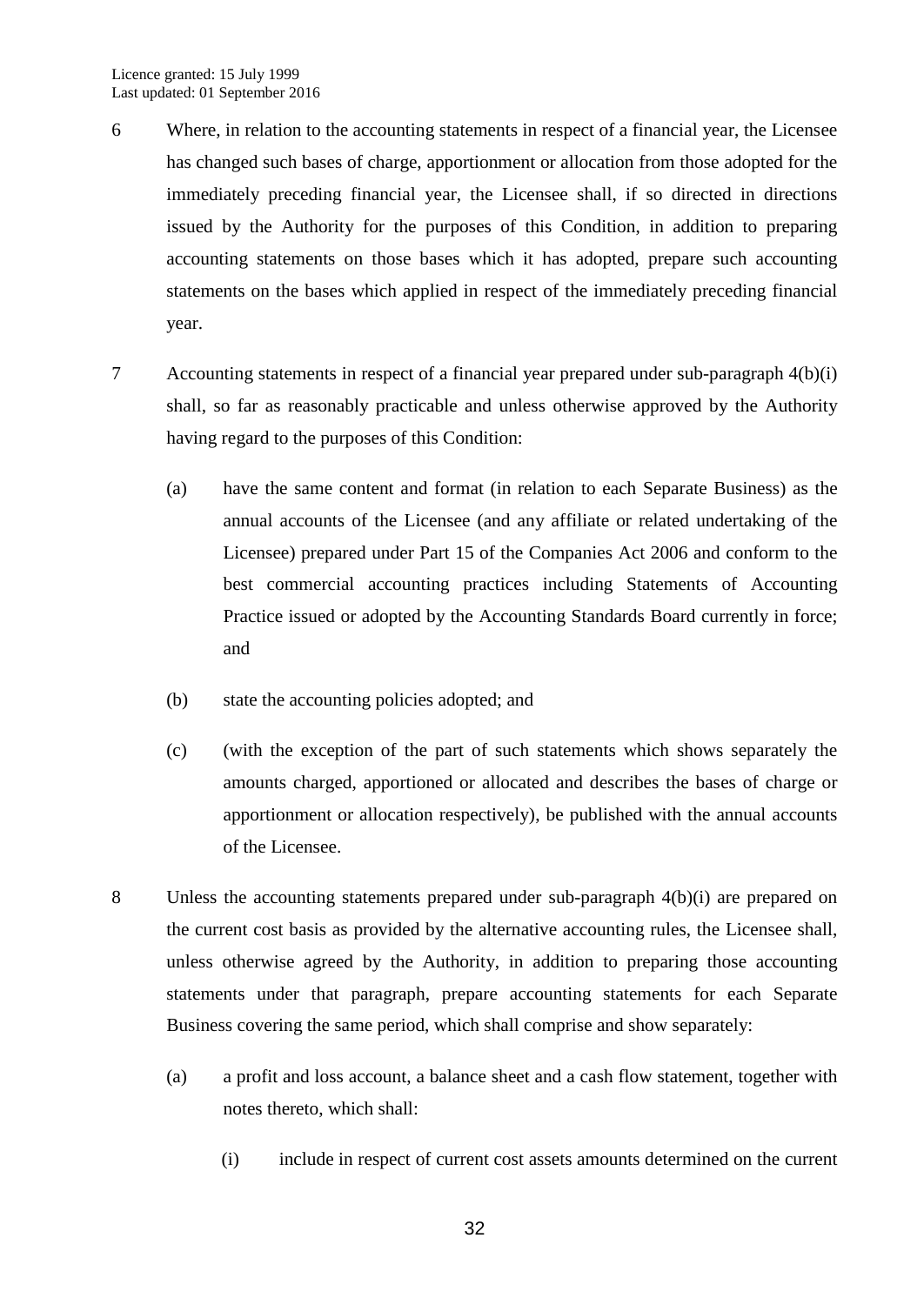cost basis as provided by the alternative accounting rules; and

- (ii) show or disclose the information and other matters required by the alternative accounting rules to be shown or disclosed in accounts where the amounts included in respect of assets covered by any items shown in those accounts have been determined on any basis mentioned in paragraph 32 of Section C of Part 2 of Schedule 1 to the Accounting Regulations applicable to the Licensee;
- (b) in respect of each Separate Business the adjusted amount of any such provision for depreciation as is referred to in paragraph 33 (2) of section C of Part 2 of Schedule 1 to the Accounting Regulations applicable to the Licensee and the items shown in the profit and loss account of the Separate Business for the relevant period which are affected by the determination of amounts on the current cost basis as provided by the alternative accounting rules, including the profit (or loss) before taxation; and
- (c) such other current cost information as is referred to in the Handbook as the Authority may require,

and shall deliver the same, together with an Auditors' report prepared in relation to the current cost basis accounting statements in the form referred to in sub-paragraph 4(c), to the Authority within the time limits referred to in sub-paragraph 4(d), and shall (with the exception of the part of such statements which shows separately the amounts charged, apportioned or allocated and describes the bases of charge or apportionment or allocation respectively) publish the same with the annual accounts of the Licensee.

- 9 References in this Condition to costs or liabilities of, or reasonably attributable to, any Separate Business shall be construed as excluding taxation, capital liabilities which do not relate principally to a particular Separate Business, and interest thereon, and references to any accounting statement shall be construed accordingly.
- 10 The licensee shall, where requested to do so by the Department, provide to the Department a copy of its accounting records for the period specified in the request.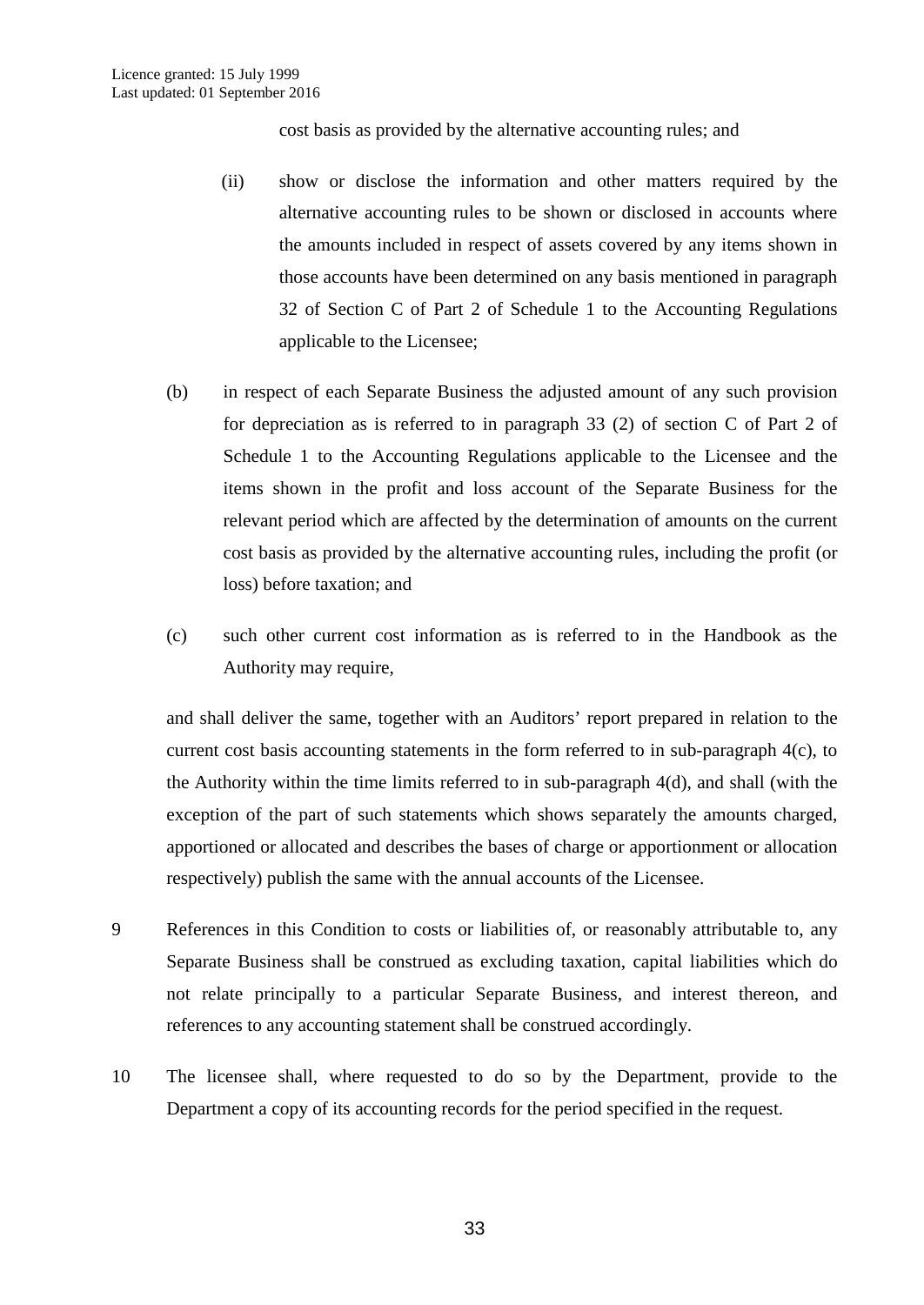### 11 In this Condition:

| <b>Accounting Regulations</b> | means the Large and Medium-sized Companies<br>and Groups (Accounts and Reports) Regulations<br>2008 or the Small Companies and Groups<br>(Accounts and Directors' Report) Regulations<br>2008                                                                                                     |
|-------------------------------|---------------------------------------------------------------------------------------------------------------------------------------------------------------------------------------------------------------------------------------------------------------------------------------------------|
| alternative accounting rules  | means the rules set out in section C of Part2 of<br>schedule 1 to the Accounting Regulations.                                                                                                                                                                                                     |
| current cost accounts         | means assets of any description mentioned in<br>paragraph 32 of section C of Part 2 of Schedule 1<br>to the Accounting Regulations.                                                                                                                                                               |
| <b>Generation Business</b>    | means the authorised business (if any) of the<br>Licensee or any affiliate or related undertaking of<br>the Licensee in the generation of electricity or in<br>the provision of System Support Services.                                                                                          |
| <b>Handbook</b>               | means the handbook issued or adopted by the<br>Accounting Standards Board or any successor<br>body entitled Accounting for the effects of<br>changing prices: a Handbook in its current<br>edition for the time being or in the event that no<br>such handbook shall be in issue such guidance or |
|                               | publication as may be issued in replacement or<br>substitution therefor.                                                                                                                                                                                                                          |
| <b>Separate Business</b>      | means each of the Supply Business and the<br>Generation Business (if any) taken separately<br>from one another and from any other business of<br>affiliate<br>the<br>Licensee<br>related<br>any<br><b>or</b><br><b>or</b><br>undertaking of the Licensee; but so that where all                   |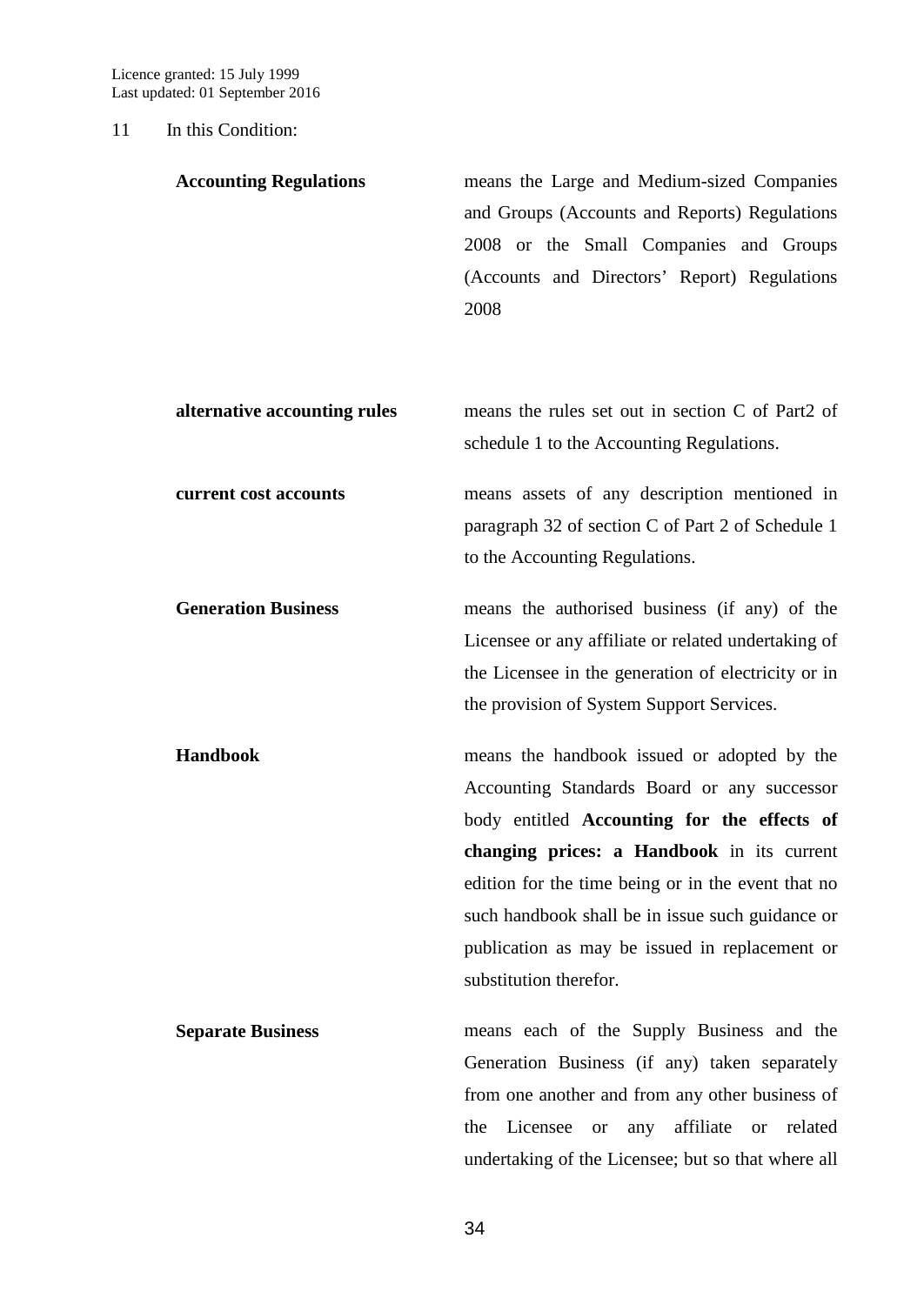or any part of such business is carried on by an affiliate or related undertaking of the Licensee, such part of the business as is carried on by that affiliate or related undertaking shall be consolidated with any other such business of the Licensee (and of any other affiliate or related undertaking of the Licensee) so as to form a single Separate Business.

**System Support Services** has the meaning given to it in the Transmission System Operator Licence.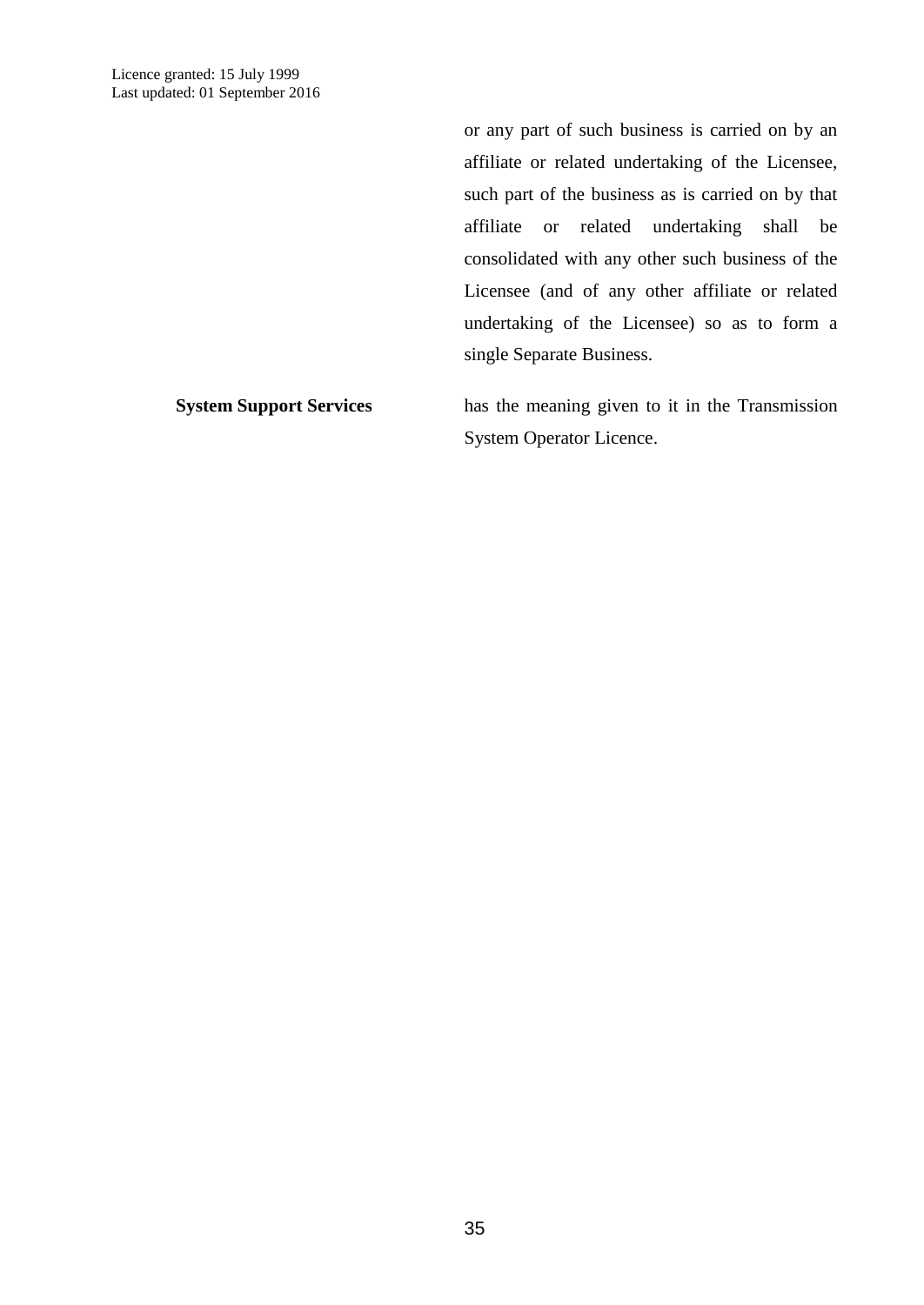### **Condition 3: Compliance with the Grid Code and Distribution Code**

- 1. The Licensee shall comply with the provisions of the Grid Code and the Distribution Code insofar as applicable to it.
- 2. The Authority may:
	- (a) following consultation with the Transmission System Operator, issue directions relieving the Licensee of its obligation under paragraph 1 above in respect of such parts of the Grid Code and to such extent as may be specified in those directions; and
	- (b) in respect of a Distribution Code of any Licensed Distributor and following consultation with the relevant Licensed Distributor, issue directions relieving the Licensee of its obligation under paragraph 1 above in respect of such parts of that Distribution Code and to such extent as may be specified in those directions.
- 3. The Authority shall be entitled, in order to implement the requisite arrangements referred to in Condition 5, to issue directions to the Transmission System Operator requiring it to revise the Grid Code in such manner and with effect from such date as may be specified in the directions, provided that such revisions shall not affect the rights and obligations of any party to:
	- (a) a power purchase agreement which is not a cancellable generating unit agreement; or
	- (b) a cancellable generating unit agreement, which has not, at the relevant time, been the subject of a cancellation direction,

under that agreement beyond what may reasonably be regarded as de minimis in relation to that person.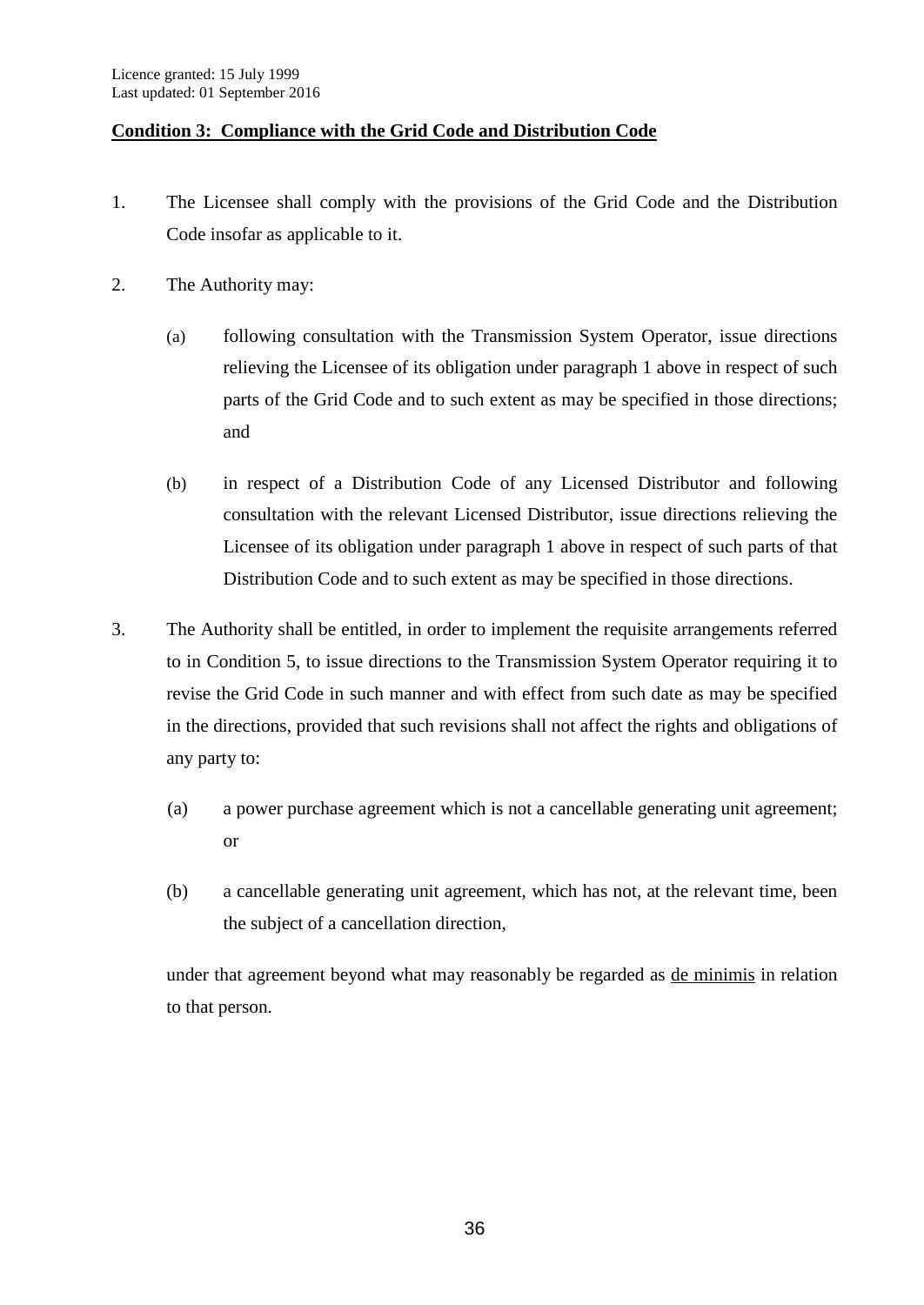### **Condition 4: The Market Registration Framework Agreement**

- 1 The Licensee shall become a party to, and shall thereafter comply with the obligations applicable to it under, the Market Registration Framework Agreement.
- 2 In this Condition:

**Market Registration Framework**  shall have the meaning given to it from time to **Agreement** time in the Successor Distribution Licence.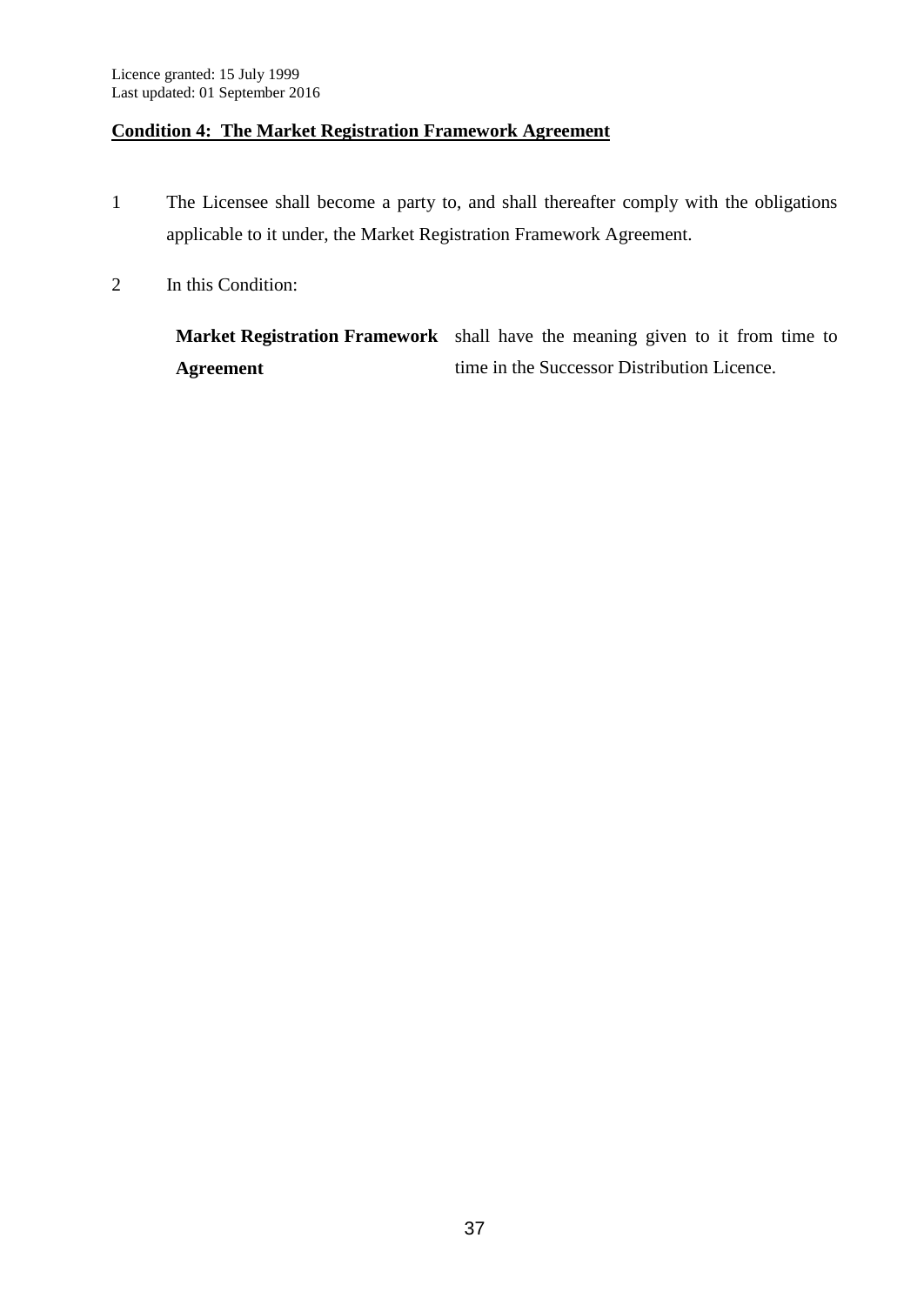# **Condition 5: Modification of Single Electricity Market Trading and Settlement Code and cancellation of contracts**

- 1. When the Authority shall have determined that the requisite arrangements have been developed and that they satisfy the requirements of paragraph 3, it shall be entitled to exercise the powers specified in paragraph 4, provided that the procedural requirements of paragraph 6 have been followed.
- 2. The requisite arrangements are arrangements which, if implemented by means of the making of modifications of the Single Electricity Market Trading and Settlement Code, the Grid Code and the Northern Ireland Fuel Security Code, or otherwise implemented (in whole or in part) under or by virtue of the powers contained in the Electricity (Single Wholesale Market) (Northern Ireland) Order 2007, would facilitate an increase in competition in the generation of electricity available for supply in Northern Ireland or the supply of electricity in Northern Ireland for the benefit of consumers of electricity in Northern Ireland in respect of the prices charged and the other terms of supply, the continuity of supply and the quality of the electricity supply services provided.
- 3. The requirements of this paragraph are:
	- (A) that there is available for immediate establishment an electricity trading system by which (except as provided in paragraph 7) all licence holders will be bound and which, in the opinion of the Authority, will:
		- (i) constitute proper and adequate arrangements for the trading of electricity and the calculation and settlement of payments due for the provision of available generating capacity and the delivery or supply of electricity;
		- (ii) ensure that adequate arrangements are in place for the provision by one or more relevant generators of all necessary System Support Services and the proper remuneration of those services;
		- (iii) be based upon a system of despatch of generation sets which is technically viable and will not prejudice the security and stability of the total system or any part of it;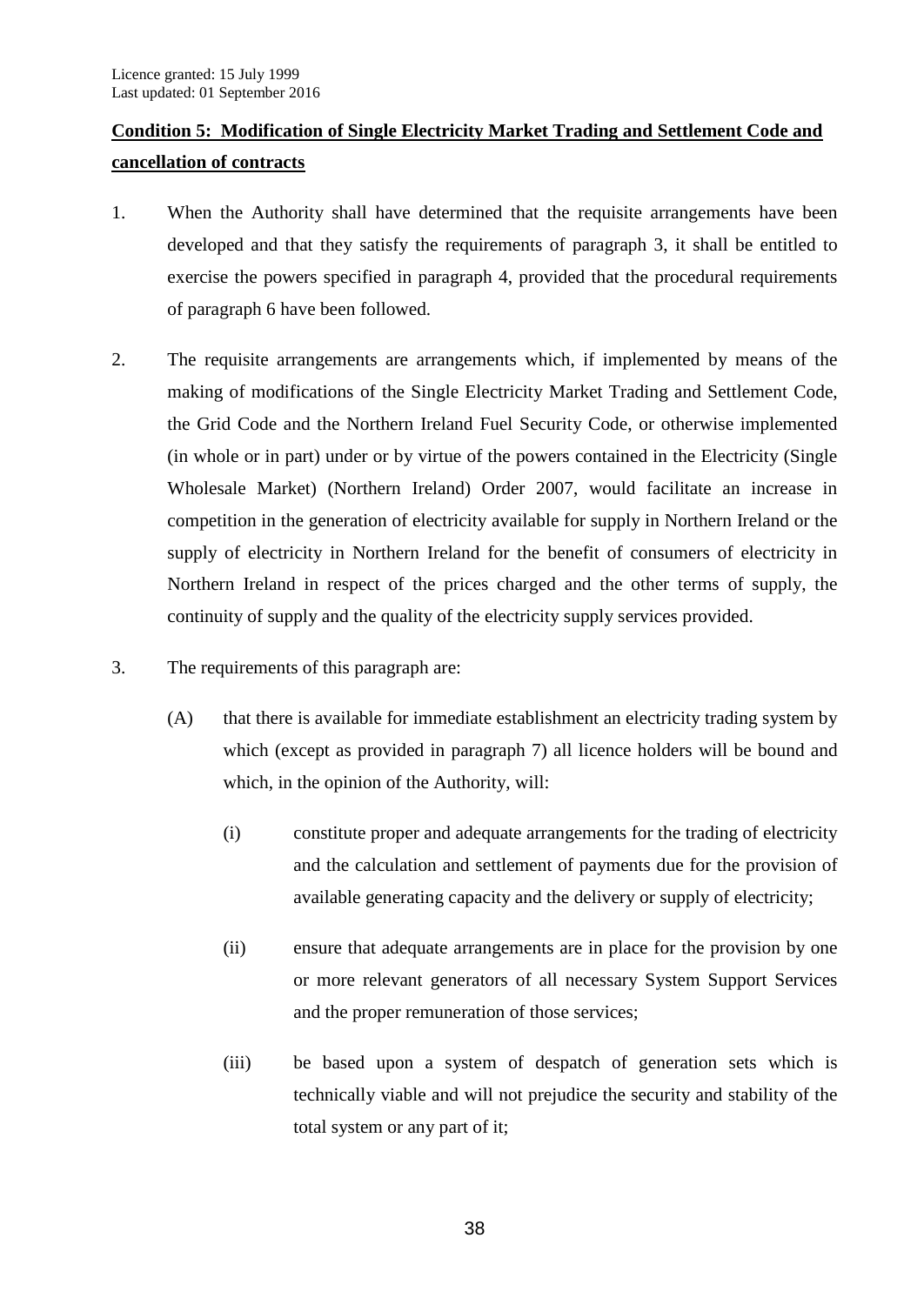- (iv) ensure that there are adequate incentives for relevant generators to make available such generation capacity as will in aggregate be at least sufficient to ensure that all reasonable demands for electricity in Northern Ireland are satisfied;
- (v) ensure that all generators and Electricity Suppliers are contractually bound to comply with the provisions of the Northern Ireland Fuel Security Code or, to the extent superseded by any other code or arrangement, such other code or arrangement;
- (vi) ensure that either:
	- (a) Electricity Suppliers shall contract for or acquire, in aggregate, amounts of generation capacity and quantities of electricity from the Power Procurement Business which are not less than the amounts of generation capacity and quantities of electricity for which the Power Procurement Business is committed to pay under:
		- A. the power purchase agreements to which the Power Procurement Business is a party and which are cancellable generating unit agreements which at all relevant times have not been cancelled; and
		- B. the power purchase agreements to which the Power Procurement Business is a party and which are not liable to be cancelled;
	- or:
	- (b) arrangements are in place pursuant to which the Power Procurement Business is entitled to recover monies equal to the shortfall (if any) between the sums it pays for amounts of generation capacity and quantities of electricity under:
		- A. the power purchase agreements to which the Power Procurement Business is a party and which are cancellable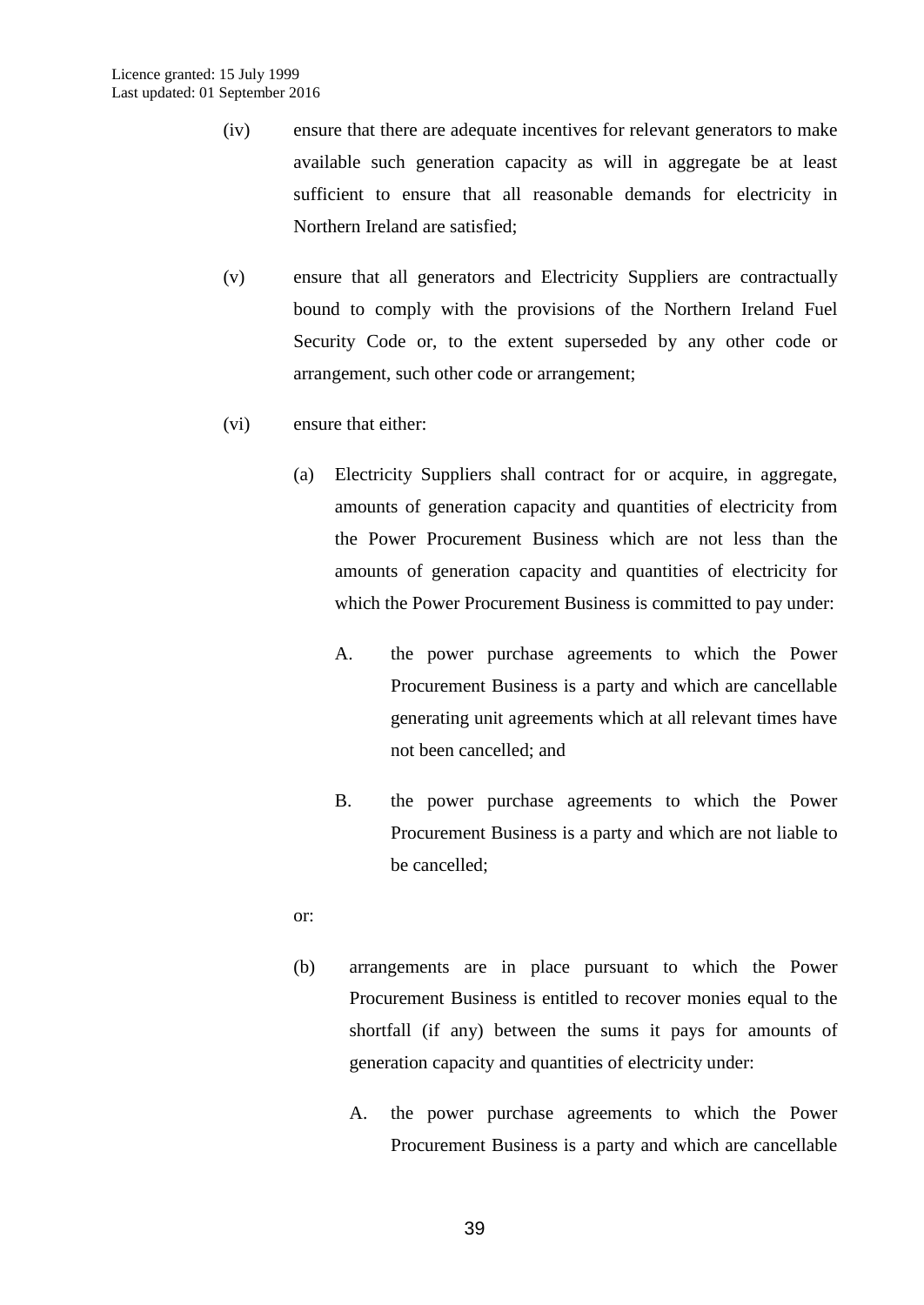generating unit agreements which at all relevant times have not been cancelled; and

B. any power purchase agreements to which the Power Procurement Business is a party and which are not liable to be cancelled;

and the amounts it recovers for the provision of such generation capacity and the sale of such quantities of electricity;

- (vii) not in its operation require any generator to breach any obligation incumbent upon it under the Large Combustion Plants (Control of Emissions) Regulations (Northern Ireland) 1991 in relation to emissions;
- (viii) contain arrangements which will ensure that each generator which shall be a party to a cancellable generating unit agreement, for so long as such agreement shall not have been cancelled, shall be in no worse a financial position in respect of its rights under that cancellable generating unit agreement by reason of the operation of Clause 7.3.2 of each power station agreement;
- (ix) ensure that an appropriate share of the costs of the Land Bank Business shall be borne by each Electricity Supplier;
- (x) not, in its operation, cause the Licensee to be unable to finance the carrying on of the activities which it is authorised by this Licence to carry on; and
- (B) that each generator which shall have applied for a licence under Article  $10(1)(c)$ of the Order to have effect from the date upon which any cancellable generating unit agreement to which it is a party is to be cancelled, shall have been granted such a licence, provided -
	- (a) the Authority shall at the relevant time have power under Article 10 of the Order to grant such a licence;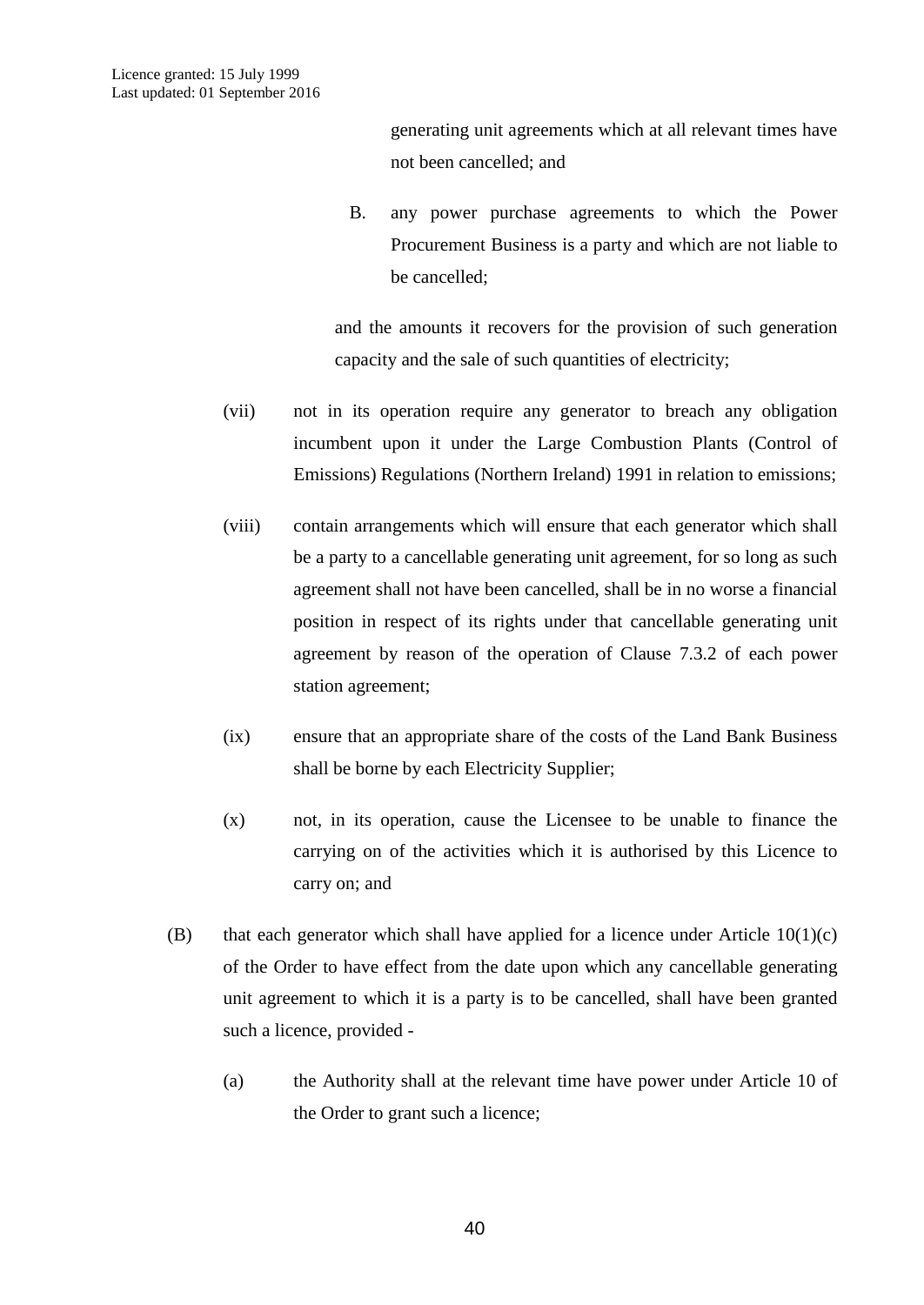- (b) the criteria for the grant of such a licence shall otherwise have been satisfied at the date of the application and the date upon which it is first to have effect; and
- (c) there shall have been no material change in the circumstances of the applicant in any relevant respect between the date of the application and the date upon which the licence is to have effect.
- 4. The powers referred to in paragraph 1 are powers to serve upon the Power Procurement Business and the generator under a cancellable generating unit agreement a notice directing them to terminate the cancellable generating unit agreement pursuant to Clause 9.3 thereof upon such date or the happening of such event as shall be specified in the notice.
- 5. The powers specified in paragraph 4 may not be exercised in relation to any cancellable generating unit agreement in the table appearing in Annex 4 of the NIE Energy Supply Licence earlier than the date appearing opposite that cancellable generating unit agreement in that table. The Authority may, in relation to any cancellable generating unit agreement and upon the application of either party to that cancellable generating unit agreement, modify the table appearing in Annex 4 of the NIE Energy Supply Licence by substituting a later date for the date appearing opposite that agreement in that table.
- 6. The procedural requirements which require to have been followed for the purposes of paragraph 1 are:
	- (a) in its preparations for the making of the determination referred to in paragraph 1, the Authority shall have consulted with the Department, all licence holders, the General Consumer Council and such other persons as the Authority shall consider likely to be materially affected in relation to the steps that it believes require to be taken and the documentation and other obligations which it believes require to be entered into, imposed or assumed in order to satisfy the requirements of paragraph 3 and to create and implement the requisite arrangements;
	- (b) in the consultations referred to in sub-paragraph (a) above, the Authority shall have made available to each person so consulted such drafts of the documentation in question and of the instruments or other means by which the obligations in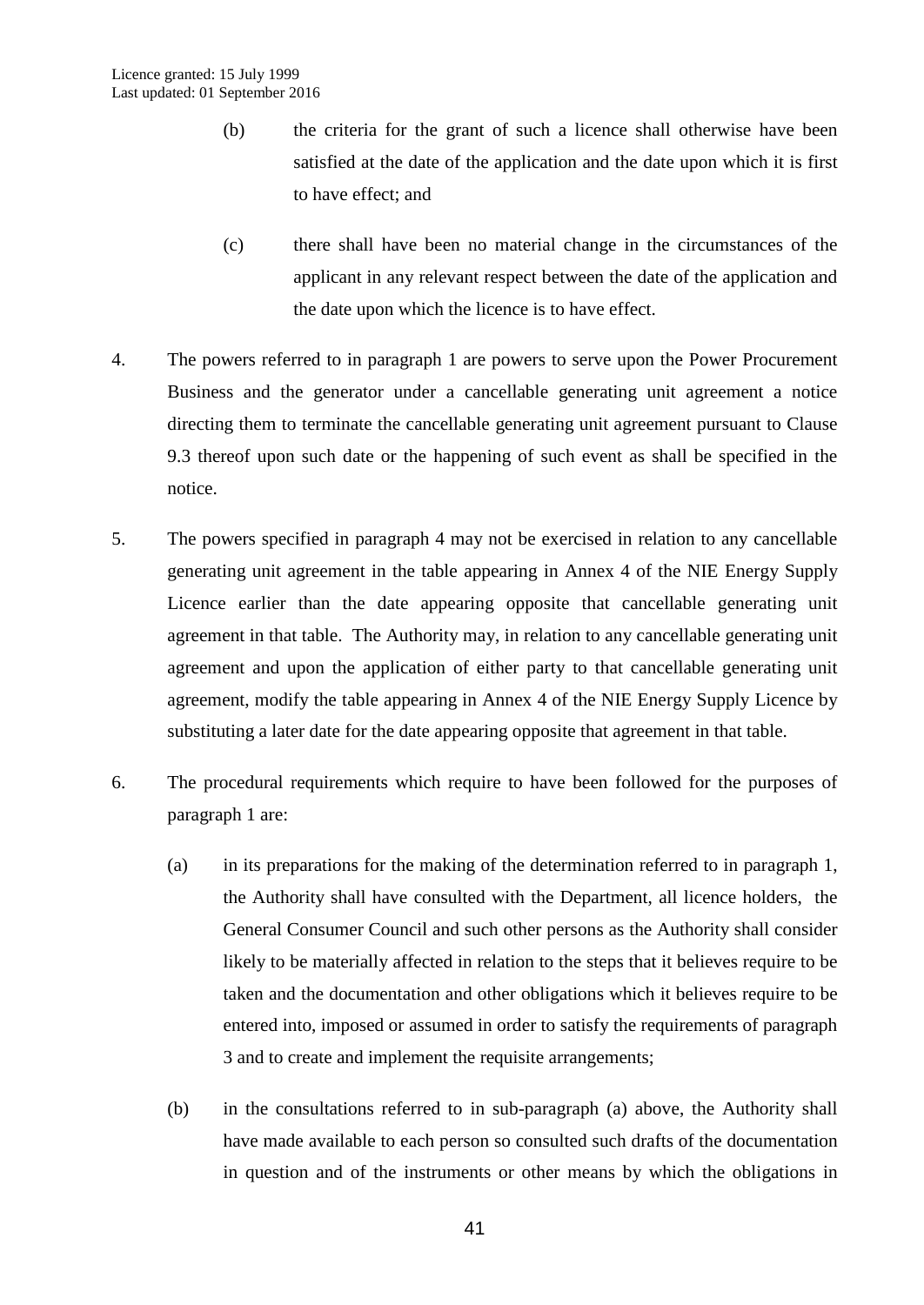question are to be imposed or assumed, as it shall consider are necessary so as properly to inform such persons of the detail of its proposals;

- (c) the Authority shall have given each person so consulted the opportunity to make representations in relation to the relevant steps and the relevant documentation and shall have taken into consideration all such representations (other than those which are frivolous or trivial) in making the determination;
- (d) the Authority shall have published its conclusions as to the relevant steps and the relevant documentation (including drafts of the relevant documentation) and its reasons for those conclusions;
- (e) the Authority shall, before exercising any power under paragraph 4, have given not less than 180 days' notice to the Department, the Power Procurement Business, every person who at the time it gives the notice is a licence holder, and the General Consumer Council that it intends to do so; and
- (f) the Authority shall, in publishing any statement of proposals or the reasons for them, have treated as confidential any representation (including any submission of any written material) which (and to the extent that) the person making the representation shall, by notice in writing to the Authority or by endorsement on the representation of words indicating the confidential nature of such representation, have specified as confidential information.
- 7. The rules of the electricity trading system referred to in paragraph 3(A) contained in the Single Electricity Market Trading and Settlement Code or in any instrument code, agreement or other document having effect (in whole or in part) under or by virtue of the powers contained in the Electricity (Single Wholesale Market) (Northern Ireland) Order 2007, may provide that they are to apply to all licence holders except if and to the extent that:
	- (a) they permit the Authority to relieve the licence holder in question from compliance with them or any of them; or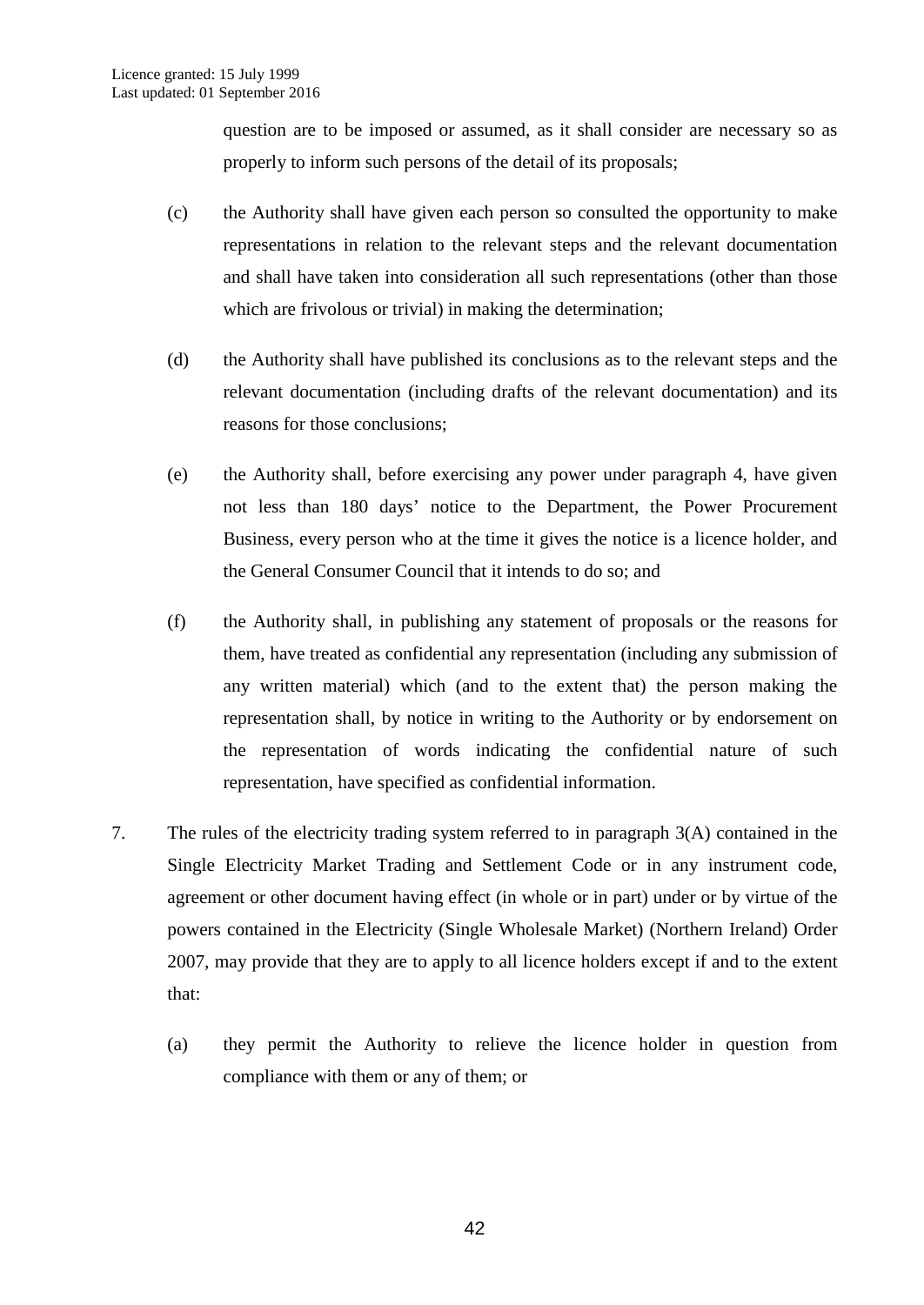- (b) they make provision that they are to apply to particular licence holders or classes of licence holder differently from the way or ways in which they apply to other licence holders.
- 8. Notwithstanding paragraph 6, the Authority shall be entitled, after having carried out the consultations referred to in paragraph 6 and published its conclusions, both before and after it shall have given any notice of the kind referred to in sub-paragraph (e) of paragraph 6, to make any modification of the relevant documentation which either:
	- (a) is, in its opinion, necessary or desirable in order to refine the requisite arrangements;
	- (b) involves only a change of a technical nature in the requisite arrangements; and
	- (c) will not increase the liability or decrease the rights of any person bound or to be bound by the Single Electricity Market Trading and Settlement Code beyond what may be regarded as reasonable in relation to that person;

provided it gives due notice of such amendment or variation to such persons as appear to it to be likely to be affected thereby,

or

is made in accordance with the provisions of the relevant documentation being modified.

- 9. The Licensee shall afford the Authority such co-operation as it shall in directions issued to the Licensee for the purposes of this Condition request in developing and testing its proposals for the establishment of the requisite arrangements and the electricity trading system referred to in paragraph 3(A).
- 10. The Licensee's reasonable direct costs of complying with a request made under paragraph 9 (incurred prior to the date upon which the Authority shall have first exercised its cancellation powers and for which an invoice shall have been submitted by the Licensee to the Market Operator or the Transmission System Operator not later than 2 months prior to the date upon which the first cancellation direction shall take effect) shall be audited in such manner as the Authority shall from time to time require and shall be recoverable from the Market Operator or the Transmission System Operator.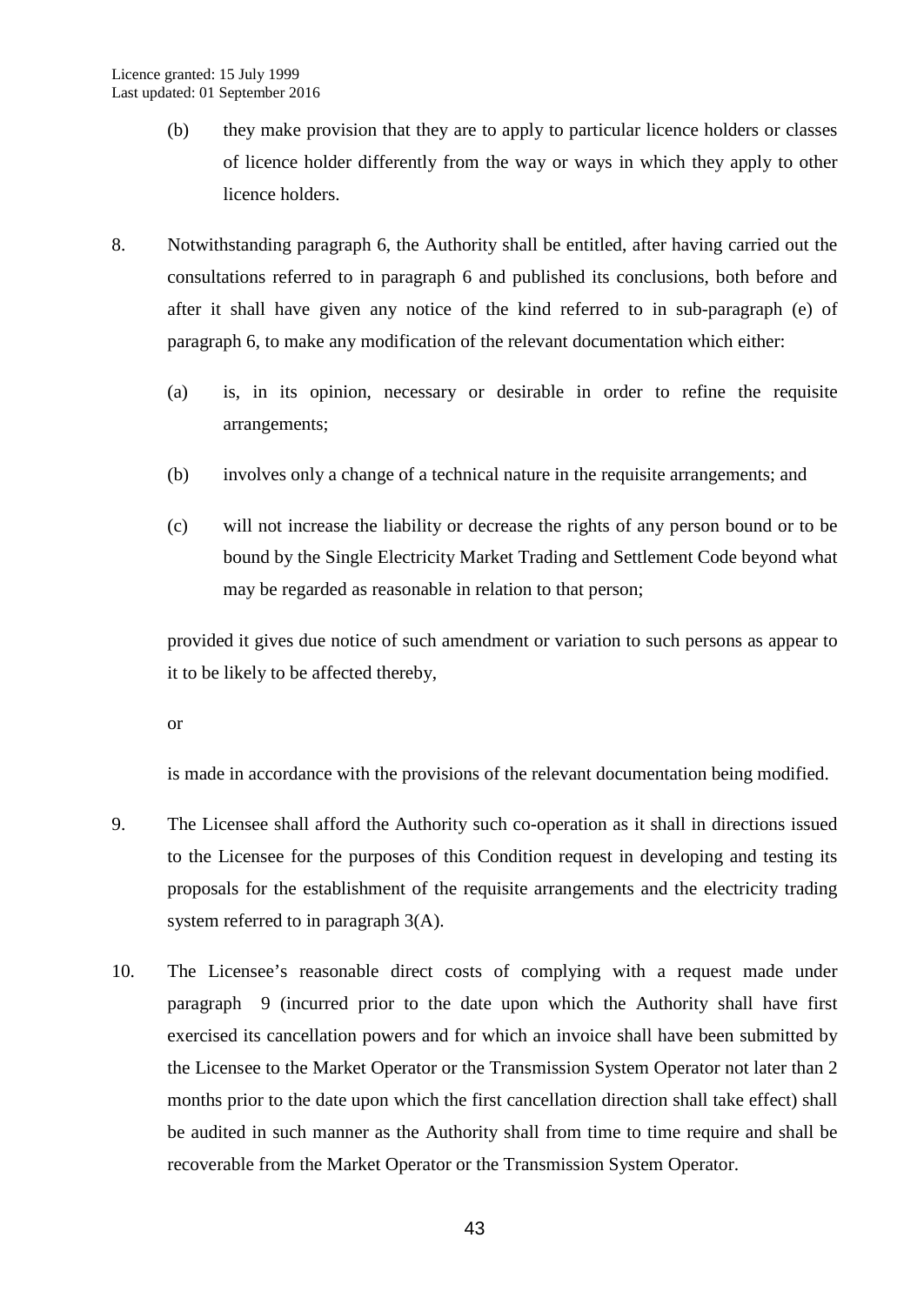Licence granted: 15 July 1999 Last updated: 01 September 2016

#### 11. In this Condition:

| <b>Land Bank Business</b> | has the meaning given to that expression in the                                                   |
|---------------------------|---------------------------------------------------------------------------------------------------|
|                           | <b>Successor Distribution Licence transmission</b>                                                |
| relevant documentation    | means the documentation and other obligations<br>referred to in sub paragraph (a) of paragraph 6; |
|                           |                                                                                                   |
| relevant generator        | means a generator and/or a person granted a                                                       |
|                           | licence pursuant to section $14(1)(a)$ of the                                                     |
|                           | Electricity Regulation Act 1999 to engage in the                                                  |
|                           | generation of electricity;                                                                        |
| relevant steps            | means the steps referred to in sub paragraph (a) of<br>paragraph 6; and                           |
| requisite arrangements    | means the arrangements referred to as such in                                                     |
|                           | paragraph 2.                                                                                      |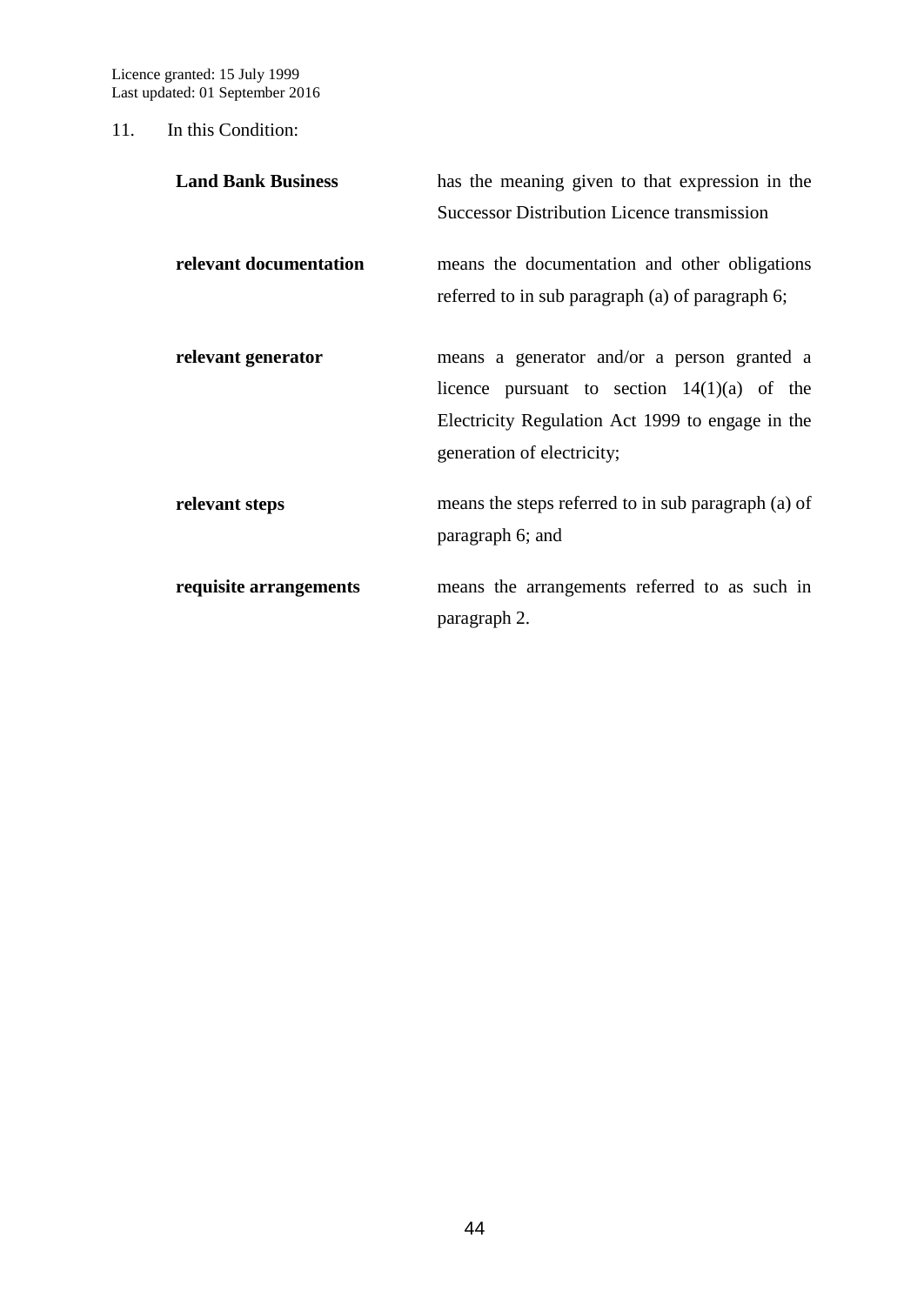## **Condition 6: Security arrangements**

- 1 The Licensee shall comply with the provisions of the Northern Ireland Fuel Security Code and such provisions shall have effect as if they were set out in this licence.
- 2 The Northern Ireland Fuel Security Code may be amended in accordance with its provisions.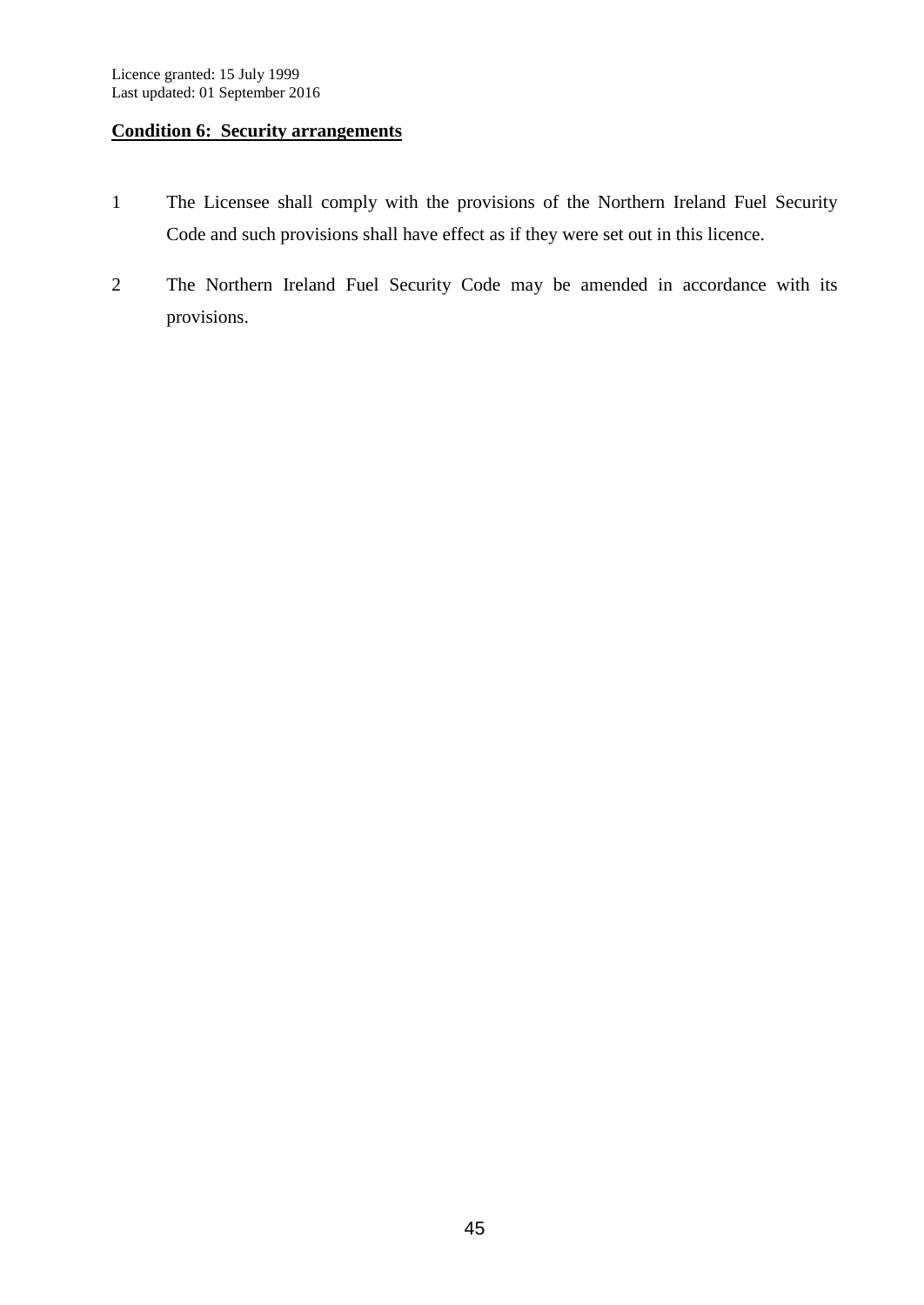#### **Condition 7: Compulsory acquisition of land**

- 1 All the powers and rights conferred by or under the provisions of Schedule 3 of the Order (compulsory acquisition of land) shall have effect in relation to the Licensee to the extent that they are required to enable the Licensee to supply electricity to the premises specified in Schedule 1.
- 2 The powers referred to in paragraph 1 shall not apply to land forming part of the land bank.
- 3 Paragraphs 1 and 2:
	- (a) shall cease to have effect on 31 March 1996 unless the Authority shall before such date have substituted a later date in directions issued to the Licensee for the purposes of this Condition; and
	- (b) may be brought into effect after they shall have ceased to have effect on such date as the Authority shall specify in directions issued to the Licensee for the purposes of this Condition.
- 4 In this Condition:

| Land      | includes any right, easement or other interest in land |
|-----------|--------------------------------------------------------|
|           | and any wayleave.                                      |
| land bank | has the meaning given in the Successor Distributor     |
|           | Licence.                                               |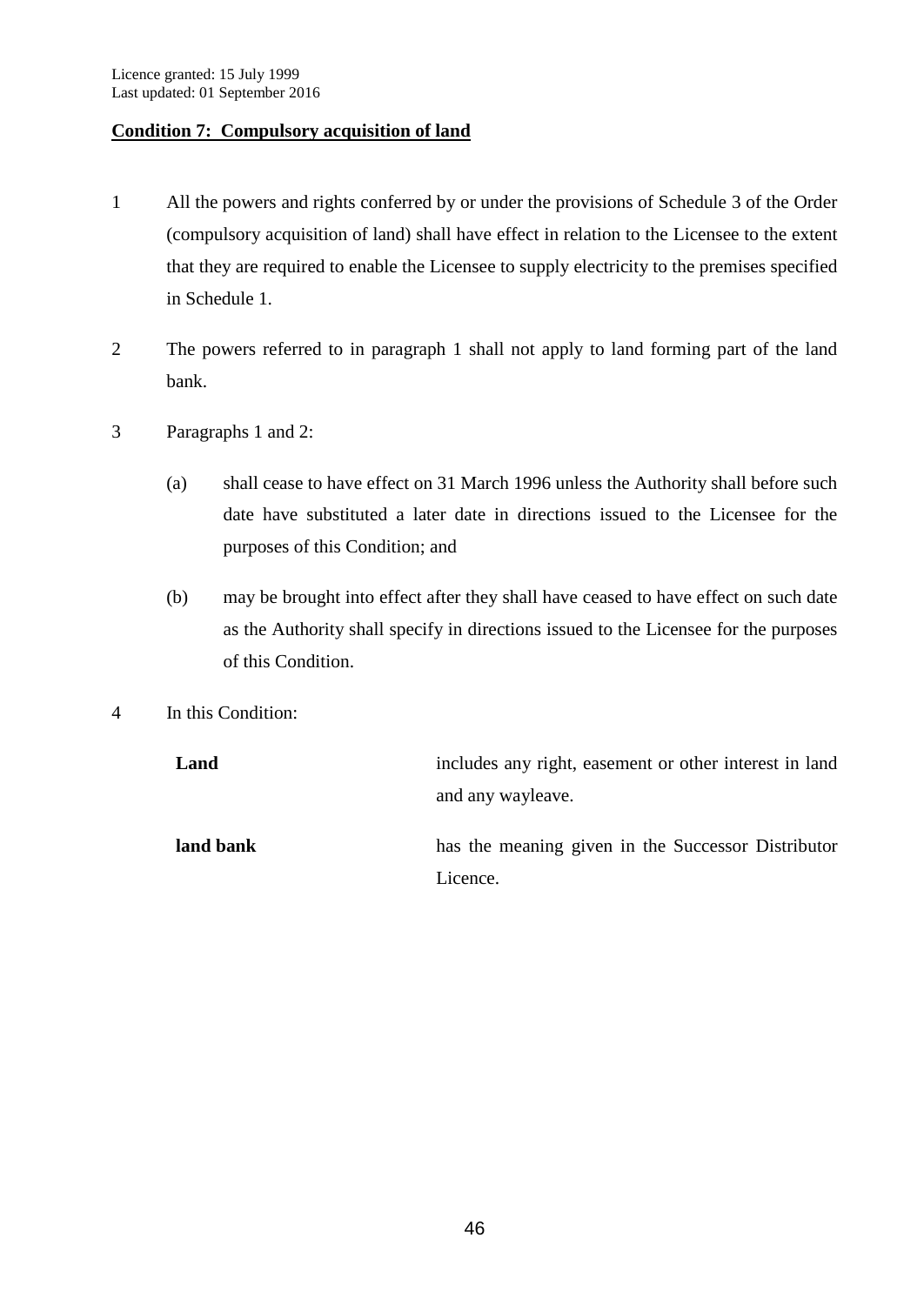#### **Condition 8: Powers to carry out road works etc**

- 1 The powers and rights conferred by or under the provisions of Schedule 4 of the Order (other powers, etc., of licence holders) shall have effect in relation to the Licensee and may be exercised by the Licensee carrying out works in relation to, or in pursuance of, the installation, inspection, maintenance, adjustment, repair, alteration, replacement and removal of:
	- (a) electric lines which are necessary to enable the Licensee to supply electricity to the premises specified in Schedule 1;
	- (b) electrical plant associated with such lines; and
	- (c) any structures for housing or covering such lines or plant.
- 2 Paragraph 1:
	- (a) shall cease to have effect on 31 March 1996 unless the Authority shall before such date have substituted a later date in directions issued to the Licensee for the purposes of this Condition;
	- (b) may be brought into effect after it shall have ceased to have effect on such date as the Authority shall specify in directions issued to the Licensee for the purposes of this Condition.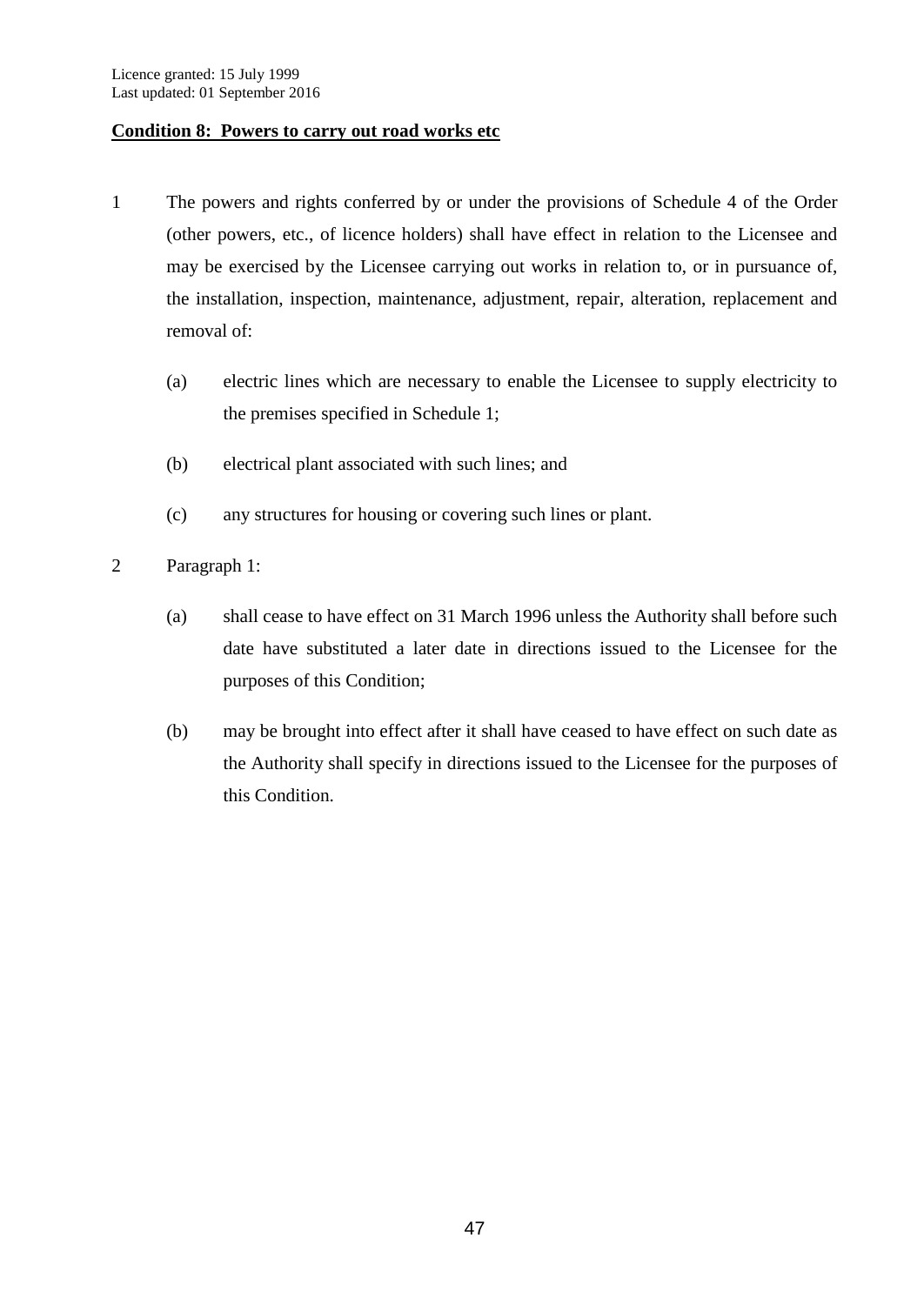#### **Condition 9: Health and safety of employees**

- 1 The Licensee shall:
	- (a) acting jointly and in co-operation with the holders of other licences granted under the Order, consider and discuss matters of mutual concern in respect of the health and safety of persons employed by them; and
	- (b) establish and maintain appropriate processes for consultation with representatives of the Licensee's employees in respect of the health and safety of those employees.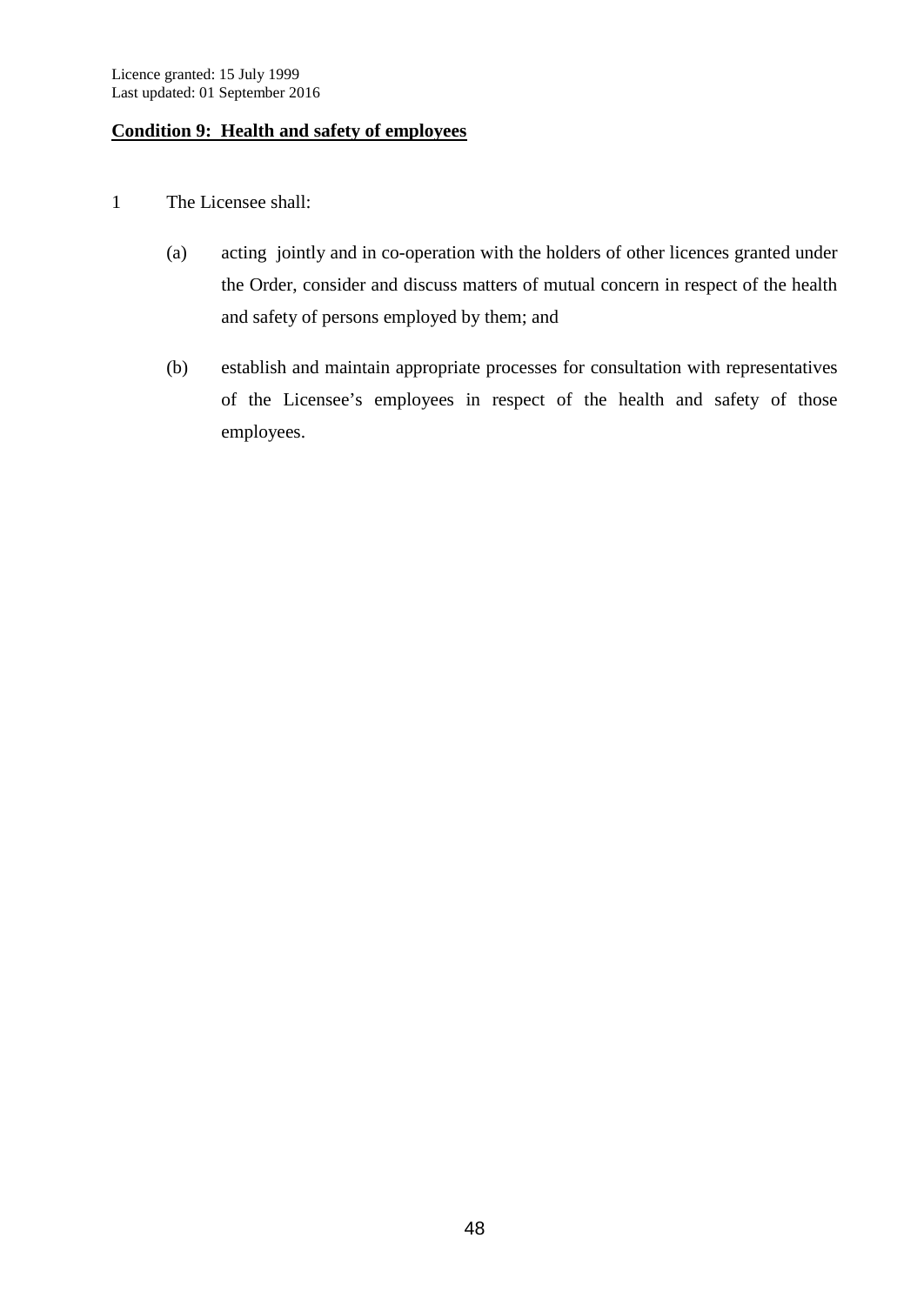#### **Condition 10: Provision of information to the Authority**

- 1 Subject to paragraphs 2 and 3 below, the Licensee shall furnish to the Authority, in such a manner and at such times as the Authority may require, such information and shall procure and furnish to it such reports, as the Authority may consider necessary in the light of the Conditions or as it may require for the purpose of performing any of its functions relating to electricity as conferred on, or assigned or transferred to, it by or under any legislation.
- 2 The Licensee may not be required by the Authority to furnish it under this Condition with information for the purpose of the exercise of its functions under Article 7 of the Energy Order.
- 3 The Licensee may not be required by the Authority to furnish it under this Condition with any information required in relation to an enforcement matter which the Licensee could not be compelled to produce or give in evidence in civil proceedings in the High Court.
- 4 The power of the Authority to call for information under paragraph 1 is in addition to the power of the Authority to call for information under or pursuant to any other Condition.
- 5 In paragraphs 1 to 4, **information** shall include any documents, accounts, estimates, returns or reports (whether or not prepared specifically at the request of the Authority) of any description specified by the Authority.
- 6 The Licensee shall, if so requested by the Authority, give reasoned comments on the accuracy and text of any information and advice (so far as relating to the supply of electricity authorised by this licence) which the Authority proposes to publish pursuant to Article 7 of the Energy Order.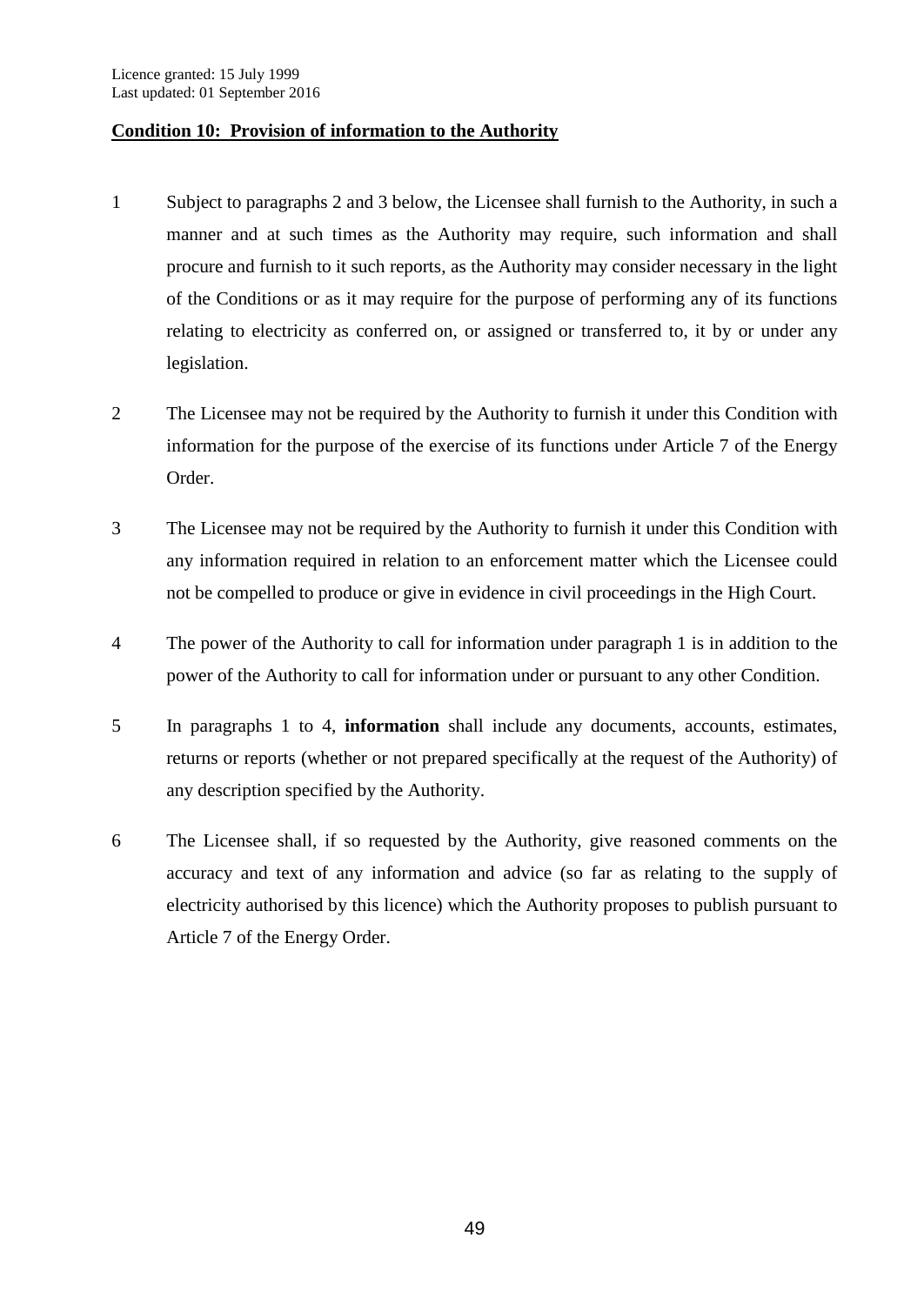Licence granted: 15 July 1999 Last updated: 01 September 2016

7 In this Condition:

**enforcement matter** means any matter in respect of which any function of the Authority under Article 42 and/or Article 45 of the Energy Order is or may be exercisable.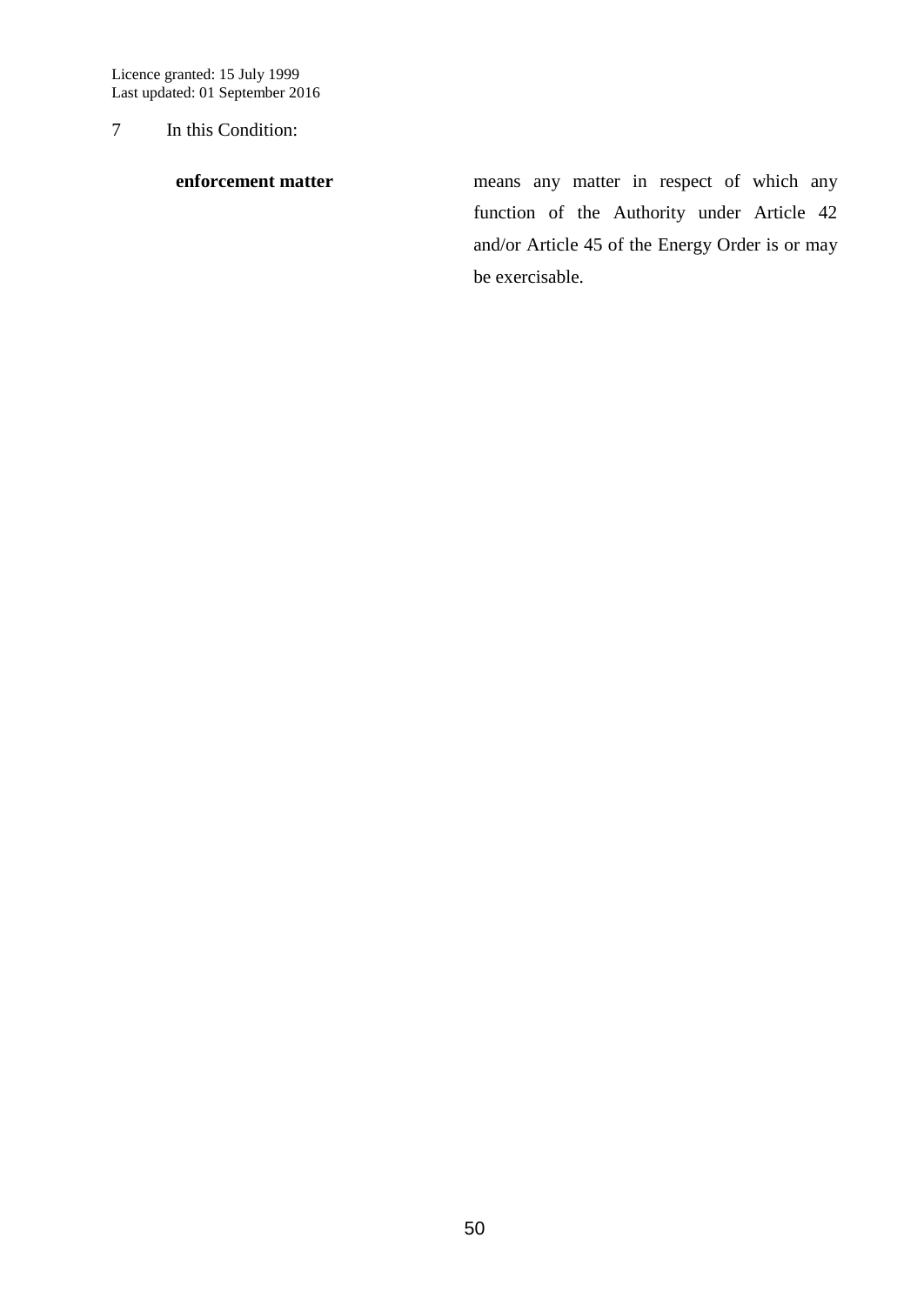#### **Condition 11: Payment of fees**

- 1 The Licensee shall, at the times stated hereunder, pay to the Authority fees of the amount specified in or determined under the following paragraphs of this Condition.
- 2 Within 30 days after the grant of this Licence but in any event before 13 August 1999, the Licensee shall pay to the Authority an initial fee of £250.
- 3 In respect of the year beginning on 1 April 2000 and in each subsequent year, the Licensee shall pay to the Authority a fee which is the aggregate of the following amounts:
	- (a) an amount which is a proportion, as determined by the Authority, of the amount estimated by the Authority, according to a method which has previously been disclosed in writing to the Licensee, as likely to be its costs during the year in question in the exercise of its functions relating to electricity conferred on, or assigned or transferred to, it by or under any legislation (**electricity functions**);
	- (b) an amount which is a proportion, as determined by the Authority, of the amount notified to the Authority by the General Consumer Council and approved by the Department as being the General Consumer Council's estimate of its likely costs during the year in question in the exercise of the functions relating to electricity assigned to it by or under the Order, the Energy Order, the SEM Order and the Directive Regulations and any other such functions as it has been or may be required to exercise by the Authority or, in the event that the Authority shall not have received such notification by 31 July in the year in question, an amount which is the relevant proportion of the Authority's estimate of such likely costs (having regard to any estimate of such costs in any forward work programme published by the General Consumer Council in respect of the year in question); and
	- (c) the difference (being a positive or a negative amount), if any, between:
		- (i) the amount of the fee paid by the Licensee in respect of the year immediately preceding the 1 April in question less any refund paid to the Licensee in respect of that year under paragraph 4; and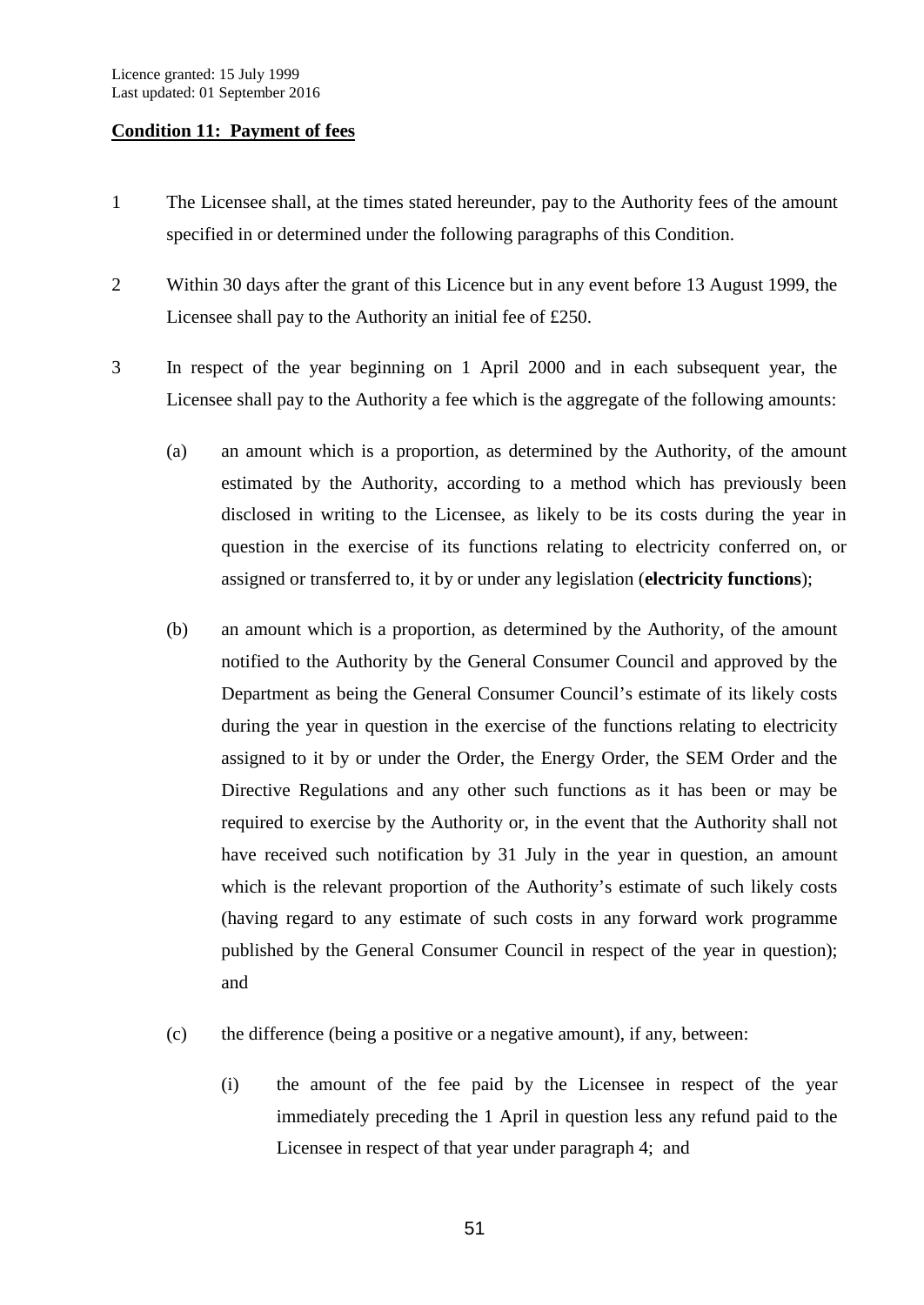- (ii) the amount which that fee would have been in respect of that year:
	- (A) had the amount comprised therein under sub-paragraph (a) been calculated by reference to the total costs of the Authority in connection with the functions referred to in sub-paragraph (a) and the proportion thereof actually attributable to the Licensee,
	- (B) had the amount comprised therein under sub-paragraph (b) been calculated by reference to the total costs of the General Consumer Council in connection with the functions referred to in subparagraph (b) and the proportion thereof actually attributable to the Licensee,

(such total costs being apportioned as determined by the Authority according to a method previously disclosed in writing to the Licensee),

and the fee shall be paid by the Licensee to the Authority within one month of the Authority giving notice to the Licensee of its amount, provided that notice is given within six months of the beginning of the year in respect of which the fee is payable.

- 4 In respect of the year beginning on 1 April 1998 and for each subsequent year, the Authority may pay the Licensee an amount (**the refund**) calculated in accordance with the method previously disclosed in writing to the Licensee and by reference to the difference between:
	- (a) the proportion of the licence fee for that year paid by the Licensee which is attributable to the Authority's estimate of its costs in accordance with paragraph 3(a), and the estimate of the General Consumer Council or the Authority (as appropriate) of the General Consumer Council's costs in accordance with paragraph 3(b); and
	- (b) the Authority's reasonable revised estimate of those costs (taking account of any revised estimate of the costs referred to in paragraph 3(b) which is approved by the Department and notified to the Authority by the General Consumer Council);

provided that any such refund shall be paid to the Licensee on or before 31 March in the year to which the fee relates.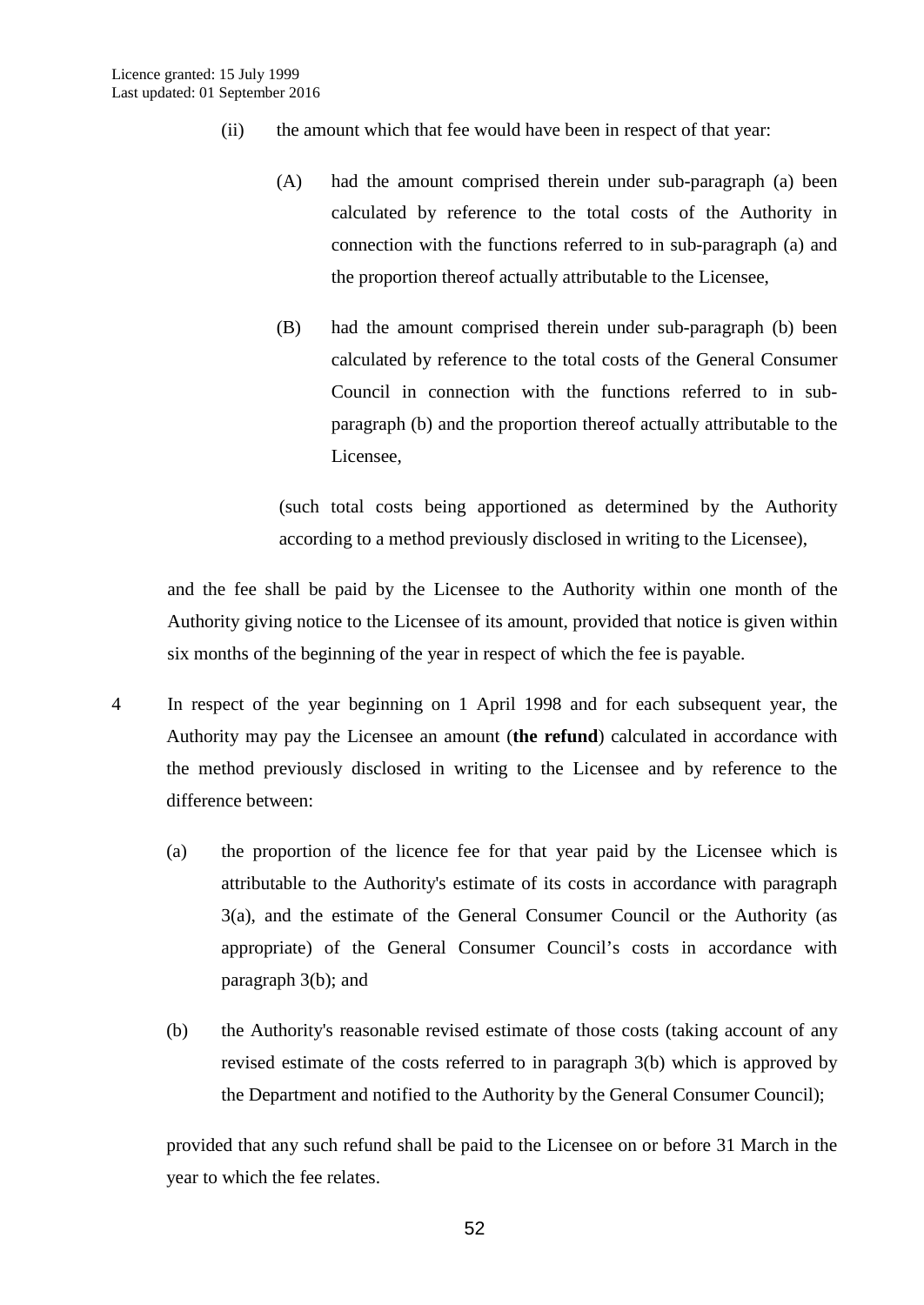#### **Condition 12: Prohibition of cross-subsidies**

- 1 This Condition shall only apply if the Licensee (or an affiliate or related undertaking of the Licensee) holds a licence (other than the Licence) granted under Article 10 of the Order.
- 2 The Licensee shall procure that no Separate Business gives any cross-subsidy to, or receives any cross-subsidy from, any other business of the Licensee or of an affiliate or related undertaking of the Licensee (whether or not a Separate Business).
- 3 Nothing which the Licensee is obliged to do or not do pursuant to this Licence or any other licence granted to the Licensee under the Order shall be regarded as a cross-subsidy for the purposes of this Condition.
- 4 In this Condition:
	- **Generation Business** means the authorised business (if any) of the Licensee or any affiliate or related undertaking of the Licensee in the generation of electricity or in the provision of System Support Services.
	- **Separate Business** means each of the Supply Business and the Generation Business (if any) taken separately from one another and from any other business of the Licensee or any affiliate or related undertaking of the Licensee; but so that where all or any part of such business is carried on by an affiliate or related undertaking of the Licensee, such part of the business as is carried on by that affiliate or related undertaking shall be consolidated with any other such business of the Licensee (and of any other affiliate or related undertaking of the Licensee) so as to form a single Separate Business.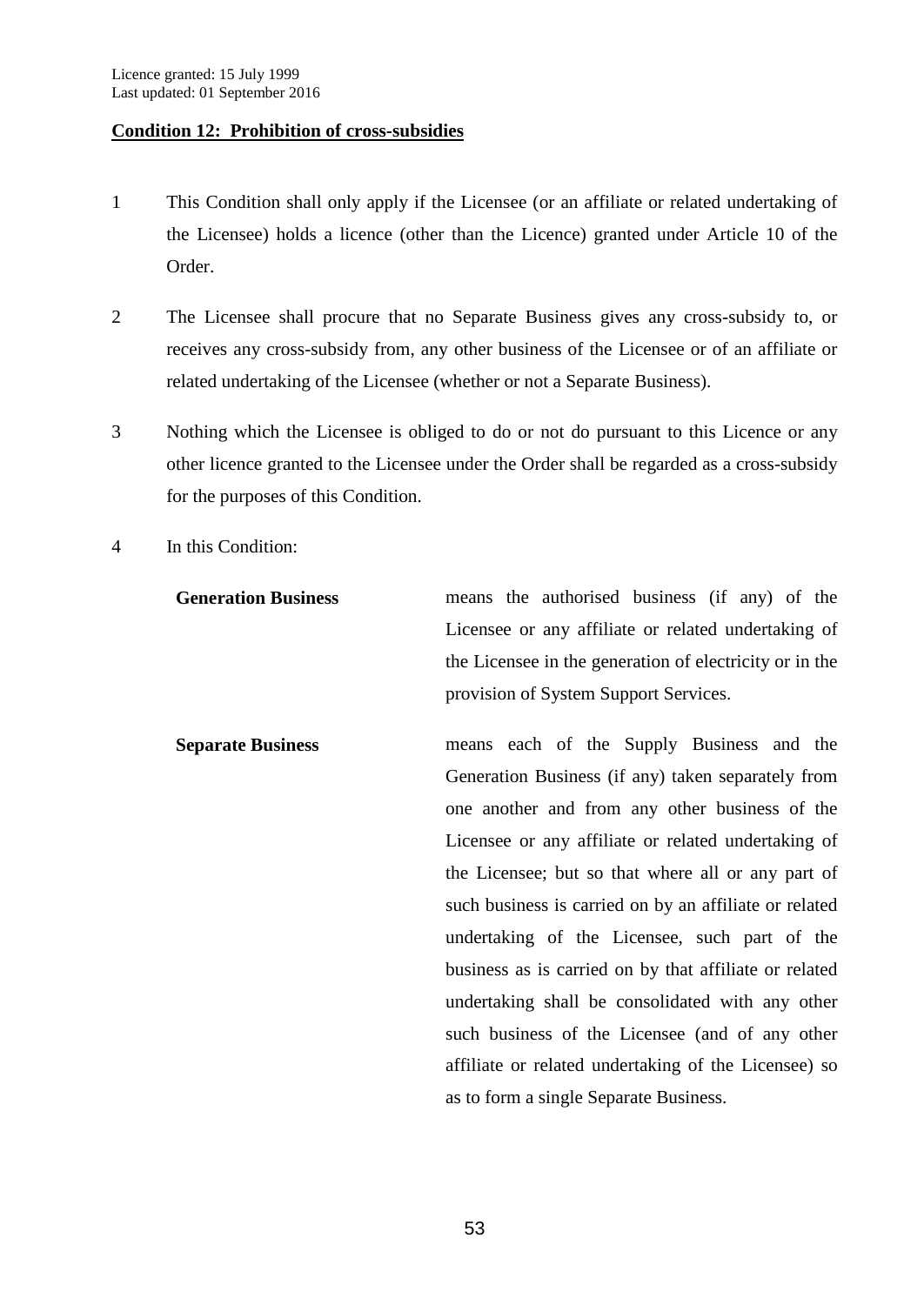Licence granted: 15 July 1999 Last updated: 01 September 2016

# **Condition 13: Not Used**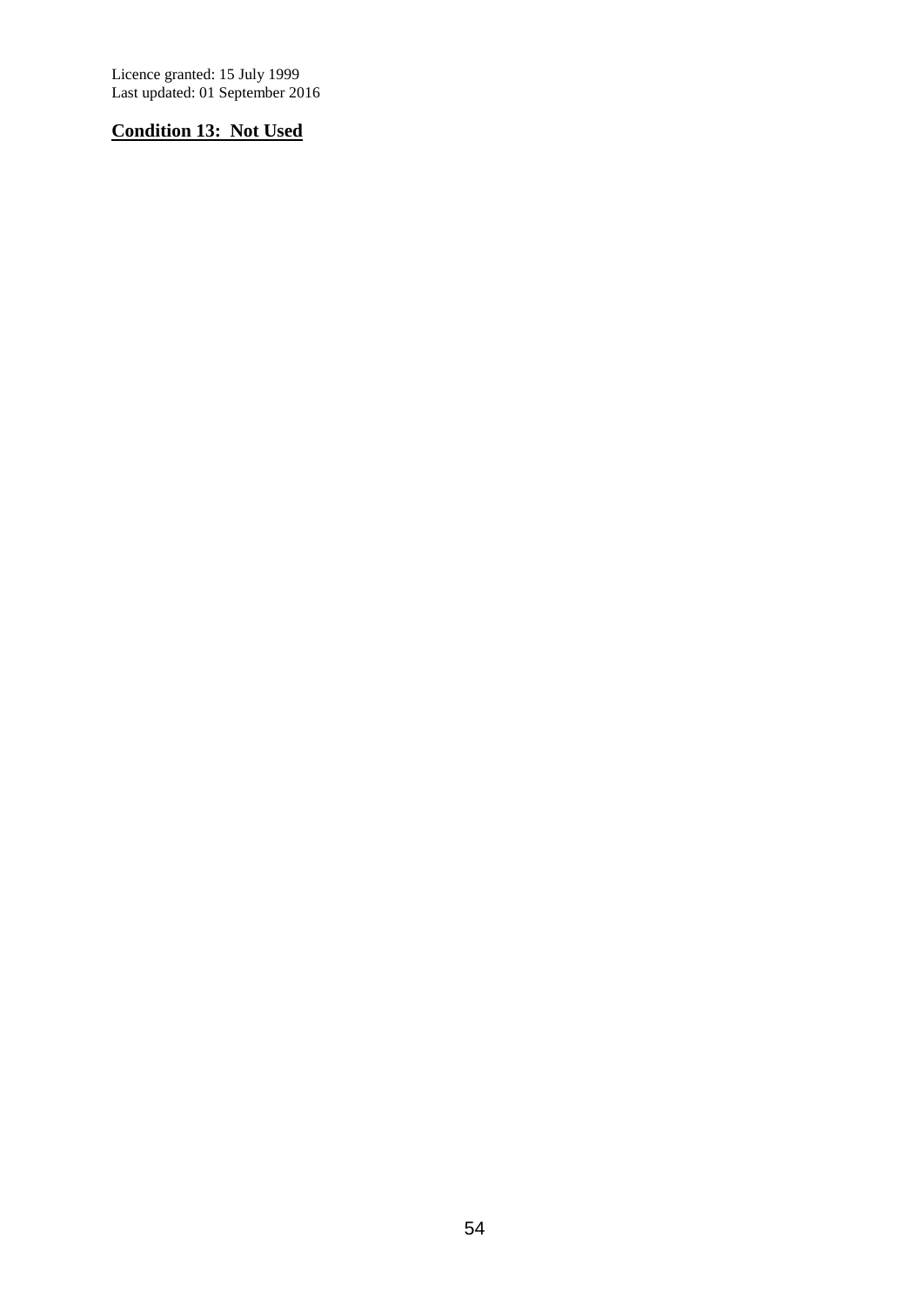#### **Condition 14: Prohibition of discrimination in supply**

- 1 This Condition applies where the Licensee (taken together with its affiliates and related undertakings) is in a dominant position in a market for the supply of electricity to Customers.
- 2 Where this Condition applies the Licensee shall not supply or offer to supply electricity to Customers in any market in which it is dominant on terms which are predatory.
- 3 Where this Condition applies but subject to paragraph 4, the Licensee (taken together with its affiliates and related undertakings) shall not, in supplying or offering terms for the supply of electricity to Customers in any market in which it is dominant:
	- (a) show undue preference to any person (or class of persons) within such market;
	- (b) exercise undue discrimination between any persons (or classes of person) within such market; or
	- (c) set terms which are unduly onerous.
- 4 Nothing in paragraph 3 shall prohibit the Licensee, within any area or class of Customers (the **relevant area or class**) in respect of which there is established competition in the supply of electricity, from supplying or offering to supply electricity on terms which are reasonably necessary to meet that competition, save that the Licensee (taken together with its affiliates and related undertakings) shall not, in supplying or offering terms for the supply of electricity:
	- (a) show undue preference to any persons (or class of persons) or exercise undue discrimination between any persons (or classes of person) within the relevant area or class of Customers; or
	- (b) set terms in respect of any person (or class of persons) in a market in which the Licensee is dominant, save such persons who are within the relevant area or class of Customers, which are unduly onerous.
- 5 For the purposes of this Condition, terms are unduly onerous if the revenue from the supply of electricity to Customers on those terms: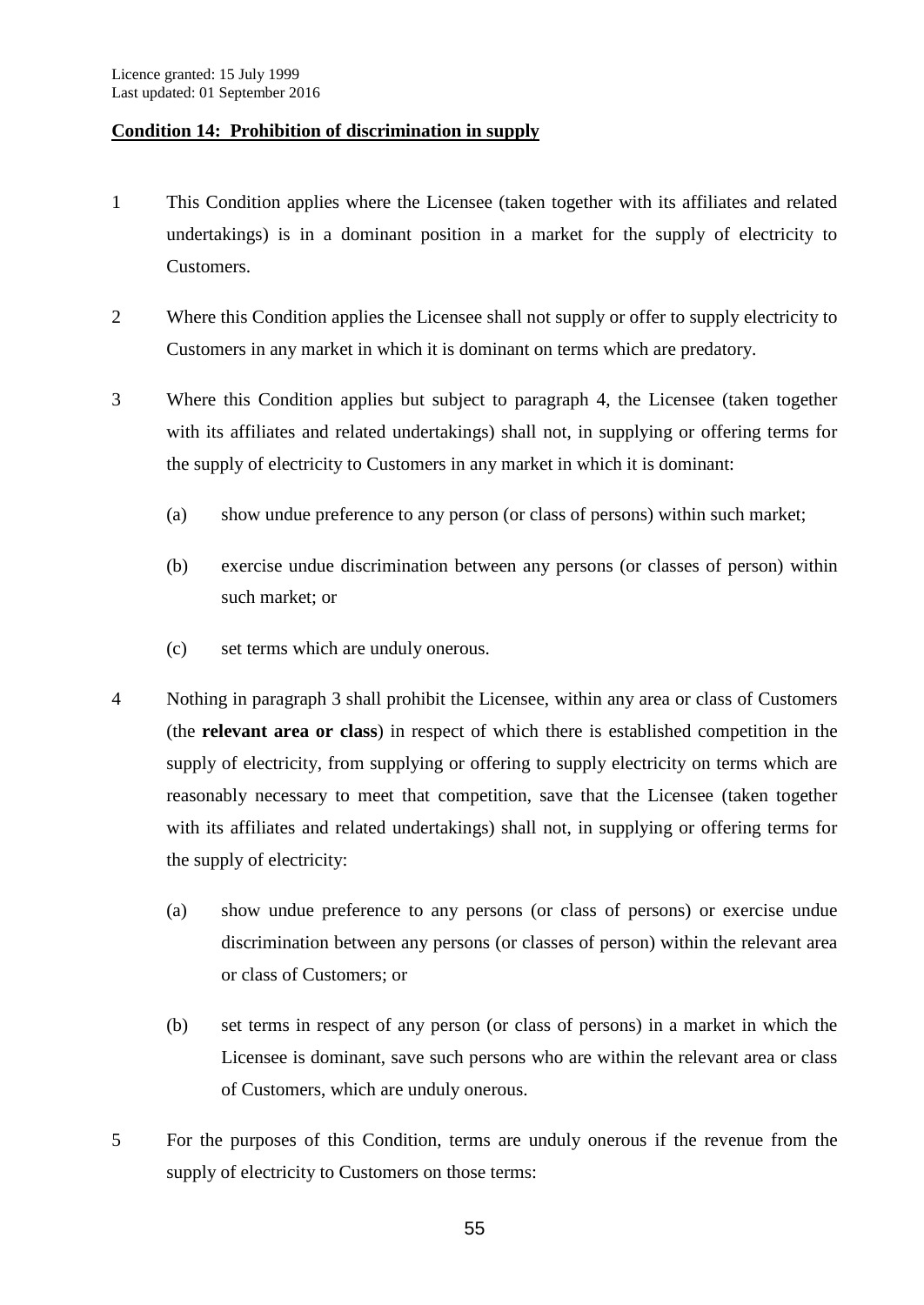- (a) significantly exceeds the costs of that supply; and
- (b) exceeds such costs to a significantly greater degree than the revenue from supply to all other Customers of the Licensee (and of its affiliates and related undertakings) within the same market exceeds the costs of supply to those Customers.
- 6 For the purposes of this Condition, a market may be defined by reference to a geographical area, or to a class of Customer or both.
- 7 In determining, for the purposes of this Condition, whether any persons constitute a class of person, due regard shall be had to the circumstances of supply to such persons including (without limitation) volumes, load factors, conditions of interruptibility, location of premises being supplied and date and duration of the Contract or Deemed Contract.
- 8 For the purposes of this Condition, the Authority shall determine any question as to:
	- (a) whether any area or class of Customers constitutes a market for the supply of electricity;
	- (b) whether the Licensee (taken together with its affiliates and related undertakings) is dominant in any market for the supply of electricity;
	- (c) whether there is established competition in respect of the supply of electricity in any area or to any class of Customers; and
	- (d) whether any terms are predatory, having due regard to whether such terms:
		- (i) incorporate charges which do not reasonably cover the avoidable costs incurred in consequences of supplying the Customers in question; and
		- (ii) are intended or are likely to restrict, distort or prevent competition in the supply of electricity.
- 9 The Authority may, on the application of the Licensee, and following such consultation (if any) as the Authority may consider appropriate, issue directions relieving the Licensee of its obligations under this Condition in respect of such of the Licensee's arrangements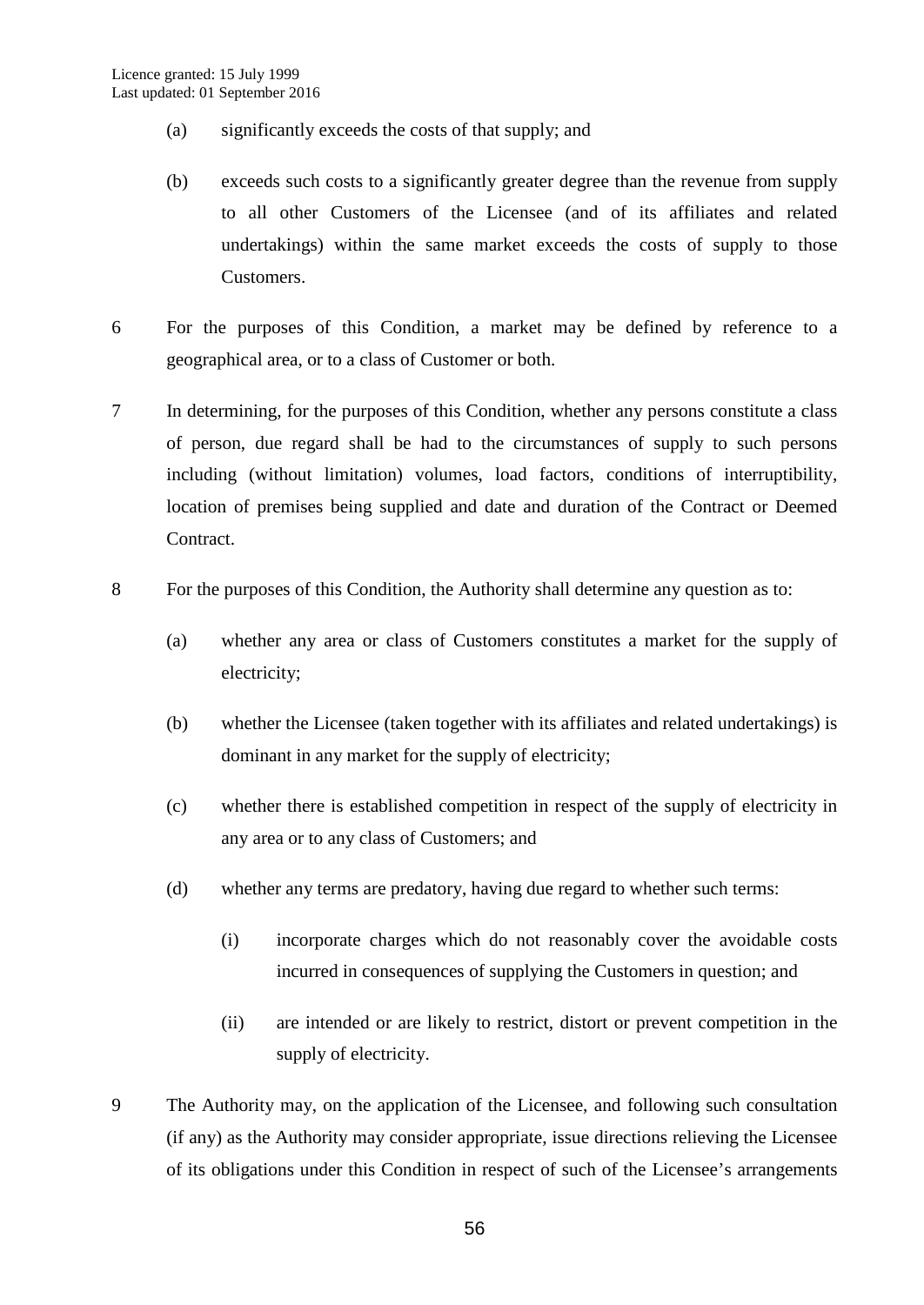or agreements as are specified in the direction and to such extent and subject to such conditions as may be specified in the direction.

10 In this Condition:

.

**terms** means all the terms on which a supply of electricity is offered or provided, including terms as to price, which significantly affect the evaluation of that supply.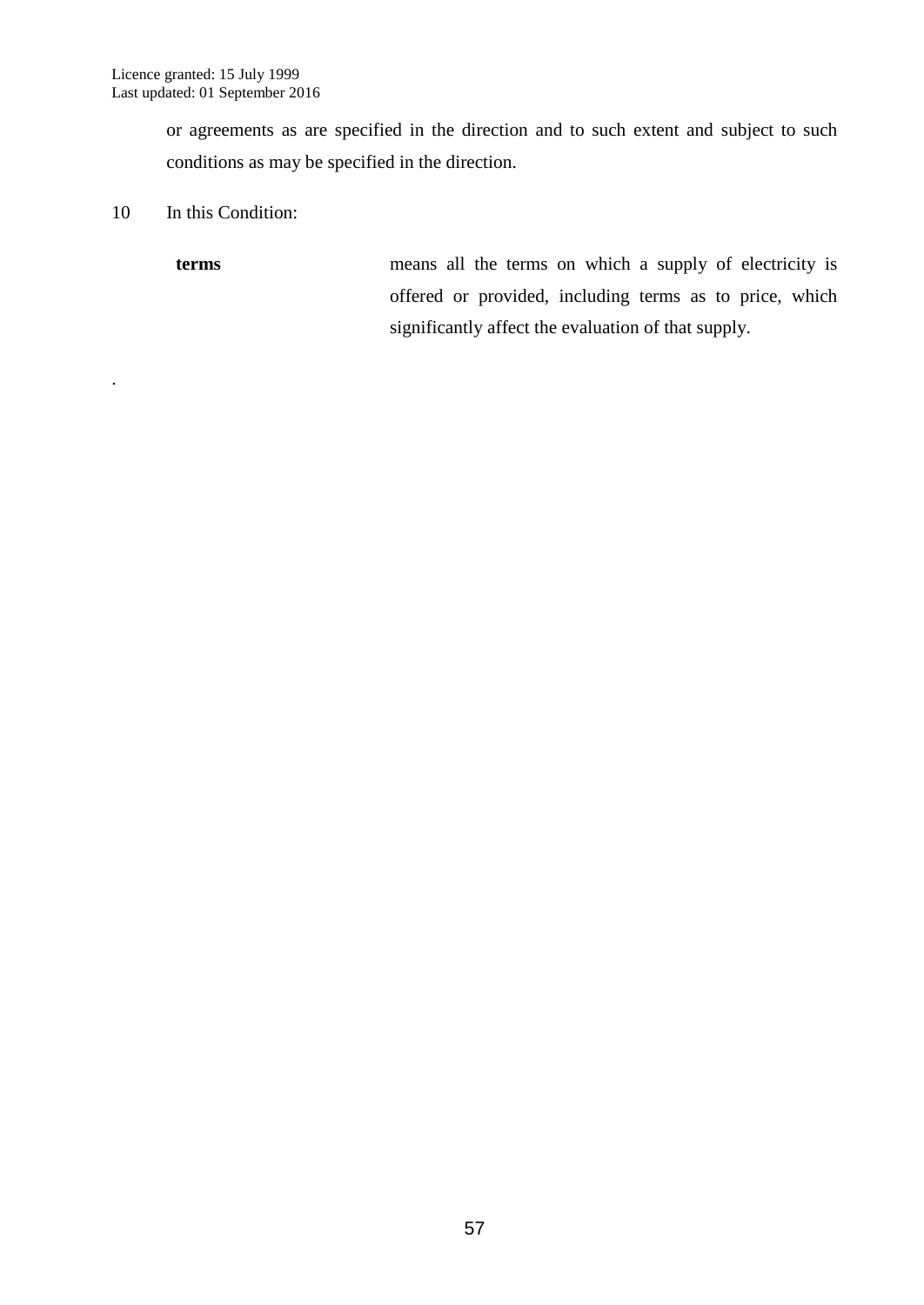#### **Condition 15: Duration of discrimination conditions**

- 1 Condition 14 shall cease to have effect (in whole or in part, as the case may be) if the Licensee delivers to the Authority a request (a "Disapplication Request) made in accordance with this Condition and:
	- (a) the Authority agrees in writing to the Disapplication Request; or
	- (b) the application of Condition 14 (or part of it) is terminated by a notice (a "Disapplication Notice" given by the Licensee in accordance with paragraph 5 and not withdrawn.
- 2 A Disapplication Request pursuant to this Condition may be made by the Licensee only where the Authority has notified the Licensee, in accordance with paragraph 8 of Condition 14, of its determination that the Licensee is dominant in a specified market.
- 3 Save where the Authority otherwise agrees, no disapplication following delivery of a Disapplication Request pursuant to this Condition shall have effect earlier than the date (the "Disapplication Date") which is 12 months after the date on which the request is made.
- 4 A Disapplication Request pursuant to this Condition shall:
	- (a) be in writing addressed to the Authority;
	- (b) specify Condition 14 or any part of it to which the request relates; and
	- (c) state the date from which the Licensee wishes the Authority to agree that Condition 14 (or the specified part of it) shall cease to have effect.
- 5 A Disapplication Notice pursuant to this Condition:
	- (a) may be given in the circumstances described in either paragraph 6 or 7;
	- (b) may be withdrawn at any time prior to the Disapplication Date; and
	- (c) where it is given shall:
		- (i) be in writing addressed to the Authority;

58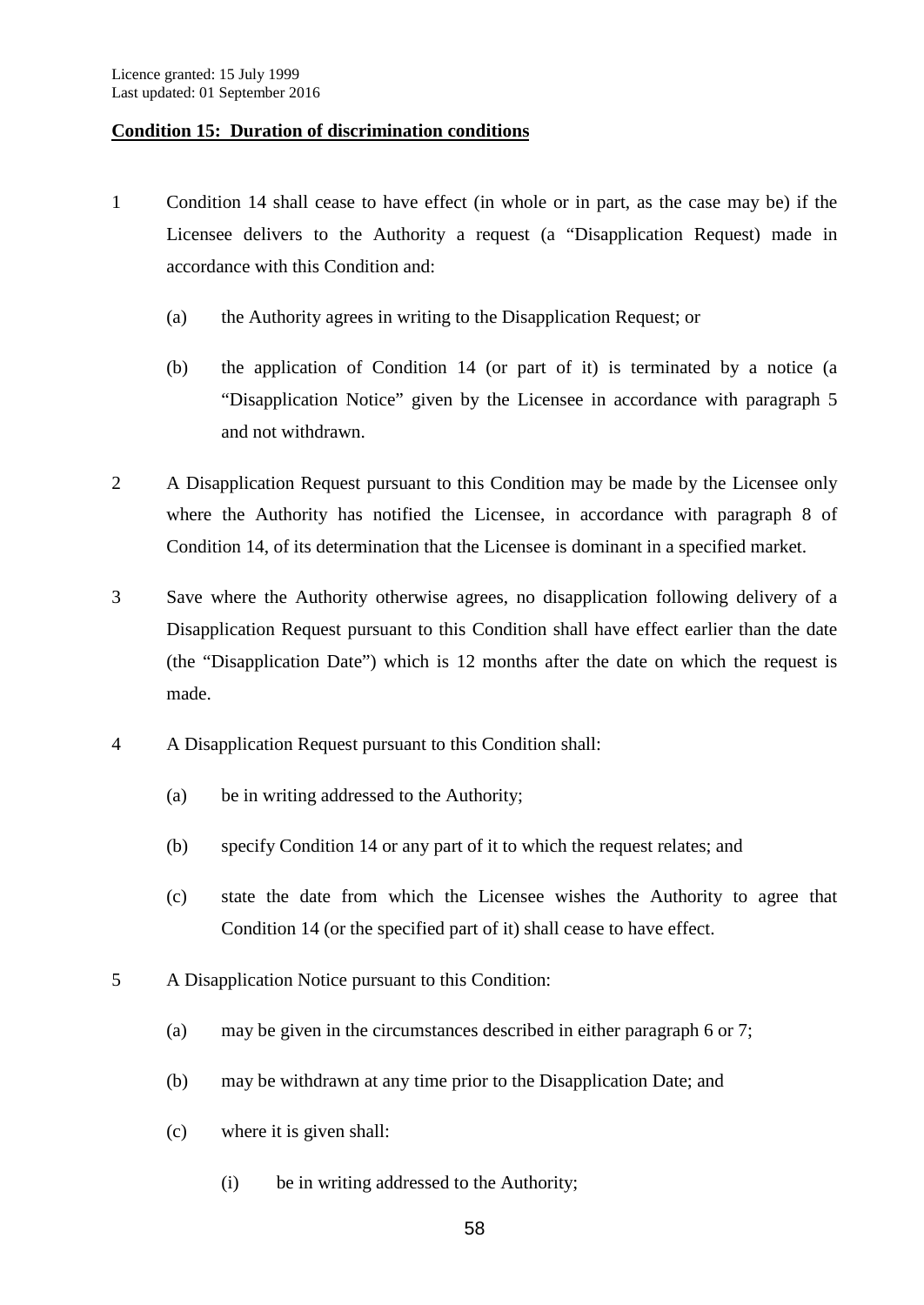- (ii) specify Condition 14 (or any part of it, which shall comprise only such part as was specified in the Disapplication Request) to which the notice relates; and
- (iii) state the date from which the notice is to take effect, which shall not be earlier than the Disapplication Date.
- 6 The circumstances described in this paragraph are that, by the beginning of the period of six months which will end with the Disapplication date, the Authority has not in response to the Disapplication request published a decision under Article 14(8) of the Order to modify:
	- (a) Condition 14, or any part of it to which the Disapplication Request relates; or
	- (b) this Condition 15, so as to remove the right of the Licensee to give to the Authority a Disapplication Notice in respect of the relevant Disapplication Request.
- 7 The circumstances described in this paragraph are that:
	- (a) by no later than the beginning of the period of six months which will end with the Disapplication Date, the Authority has in response to the Disapplication Request published a decision of a type referred to in paragraph 6;
	- (b) the Licensee has exercised its right to appeal to the CMA against that decision in accordance with Article 14B of the Order;
	- (c) the CMA has, in respect of the provisions to which the Disapplication Request relates:
		- (i) quashed the decision of the Authority under Article  $14E(2)(a)$  of the Order; and
		- (ii) neither remitted the matter back to the Authority under Article 14E(2)(b) of the Order nor substituted its own decision for that of the Authority under Article 14E(2)(c) of the Order; and
	- (d) no more than 30 days has elapsed since the date on which the CMA quashed the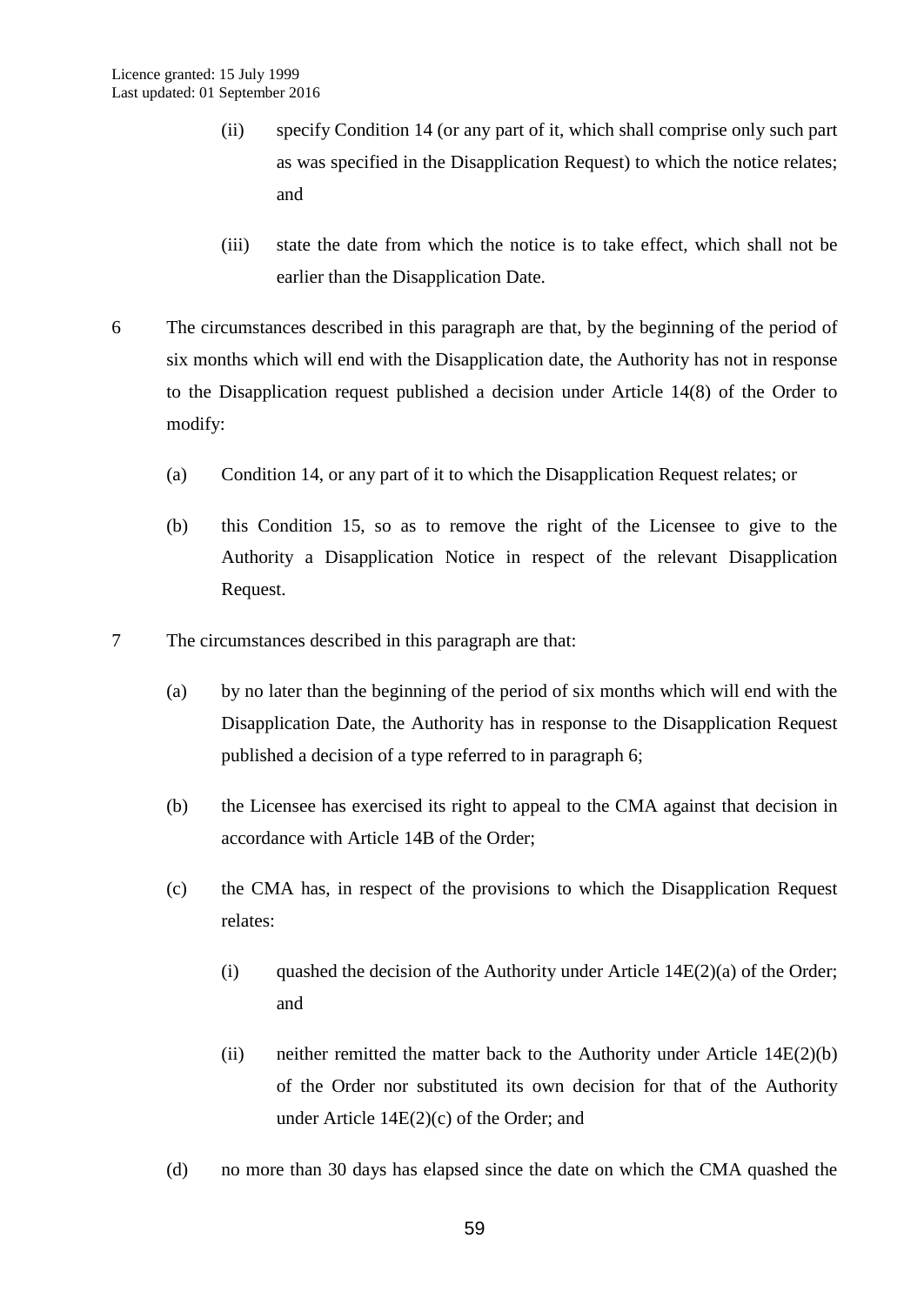decision of the Authority.

8 For the purposes of this Condition 15, any reference to a Disapplication Request or Disapplication Notice relating to the application of Condition 14 'in part' shall be interpreted as including a reference both to a part of that Condition and to the application of that Condition in respect of one or more specified markets.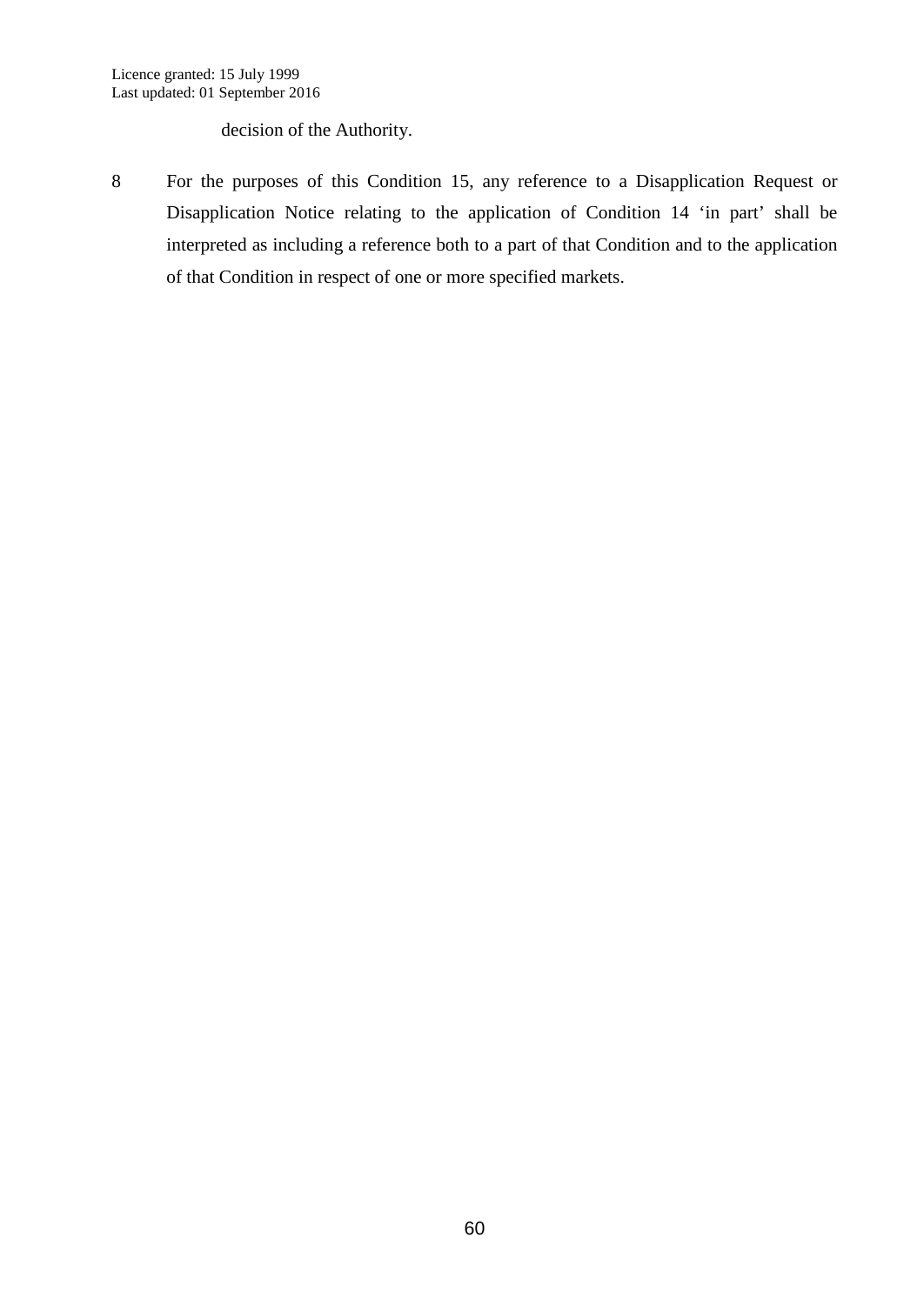#### **Condition 16: Duty to offer terms for meter provision**

- 1 The Licensee shall on application made by any person:
	- (a) offer to enter into an agreement for the provision of any relevant metering equipment whether, at the discretion of the Licensee, by way of sale, hire or loan; and
	- (b) where the terms offered are acceptable to the person making the application, sell, hire or loan the relevant metering equipment in accordance with such terms.
- 2 In making an offer to enter into an agreement in accordance with paragraph 1, the Licensee shall set out:
	- (a) the date by which the terms of the agreement shall be fulfilled (time being of the essence unless otherwise agreed between the parties);
	- (b) the charges to be paid to the Licensee; and
	- (c) such other detailed terms as are or may be appropriate for the purpose of the agreement.
- 3 The Licensee shall offer terms for agreements in accordance with paragraph 1 as soon as practicable after the receipt by the Licensee of an application containing all such information as it may reasonably require for the purpose of formulating the terms of the offer.
- 4 The Licensee shall not be obliged pursuant to this Condition to offer to enter or to enter into any agreement if to do so would be likely to cause the Licensee to be in breach of regulations made under Article 32 of the Order, provided that it has taken all reasonable steps to prevent such breach from occurring.
- 5 The Authority may, on the application of the Licensee, issue a direction relieving the Licensee of its obligations under paragraph 1 in respect of such relevant metering equipment and subject to such terms and conditions as may be specified in the direction.
- 6 The Licensee shall not enter into an agreement with any person for the provision of an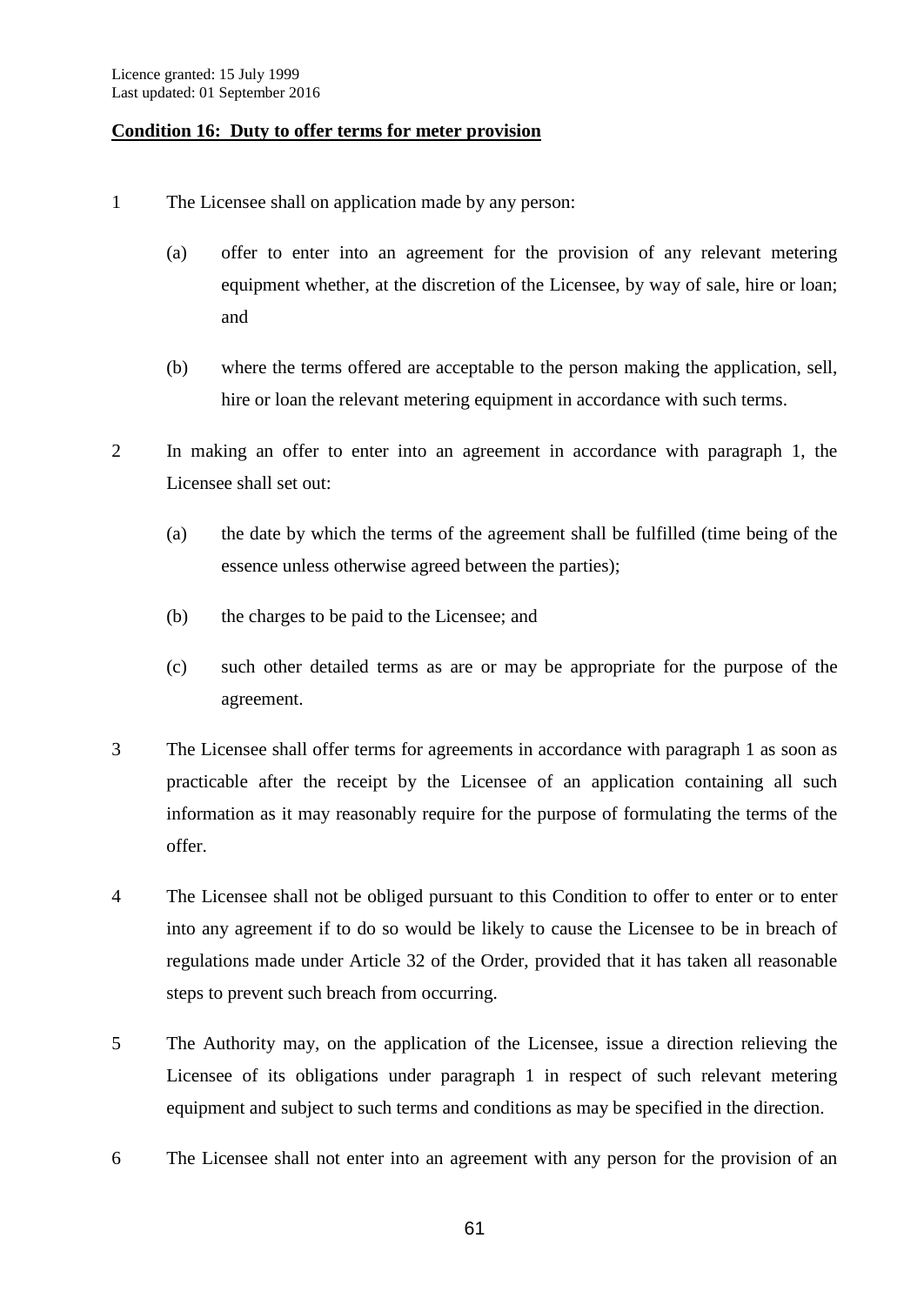electricity meter at any premises (whatever the nature of that agreement) which is intended or is likely to restrict, distort or prevent competition in the supply of electricity.

7 In this Condition:

**relevant metering equipment** means metering equipment owned by the Licensee and sited at any premises to which a supply of electricity is being or is required to be given by an Electricity Supplier other than the Licensee.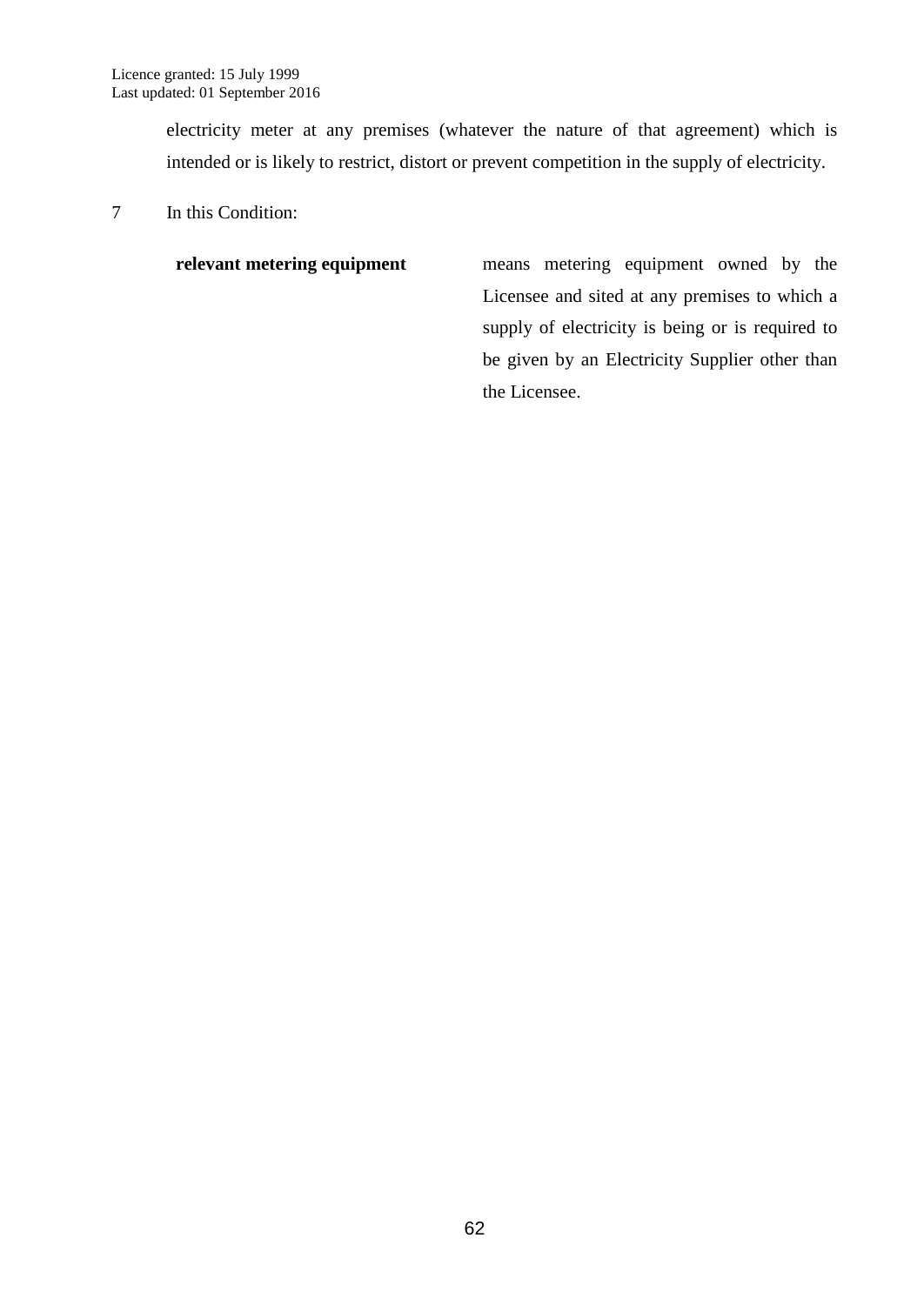# **Condition 17: Procedures for the detection and prevention of theft, damage and meter interference**

- 1 The Licensee shall (and shall ensure that its agents) take all reasonable steps to detect and prevent:
	- (a) the theft of electricity at premises which are supplied by it;
	- (b) damage to any electrical plant, electric line or electricity meter through which such premises are supplied; and
	- (c) interference with any electricity meter through which such premises are supplied.
- 2 The Licensee shall, as soon as is reasonably practicable, inform the owner of the relevant electrical plant, electric lines or meter of any incident where it has reason to believe:
	- (a) there has been damage to any electrical plant, electric line or meter; or
	- (b) there has been interference with any meter to alter its register or prevent it from duly registering the quantity of electricity supplied.
- 3 Where the Licensee has reason to believe that any incident reported to the owner in accordance with paragraph 2 has been caused by the criminal act of any person it shall, on complying with the requirement of that paragraph, provide the owner with such information as is reasonably required for the purposes of investigating the incident and resolving any safety concerns arising out of it.
- 4 The Licensee shall inform the owner of its policy in relation to incidents of the type referred to at paragraph 3, and in particular of the circumstances in which it requires the owner and/or operator of the distribution system to which the premises are connected to remedy such incidents by the use of:
	- (a) the substitution of alternative meters;
	- (b) the provision of prepayment meters; and
	- (c) the discontinuation of supply to the premises at which the incident occurred.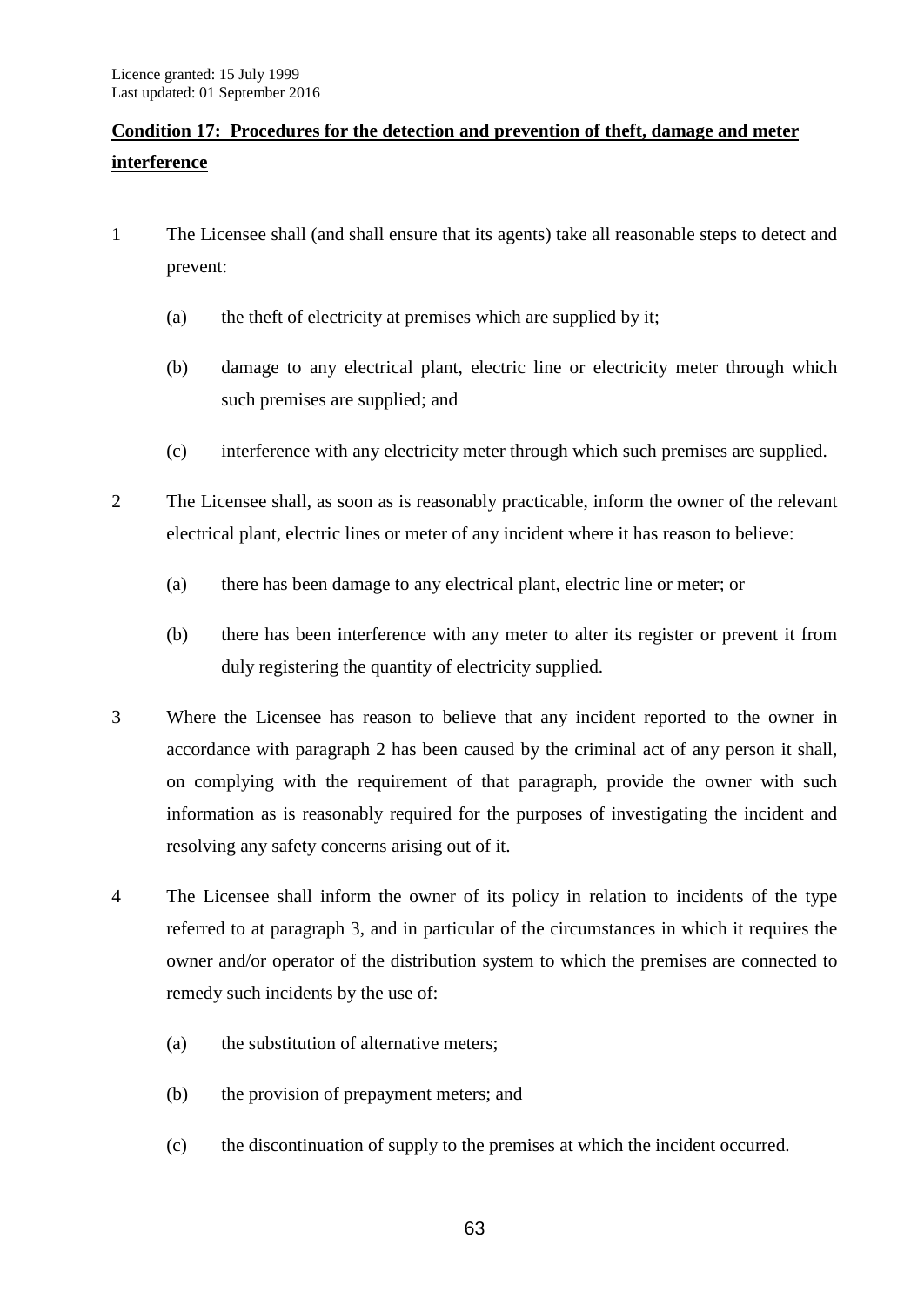#### **Condition 18: Licensee's apparatus on Customers' side of meter**

- 1 This Condition applies where the Licensee installs a second meter or other apparatus for the purpose of ascertaining or regulating the amount of electricity supplied, the period of supply, or any other quantity or time connected with the supply on the Customer's side of the meter or meters registering the quantity of the supply to a Customer.
- 2 Any second meter or other apparatus installed by the Licensee in the position and for a purpose described in paragraph 1 shall be such that the power consumed by it, when aggregated with the power consumed by any other meter or apparatus installed by the Licensee in the like position and for a like purpose in relation to the Customer, does not exceed 10 watts except where otherwise agreed with the Customer.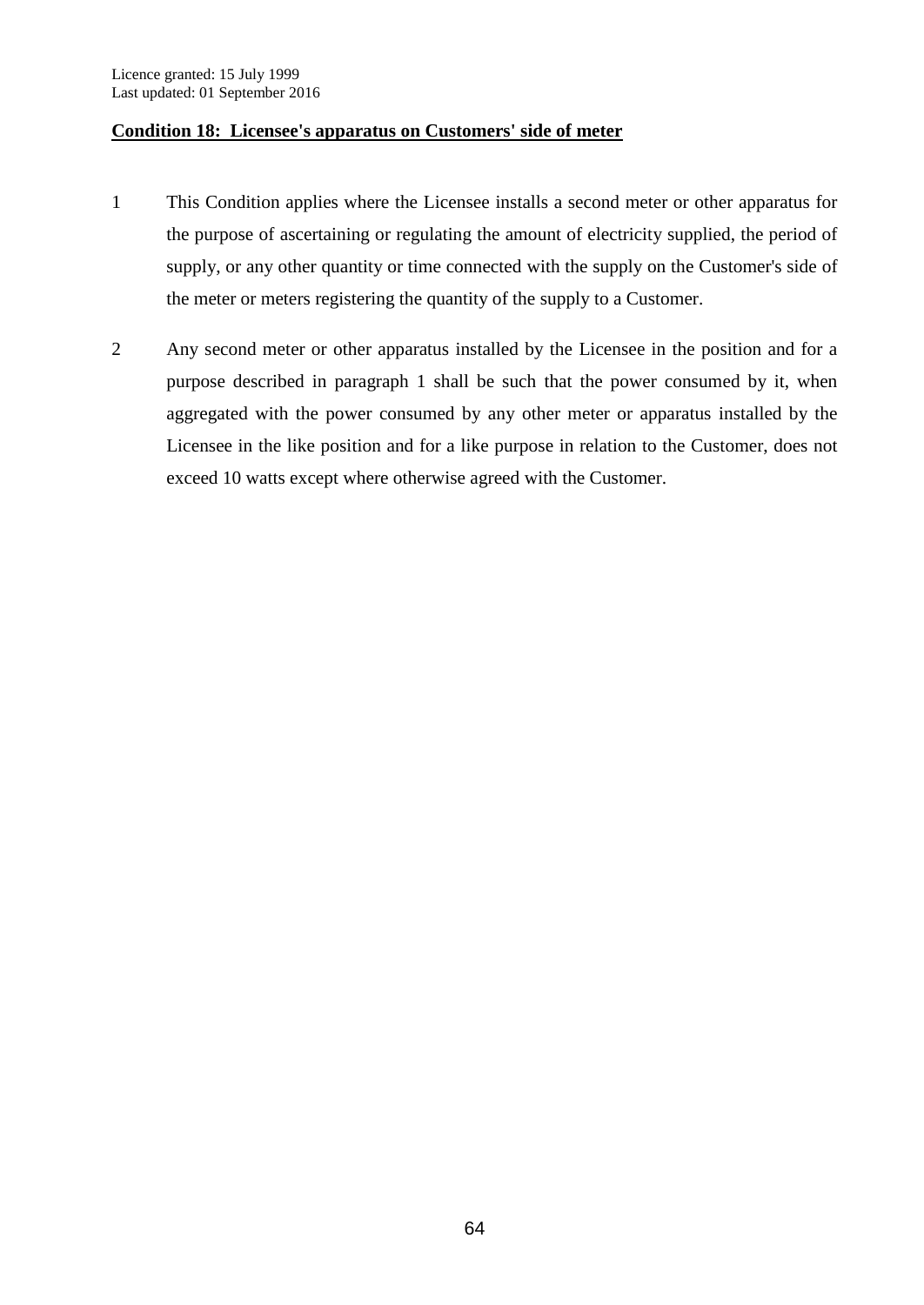# **Condition 19: Provision of Information to Transmission System Operator and Market Operator**

- 1. The Licensee shall furnish to:
	- (a) the Transmission System Operator; and
	- (b) the Market Operator,

in such manner and at such times as may be required, such information as each of them may reasonably require and which the Authority deems necessary for the purpose of complying with their respective obligations in relation to any authorised business or activity.

2. The information provided under paragraph 1 shall be furnished in accordance with directions issued by the Authority from time to time.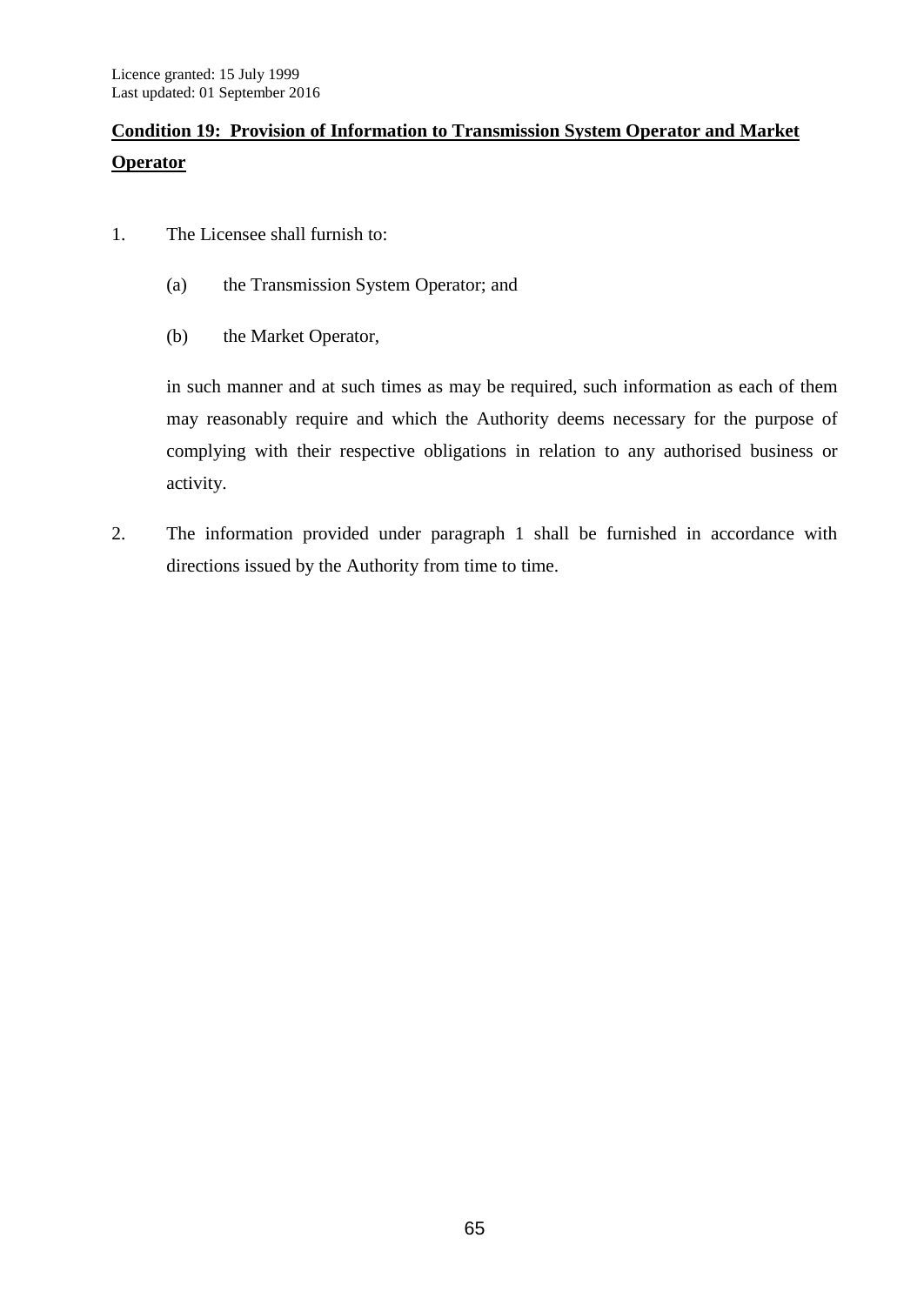## **Condition 20: Single Electricity Market Trading and Settlement Code**

1 The Licensee shall become a party to the Single Electricity Market Trading and Settlement Code, and shall at all times remain a party to and comply with the Code, insofar as it is applicable to the Licensee in its capacity as an Electricity Supplier.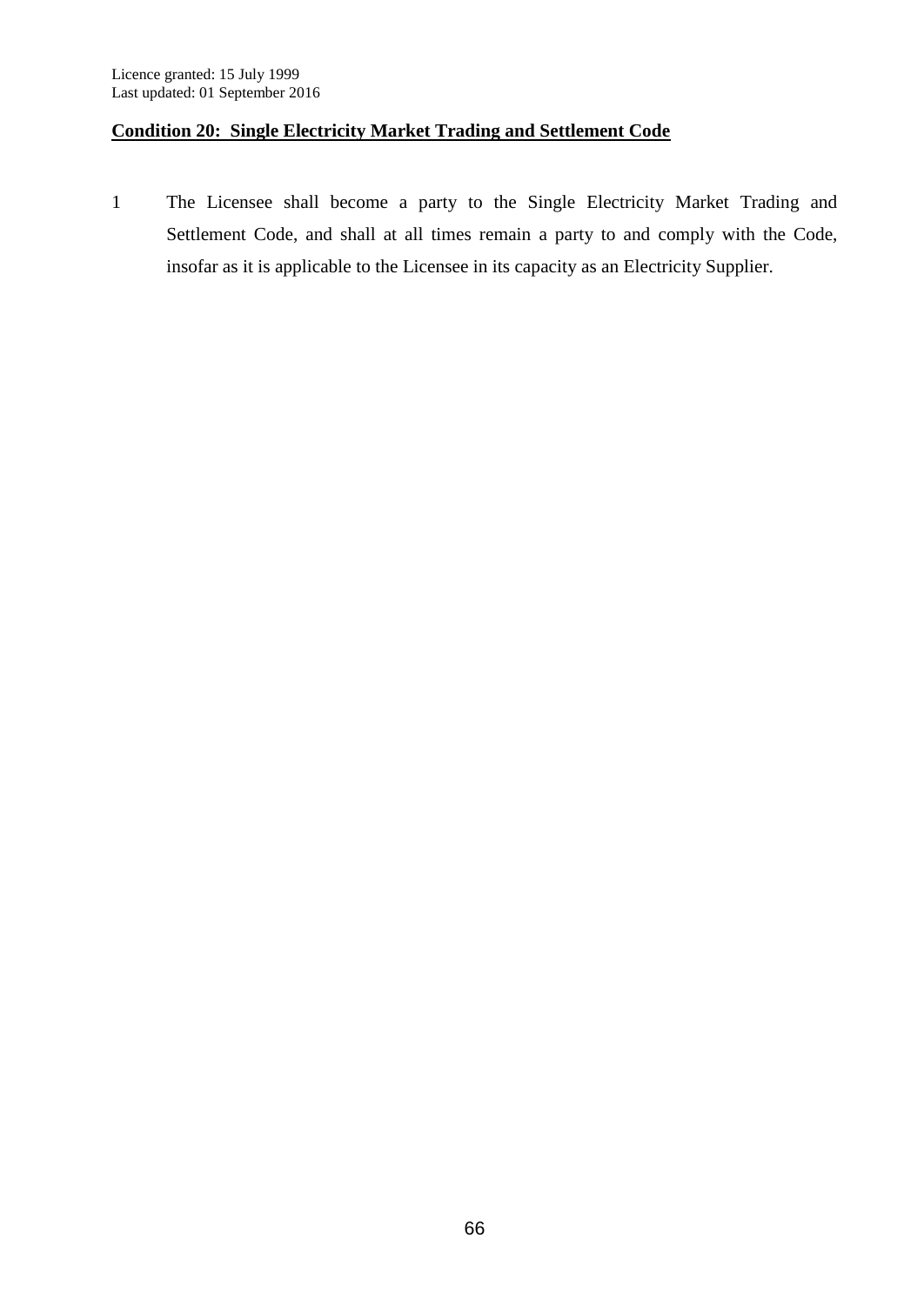## **Condition 21: The PSO Agreement**

1 The Licensee shall enter into, and at all times remain a party to, the PSO Agreement in its capacity as an Electricity Supplier.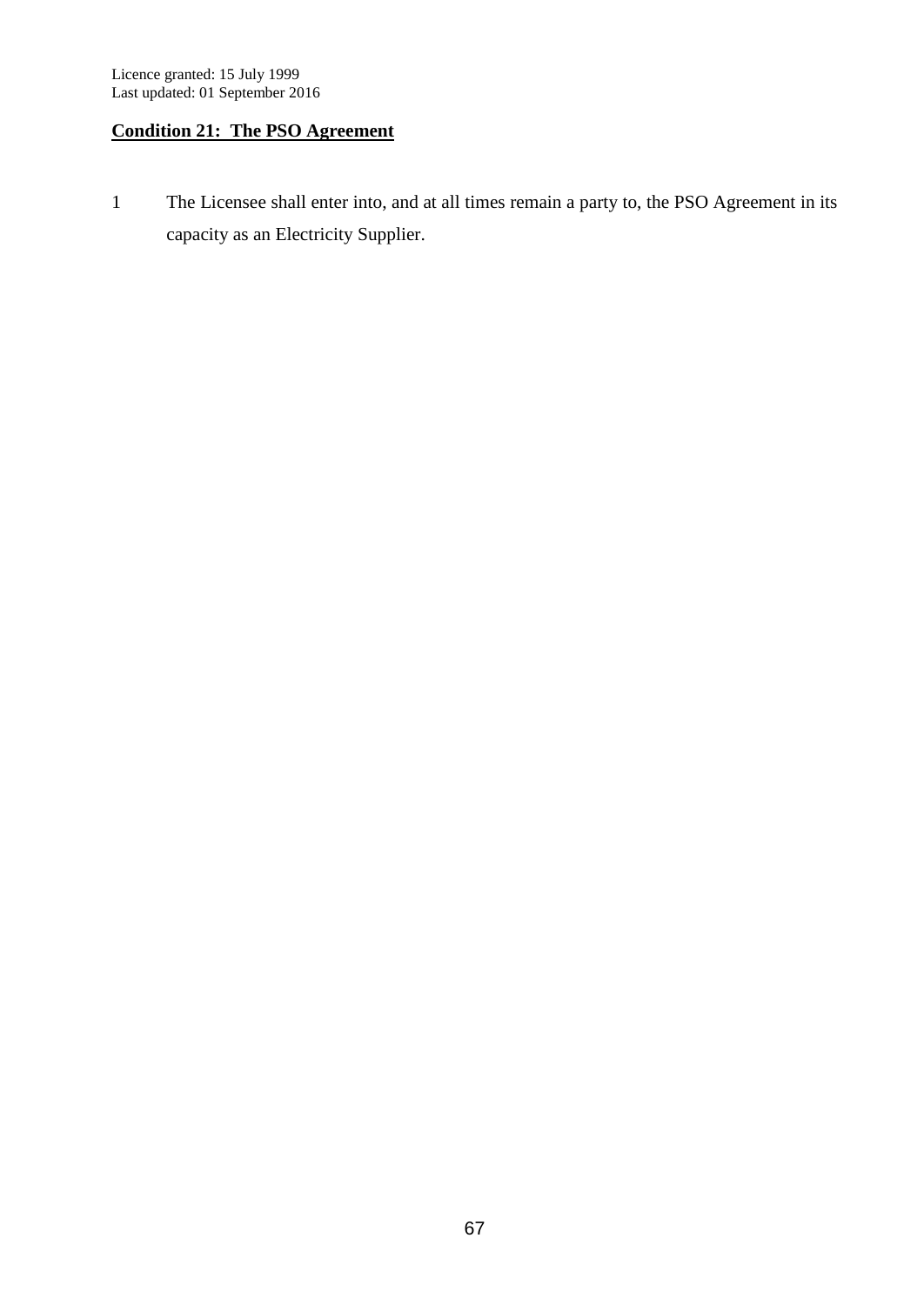#### **Condition 22: Supplier of Last Resort**

- 1 The Authority may give a Last Resort Supply Direction to the Licensee if it considers that:
	- (a) circumstances have arisen that would entitle it to revoke the electricity supply licence of an Electricity Supplier other than the Licensee (for this Condition only, the **other supplier**); and
	- (b) the Licensee could comply with the Last Resort Supply Direction without significantly prejudicing its ability:
		- (i) to continue to supply electricity to its Customers' premises; and
		- (ii) to fulfil its contractual obligations for the supply of electricity.
- 2 The Last Resort Supply Direction will:
	- (a) have effect on and from the date on which and the time at which the other supplier's electricity supply licence is revoked; and
	- (b) stop having effect on and from a date, specified in the Last Resort Supply Direction, that is up to six months after the date on which the direction has effect.
- 3 The Licensee shall, subject to paragraph 4, comply with a Last Resort Supply Direction.
- 4 The Licensee is not required to comply with a Last Resort Supply Direction in respect of premises to which it would not be required to supply electricity because of either of the exceptions set out in sub-paragraphs 4(a) and (b) of Condition 26.
- 5 Within a reasonable period of time after receiving a Last Resort Supply Direction, the Licensee must send a copy of a notice to each of the premises specified or described in the Last Resort Supply Direction to inform the Customer:
	- (a) that the other supplier stopped supplying electricity to his premises with effect on and from the date on which the Last Resort Supply Direction had effect;
	- (b) that the Licensee began to supply electricity to his premises with effect on and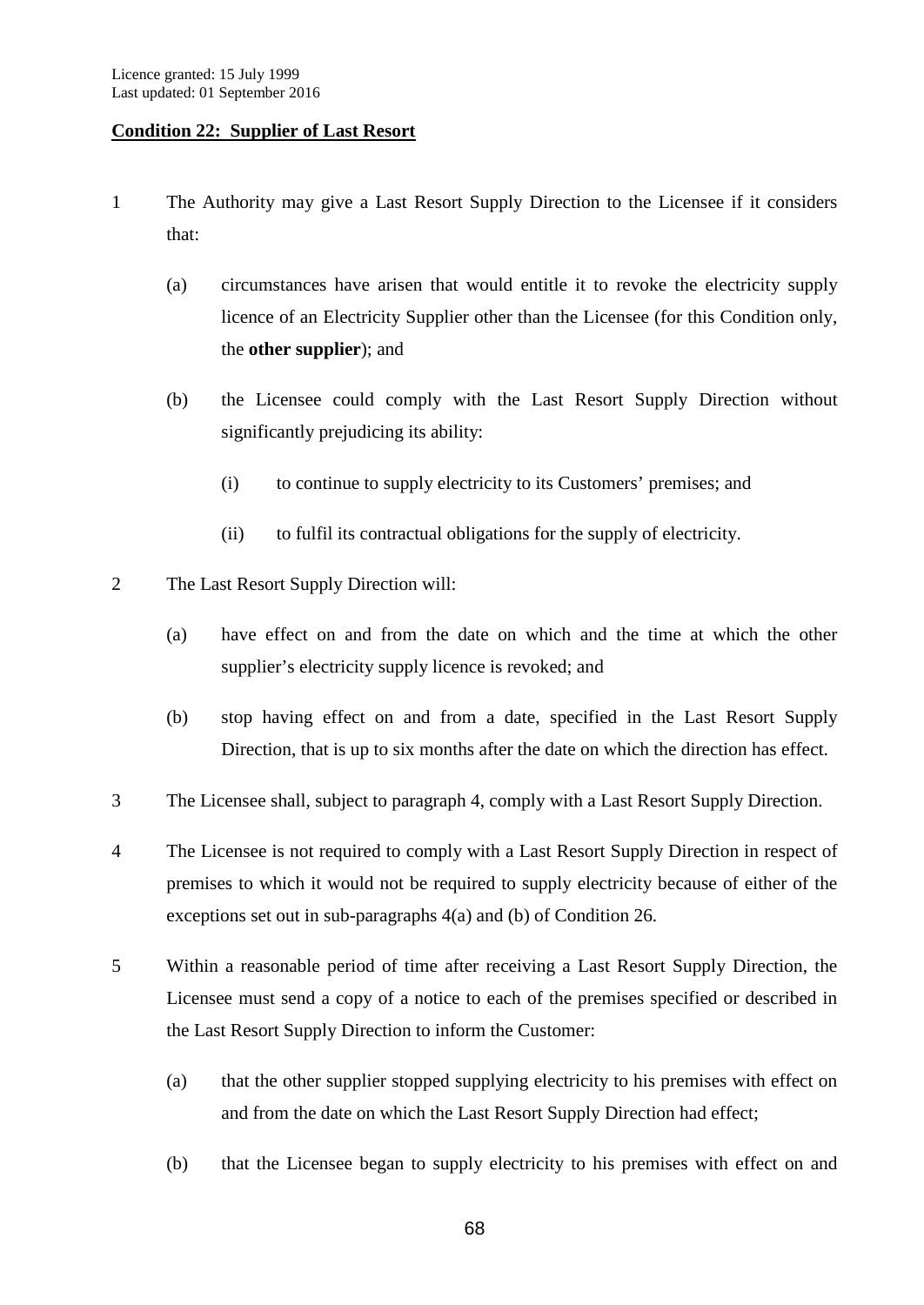from the date on which the Last Resort Supply Direction had effect:

- (c) that the Licensee is supplying electricity to the Customer's premises under a Deemed Contract;
- (d) that the Customer may enter into a Contract with the Licensee or any other Electricity Supplier under which electricity will be supplied to his premises; and
- (e) of the Charges for the Supply of Electricity that the Licensee may charge the Customer while supplying him under the Last Resort Supply Direction.
- 6 The Licensee's Charges for the Supply of Electricity to the premises specified or described in the Last Resort Supply Direction must not exceed an amount that may be expected, in total, approximately to equal the Licensee's reasonable costs of supply (including, where appropriate, the costs of purchasing electricity at short notice) and a reasonable profit.
- 7 If the Licensee purchases electricity to comply with a Last Resort Supply Direction, it must take all reasonable steps to do so as economically as possible in all the circumstances of the case.
- 8 The Licensee shall, so far as is reasonably practicable, give the Authority at least five days' notice of any increase in the Charges for the Supply of Electricity to premises to be supplied with electricity by it in accordance with a Last Resort Supply Direction.
- 9 Where, within five days of the receipt by the Authority of the notice referred to in paragraph 8, the Authority determines that the charges proposed by the Licensee would be likely to cause hardship to Domestic Customers, it may issue a direction to the Licensee requiring it to ensure that its Charges for the Supply of Electricity do not exceed those specified in the direction as being appropriate in order to avoid or mitigate such hardship.
- 10 The Licensee shall comply with any direction issued by the Authority under paragraph 9, but shall not be required by that direction to set its Charges for the Supply of Electricity at a level less than that applicable to the supply by it under Deemed Contracts of comparable Domestic Premises otherwise than in accordance with a Last Resort Supply Direction.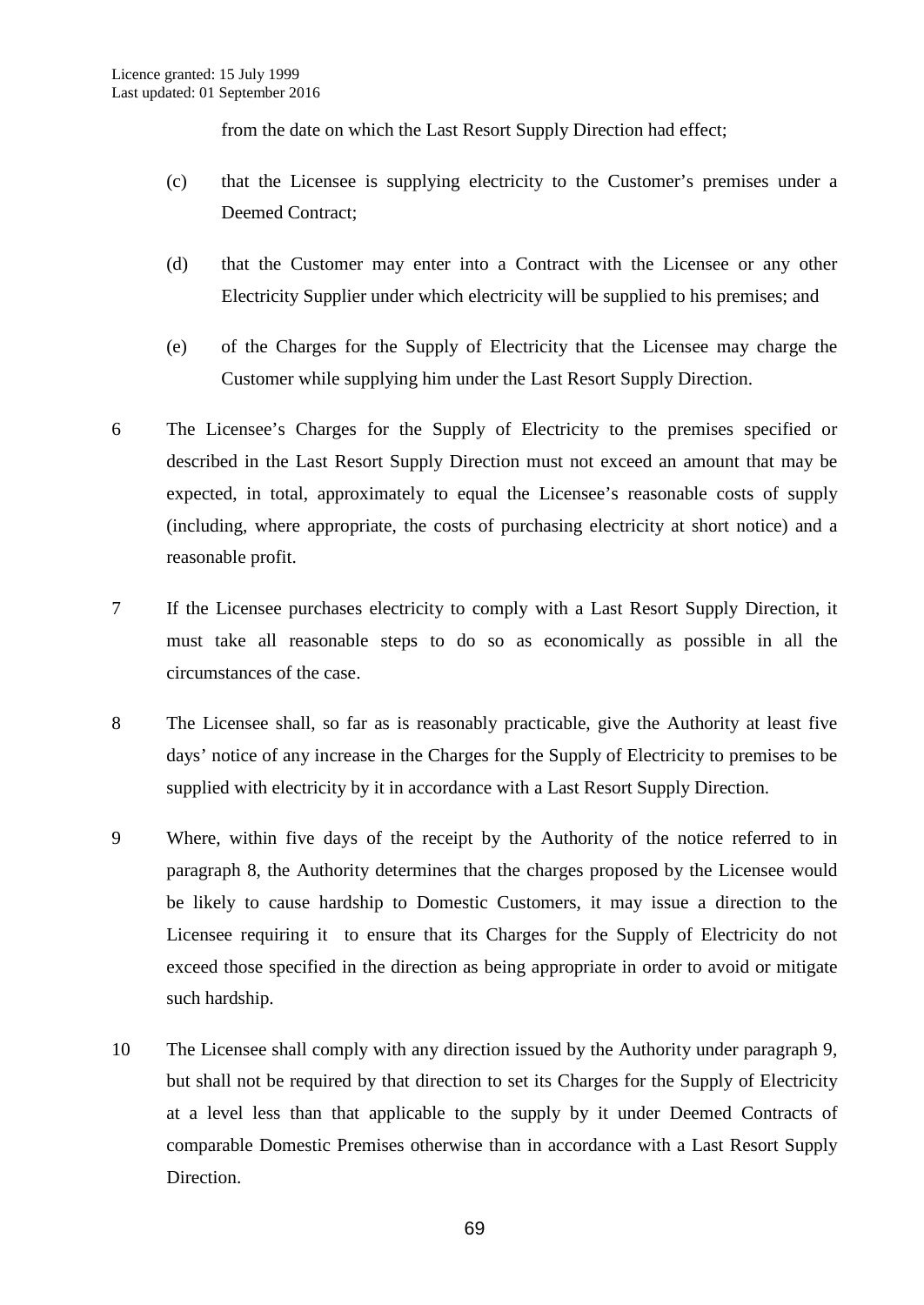## **Condition 23: Claims for Last Resort Supply Payments**

- 1. If the Licensee has received the Authority's consent under paragraph 5, it may make a claim for a Last Resort Supply Payment under condition 33 of the Successor Distribution Licence.
- 2. The Licensee must not make a claim for a Last Resort Supply Payment if it has waived its ability to do so by notice given to the Authority before the Authority gave it a Last Resort Supply Direction.
- 3. If the Licensee intends to make a claim for a Last Resort Supply Payment, it must**:**
	- (a) give notice to the Authority of its claim; and
	- (b) give the Authority a calculation of the amount claimed with information to support that calculation,

within six months after the date on which the Last Resort Supply Direction to which the claim relates stops having effect.

- 4. The total amount of the Last Resort Supply Payment (for this Condition only, **the relevant amount**) to be claimed by the Licensee must not exceed the amount by which**:**
	- (a) the total costs (including interest on working capital) reasonably incurred by the Licensee in supplying electricity to premises pursuant to the Last Resort Supply Direction and a reasonable profit,

are greater than**:**

- (b) the total amounts recovered by the Licensee through Charges for the Supply of Electricity to premises under the Last Resort Supply Direction (after taking all reasonable steps to recover such charges).
- 5. If the Authority considers it appropriate in all the circumstances of the case for the Licensee to make the claim notified to it in accordance with paragraph 3, the Authority will give its consent in writing to the Licensee.
- 6. Within three months after it has been notified of the claim in accordance with paragraph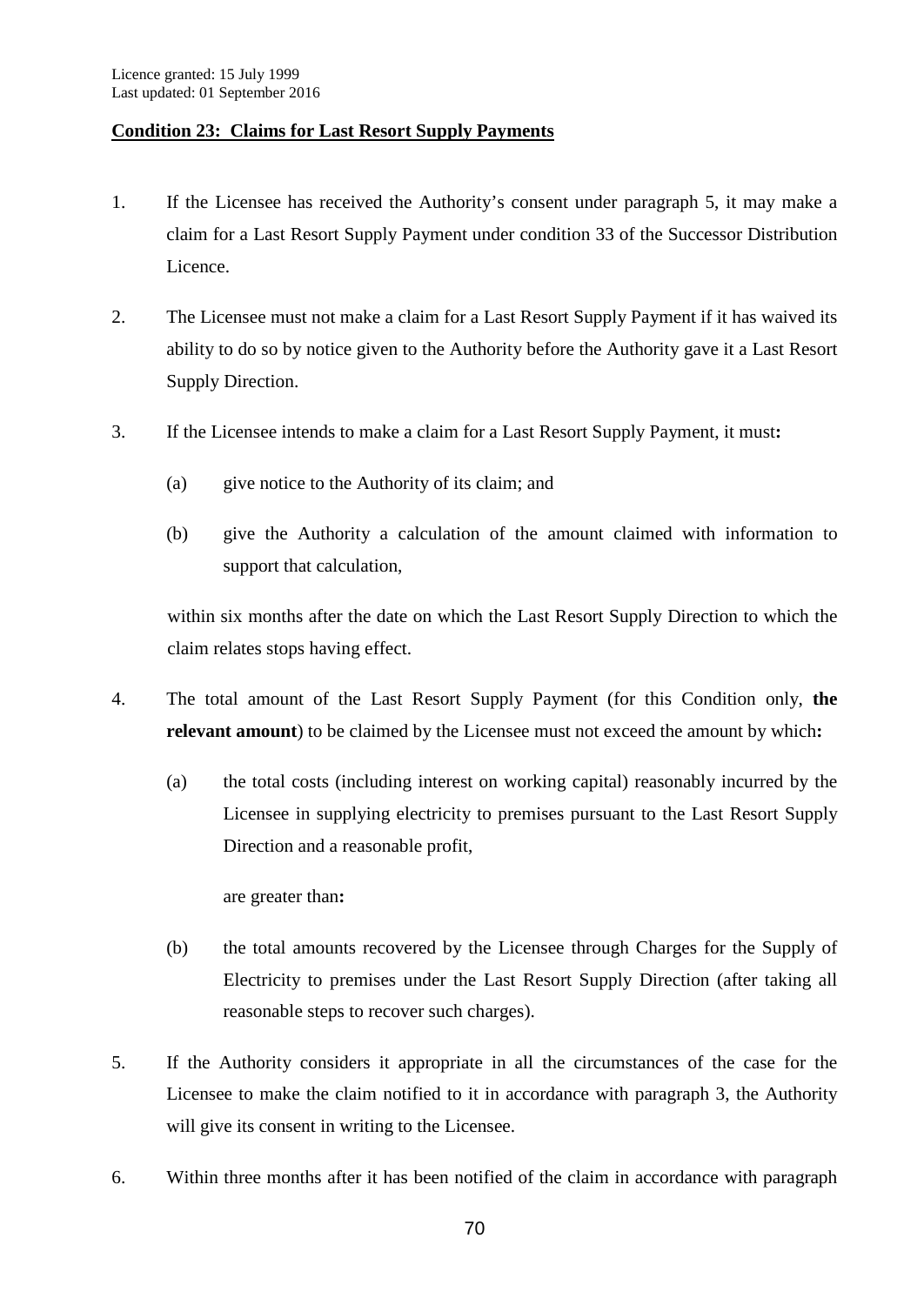3, the Authority may determine that an amount other than the one calculated by the Licensee is a more accurate calculation of the relevant amount.

- 7. If the Authority makes a determination under paragraph 6, the amount specified by it must be treated as the relevant amount for the purpose of paragraph 8.
- 8. A claim by the Licensee for a Last Resort Supply Payment from the Distribution Owner must specify**:**
	- (a) the relevant amount to be paid by the Distribution Owner; and
	- (b) whether payment is to be made by quarterly or monthly instalments.
- 9. A claim will lapse if the Licensee does not make it within six months after the Authority has given its consent under paragraph 5.
- 10. In this Condition:

Last Resort Supply Payment means a sum of money payable to the Licensee to compensate for any additional costs it incurs in complying with a Last Resort Supply Direction.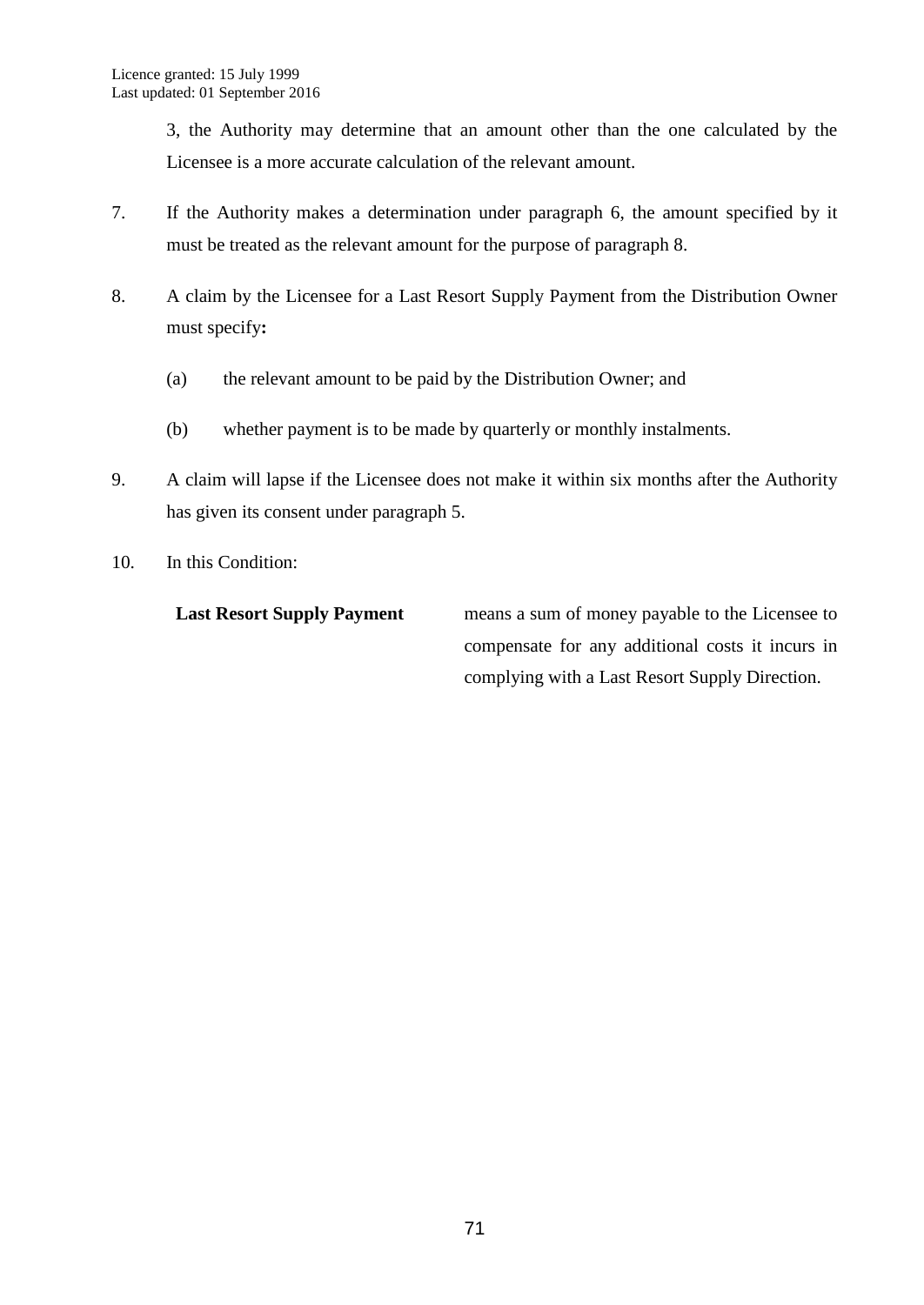## **Condition 24: Standards of Performance**

1 The Licensee shall conduct the Supply Business in the manner which it reasonably considers to be best calculated to achieve any standards of overall performance or standards of performance in connection with the promotion of the efficient use of electricity by Customers that may be determined by the Authority pursuant to Articles 43 and 44 respectively of the Order.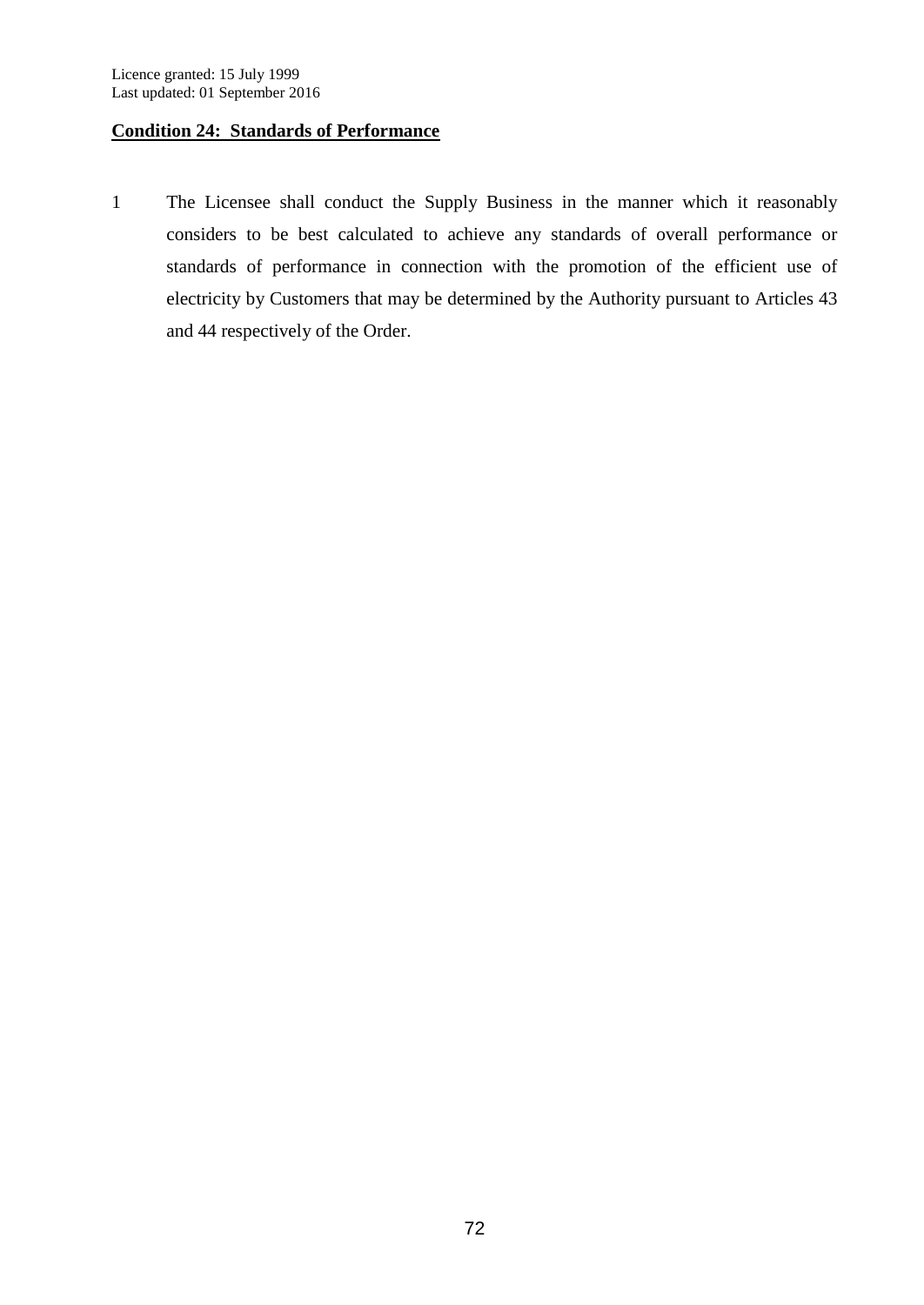## **Condition 25: Classification of Premises**

### General Rule

- 1. For the purposes of this Licence:
	- (a) a Domestic Premises is any premises at which a supply of electricity is taken wholly or mainly for a domestic purpose; and
	- (b) any other premises shall be treated as a Non-Domestic Premises,

except to the extent otherwise provided by paragraph 2.

### Exceptions to the General Rule

2. A premises that would otherwise be a Domestic Premises shall be treated as a Non-Domestic Premises if it is a premises of a type (a **relevant premises**) described at one or more of paragraphs 3, 4 and 5 below.

### Accommodation services, Landlords etc.

- 3. A premises is a relevant premises if**:**
	- (a) the person who has entered into a Contract with the Licensee for the supply of electricity to those premises is a person who has entered or will enter into an agreement with any other person for the provision of a residential or any other accommodation service at the premises, and
	- (b) the terms of the agreement referred to in sub-paragraph (a) are commercial in nature and include a charge for the supply of electricity to the premises (whether such charge is express or implied).

## Change of Use

- 4. A premises is a relevant premises if the Customer at that premises has begun to take a supply of electricity wholly or mainly for a domestic purpose only subsequent to**:**
	- (a) the Licensee entering into a Contract with that Customer for those premises to be supplied with electricity as Non-Domestic Premises; or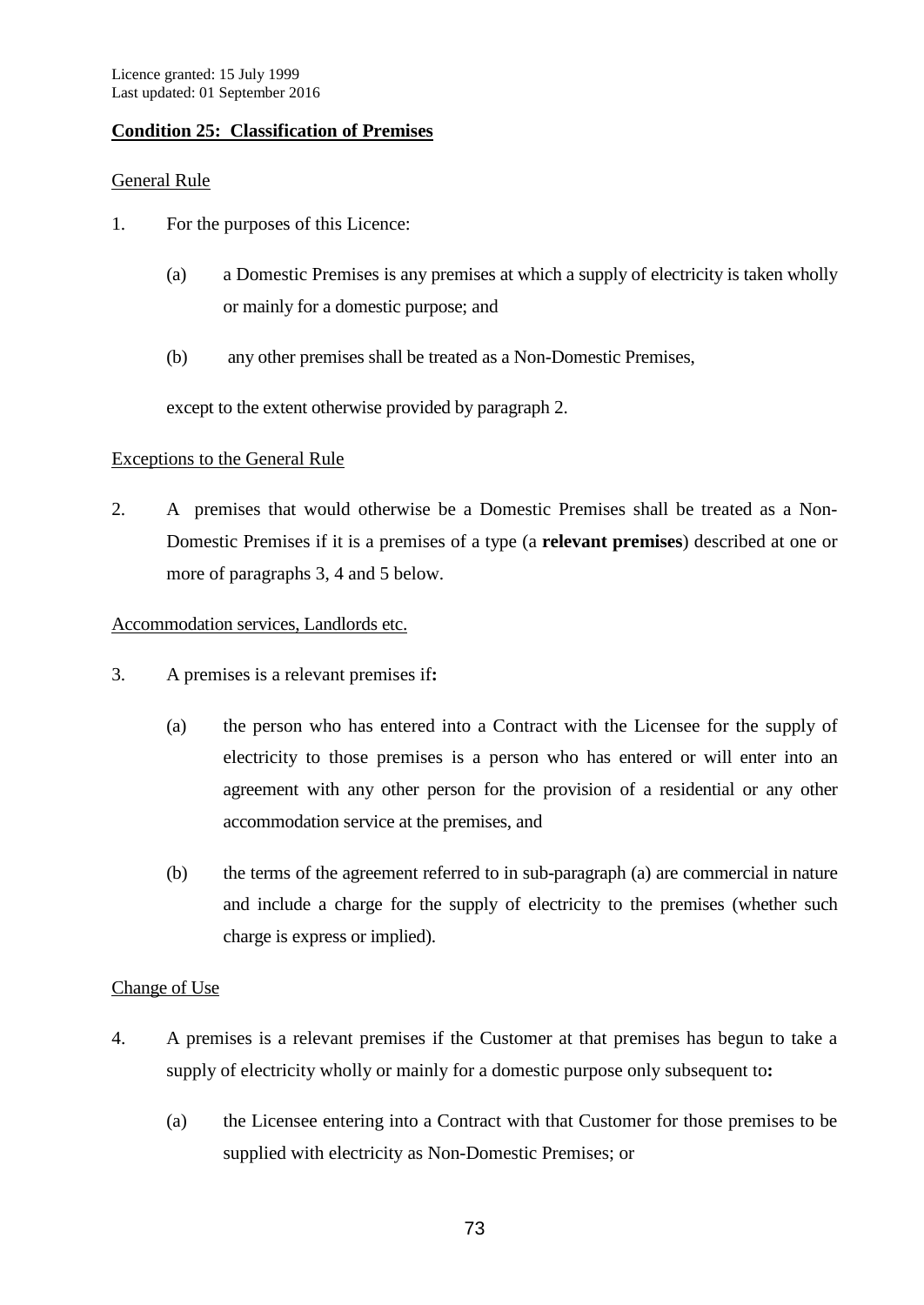(b) a Deemed Contract for the supply of electricity to Non-Domestic Premises has commenced in relation to those premises,

in which case the premises shall be treated as a Non-Domestic Premises until the Contract or the Deemed Contract (as the case may be) comes to an end.

#### Multi-Site Contracts

- 5. A premises is a relevant premises during any period in which it is supplied with electricity under a Multi-Site Contract.
- 6. For the purposes of paragraph 5, a **Multi-Site Contract** is a Contract for the supply of electricity to**:**
	- (a) one or more Non-Domestic Premises; and
	- (b) one or more premises at which electricity is taken wholly or mainly for a domestic purpose, but which are occupied for a purpose ancillary to that for which any of the Non-Domestic Premises that are supplied under the Contract is occupied,

and where all of those premises are owned or occupied by**:**

- (c) the same person or body of persons, whether corporate or unincorporate; or
- (d) an undertaking (the **principal undertaking**) and an affiliate of that principal undertaking, or any other undertaking in which the principal undertaking has a participating interest within the meaning of section 421A of the Financial Services and Market Act 2000.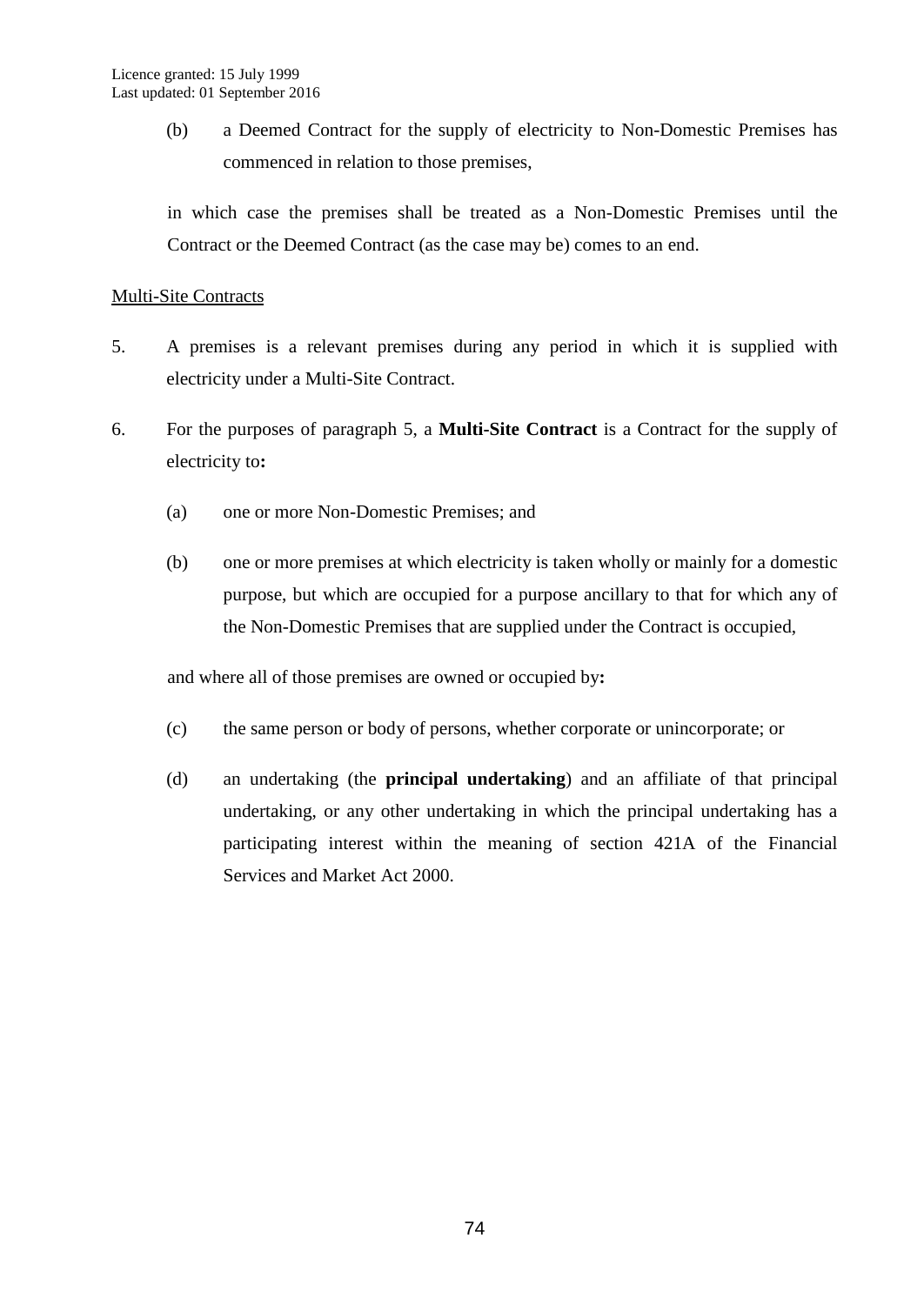## **Part II: CUSTOMER RELATED CONDITIONS**

#### **Condition 26: Duty to Offer Terms**

- 1 Where the Licensee supplies, or offers to supply, electricity to Domestic Premises, it must, within a reasonable period of time after receiving a request from a Domestic Customer for a supply of electricity to Domestic Premises, offer to enter into a Contract with that Customer.
- 2 If the Domestic Customer accepts the terms of the Contract offered to him under paragraph 1, the Licensee must supply electricity in accordance with that Contract.
- 3 A Contract must**:**
	- (a) be in writing; and
	- (b) include all the terms and conditions for the supply of electricity as provided for in Condition 27.
- 4 The Licensee is not required to comply with the obligations set out in paragraphs 1 or 2 in any of the following circumstances**:**
	- (a) supplying electricity to the Domestic Premises would put the Licensee in breach of regulations made under Article 32 of the Order, provided that it has taken all reasonable steps to prevent such breach from occurring;
	- (b) it is not reasonable in all the circumstances of the case for the Licensee to supply electricity to the Domestic Premises, provided that, if it is already supplying electricity to the premises, it has given at least seven working days' notice of its intention to stop doing so; or
	- (c) the Licensee requires the Domestic Customer to pay a reasonable Security Deposit and he does not do so.
- 5 In this Condition:

**Security Deposit** means a deposit of money paid by a Customer as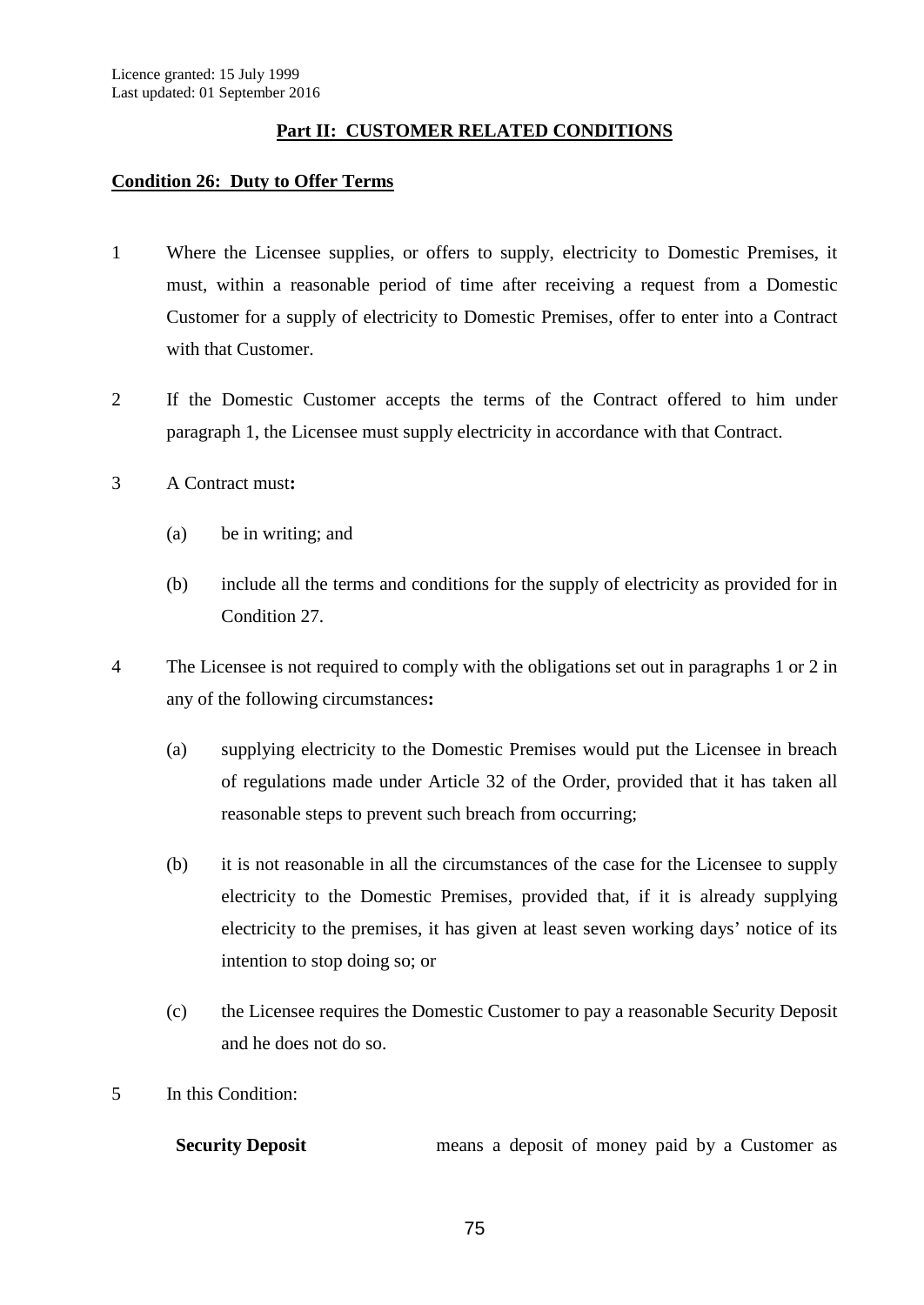Licence granted: 15 July 1999 Last updated: 01 September 2016

> security for the payment of charges for the supply of electricity by the Licensee to the premises at which he is (or is to be) supplied, and may include a sum as security the provision of metering equipment.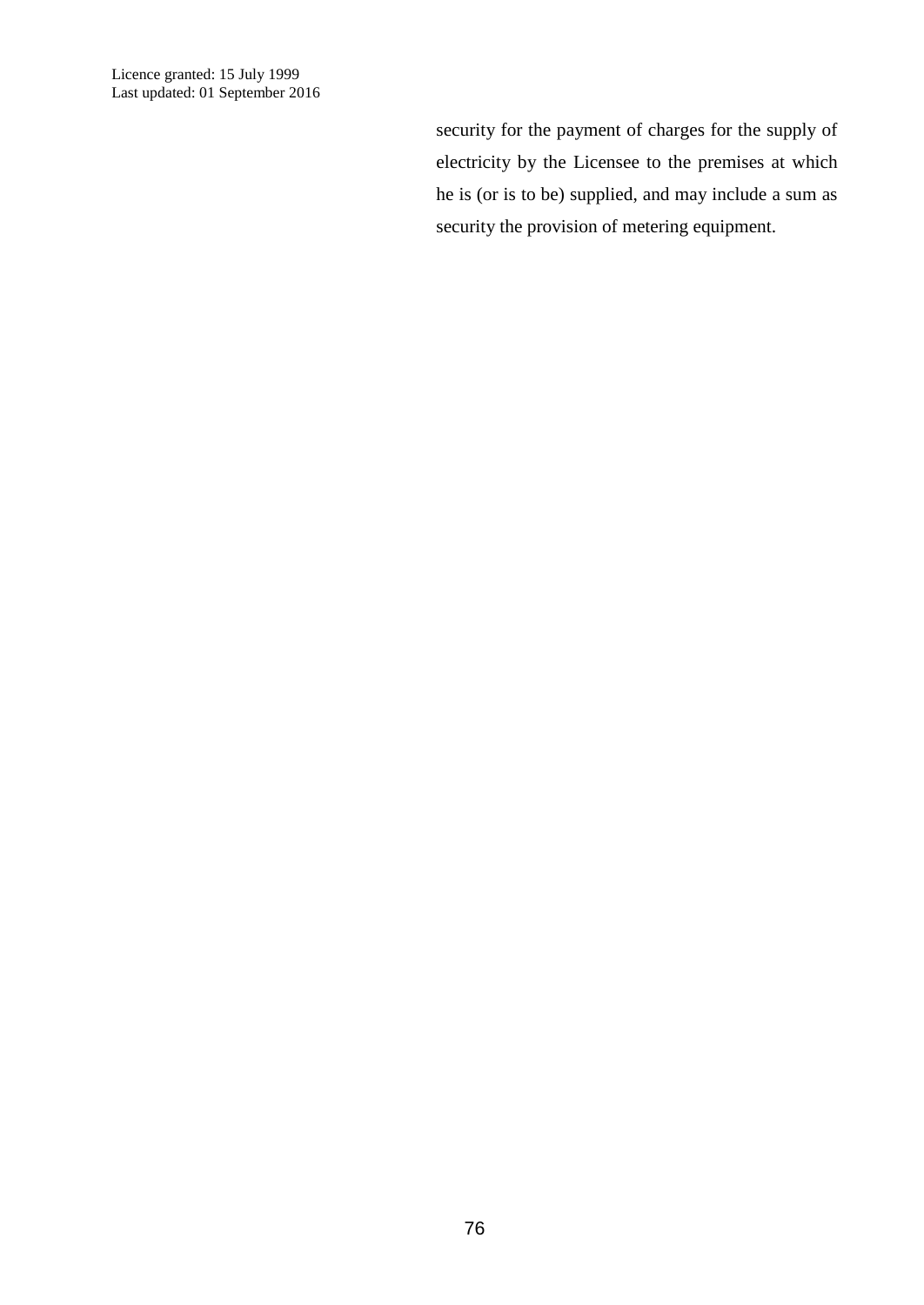## **Condition 27: Terms and Conditions of Electricity Supply Contracts**

- 1 The Licensee shall ensure that any Contract it enters, or offers to enter, into with a Customer for a supply of electricity contains provisions which are in clear and comprehensible language and which incorporate all relevant information so as to enable the Customer to understand the terms and conditions under which the supply of electricity is, or is to be, made.
- 2 The Licensee shall ensure that the terms and conditions of any Contract it enters into with a Customer for a supply of electricity provide:
	- (a) that the Contract will terminate automatically from the date that a Last Resort Supply Direction, given to another Electricity Supplier, takes effect in relation to the premises supplied under that Contract;
	- (b) that the Licensee will, where the premises is at the date of the Contract connected to an electricity distribution system, start supplying electricity under the Contract by no later than 15 working days after the Relevant Date, unless:
		- (i) the Customer requests that the supply starts from a later date; or
		- (ii) the Registered Supplier for the premises objects to the Supplier Transfer; or
		- (iii) there are other circumstances beyond the Licensee's control which prevent it from starting to supply by that date.
- 3 The Licensee shall not enter, or offer to enter, into a Contract, for the supply of electricity to premises, which contains a term that requires or has the effect of requiring the Customer to:
	- (a) obtain a supply of electricity to the same premises from another Electricity Supplier from a date and for such period as may be specified (whether in the Contract or otherwise) by the Licensee; and
	- (b) immediately following the expiry of that specified period, recommence taking a supply of electricity at the premises from the Licensee.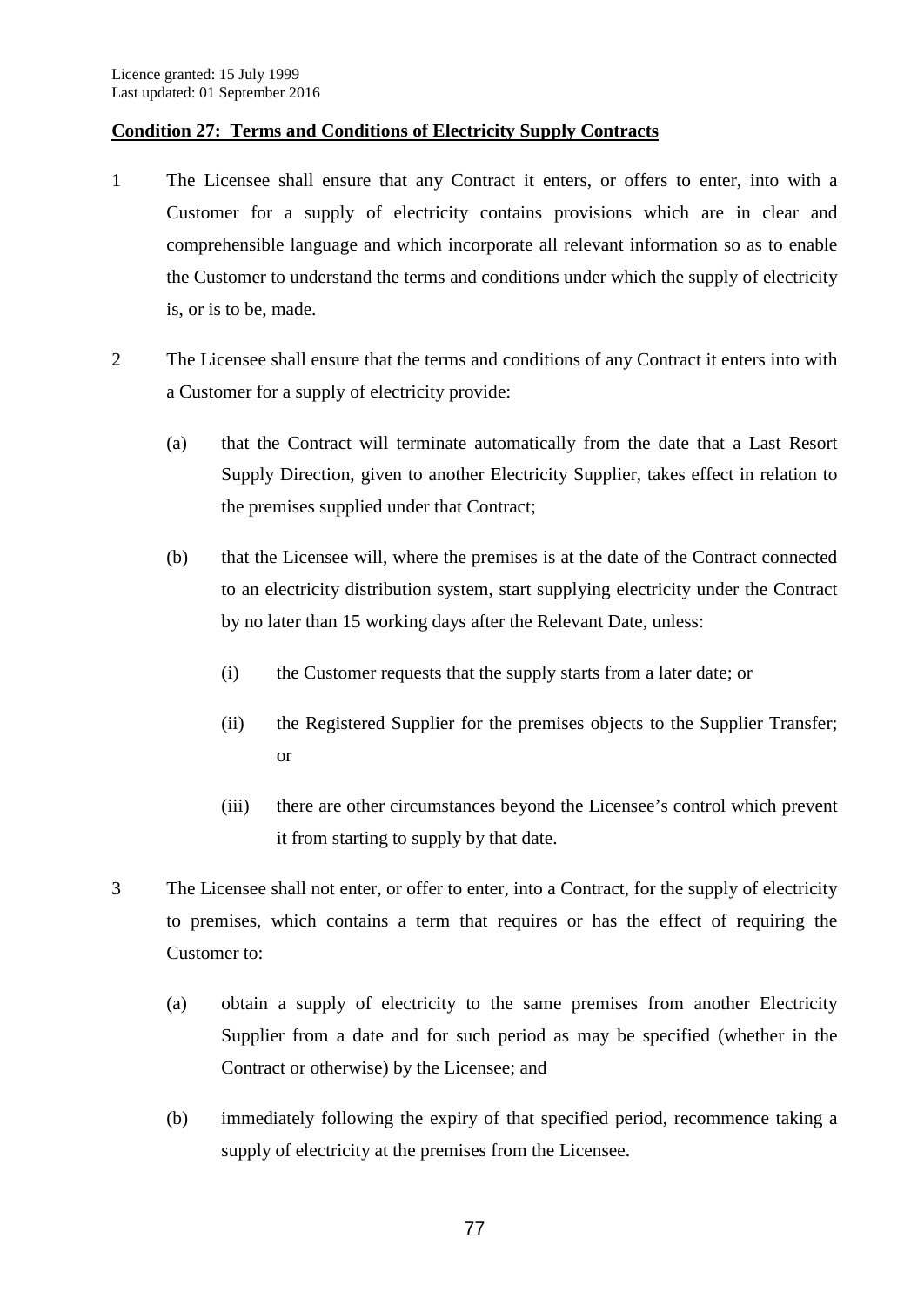- 4 Before entering into or concluding a Contract with any Domestic Customer, the Licensee shall:
	- (a) explain to and draw to the attention of the Domestic Customer, the Principal Terms of the Contract; and
	- (b) inform the Domestic Customer of the Energy Consumer Checklist and of the sources from where the Customer may obtain a copy;
	- (c) provide a copy of the Energy Consumer Checklist free of charge to any Domestic Customer requesting it; and
	- (d) give the Domestic Customer a written copy of the full terms and conditions of the Contract, including without limitation all the information referred to in paragraph 7.
- 5 The Licensee:
	- (a) shall determine standard terms and conditions for the supply of electricity to Domestic Customers;
	- (b) may determine different standard terms and conditions for different cases or classes of case or for different areas;
	- (c) shall ensure that each set of standard terms and conditions it determines includes all of the terms and conditions that will apply to any Contract entered into with a Domestic Customer on that set of standard terms and conditions;
	- (d) shall not determine standard terms and conditions which impose an obligation on the Domestic Customer to pay a termination fee, unless any such obligation has been approved in advance by the Authority;
	- (e) shall ensure that an up to date copy of each set of standard terms and conditions that it has determined is published on and accessible from its website;
	- (f) shall not enter, or offer to enter, into a Contract for the supply of electricity with a Domestic Customer otherwise than on a set of standard terms and conditions as determined in accordance with this paragraph 5.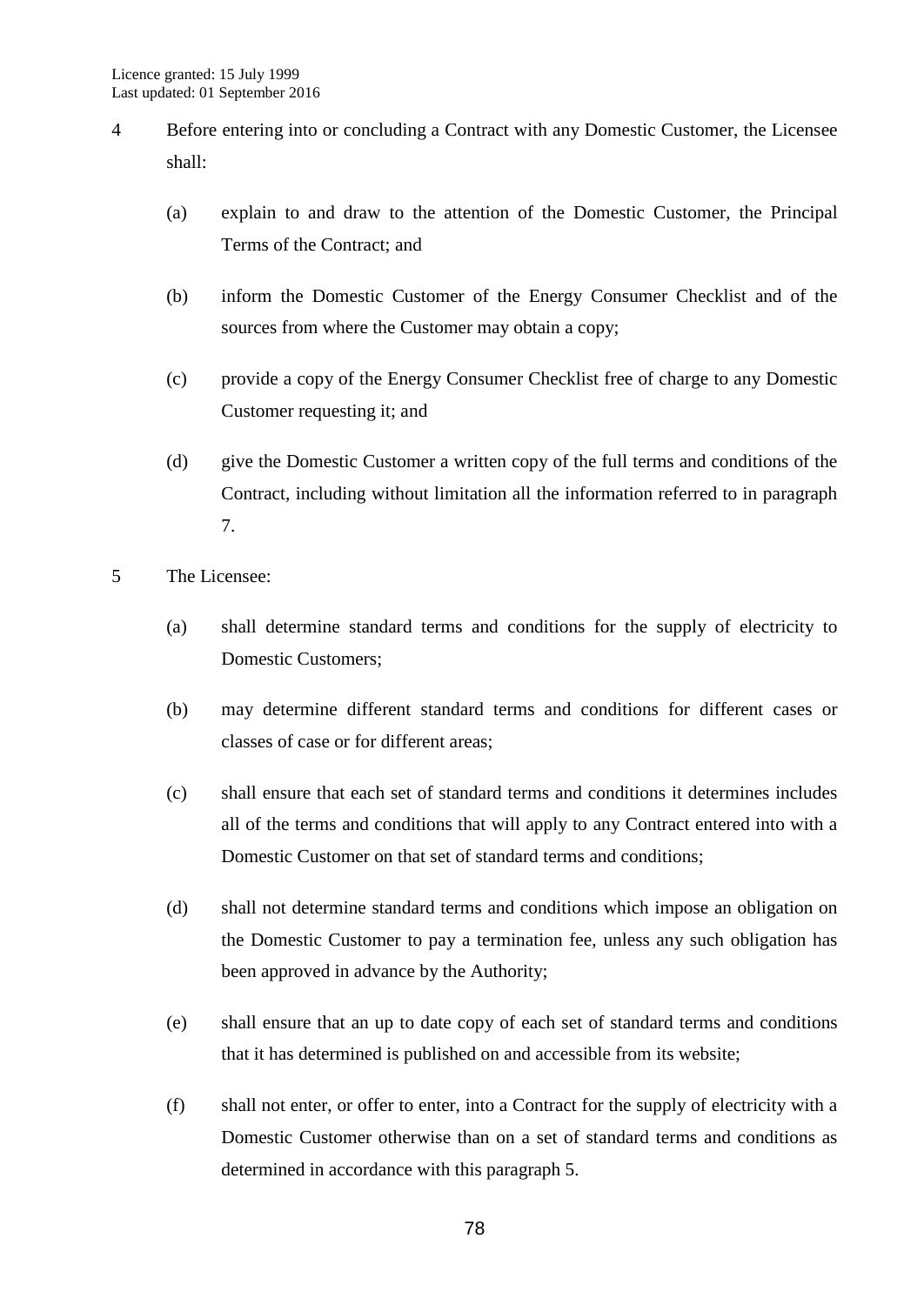- 6 The Licensee shall for any different case, class of case or area in respect of which it has determined standard terms and conditions in accordance with paragraph 5, as a minimum determine a set of standard terms and conditions:
	- (a) which provide for a Contract of an indefinite length; and
	- (b) in respect of which the terms as to price do not differ as between any Domestic Customers who may enter into that Contract (a **standard evergreen tariff**), provided that the Licensee may have a different standard evergreen tariff for each payment method offered by it.
- 7 The Licensee shall ensure that each set of standard terms and conditions it determines for Domestic Customers shall be fair (as between the Licensee and each Domestic Customer) and shall, as a minimum, include the following:
	- (a) the identity and address of the Licensee and any other appropriate contact details;
	- (b) the services to be provided, the service quality levels offered by the Licensee (which may be subject to the approval of the Authority pursuant to Condition 29) and the date for the commencement of the electricity supply under the Contract;
	- (c) the duration of the Contract, the terms and conditions for renewal and for termination of the Contract (which terms and conditions shall be compliant with the requirements of this Condition), the services provided under the Contract and the existence of any right of cancellation or termination of the Contract;
	- (d) (if offered by the Licensee) the types of maintenance service offered under the Contract;
	- (e) a right for the Domestic Customer to withdraw from and cancel the Contract:
		- (i) where a supply of electricity has at any time previously been taken at the premises, within ten working days of entering into the Contract; or
		- (ii) where a supply of electricity has not previously been taken at the premises, within ten working days of entering into the Contract, or any time up to ten working days prior to the premises being connected to a distribution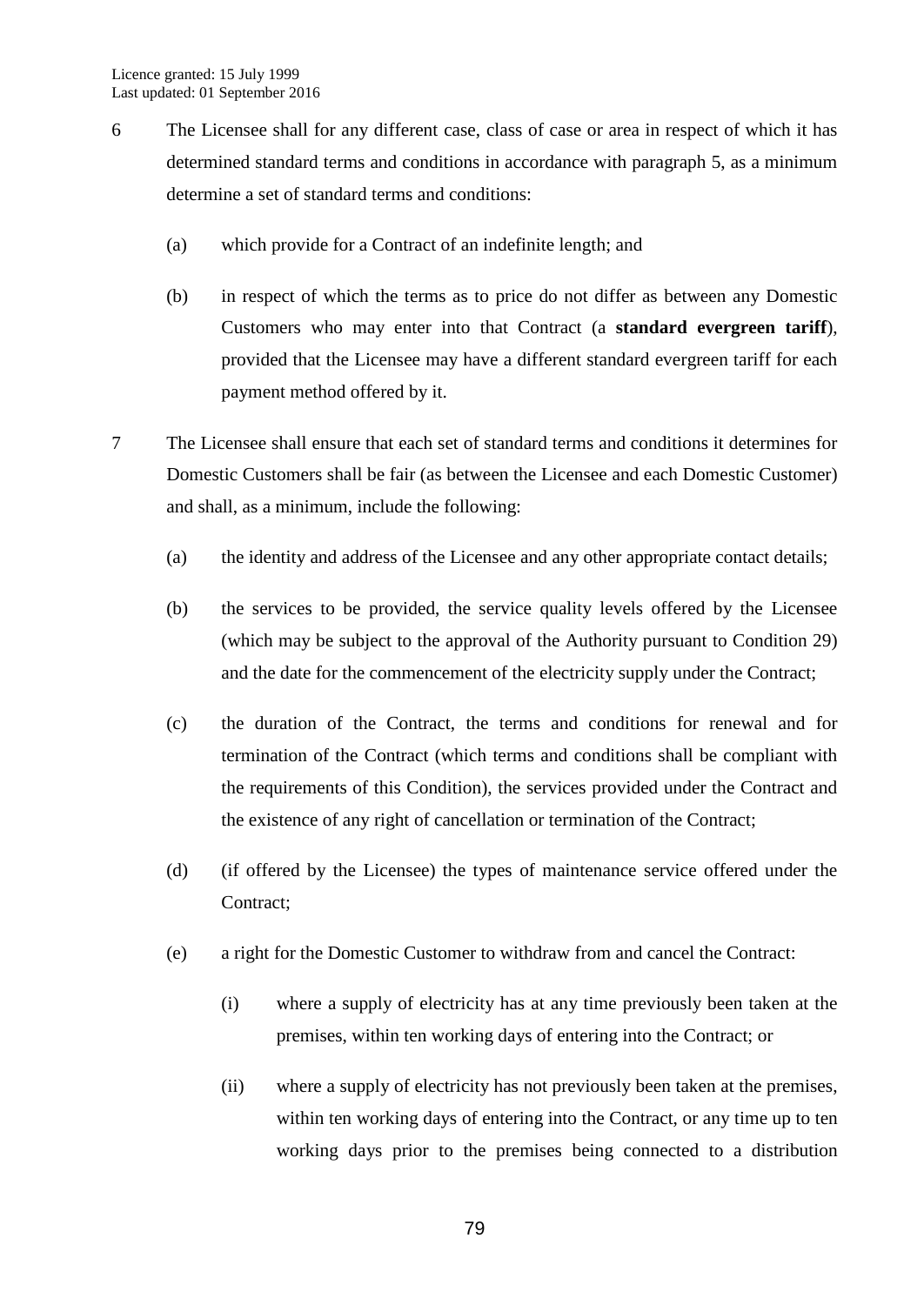system, whichever is the later;

- (f) a right for the Domestic Customer to terminate the Contract where the Licensee proposes a variation to the terms and conditions of the Contract and the Domestic Customer does not wish to accept such new terms and conditions;
- (g) the tariffs, charges and other payments which apply to the Contract and are required to be paid by the Domestic Customer, in a manner that enables the Domestic Customer to:
	- (i) identify the applicable tariff and the unit rate, in terms expressed as "pence per kWh", of the applicable tariff;
	- (ii) identify any other charge or payment, including in particular:
		- (A) any applicable standing charge;
		- (B) any payment which is or has the effect of being a Security Deposit;
	- (iii) where the applicable tariff is not a standard evergreen tariff (because the Contract is not of an indefinite length), compare the unit rate of the applicable tariff against the unit rate of the standard evergreen tariff (in each case expressed in "pence per kWh") that would apply if the relevant set of standard terms and conditions applied to a Contract of indefinite length;
- (h) the means by which up to date information on all applicable tariffs, charges and other payments (including any discounts and promotions) for the supply of electricity and for any other services which are to be provided under the Contract:
	- (i) can be promptly obtained by the Domestic Customer; and
	- (ii) will be communicated to the Domestic Customer in writing by the Licensee;
- (i) the compensation and the refund arrangements (if any) which will apply if contracted service quality levels, including service quality levels relating to the timing, frequency and accuracy of bills and statements, are not met (which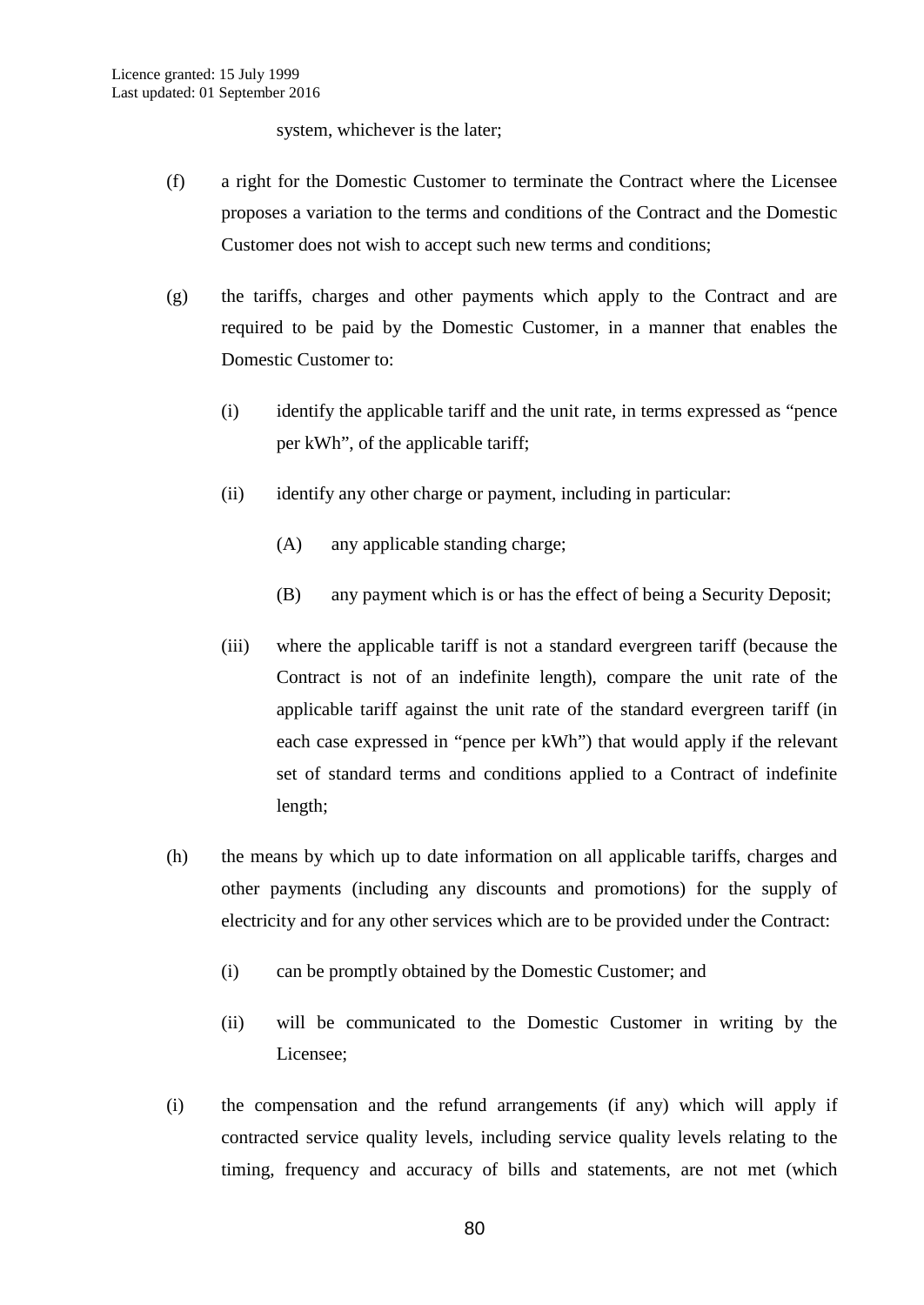arrangements may be subject to the approval of the Authority pursuant to Condition 29);

- (j) details of how the Domestic Customer may initiate the Licensee's complaint handling procedure (as established under Condition 33); and
- (k) details of how the Domestic Customer can contact, and the relevant address and telephone number of, the General Consumer Council for further help and advice.
- 8 Subject to paragraph 9, the Licensee shall not start to supply electricity under a Contract entered into with a Domestic Customer until the cancellation period referred to in paragraph 7(e) has expired.
- 9 The requirement in paragraph 8 does not apply where:
	- (a) the Licensee or any other Electricity Supplier has applied in writing to the Authority for paragraph 8 not to apply in respect of such circumstances or cases as described in the application; and
	- (b) the Authority has issued a direction to the Licensee that the requirement in paragraph 8 shall not apply in respect of such circumstances or cases as are specified in direction and from such date as may be specified in the direction.
- 10 The Authority may, at any time and following consultation with the Licensee, by a further direction amend or revoke a direction (or part thereof) given to the Licensee under paragraph 9(b).
- 11 Where the Licensee proposes to vary any of the terms and conditions of a Contract it has with a Domestic Customer, it shall, by way of sending a notice that:
	- (a) sets out the information in clear, transparent and easy to read and understand language; and
	- (b) where the variation relates to terms as to price, sets out the unit rate (expressed in each case in 'pence per kWh') of the Domestic Customer's current tariff and of the proposed new tariff,

notify each such Domestic Customer of the proposed variation, together with the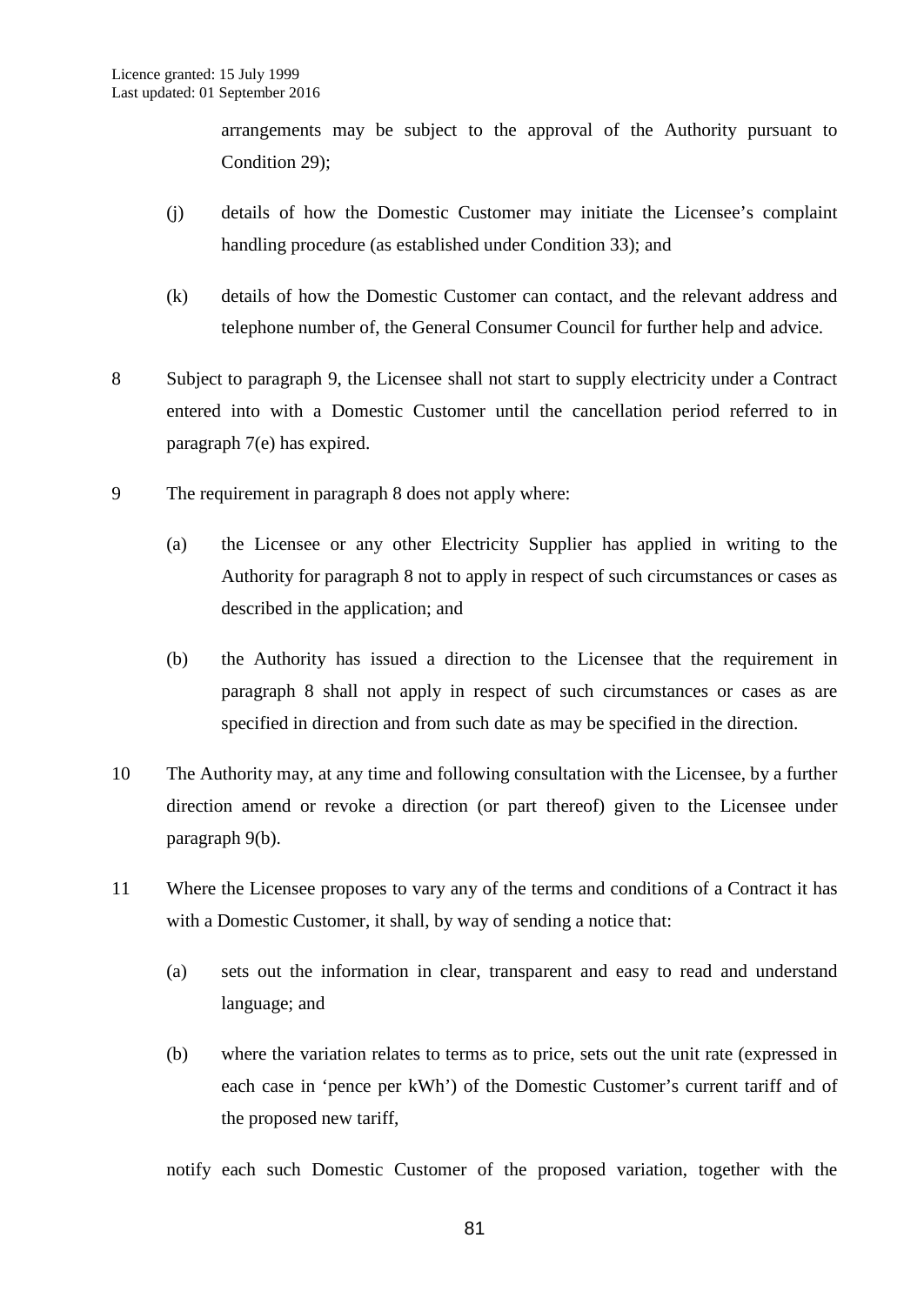Customer's right (as included in the Contract in accordance with paragraph  $7(f)$ ) to terminate the Contract before the proposed variation is due to take effect, at least 21 days in advance of the date the variation is due to take effect.

- 12 Where the Licensee enters into a Contract with a Domestic Customer which has a fixed term period:
	- (a) any such Contract may not include any term or condition which has the effect of:
		- (i) extending the length of that fixed term period; or
		- (ii) applying a consecutive fixed term period,

unless the Domestic Customer has the right to terminate the Contract at any time in the extended or consecutive fixed term period without payment of a termination fee; and

- (b) the Licensee shall, by way of sending a notice, notify each such Domestic Customer of:
	- (i) the expiry date of the fixed term period at least 21 but no more than 42 days before that expiry date;
	- (ii) the name and unit rate, expressed as "pence per kWh", of the Domestic Customer's current tariff; and
	- (iii) details of the standard evergreen tariff, including the applicable unit rate expressed as "pence per kWh", that will apply under the Contract following the expiry date of the fixed term period.
- 13 The Licensee shall, on the request of a Domestic Customer and without charge, send to that Customer a copy of the then current set or sets of standard terms and conditions (as determined in accordance with this Condition) that are applicable to the request (including, for the avoidance of doubt, the applicable charges and tariffs relating to each such set).
- 14 The Licensee shall ensure that its standard terms and conditions provide Domestic Customers with a choice of payment methods, including as a minimum making payment: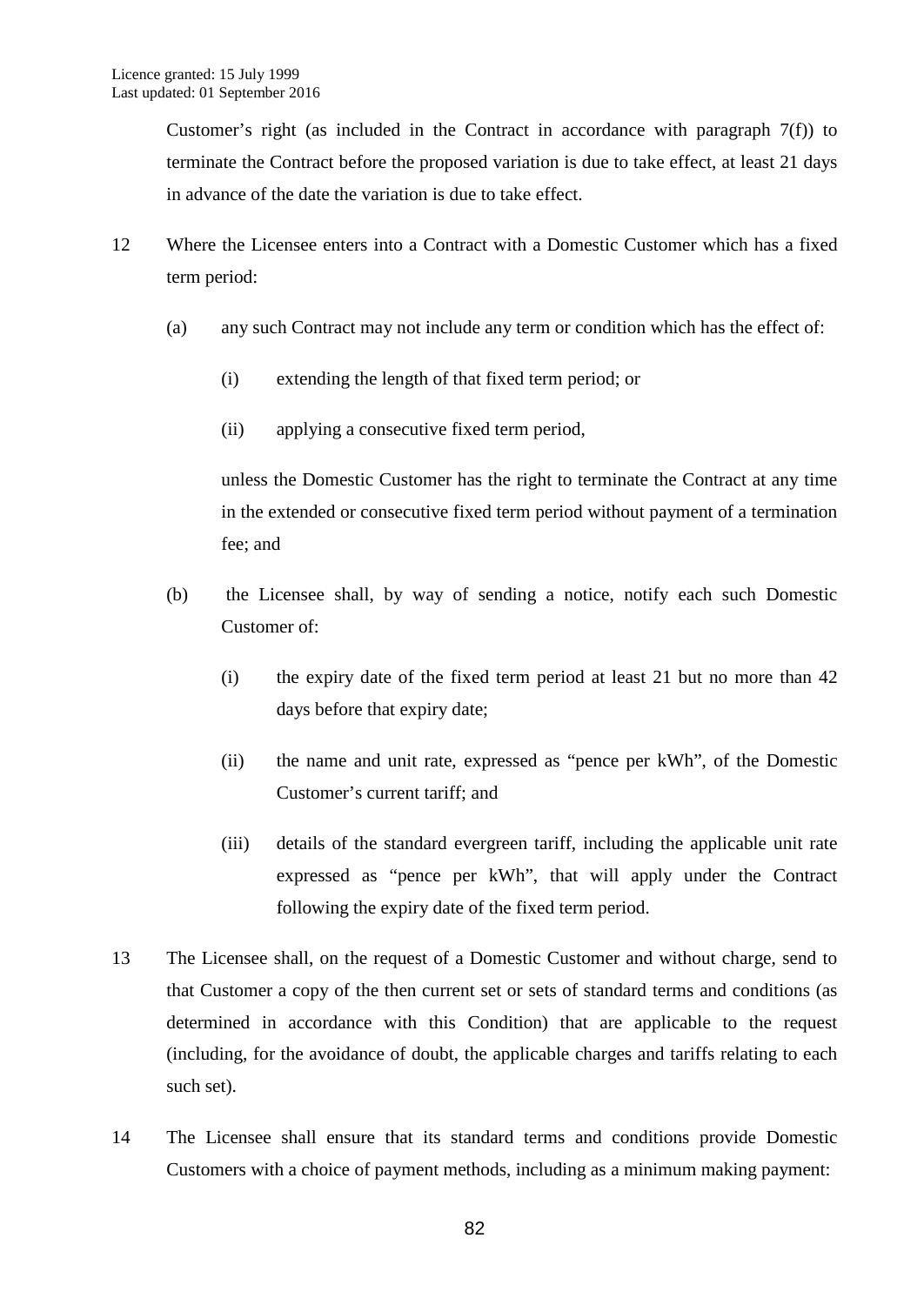- (a) in arrears (at such frequency as is set out in the terms and conditions);
- (b) by direct debit (at such frequency as is set out in the terms and conditions); and
- (c) in advance through a prepayment meter.
- 15 Any difference in or between the Licensee's standard terms and conditions, including terms as to price, relating to the choice of payment methods shall be determined by the Licensee on a basis which reflects the costs to the Licensee of providing the different payment methods.
- 16 The Licensee shall not impose on, or request from, a Domestic Customer any charge or payment for the purpose of enabling that Customer to exercise or preventing him from exercising (as the case may be) his right to receive a supply of electricity from his Electricity Supplier of choice.
- 17 Where a Contract also relates to or governs the provision of other good or services, the Licensee shall ensure that the charges for such other goods or services are identified separately from the Charges for the Supply of Electricity.
- 18 In this Condition:

| <b>Market Registration</b><br><b>Service</b><br><b>Relevant Date</b> | means the service described in the electricity<br>distribution licence held by the person that is the owner<br>and/or operator of the Distribution System to which the<br>premises are connected and through which the<br>Customer is supplied with electricity;<br>means the earlier of: |
|----------------------------------------------------------------------|-------------------------------------------------------------------------------------------------------------------------------------------------------------------------------------------------------------------------------------------------------------------------------------------|
|                                                                      | the day after the end of any period within which<br>(i)<br>the Customer has a right to withdraw from and<br>cancel the Contract; or                                                                                                                                                       |
|                                                                      | 10 working days after the day on which the<br>(ii)<br>Customer entered into the Contract.                                                                                                                                                                                                 |
| <b>Registered Supplier</b>                                           | means the electricity supplier which is registered with<br>the Market Registration Service as being the electricity<br>supplier responsible for providing a supply of electricity                                                                                                         |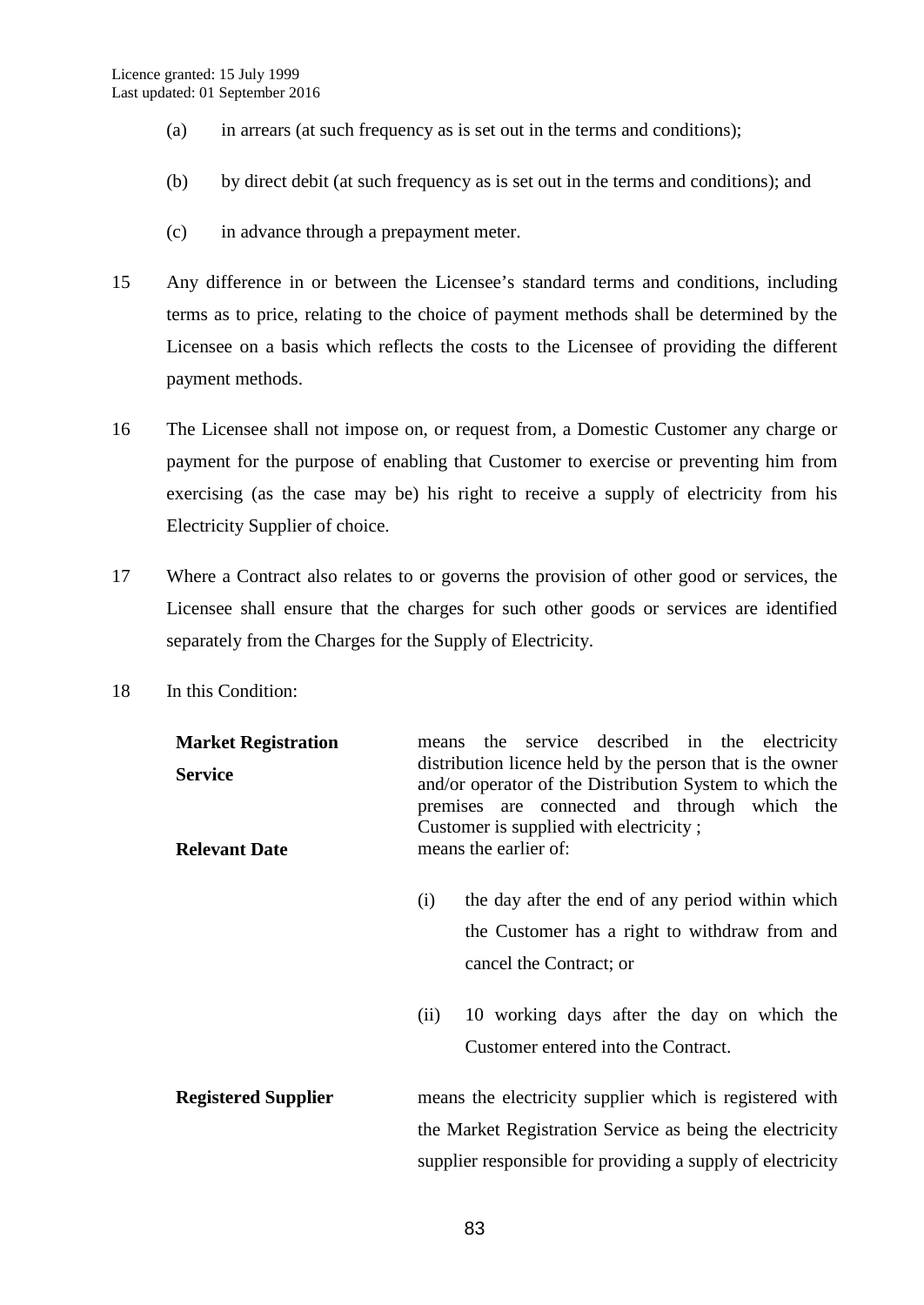to the Customer at the relevant premises.

| <b>Supplier Transfer</b> | means, as the case may be, the transfer of responsibility |
|--------------------------|-----------------------------------------------------------|
|                          | for the supply of electricity to a premises from the      |
|                          | Licensee to another Electricity Supplier or from another  |
|                          | Electricity Supplier to the Licensee.                     |
|                          |                                                           |

**terms and conditions** means all the terms and conditions, including terms as to price, of the Contract.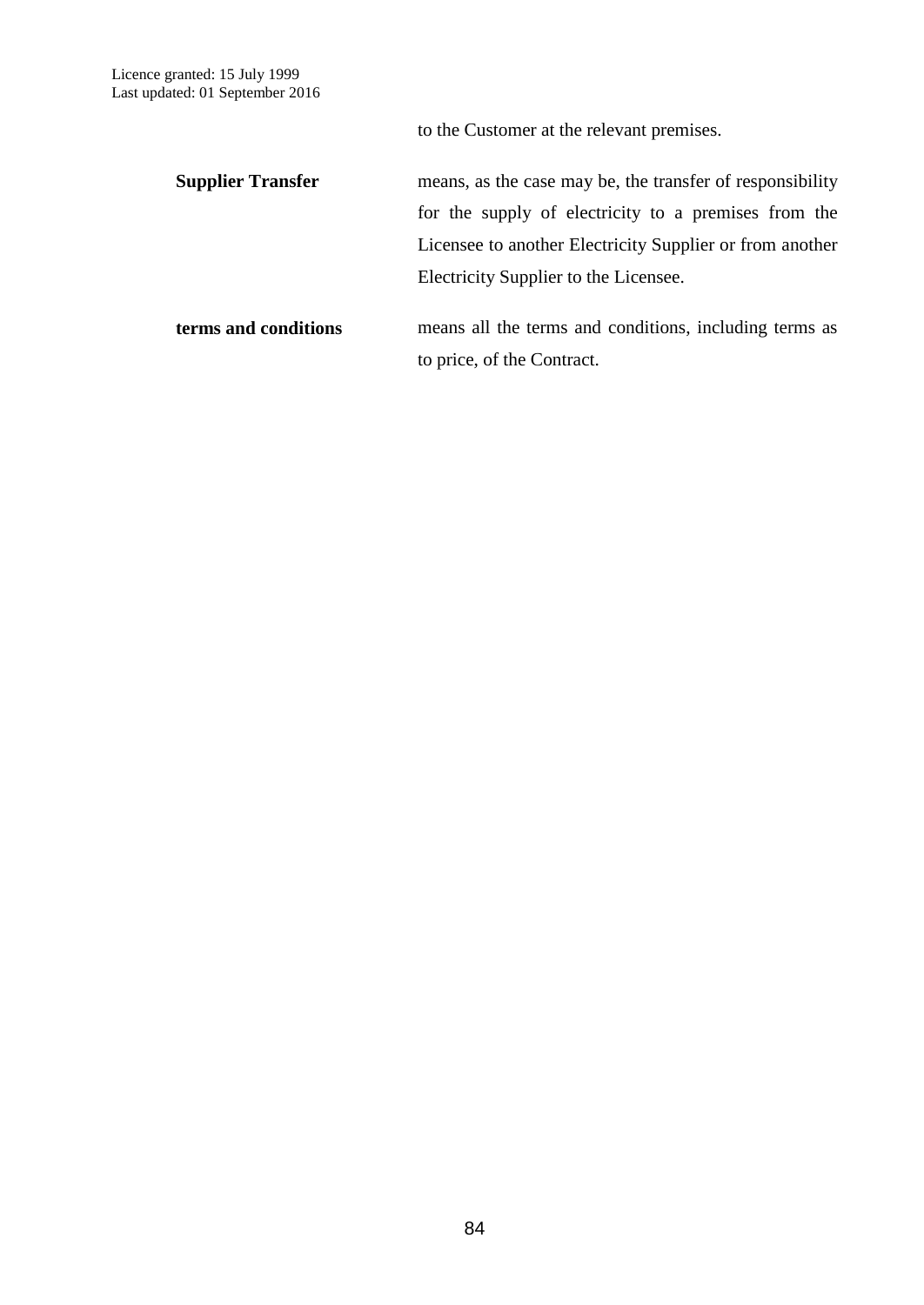## **Condition 27A: Security Deposits**

- 1 The Licensee shall not require a Domestic Customer to pay a Security Deposit in respect of the supply of electricity to the Domestic Customer's premises:
	- (a) where the Domestic Customer agrees for the electricity to be supplied through a prepayment meter and it is safe and reasonably practicable in all the circumstances of the case for the Licensee to supply the premises through such a meter; or
	- (b) where it is unreasonable in all the circumstances of the case to require the Domestic Customer to pay a Security Deposit.
- 2 Any Security Deposit required by the Licensee shall be of an amount that:
	- (a) is reasonable in all the circumstances of the case; and
	- (b) does not exceed the Charges of the Supply of Electricity likely to be applicable for an average three month period of supply, as calculated by reference to the consumption of electricity reasonably expected at the relevant premises by the Domestic Customer..
- 3 The Licensee shall, where it requires a Domestic Customer to pay a Security Deposit, at the same time inform the Domestic Customer of the effect of paragraph 5.
- 4 Subject to paragraph 5, any Security Deposit given by a Domestic Customer shall be repaid by the Licensee:
	- (a) within 28 days where, in the previous 12 months, the Domestic Customer has paid all Charges for the Supply of Electricity demanded from him within 28 days of each written demand made; or
	- (b) as soon as reasonably practicable, and in any event within 1 month, where the Licensee has ceased to supply the Domestic Customer and the customer has paid all Charges for the Supply of Electricity demanded from him.
- 5 Sub-paragraph 4(a) shall not apply where it is reasonable in all the circumstances for the Licensee to retain the Security Deposit.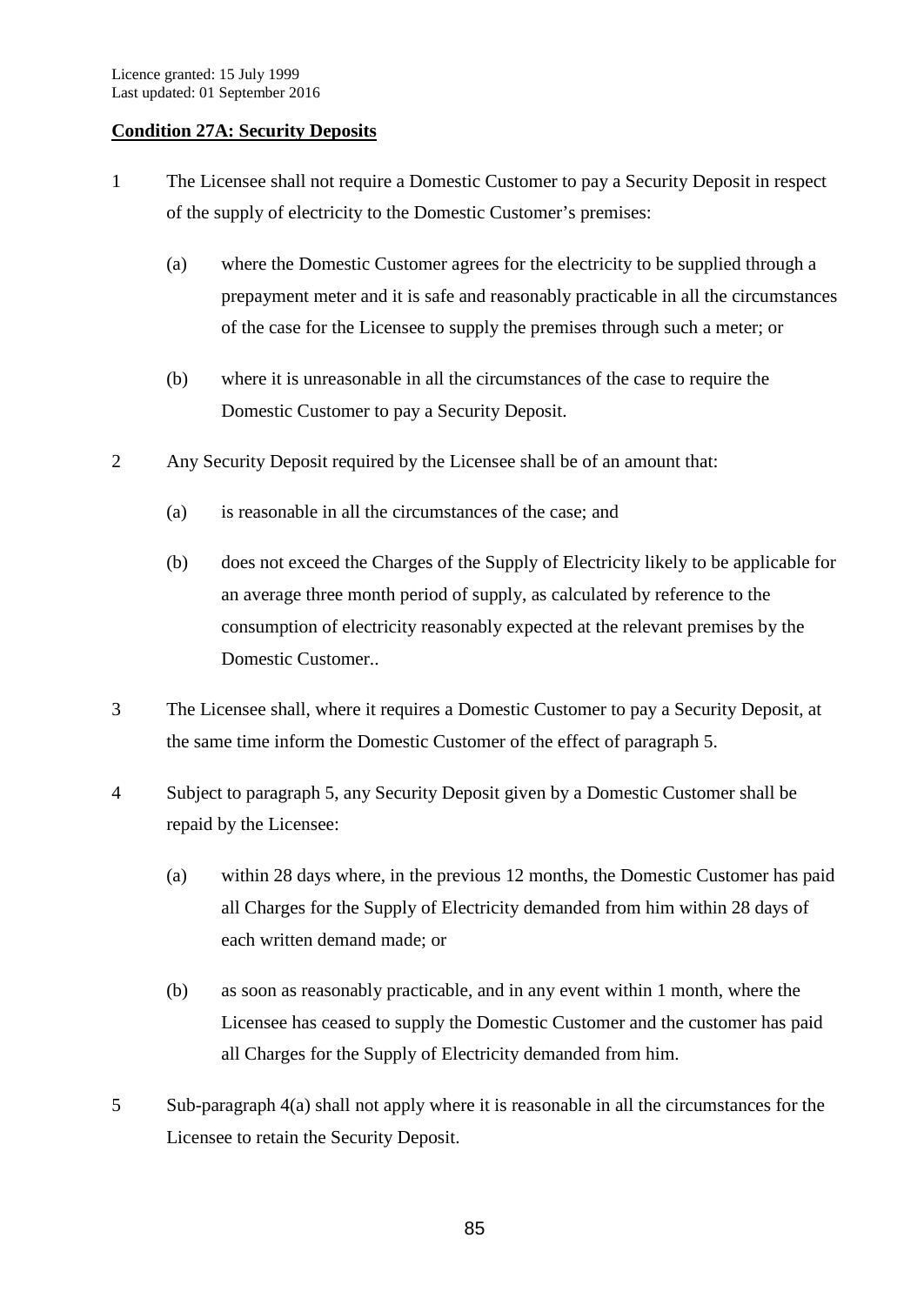### **Condition 28: Deemed Contracts**

- 1 The Licensee shall, in accordance with paragraph 3 of Schedule 6 to the Order, make a scheme for determining the terms and conditions of its Deemed Contracts.
- 2 The Licensee shall ensure that each of its Deemed Contracts provides that it will terminate automatically in the event that a Last Resort Supply Direction is given to another Electricity Supplier in relation to the premises supplied under that Deemed Contract.
- 3 Subject to paragraph 5, the Licensee must take all reasonable steps to ensure that the terms of each of its Deemed Contracts are not unduly onerous.
- 4 For the purposes of paragraph 3, the terms of a Deemed Contract shall be unduly onerous for any class of Domestic Customers, or for any class of Non-Domestic Customers, only if the revenue derived from supplying electricity to the premises of the relevant class of customers on those terms:
	- (a) significantly exceeds the Licensee's costs of supplying electricity to those premises; and
	- (b) exceeds such costs of supplying electricity by significantly more than the Licensee's revenue exceeds its costs of supplying electricity to the premises of the generality of its Domestic Customers or, as the case may be, to the premises of the generality of its Non-Domestic Customers (in each case excluding from the calculation premises supplied under a Last Resort Supply Direction).
- 5 Where a Customer is being supplied by the Licensee with electricity under a Deemed Contract as a result of a Last Resort Supply Direction being issued in relation to his premises, paragraph 3 shall not apply until that direction stops having effect.
- 6 The Licensee shall ensure that each of its Deemed Contracts shall provide that, where a Customer intends his premises to be supplied with electricity under a Contract agreed with the Licensee or any other Electricity Supplier, the Deemed Contract will continue to have effect until the Licensee or the other Electricity Supplier, as appropriate, begins to supply electricity to the premises under such a Contract.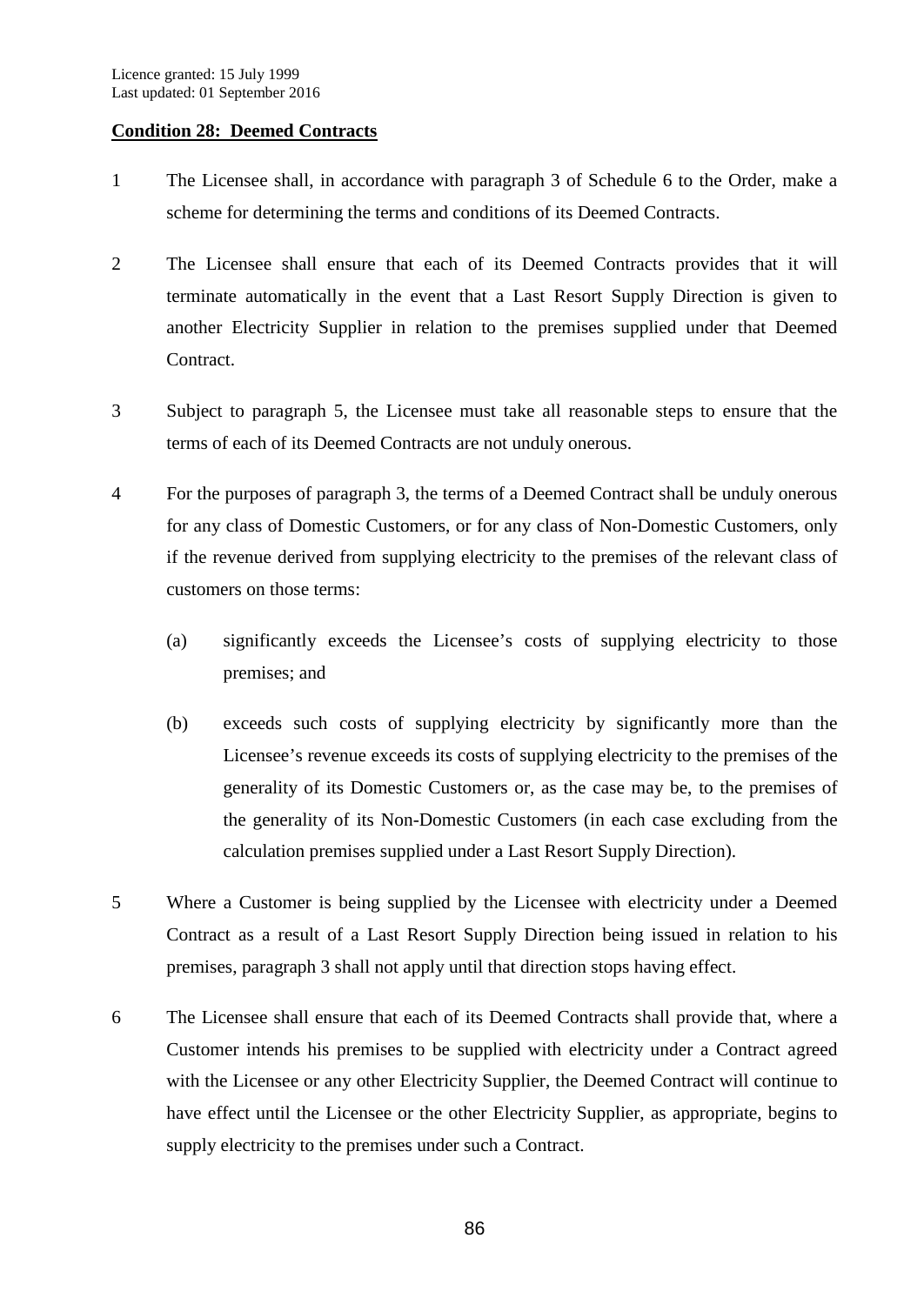- 7 If the Licensee supplies electricity to a Customer under a Deemed Contract, the Licensee may not demand of the Customer any sum of money or other compensation (whether financial or otherwise) solely because the Deemed Contract is terminated (by whatever means).
- 8 If the Licensee supplies electricity to a Customer's premises under a Deemed Contract, it must take all reasonable steps to:
	- (a) provide that Customer with a notice:
		- (i) setting out the Principal Terms of the Deemed Contract;
		- (ii) informing the Customer that Contracts with terms and conditions that may be different from the terms and conditions of Deemed Contracts may be available from the Licensee and of how further information about such terms may be obtained; and
	- (b) enter into a Contract with the Customer as soon as reasonably practicable.
- 9 If any person requests a copy of a Deemed Contract that the Licensee has available, the Licensee must provide it to that person within a reasonable period of time after receiving the request.
- 10 In determining the number of kilowatt hours of electricity that are to be treated as supplied to or taken at premises under a Deemed Contract, the Licensee must act reasonably and take into account available electricity consumption data for the premises and any other relevant factor.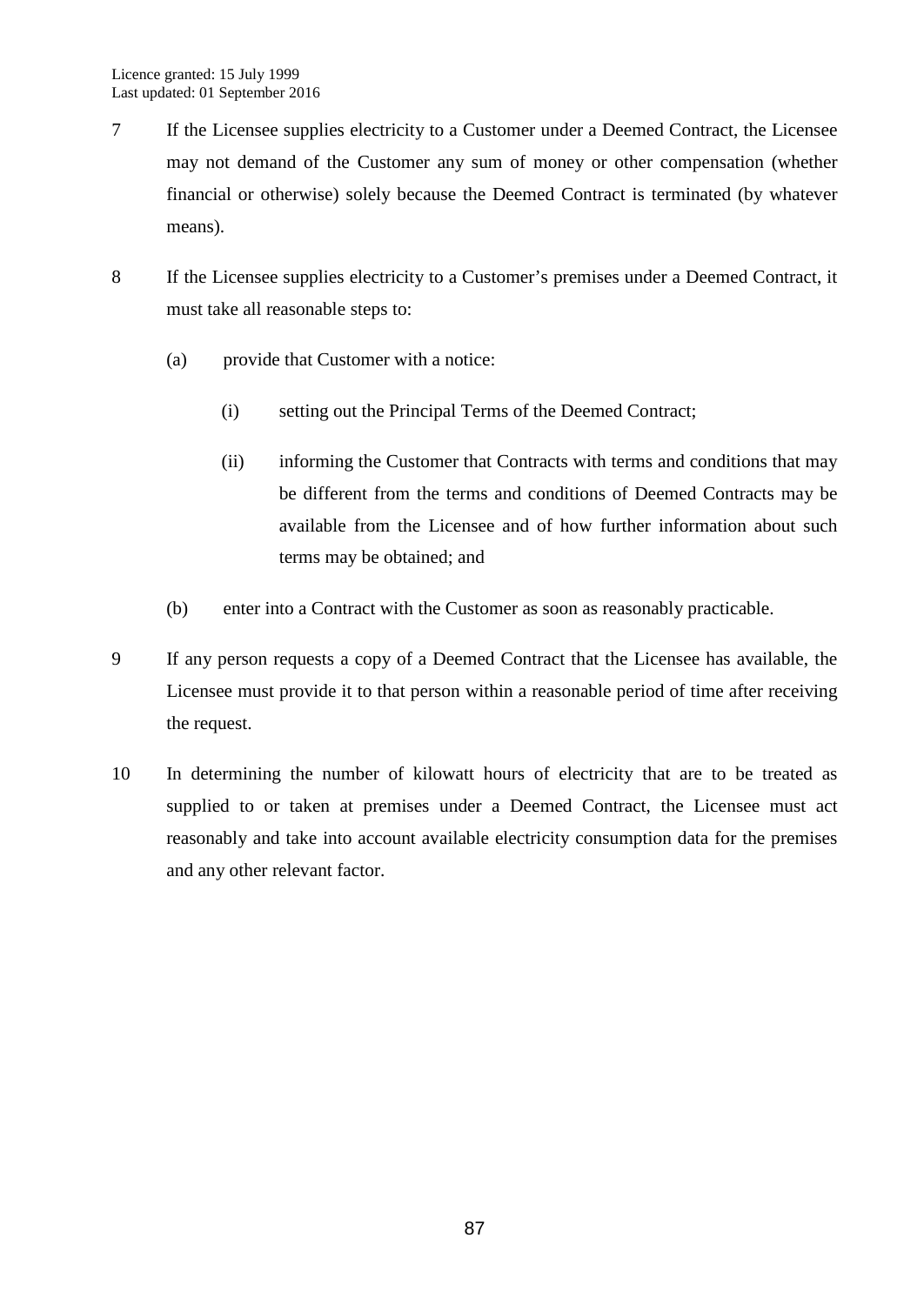## **Condition 29: Approval of the Authority to the Licensee's Arrangements**

- 1 The Licensee shall, within 28 days of any notice from the Authority requiring it to do so, provide to the Authority full details of the arrangements which it has in place in respect of any of the matters set out in paragraph 3 and referred to in that notice.
- 2 If the Authority, within three months of the Licensee providing such details to the Authority, by notice in writing to the Licensee requires the Licensee to make any modifications to those arrangements, the Licensee shall, as soon as is practicable but in any event within 60 days of the date of the notice, modify such arrangements accordingly.
- 3 The matters referred to in paragraph 1 are:
	- (a) the service quality levels offered by the Licensee to Domestic Customers under and in accordance with any Contract for the supply of electricity to such Customers; and
	- (b) the compensation and refund arrangements which are to apply where the Licensee is unable to meet such contracted service quality levels.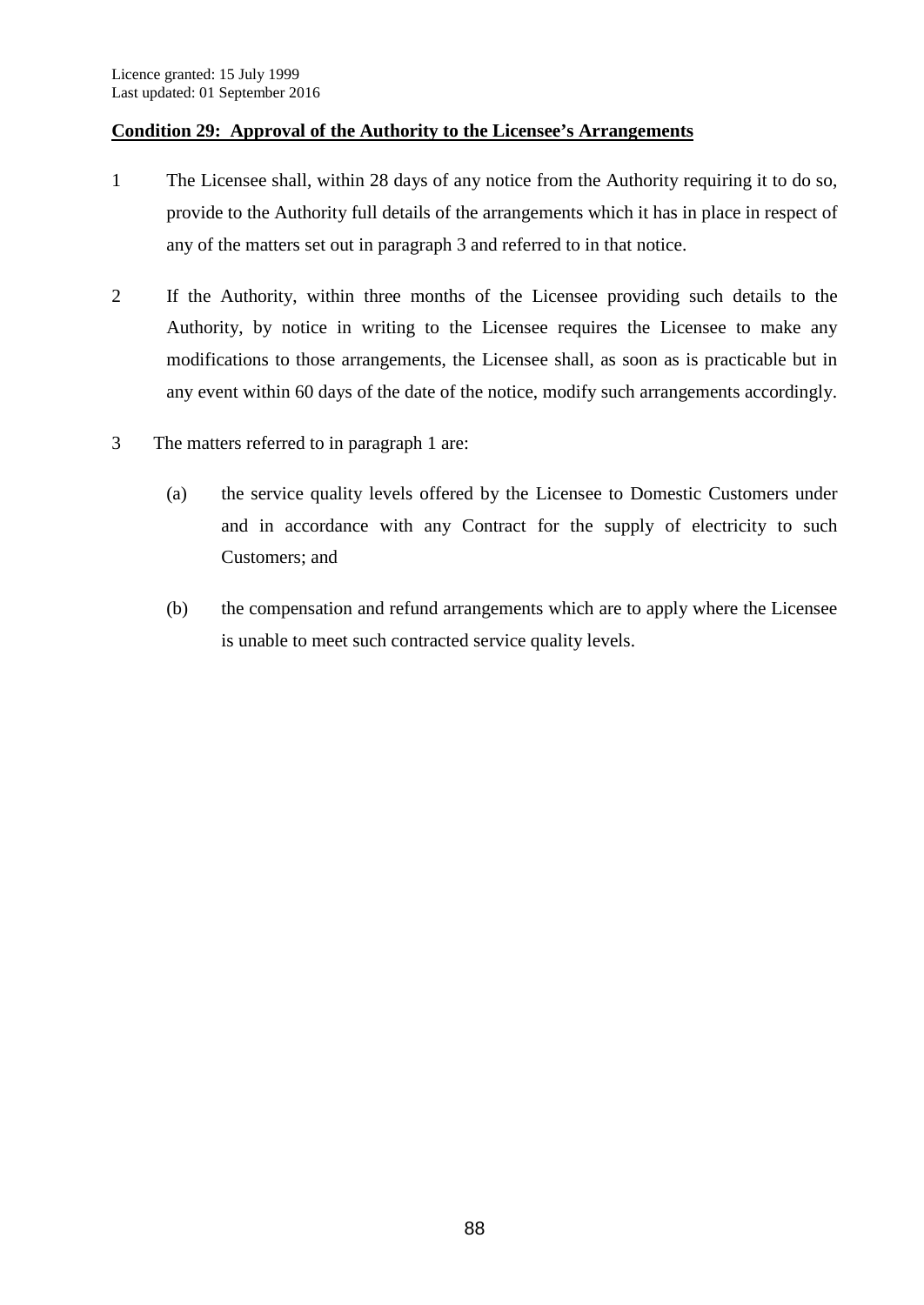#### **Condition 30: Code of Practice on payment of bills**

- 1 This Condition shall apply where the Licensee supplies, or offers to supply, electricity to Domestic Premises.
- 2 The Licensee shall, no later than three months after this Condition takes effect or such later date as the Authority directs, prepare, submit to and have approved by the Authority a code of practice which sets out the services the Licensee will make available to assist Domestic Customers who through misfortune or inability to cope with credit terms, may have difficulty in paying their electricity bills (the **Code of Practice**).
- 3 The Code of Practice shall set out the arrangements by which the Licensee will:
	- (a) distinguish, so far as is reasonably practicable, those Customers who may have difficulty in paying bills through misfortune or inability to cope with credit terms (**"Customers in difficulties"**) from other Customers in default;
	- (b) provide relevant information as to how Customers in difficulties might be able to reduce their bills in the future by the more efficient use of electricity;
	- (c) make arrangements, taking into account Customers' ability to comply with such arrangements, which enable Customers in difficulties to pay in instalments the charges accrued for the supply of electricity ("instalment arrangements");
	- (d) detect failures by Customers in difficulties to comply with the instalment arrangements;
	- (e) ascertain, with the assistance of any information provided by other persons or organisations, the ability of Customers in difficulties to comply with the instalment arrangements;
	- (f) provide for Customers who have failed to comply with the instalment arrangements, or procure for them the provision of, a prepayment meter (where safe and practicable to do so);
	- (g) calibrate any prepayment meter provided, whether in accordance with paragraph (f) above or otherwise, so as to take into account Customers' ability to pay any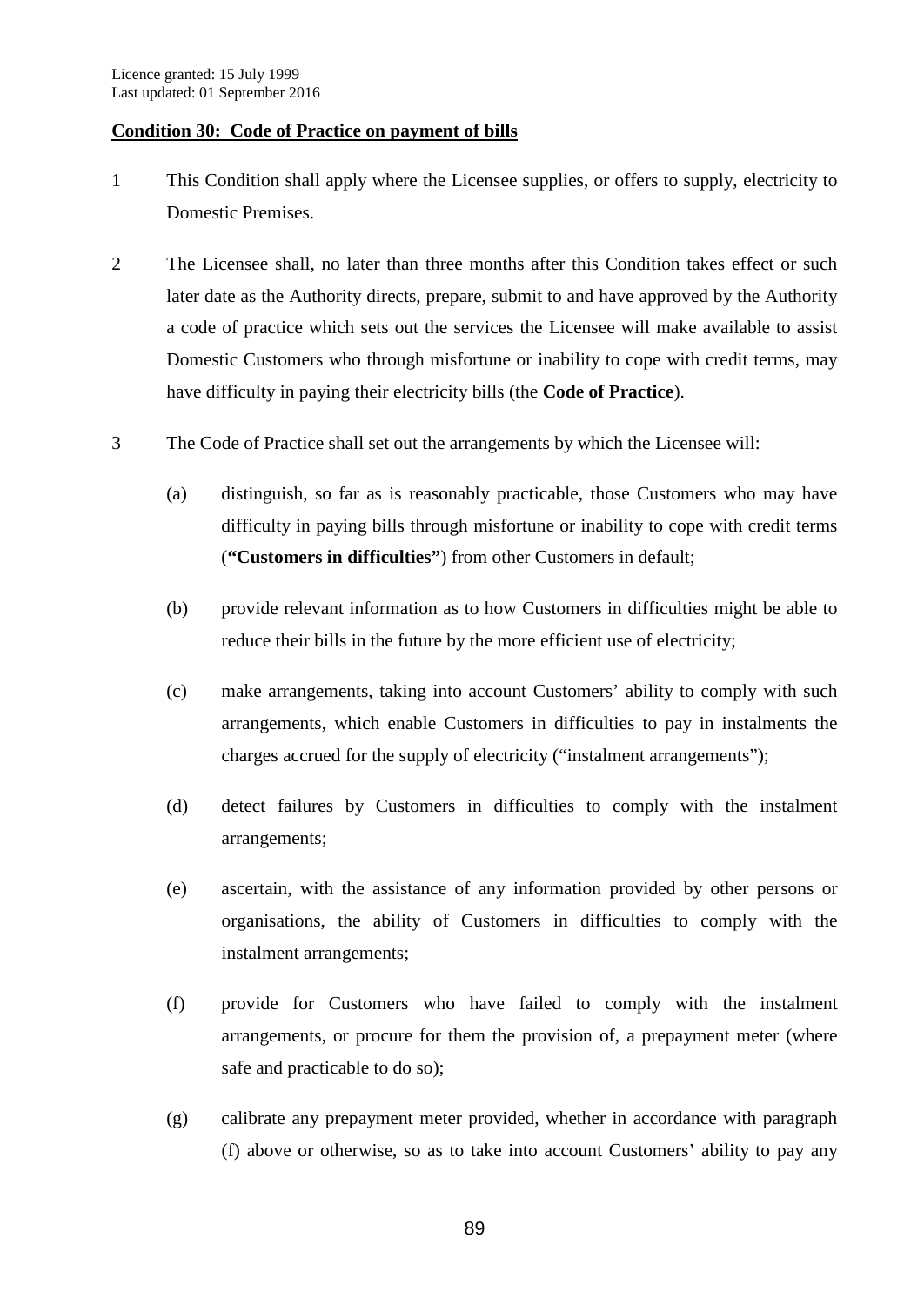outstanding charges due from them to the Licensee in addition to the other charges lawfully being recovered through the prepayment meter;

- (h) ensure that any calibration of the prepayment meter to recover outstanding charges due from any Customer does not operate so as to recover more than 40% (except where the Customer has in writing requested for a higher percentage to apply) from each amount that is purchased by the Customer in any single transaction (and thereby transferred to the token, key or card by which the prepayment meter is operated), as payment of or towards the outstanding charges; and
- (i) in so far as is reasonable and practicable to do so, take all reasonable steps to avoid cutting off the supply of electricity to Domestic Premises occupied by Customers in difficulties unless it has first taken all reasonable steps to recover the charges accrued for the supply of electricity to the premises by means of a prepayment meter.
- 4 This Condition is subject to Condition 35: Preparation, Revision Of and Compliance with Codes of Practice.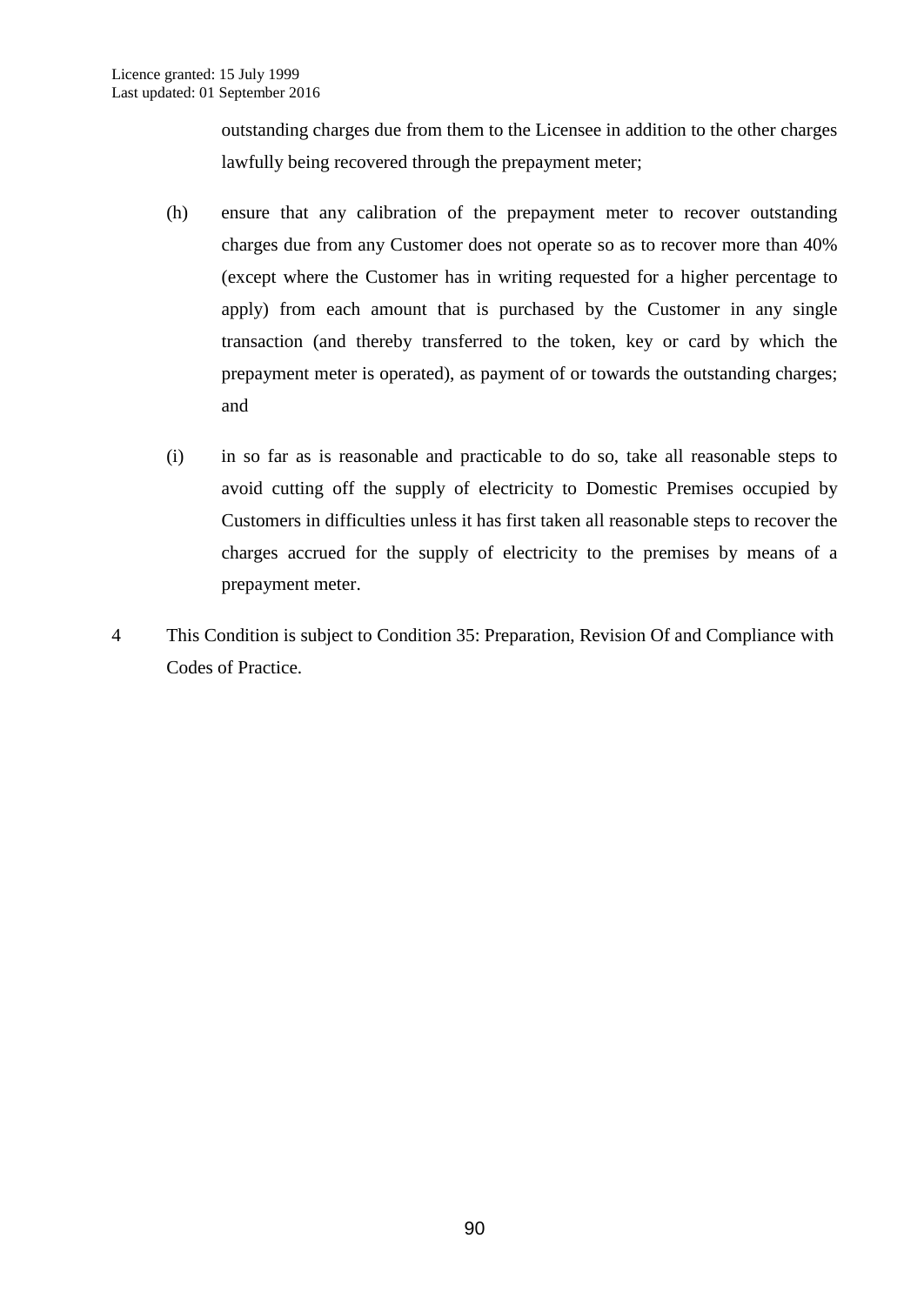# **Condition 31: Code of Practice on Provision of Services for persons who are of Pensionable Age or Disabled or Chronically Sick**

- 1 This Condition shall apply where the Licensee supplies, or offers to supply, electricity to Domestic Premises.
- 2 The Licensee shall, no later than three months after this Condition takes effect or such later date as the Authority directs, prepare, submit to and have approved by the Authority a code of practice describing the particular services the Licensee will make available for each of its Domestic Customers who is:
	- (a) of pensionable age;
	- (b) disabled, including in particular Domestic Customers who are disabled by virtue of being blind, partially sighted, deaf or hearing impaired; or
	- (c) chronically sick,

## (the **Code of Practice**).

- 3 The Code of Practice shall set out the arrangements by which the Licensee will at the request of any such Domestic Customer, where reasonably practicable and appropriate, and in each case free of charge:
	- (a) provide special controls and adaptors for electrical appliances and meters and reposition meters (including in both cases prepayment meters);
	- (b) provide special means, including agreeing a password with the Customer, of identifying officers authorised by the Licensee;
	- (c) give advice on the use of electricity;
	- (d) send bills in respect of the supply of electricity to the Customer's premises to any other person as nominated by the Customer where that person agrees to receive them (irrespective of whether or not the bill is also sent to the Customer); and
	- (e) where neither the Customer nor any other person occupying his premises is able to read the electricity meter at the premises, arrange to read that meter at least once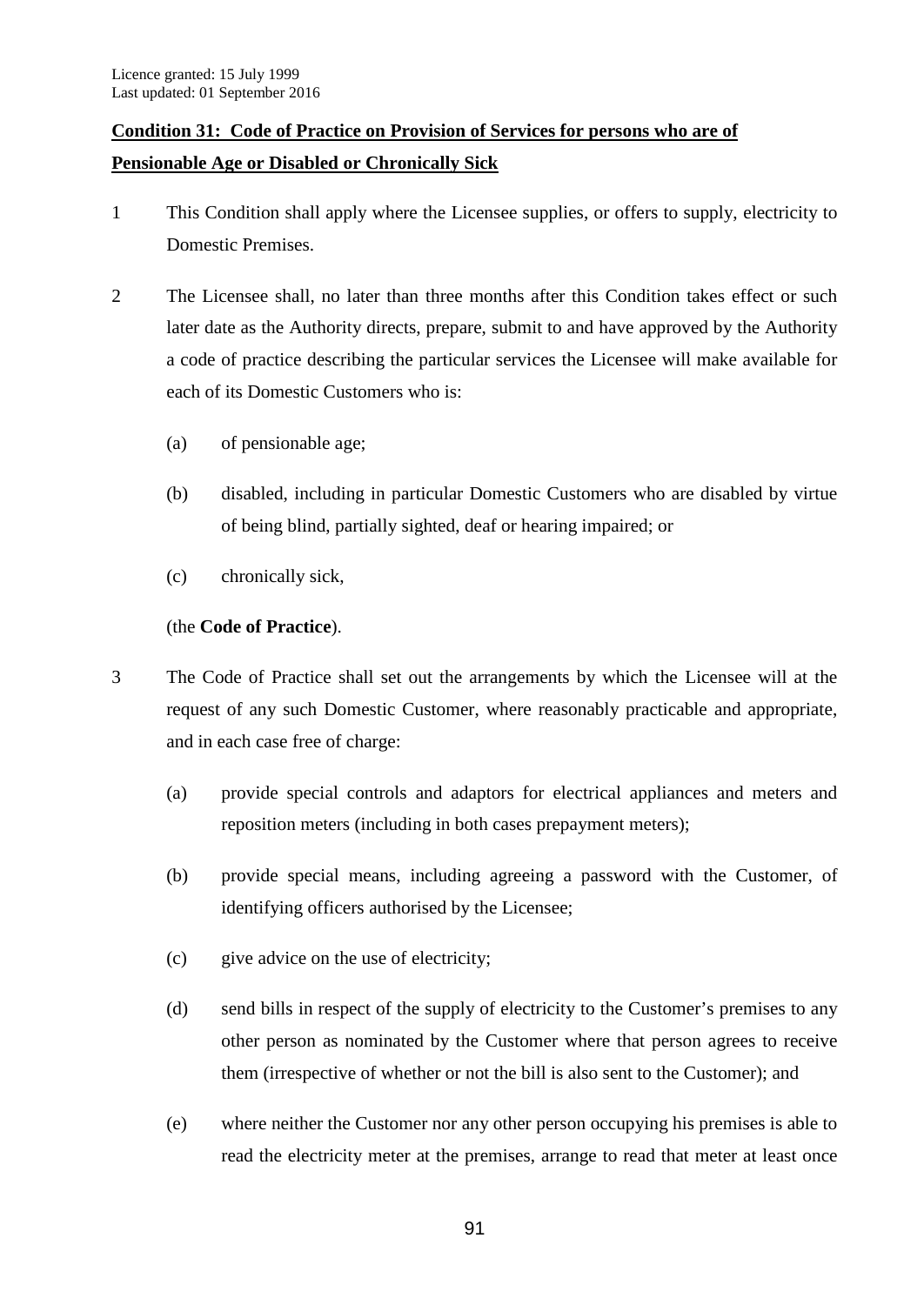each quarter and inform the Customer of that reading.

- 4 The Code of Practice shall include arrangements by which the Licensee will:
	- (a) on request and free of charge:
		- (i) provide services which will enable a Domestic Customer who is blind or partially sighted to receive, by means that are readily accessible to such Customers, information about (or set out in) any bill or statement relating to the supply of electricity or any other services provided to the Customer by the Licensee;
		- (ii) make available facilities which will assist any Domestic Customer who is blind or partially sighted or deaf or hearing impaired and in possession of appropriate equipment, to enquire or complain about any bill or statement relating to the supply of electricity to him or any service provided by the Licensee;
	- (b) not cut off, in any month from October to March, the supply of electricity to the Domestic Premises in respect of which the Domestic Customer has not paid Charges for the Supply of Electricity if the Domestic Customer at the Domestic Premises:
		- (i) is of pensionable age, disabled or chronically sick; and
		- (ii) lives alone or only with other persons who are of pensionable age, disabled, chronically sick or under the age of 18;
	- (c) take all reasonable steps to avoid, in any month from October to March, cutting off the supply of electricity to a Domestic Premises in respect of which the Domestic Customer has not paid the Charges for the Supply of Electricity to the Domestic Premises where the occupants of the Domestic Premises include a person who is of pensionable age, disabled or chronically sick and to whom paragraph 4(b) does not apply; and;
	- (d) take all reasonable steps to ascertain, before it exercises any right it may have to cut off the supply of electricity to Domestic Premises, whether the Domestic Premises is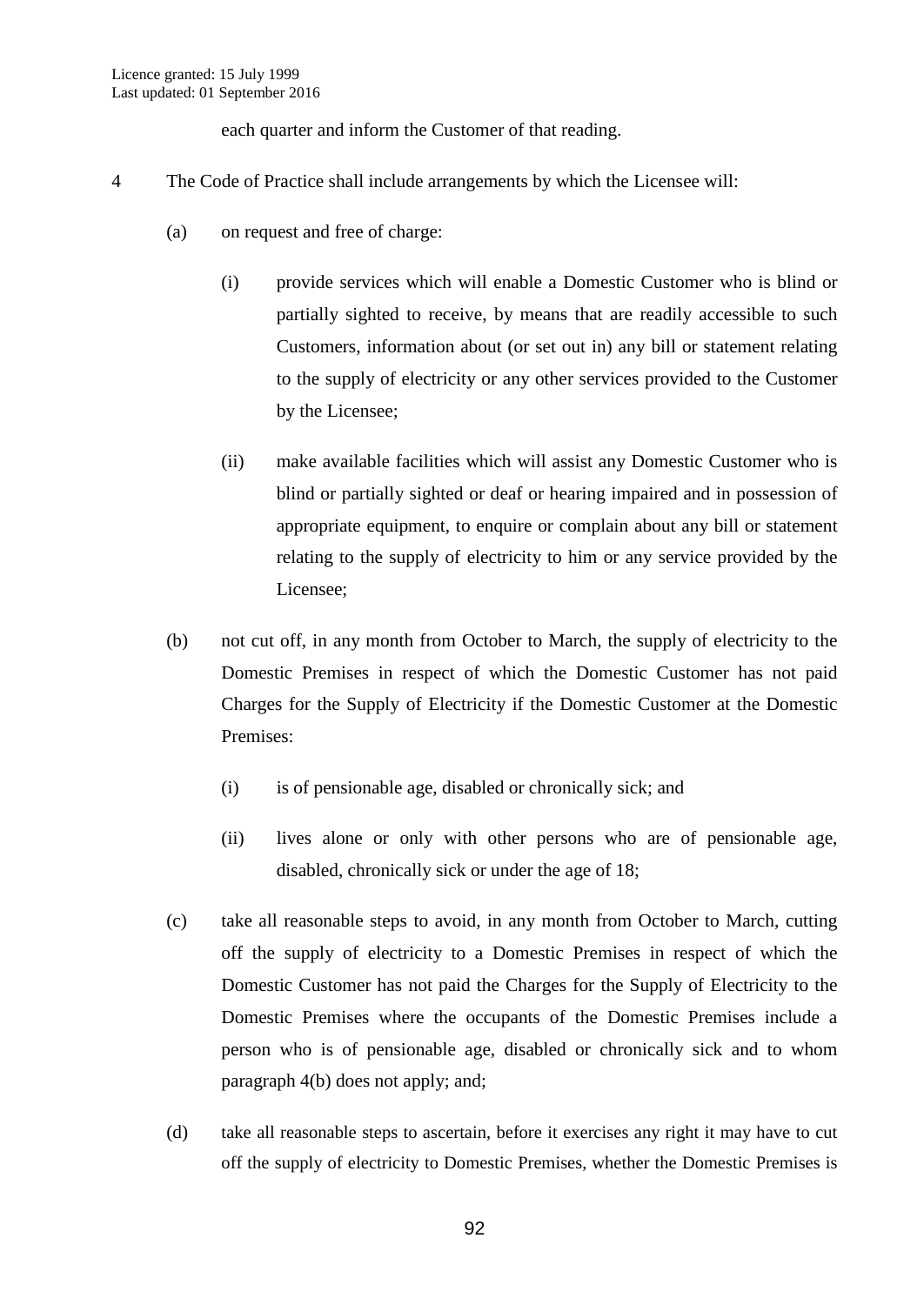one that falls within the scope of paragraph (b) or (c) above.

- 5 The Code of Practice shall include the Licensee's arrangements for:
	- (a) establishing and maintaining a register which:
		- (i) lists all of the Licensee's Domestic Customers who are of pensionable age, disabled or chronically sick and have asked to be included in the register; and
		- (ii) contains sufficient information about the age, disability or chronic sickness of each such Domestic Customer in order to identify his special needs or requirements;
	- (b) informing on at least an annual basis each of its Domestic Customers of the existence of the register and how Domestic Customers who are of pensionable age, disabled or chronically sick can be included on it;
	- (c) providing, without charge, to a Domestic Customer included on the register, advice and information on the services that can be provided to him by the Licensee because of his age, disability or chronic sickness; and
	- (d) providing the information in the register to any relevant party licensed under the Electricity Order to distribute electricity in an appropriate form and at appropriate intervals.
- 6 The Licensee shall, in respect of each Domestic Premises to which it cuts off the supply of electricity:
	- (a) maintain for at least a period of six months, or (where a complaint has been made in respect of the Licensee's actions to cut off the supply) for at least a period of six months after the complaint has been resolved; and
	- (b) provide to the Authority on request,

evidence of the reasonable steps it took pursuant to the arrangements set out in its Code of Practice in accordance with paragraph 4(e) above.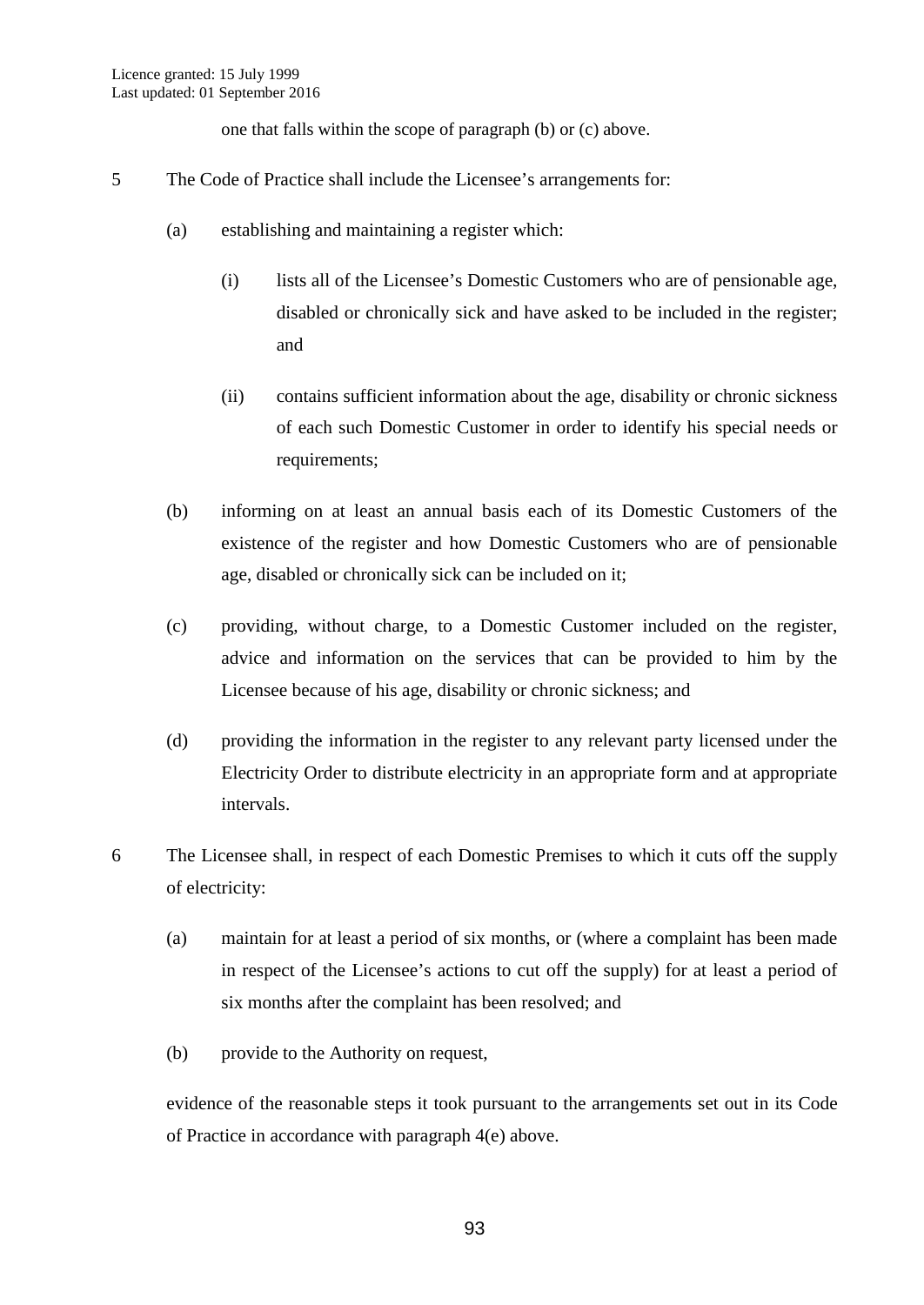- 7 For the purposes of this Condition a person is 'disabled' if he/she has a 'disability' within the meaning given to that term in the Disability Discrimination (Northern Ireland) Order 2006.
- 8 This Condition is subject to Condition 35: Preparation, Revision Of and Compliance with Codes of Practice.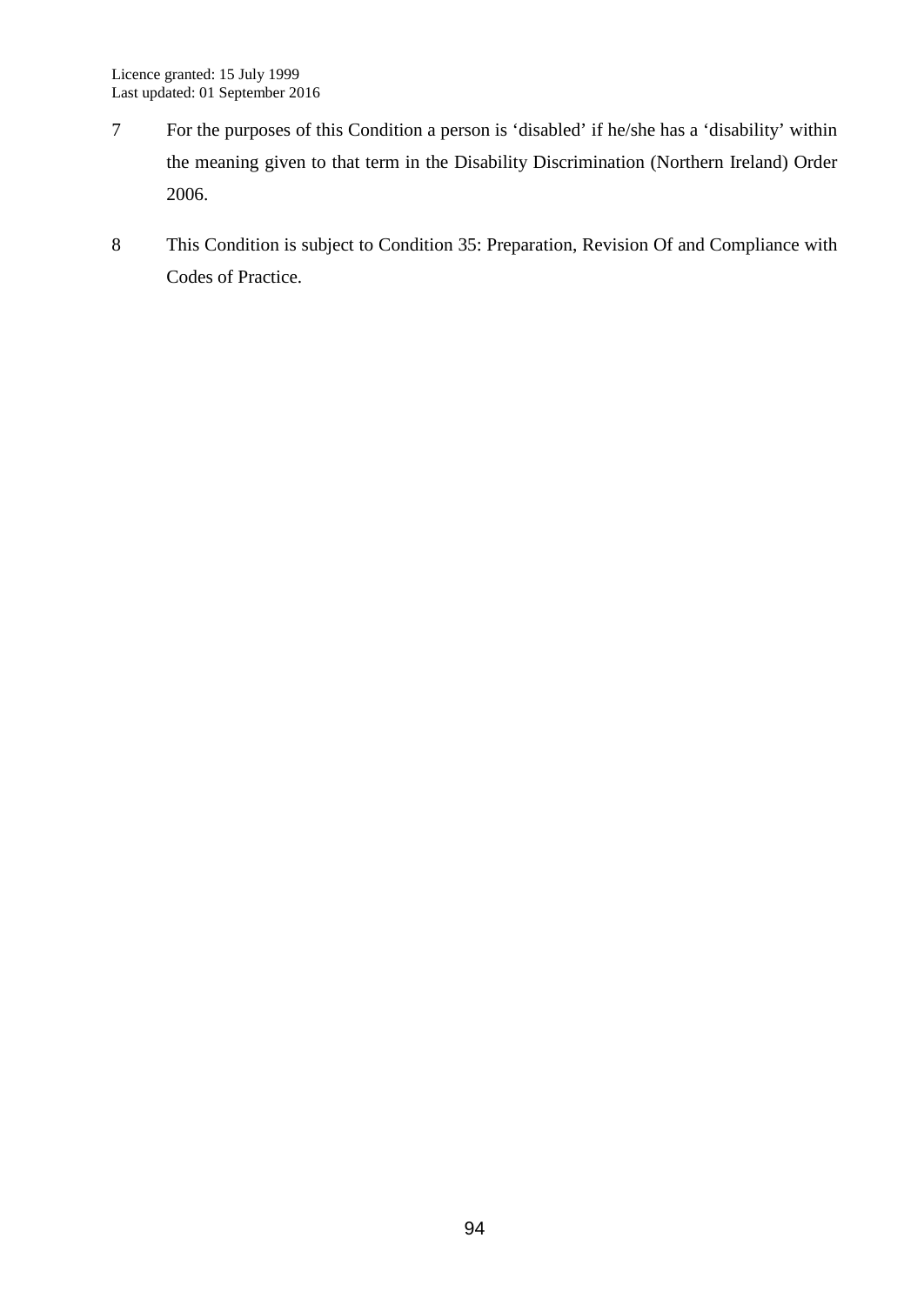## **Condition 32: Code of Practice on the efficient use of electricity**

- 1 The Licensee shall, no later than three months after this Condition takes effect or such later date as the Authority directs, prepare, submit to and have approved by the Authority a code of practice setting out the ways in which the Licensee will make available to Customers information and guidance on the efficient use of electricity (the **Code of Practice**).
- 2 The Code of Practice shall include arrangements by which the Licensee will make available information and advice about:
	- (a) the efficient use of electricity as will enable Customers to make informed judgments about measures to improve the efficiency with which they use the electricity supplied to them;
	- (b) the availability of heating systems and controls which are best calculated to make efficient use of electricity, and the selection and operation of such systems and controls;
	- (c) the financial costs and benefits of energy efficient electricity appliances;
	- (d) sources, including the availability of a telephone information service, within the Licensee's organisation from which Customers may obtain further information about the efficient use of electricity supplied to them; and
	- (e) organisations (to the extent that the Licensee is aware of them) outside the Licensee's business from which Customers may obtain additional information or assistance about:
		- (i) measures to improve the efficiency with which they use the electricity supplied to them;
		- (ii) the availability of financial assistance from Central or Local Government in respect of the costs of any such measures; and
		- (iii) bodies in receipt of financial support from Government in connection with measures to promote the efficiency of energy use.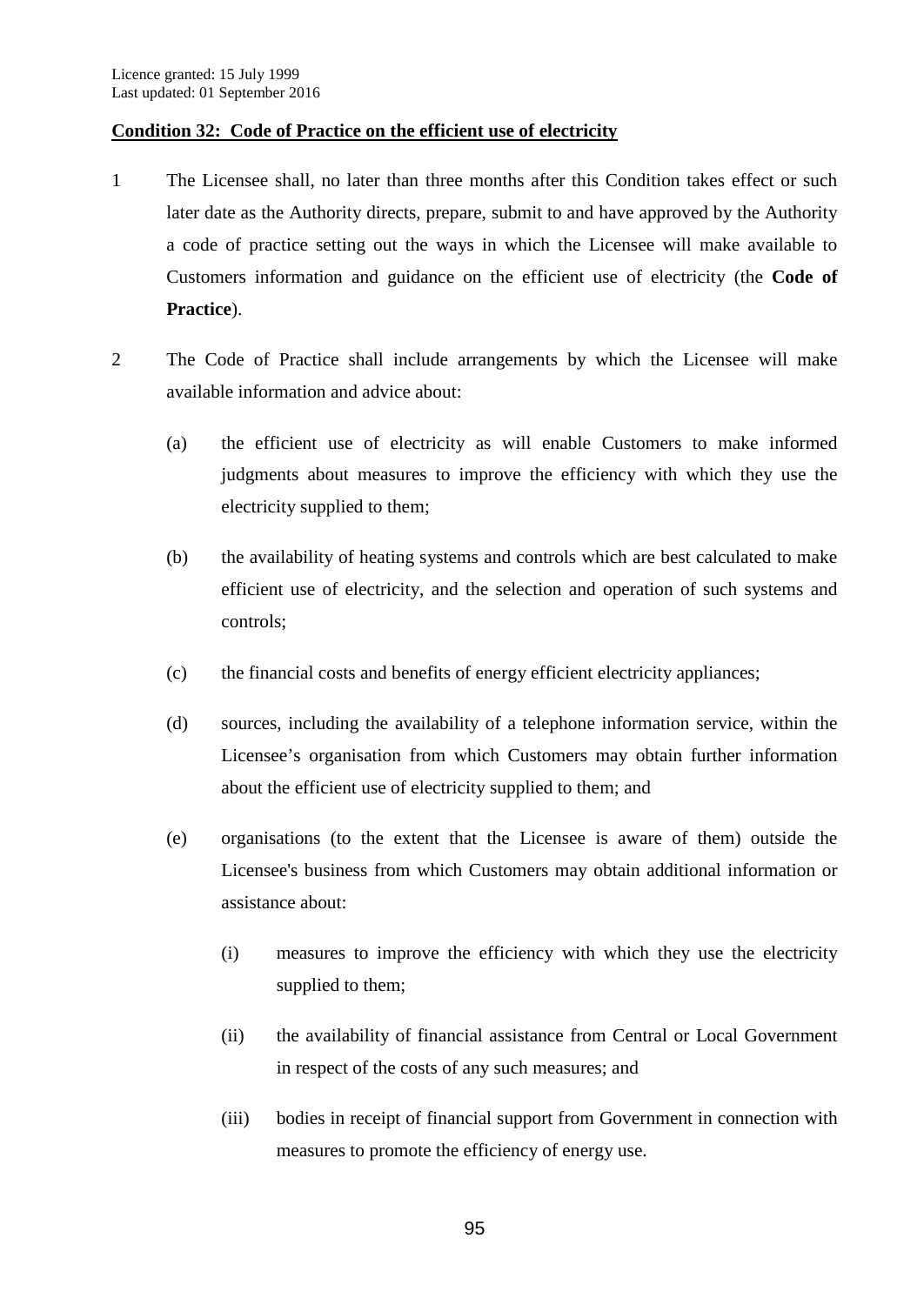- 3 The arrangements included in the Code of Practice pursuant to paragraph 2(e) shall provide for the contact details (including web-site addresses) of at least one organisation that provides information or assistance in respect of paragraph  $2(e)(i)$  to be made available to customers:
	- (a) on each occasion the Licensee:
		- (i) enters into a Contract with the Customer; or
		- (ii) makes a variation to the Contract entered into with a Customer;
	- (b) with each bill or statement sent to the Customer; and
	- (c) on the Licensee's web-site
- 4 This Condition is subject to Condition 35: Preparation, Revision Of and Compliance with Codes of Practice.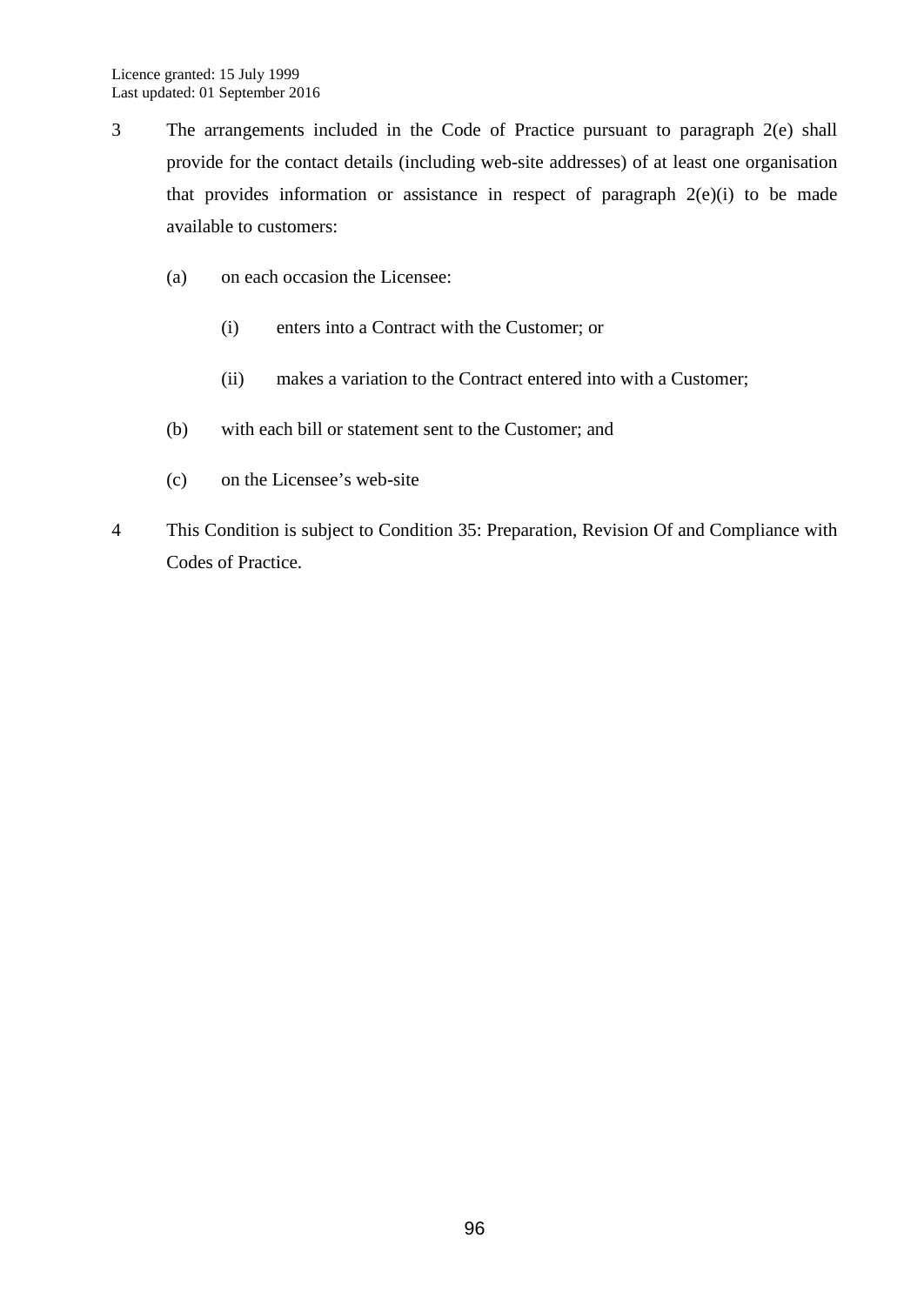## **Condition 33: Code of Practice on complaints handling procedure**

- 1 The Licensee shall, no later than three months after this Condition takes effect or such later date as the Authority directs, prepare, submit to and have approved by the Authority a code of practice for the handling of consumer complaints (the **Code of Practice**).
- 2 The Code of Practice shall include arrangements by which the Licensee will establish and operate an accessible, equitable and transparent, simple and inexpensive complaints procedure which shall enable any person who is being supplied with electricity by the Licensee or has at any time received a supply of electricity from the Licensee, to bring and have promptly dealt with any complaint he may have in respect of the Licensee's activities in providing such a supply.
- 3 The complaints procedure established and operated by the Licensee in accordance with the Code of Practice shall as a minimum:
	- (a) specify the period, which may differ for different types of complaint but which shall not be longer than three months, within which it is intended that complaints will be processed and resolved;
	- (b) be made available to any person without charge;
	- (c) facilitate the fair and prompt settlement of complaints and disputes; and
	- (d) provide for a system, where required by the Authority under Condition 29 or otherwise warranted, of making a reimbursement and/or compensation payment to complainants.
- 4 This Condition is subject to Condition 35: Preparation, Revision Of and Compliance with Codes of Practice.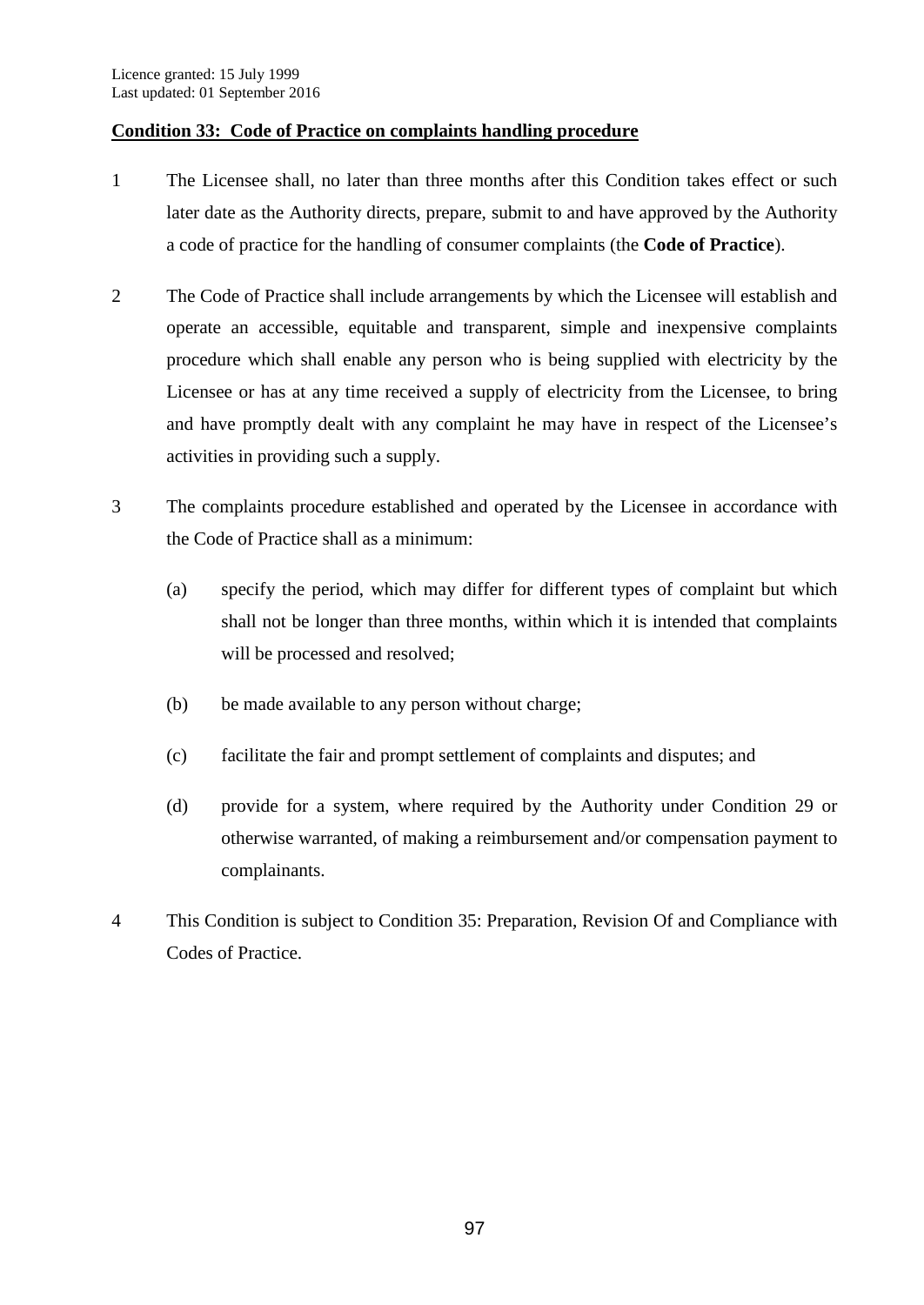### **Condition 34: Code of Practice on services for prepayment meter Customers**

- 1 This Condition shall apply where the Licensee supplies, or offer to supply, electricity to Domestic Premises.
- 2 The Licensee shall, no later than three months after this Condition takes effect or such later date as the Authority directs prepare, submit to and have approved by the Authority a code of practice describing the services the Licensee will make available for its Domestic Customers who pay by prepayment meter (the **Code of Practice**).
- 3 The Code of Practice shall include arrangements by which the Licensee will:
	- (a) provide advice, information, services and facilities, including the availability of emergency credit, which will assist the Domestic Customer to avoid being without a supply of electricity at particular times or in particular circumstances;
	- (b) instructions for the operation of the prepayment meter system, including token availability, emergency credit and other such facilities;
	- (c) details of the advantages and disadvantages of prepayment meters, including situations or types of Customer for which they are particularly suited or unsuited;
	- (d) details of any additional charges which may be payable for the use of prepayment meters and the basis on which these charges are calculated;
	- (e) details of where the Customer may obtain information or assistance if the prepayment meter or any device used to allow the Charges for the Supply of Electricity to be paid through the prepayment meter is not operating effectively; and
	- (f) information about the procedures the Licensee will follow when removing or resetting the prepayment meter, including the timescale and any conditions for removing or resetting it.
	- (g) ensure that any calibration of the prepayment meter to recover outstanding charges due from any Customer does not operate so as to recover more than 40% (except where the Customer has in writing requested for a higher percentage to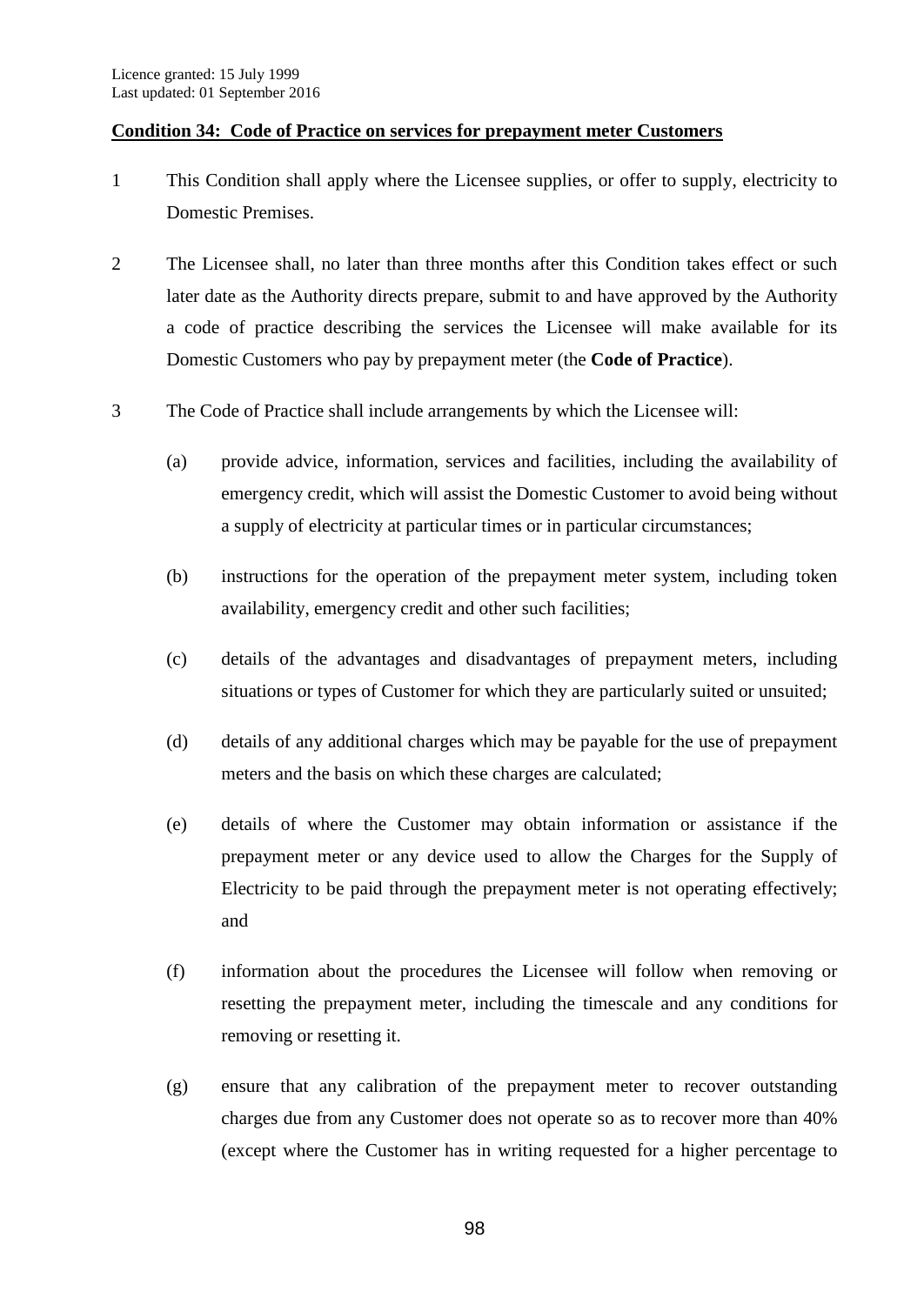apply) from each amount that is purchased by the Customer in any single transaction (and thereby transferred to the token, key or card by which the prepayment meter is operated), as payment of or towards the outstanding charges.

- 4 The Licensee shall, no later than three months after this Condition takes effect or such later date as the Authority directs establish, and submit to the Authority, such arrangements as will ensure that in an event in which:
	- (a) the Authority considers that circumstances have arisen that would entitle the Authority to revoke the Licence; or
	- (b) the Licensee proposes to assign or transfer its business to another electricity supplier or cease its business as an electricity supplier,

each of the Licensee's prepayment Domestic Customers is able to continue using, and to do so on the same basis, the prepayment meter services being provided to that Domestic Customer by the Licensee until at least such time as either:

- (c) a Last Resort Supply Direction issued to another Electricity Supplier in accordance with Condition 22 takes effect; or
- (d) another Electricity Supplier starts to supply electricity to the Domestic Customer.
- 5 The Licensee shall not prevent the customer from purchasing their electricity in advance through a prepayment meter.
- 6 In this Condition "prepayment meter services" means the system of services for the operation of prepayment meters operated by the use of tokens, keys or cards.
- 7 Paragraphs 2 and 3 of this Condition are subject to Condition 35: Preparation, Revision Of and Compliance with Codes of Practice.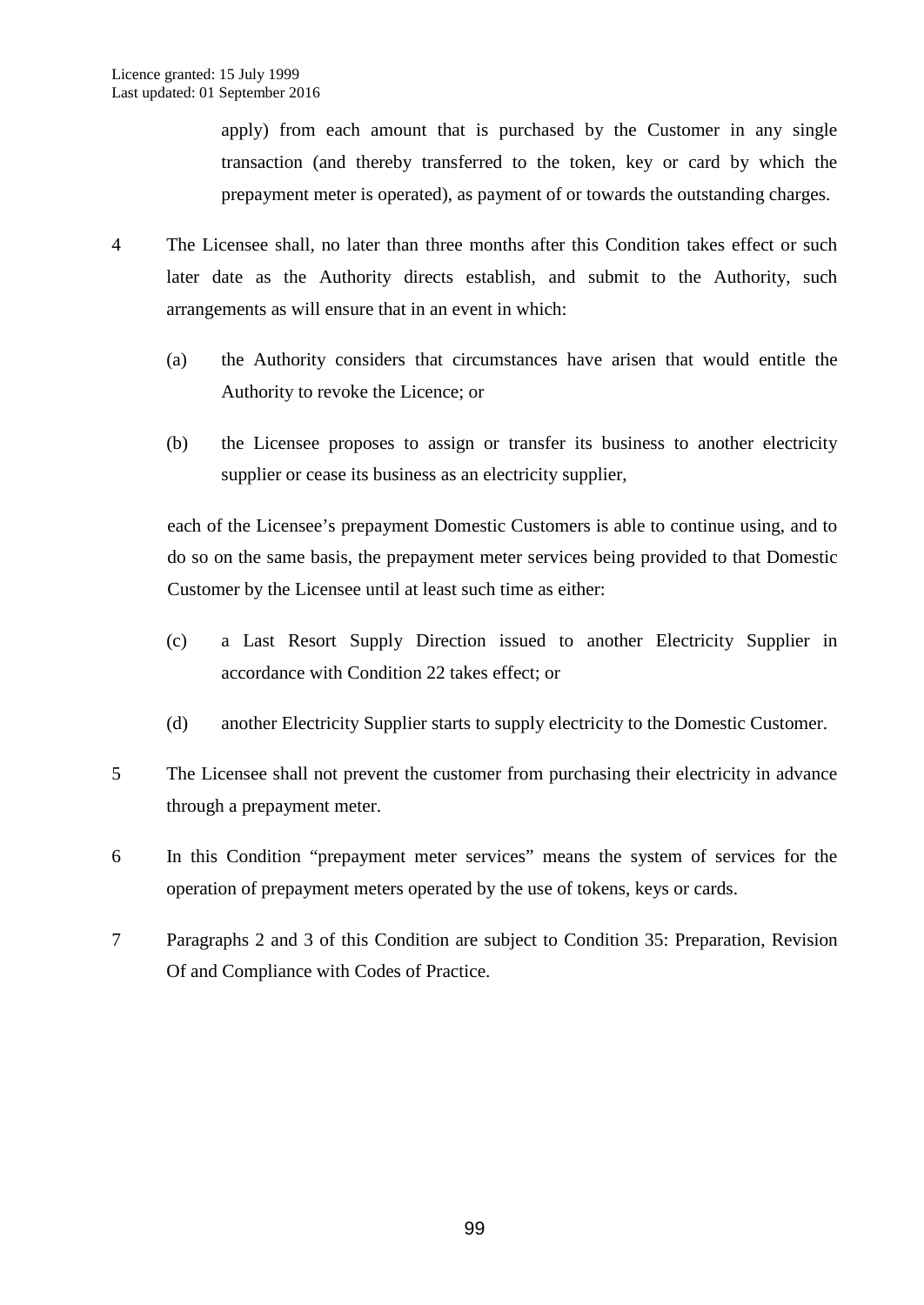## **Condition 35: Preparation, Revision Of and Compliance with Codes of Practice**

- 1 This Condition applies to any Code of Practice (**Code**) which the Licensee is, pursuant to Conditions  $30 - 34$  of this Licence, required to prepare, submit to and have approved by the Authority.
- 2 The Licensee shall comply with the Code of Practice minimum standards on Payment of Bills, Code of Practice minimum standards on Provision of Services for persons who are of Pensionable Age or Disabled or Chronically Sick, Code of Practice minimum standards on Complaints Handling Procedure, Code of Practice minimum standards on Services for Prepayment Customers and Code of Practice minimum standards on the efficient use of electricity, as amended or replaced from time to time.
- 3 The Licensee shall, before submitting any Code to the Authority for its approval, consult the General Consumer Council and shall consider any representations made by it about the Code or the manner in which it is likely to be operated.
- 4 The Licensee shall, whenever requested to do so by the Authority, review any Code and the manner in which it has been operated, with a view to determining whether any modification should be made to that Code or to the manner of its operation.
- 5 In carrying out any such review the Licensee shall consult the General Consumer Council and shall consider any representations made by it about the Code or the manner in which it is likely to be or has been operated.
- 6 The Authority, following consultation with the Licensee, the General Consumer Council and any other person who in the opinion of the Authority is likely to be interested or affected, may from time to time make such modifications to Conditions 30-34*,* as the Authority considers are necessary or expedient.
- 7 Where the Authority modifies a Condition in accordance with paragraph 5:
	- (a) it shall:
		- (i) send a copy of the modification to the Licensee and the Department;
		- (ii) publish a copy of the modification in such manner as it considers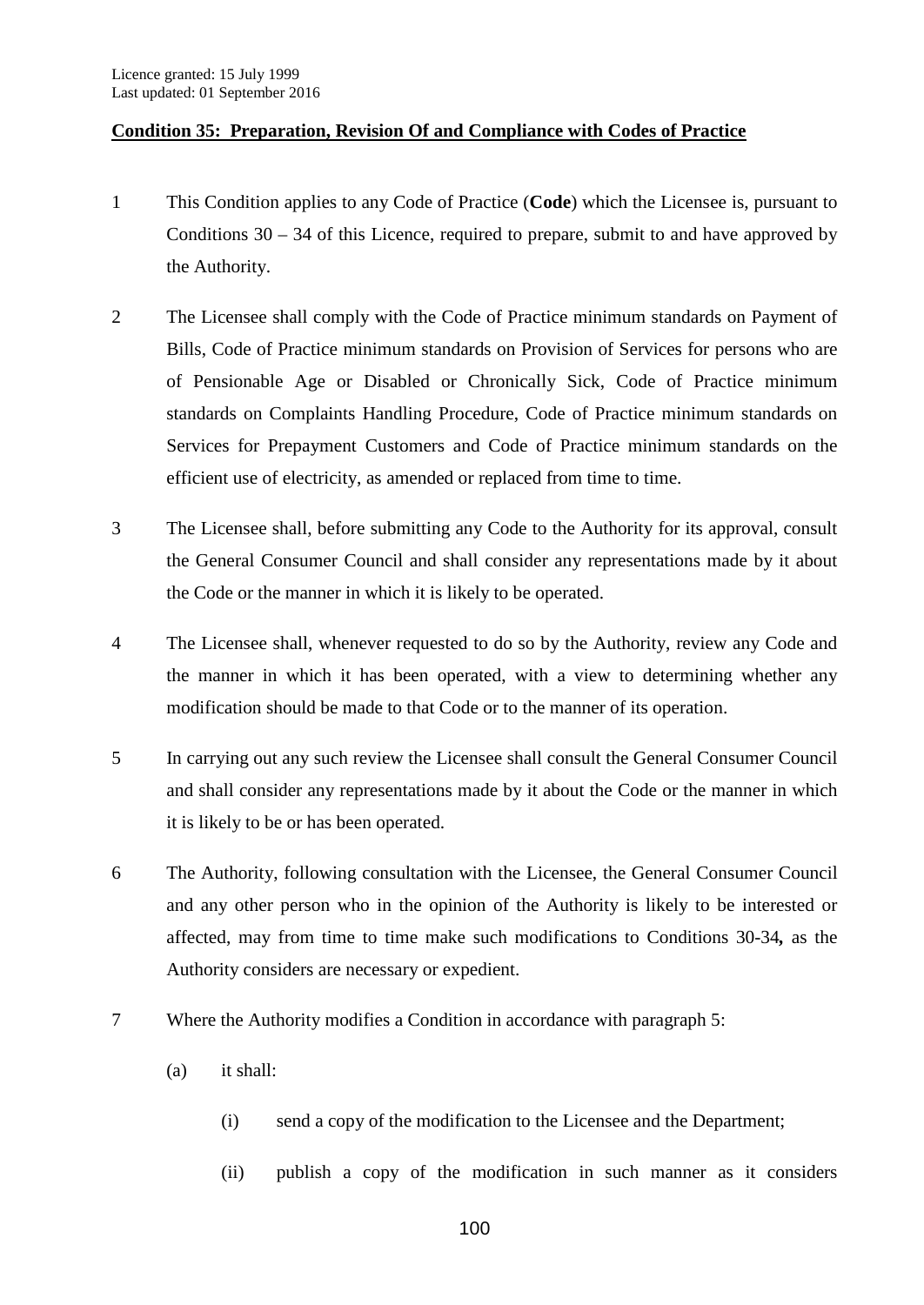appropriate for the purpose of bringing it to the attention of persons likely to be affected by the making of the modification; and

- (b) the Licensee shall revise the Code to which the modification relates in such manner and to such extent as is required to ensure that the Code reflects and complies with the modified Condition.
- 8 Where the Licensee revises a Code:
	- (a) in accordance with paragraph 6(b) above; or
	- (b) following a review undertaken in accordance with paragraphs 3 and 4,

it shall submit the revised Code to, and have it approved by, the Authority.

- 9 The Licensee shall:
	- (a) as soon as practicable following the Authority's approval of a Code (including following a revision):
		- (i) send a copy of the Code to the Authority and the General Consumer Council; and
		- (ii) draw the attention of its Customers to the Code and of how they may inspect or obtain a copy of it;
	- (b) publish on and make readily accessible from its website a copy of the Code;
	- (c) give or send free of charge a copy of the Code (as from time to time revised) to any person who requests it; and
	- (d) make available to members of the public, in such form and in such manner as the Authority considers appropriate, information published by the Authority pursuant to Article 7 of the Energy Order.
- 10 Subject to paragraph 11, the Licensee shall comply with each Code to which this Condition applies and which has been approved by the Authority.
- 11 The Licensee shall provide the Authority with all assistance reasonably necessary to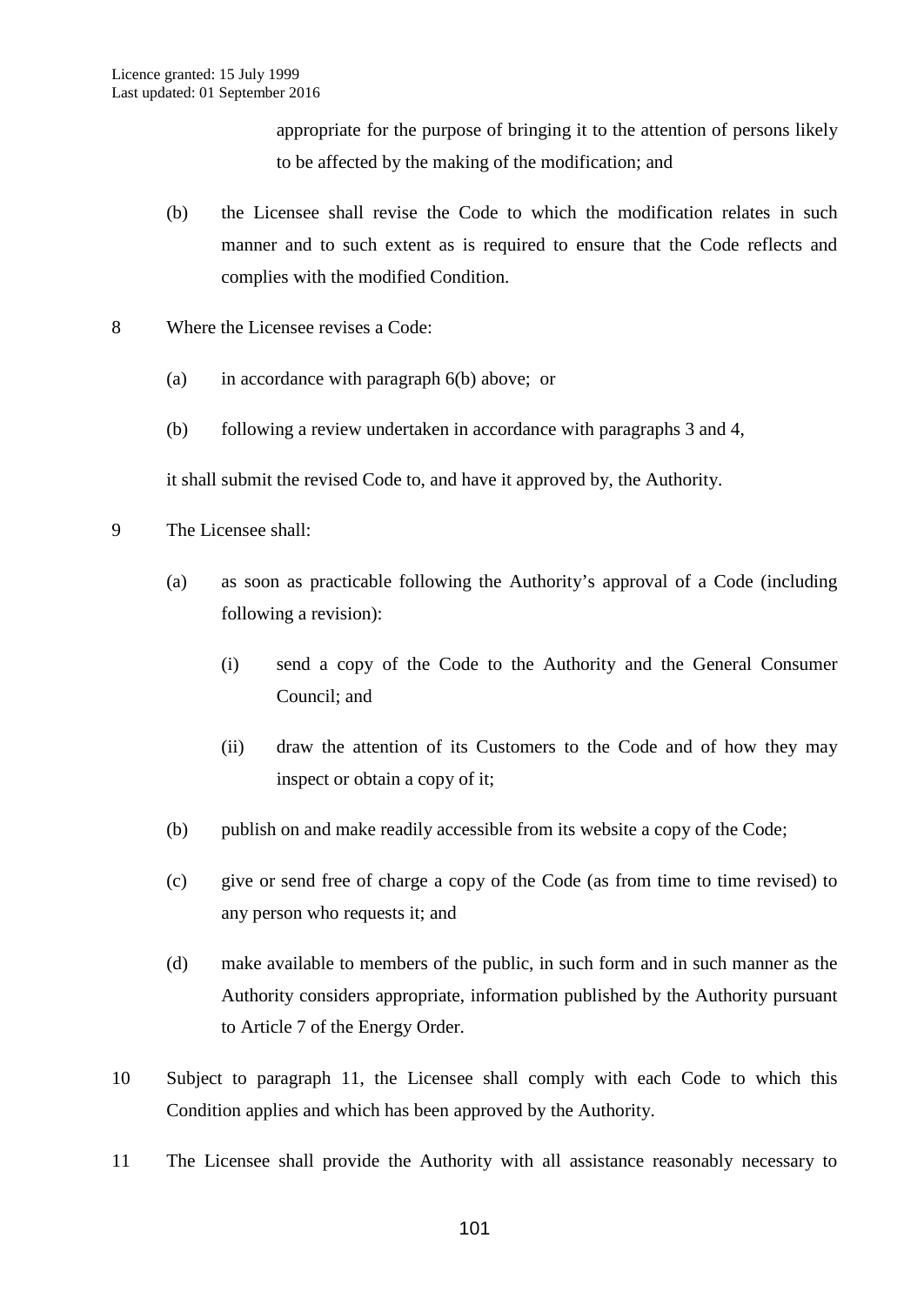enable the Authority to monitor the implementation and operation of any Code and this assistance shall include providing statistical data at such times and in such a format as the Authority reasonably requires and permitting the Authority access to relevant documentation held by the Licensee.

12 The Authority may (following consultation with the Licensee) issue directions relieving the Licensee of any of its obligations under Conditions 30-34 and this Condition to such extent as may be specified in those directions and subject to such terms and conditions as the Authority thinks fit.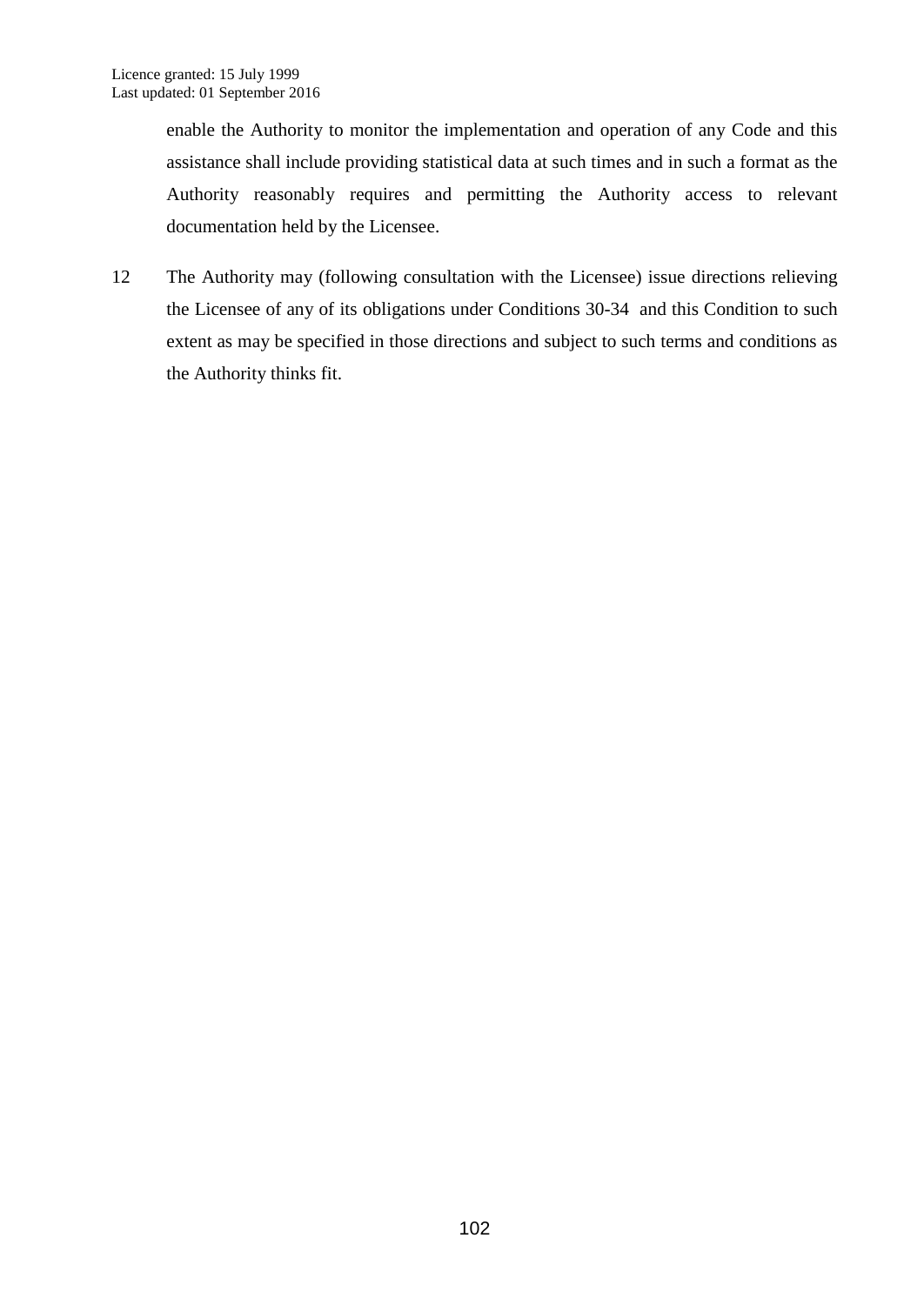## **Condition 35A: Customer Protection: Modification of Conditions**

- 1 The Authority, following consultation with the Licensee, the General Consumer Council and any other person who in the opinion of the Authority is likely to be interested or affected, may from time to time modify the Conditions of the Licence in accordance with paragraph 2.
- 2 The Authority may modify the Conditions of the Licence under this paragraph where both:
	- (a) the effect of the modification is to require the Licensee to prepare, submit and have approved by the Authority one or more codes of practice relating to the services or arrangements, as set out in the modification, to be provided or made available by the Licensee to such persons or class of persons as are specified in the modification; and
	- (b) the Authority is satisfied that the modification is necessary or expedient for the purposes of:
		- (i) ensuring that any activity authorised by the Licence is carried out in compliance with the requirements and prohibitions, relating to the protection of consumers, laid down by the Directive;
		- (ii) ensuring a high level of protection for consumers, in accordance with the purpose of the Directive; or
		- (iii) giving effect to Article 11A(9) of the Order.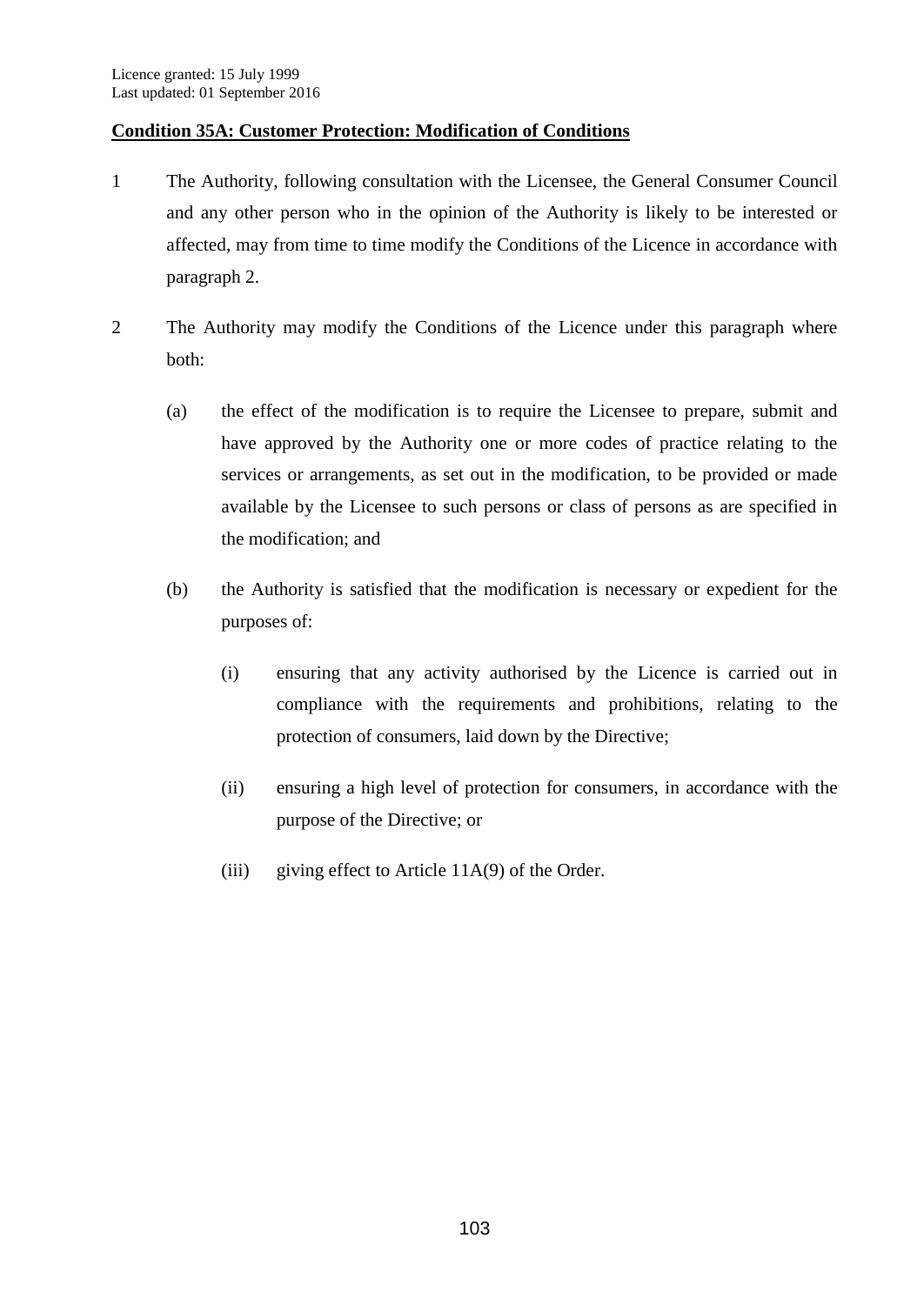### **Condition 36: Report on Performance**

- 1 The Licensee shall keep a record of the operation of the arrangements set out in any Code of Practice prepared in accordance with Conditions 30-34 and, if the Authority so directs in writing, of the operation of any Code of Practice in particular cases specified, or of a description specified, by it.
- 2 The Licensee shall also keep for each quarter ending 30 June, 30 September, 31 December and 31 March, a statistical record of its performance in that quarter in relation to the provision of electricity supply services to Domestic Customers including:
	- (a) the number of the different type of services offered by the Licensee to Domestic Customers on the register maintained by it pursuant to Condition 31 and the number of Domestic Customers included on the register;
	- (b) the number of the Licensee's Domestic Customers using each payment method offered by the Licensee;
	- (c) the number of Domestic Premises to which the supply of electricity was cut off by the Licensee for reason of non-payment of charges;
	- (d) the quantities of electricity supplied and the recovery of electricity charges;
	- (e) the number of consumer complaints, whether made in writing, in person or by telephone;
		- (i) received by the Licensee;
		- (ii) resolved by the Licensee; and
	- (f) the number of visits made to Customers' premises and the number of responses made to enquiries.
- 3 As soon as reasonably practicable after 31 December in each year, the Licensee shall submit to the Authority and the General Consumer Council a report dealing with the matters mentioned in this Condition which shall include a comparison of the Licensee's performance against any established standards in relation to that year and shall: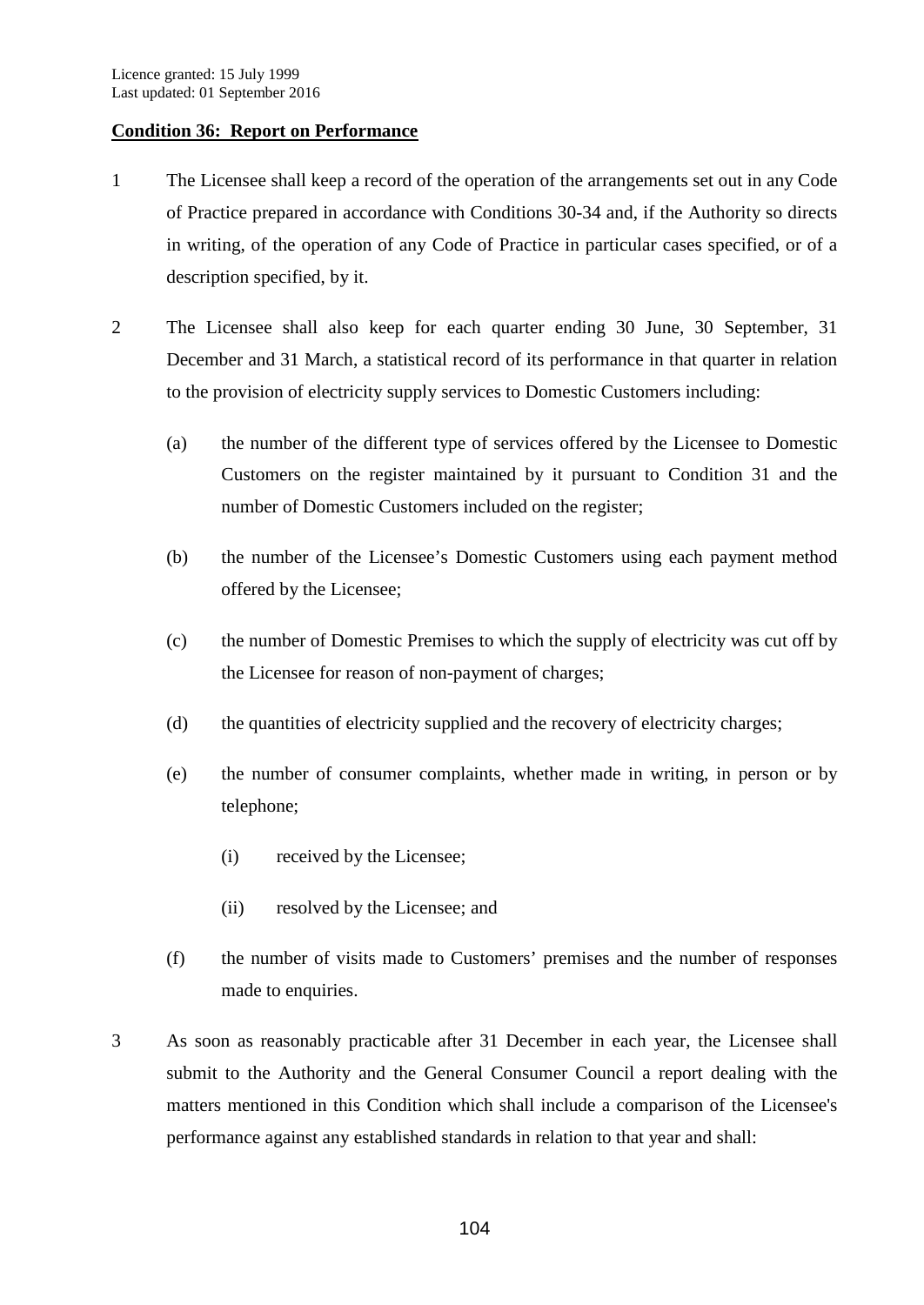- (a) make public the report so submitted in such manner as will in the reasonable opinion of the Licensee secure adequate publicity for it; and
- (b) send a copy of it free of charge to any person requesting one,

except that, in performing the obligations under paragraphs (a) and (b), the Licensee shall exclude from the report such information as appears to it to be necessary or expedient to ensure that, save where they consent, individual Customers referred to therein cannot readily be identified.

4 The report shall be presented, so far as is reasonably practicable, in a standard format determined by the Authority.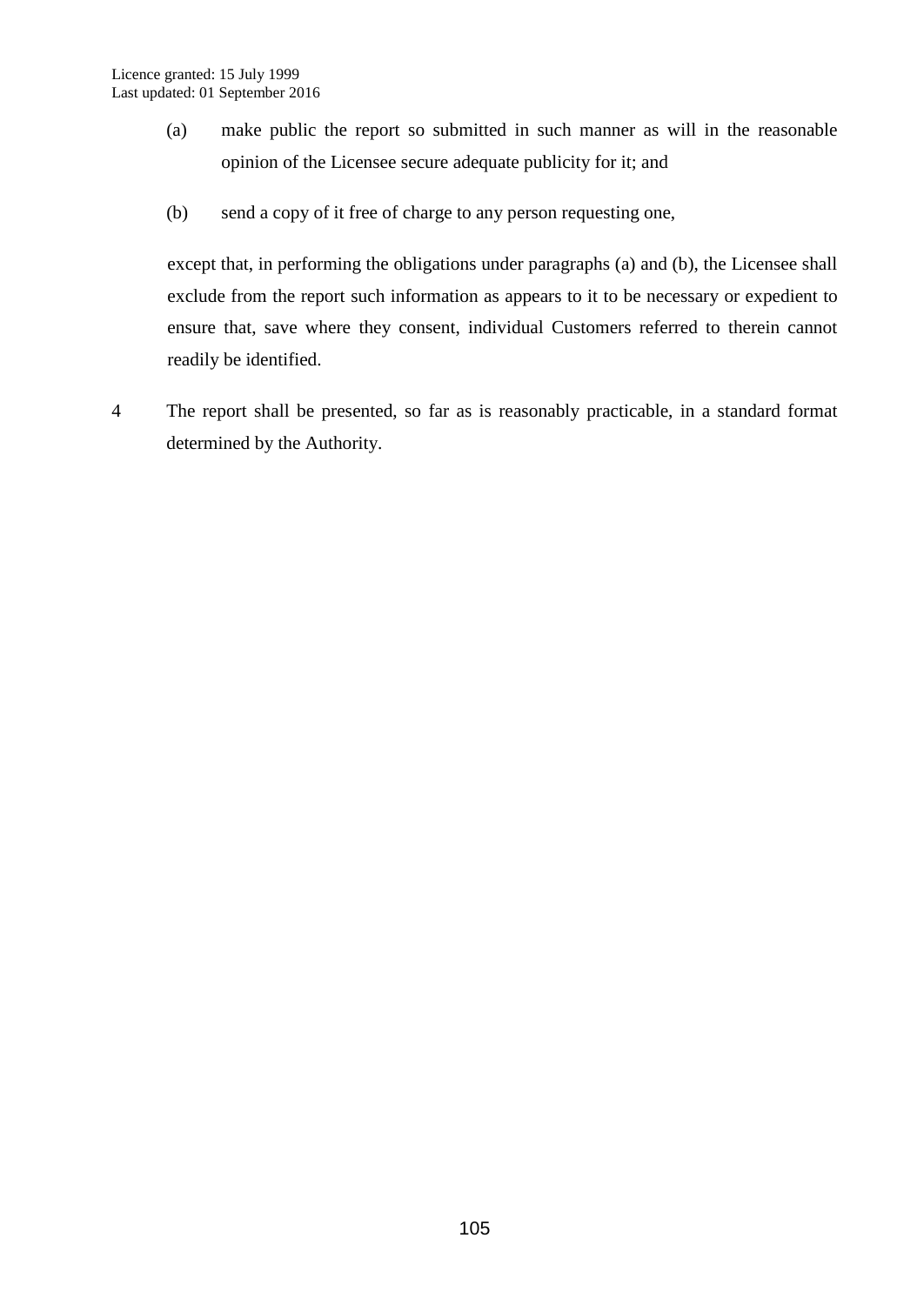## **Condition 37: Relations with the General Consumer Council**

- 1 The Licensee shall meet with the General Consumer Council whenever requested to do so by it, up to a maximum of six times in every year during the period of the Licence.
- 2 Without prejudice to paragraph 1, the Licensee shall meet the General Consumer Council at least once in every year during the period of the Licence.
- 3 In at least one meeting with the General Consumer Council in every year during the period of the Licence, the Licensee shall be represented by one or more directors of the Licensee.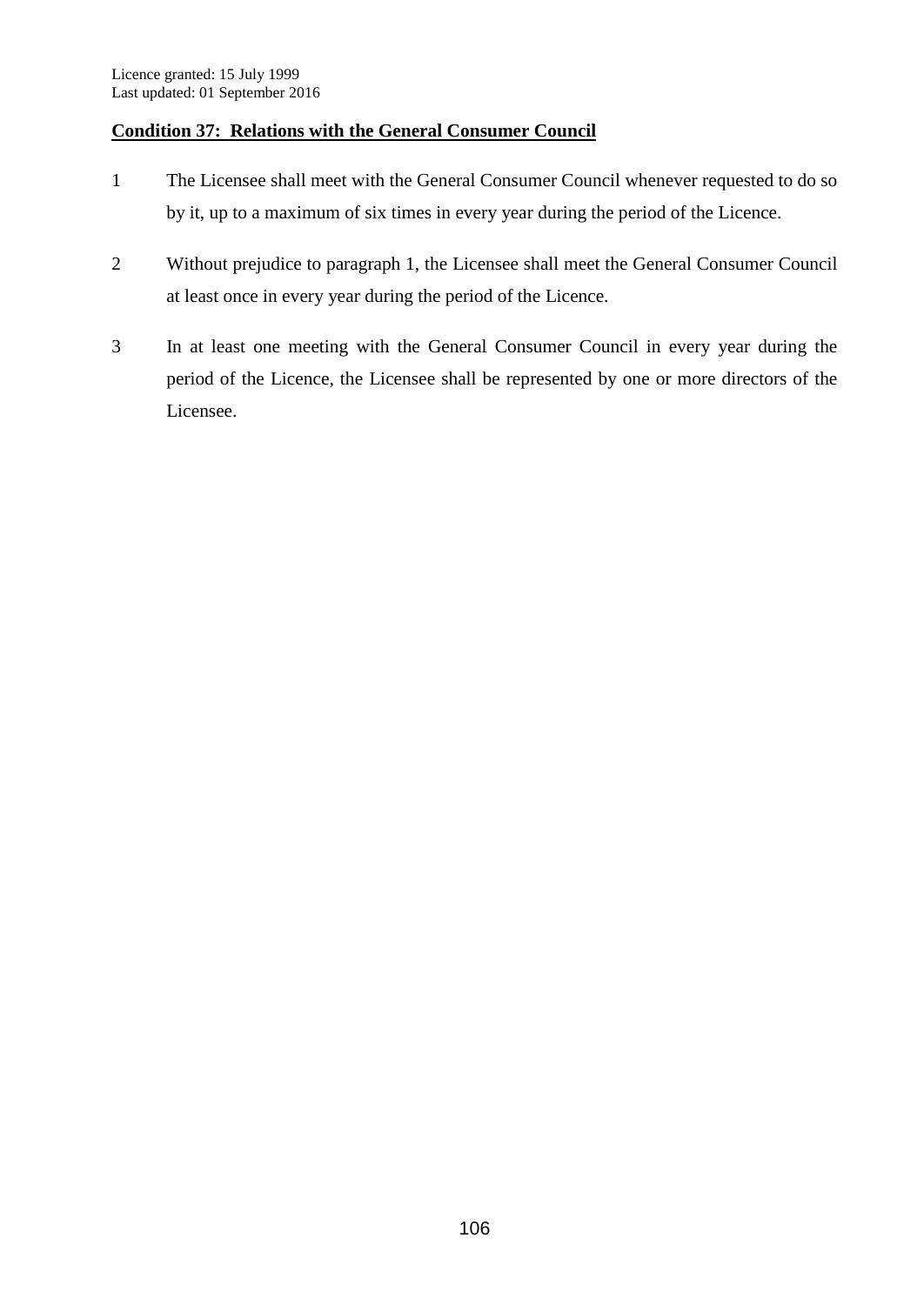## **Condition 38: Provision of Information to Customers**

## Consumer Checklist

- 1 The Licensee shall:
	- (a) make readily accessible from its website an up to date copy of the Energy Consumer Checklist:
		- (i) as published by the Authority; and
		- (ii) in each alternative form or language as the Licensee has, in accordance with paragraph 1(b)(ii), sent to a Domestic Customer;
	- (b) on request, send to a Domestic Customer a copy of the Energy Consumer Checklist:
		- (i) in the form or language that is available on its website and is requested by the Domestic Customer; or
		- (ii) where practicable, in such alternative form or language as is reasonably requested by the Domestic Customer.

## Billing Code

2 The Licensee shall comply with the Billing Code of Practice.

## Billing Options

- 3 The Licensee shall:
	- (a) before entering into or concluding a contract with a Customer; and
	- (b) on at least an annual basis thereafter,

## inform the Customer:

(c) that the Customer may request for bills and statements to be sent to him by electronic communication; and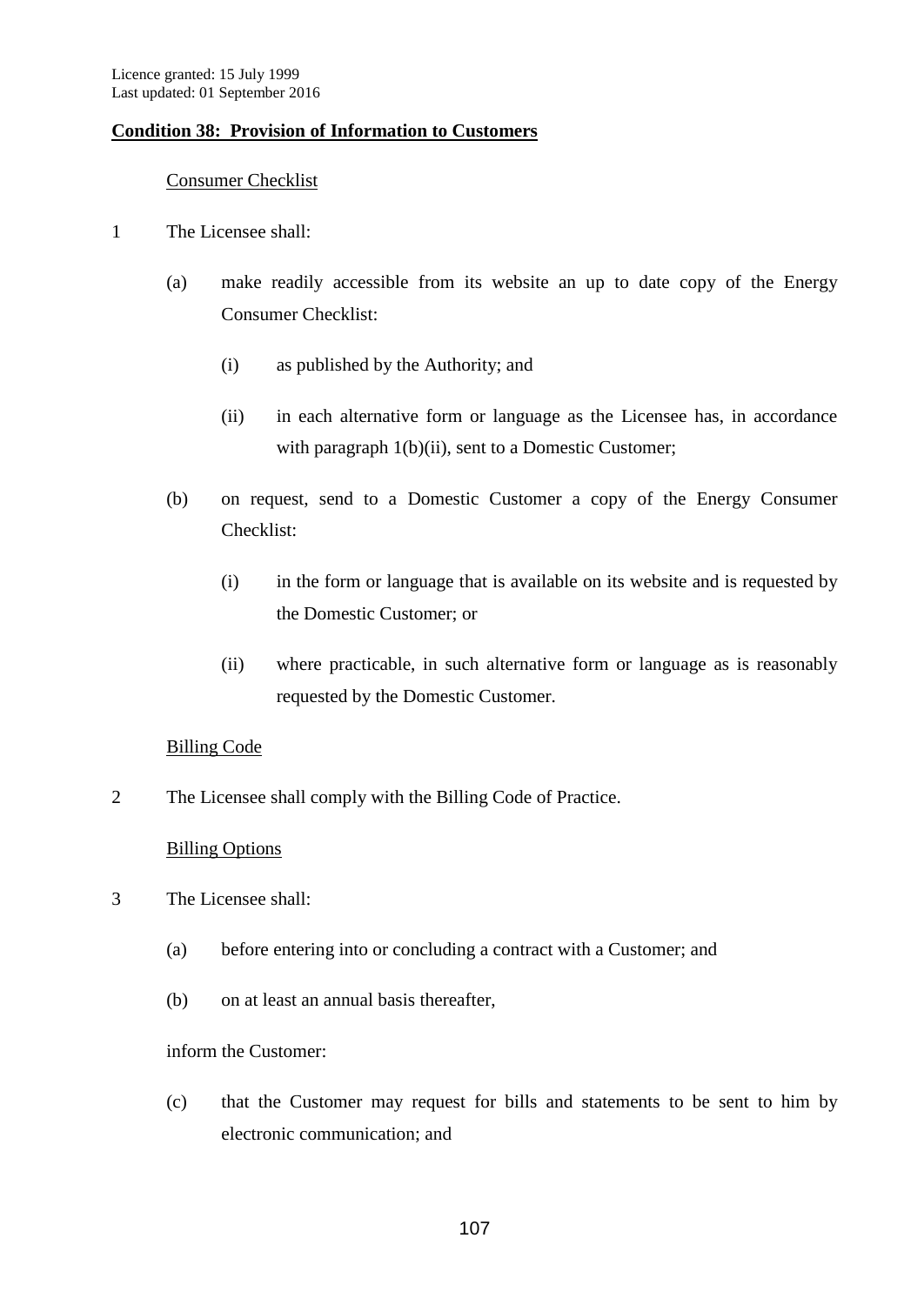- (d) of the different types of electronic communications used by the Licensee which can be made available to the Customer.
- 4 The Licensee shall, where the Customer requests for bills and statements to be sent to him by electronic communication and the type of electronic communication requested by the Customer is used by the Licensee, send bills and statements to the Customer by electronic communication as requested by the Customer.

## Frequency of Bills and Statements

- 5 The Licensee shall send a bill or statement:
	- (a) at least once a quarter:
		- (i) to any Customer that the Licensee is required, pursuant to the provisions of paragraph 4, to send bills or statements by electronic communication;
		- (ii) to any Customer that has requested the Licensee to send bills or statements on a quarterly basis;
	- (b) at least once every six months to any Customer taking a supply of electricity at premises at which the installed meter is not a Prepayment Meter; and
	- (c) at least once every twelve months to any Customer taking a supply of electricity at premises at which the installed meter is a Prepayment Meter.
- 6 The Licensee shall ensure that each bill or statement sent to a customer is:
	- (a) complete and accurate; and
	- (b) sent by way of a paper hard copy or such other form as agreed by the Customer.

## Information on Bills and Statements

- 7 The Licensee shall ensure that each bill or statement sent to a Customer includes:
	- (a) the name and address of the Licensee;
	- (b) the relevant Meter Point Registration Number;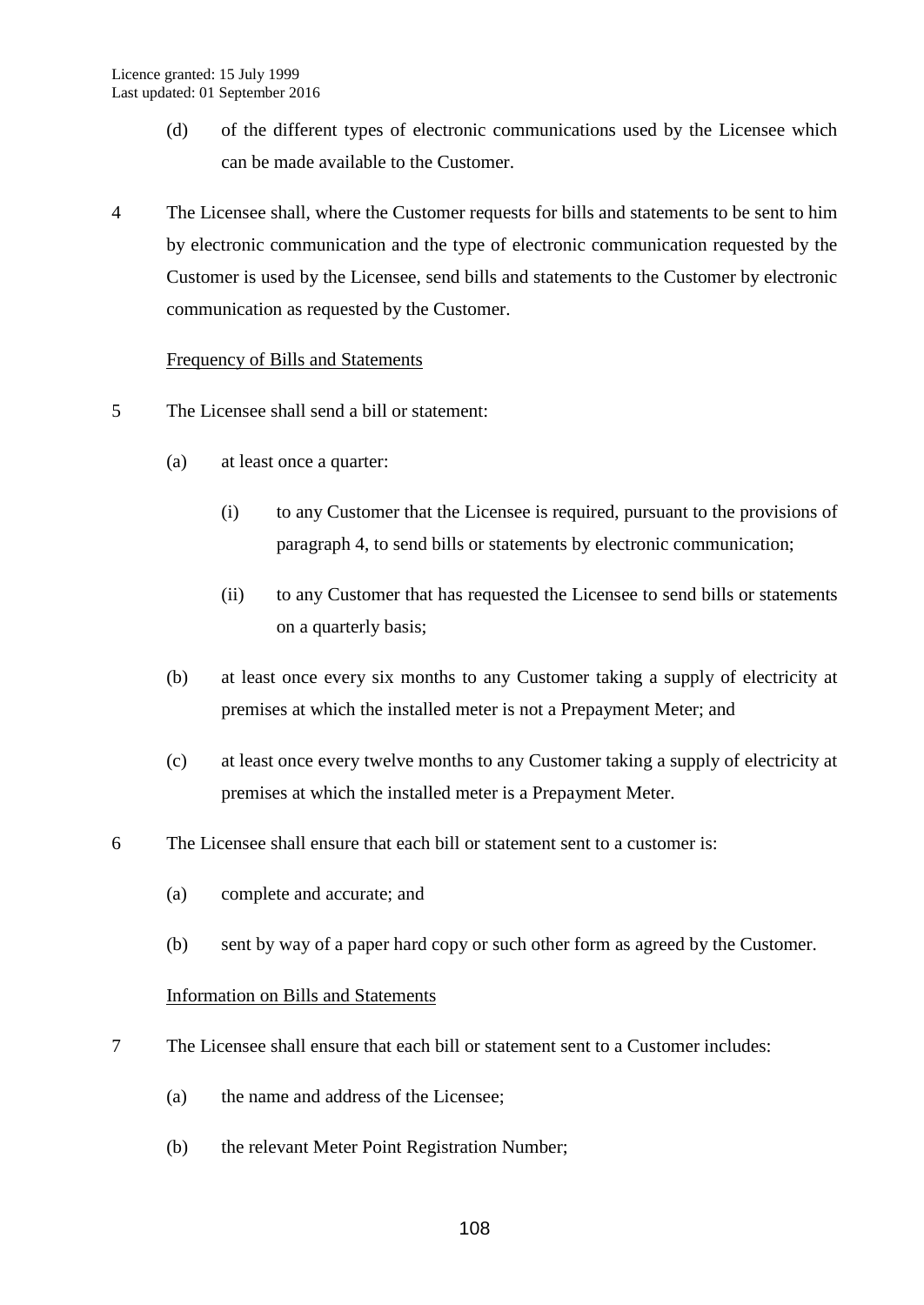- (c) details of the Customer's applicable tariff including:
	- (i) the full name of the tariff;
	- (ii) the unit rate, expressed where applicable in "pence per kWh", of the tariff; and
	- (iii) where the Customer is a Domestic Customer, any discount or premium that applies to the tariff (and the period for which it applies) when compared with the Licensee's standard evergreen tariff for Domestic Customers;
- (d) the total charges, setting out separately any applicable standing charge and showing charges both inclusive and exclusive of any value added tax, for the period of the bill or statement;
- (e) the amount of electricity which the Licensee's records show has been consumed by the Customer since the last bill or statement sent to that Customer;
- (f) where the bill or statement relates to any period during which the Customer was supplied with electricity through a Prepayment Meter (the 'relevant period'), the number and total value of pre-payments made by the Customer in each calendar month falling (whether in whole or in part) in the relevant period;
- (g) where the Licensee has provided a supply of electricity to the Customer at the same premises continuously for:
	- (i) 12 months or more, the amount of electricity which the Licensee's records show has been consumed by the Customer at those premises in the previous 12 months;
	- (ii) less than 12 months, the amount of electricity which the Licensee's records show has been consumed by the Customer at those premises since the date the Licensee started to provide the supply of electricity;
- (h) a statement to the effect that the Customer may change his electricity supplier and details of where the Customer can obtain impartial advice and information about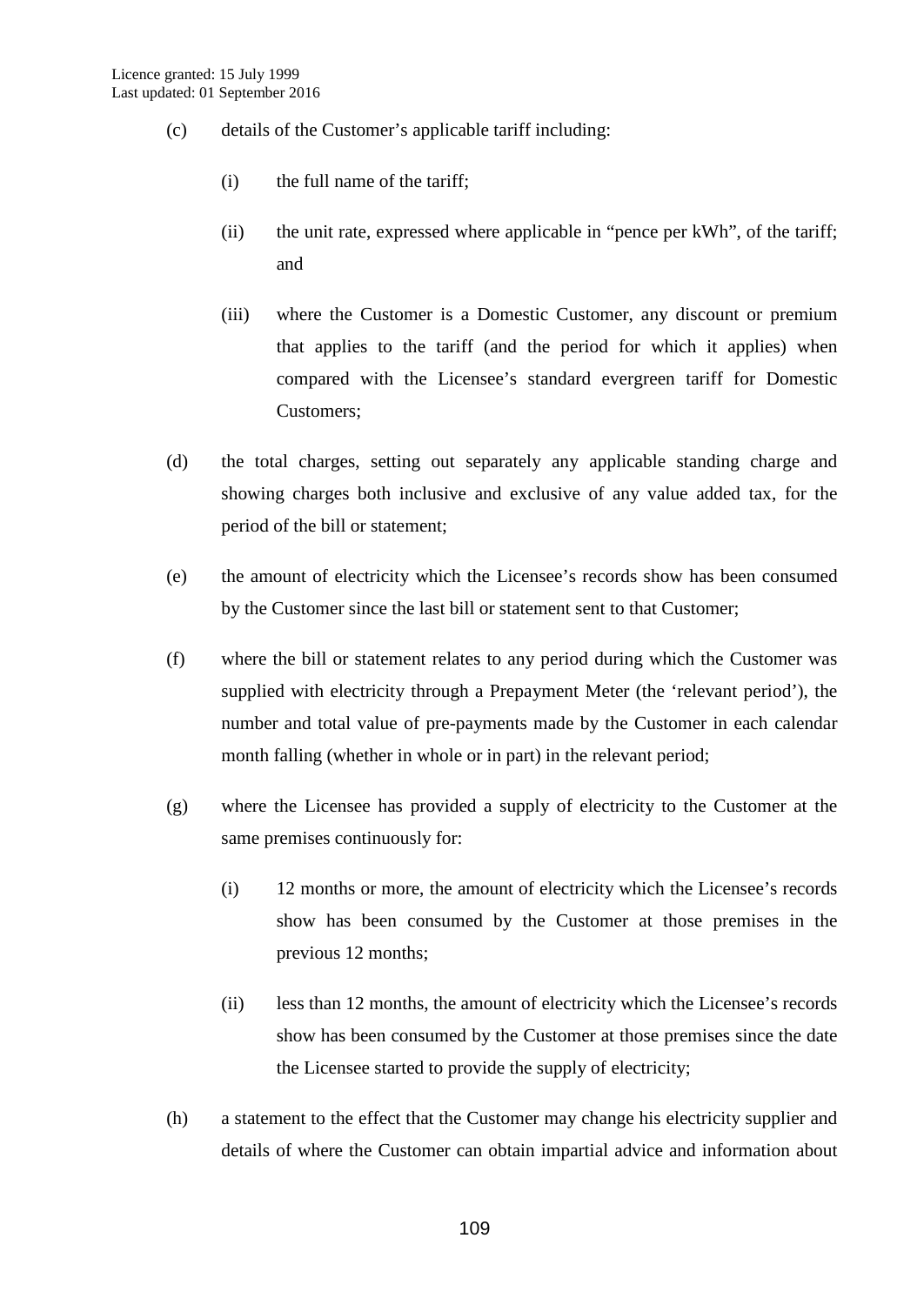changing electricity supplier;

- (i) where the customer is a Domestic Customer, a statement to the effect that the Licensee has a Code of Practice which sets out the services, advice and assistance it provides to Domestic Customers who may be having difficulty in paying for the supply of electricity; and
- (j) the Fuel Mix Information.

## Bills and Statements Based on Meter Readings

- 8 For the purposes of paragraph 7(e), the amount of electricity calculated as having been consumed by the Customer shall be determined by reference to:
	- (a) an actual meter reading;
	- (b) a meter reading taken by the Customer that the Licensee considers to be reasonably accurate (a 'customer meter reading'); or
	- (c) where no actual or customer meter reading is available, the estimate of the Licensee (an 'estimated meter reading').
- 9 Where the Licensee considers that a meter reading taken by the Customer is not reasonably accurate it must take all reasonable steps to contact the Customer and request a new meter reading.
- 10 Where the Customer receives a bill from the Licensee showing an estimated meter reading and following receipt of that bill provides a customer meter reading to the Licensee, the Licensee shall, where requested by the Customer, send an updated bill to the Customer reflecting the customer meter reading.
- 11 The Licensee shall:
	- (a) use all reasonable endeavours to take an actual meter reading in respect of each of its Customers (save insofar as he receives an unmetered supply) on at least an annual basis;
	- (b) send a bill or statement to the Customer which reflects the actual meter reading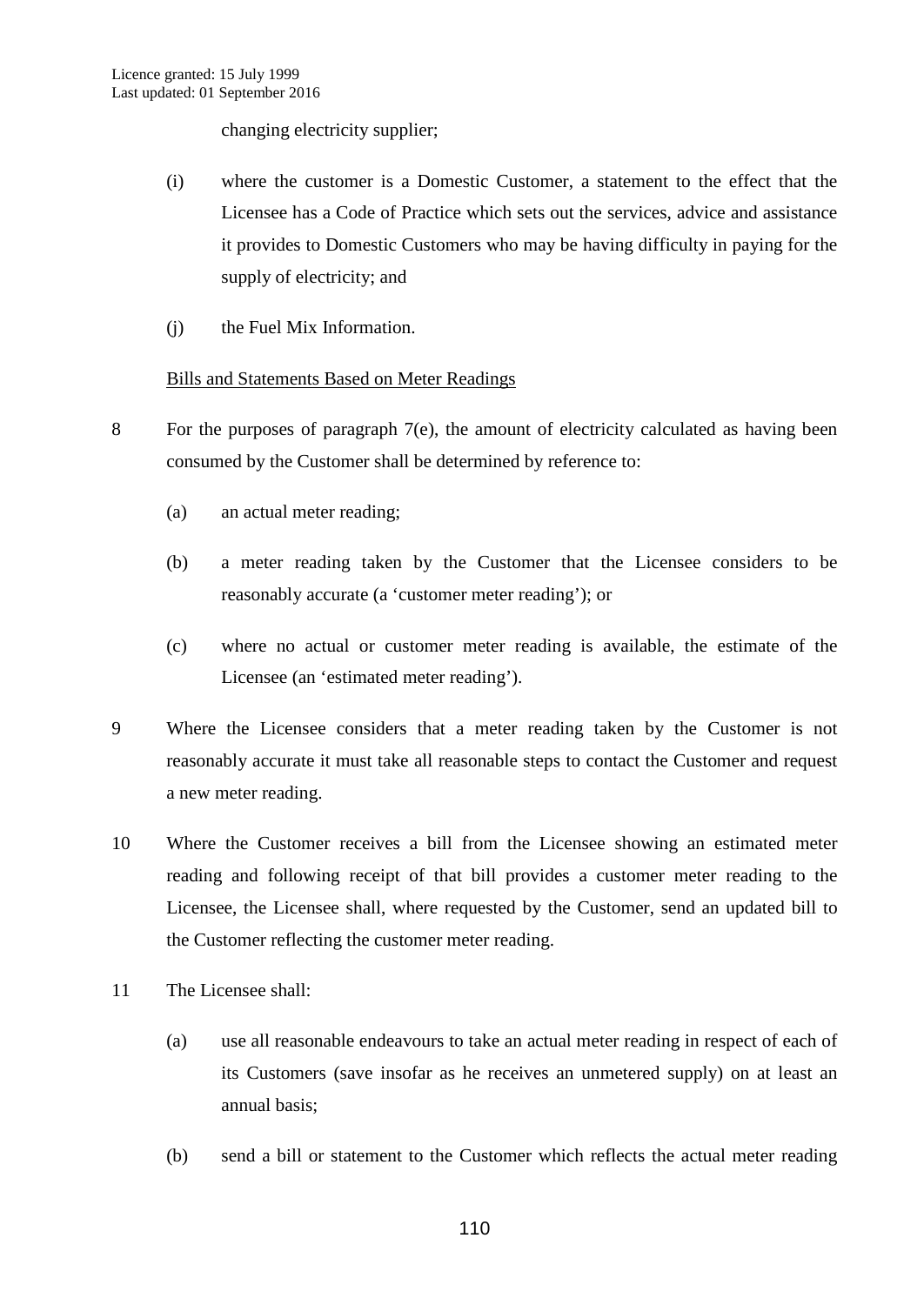taken in accordance with paragraph (a); and

(c) maintain, for a period of at least three years, and provide to the Authority on request, evidence of the reasonable endeavours it has used to obtain such an actual meter reading for each of its Customers.

## Consumption Information

- 12 The Licensee shall, on request, provide to a Customer information on the quantity of electricity which the Licensee's records show as consumed by that Customer:
	- (a) where the Licensee has provided a supply of electricity to the Customer at the same premises continuously for 12 months or more, in the 12 months preceding the date of the request; or
	- (b) where the Licensee has provided a supply of electricity to the Customer for less than 12 months, in the period from the date the Licensee started to provide the supply of electricity to the date of the request.

## Final Bill or Statement

- 13 Where a Domestic Customer terminates the Contract in accordance with its provisions, the Licensee shall:
	- (a) send a final bill to the Domestic Customer within six weeks of the Licensee ceasing to provide a supply of electricity to the Domestic Customer and
	- (b) use best endeavours to refund any outstanding credit to the Domestic Customer within eight weeks of the Licensee ceasing to provide a supply of electricity to the Domestic Customer via an appropriate mechanism.

## Complaints Handling Information

- 14 The Licensee shall keep each of its Customers informed:
	- (a) of the Customer's rights to initiate the Licensee's complaints handling procedure (as established in accordance with the requirements of Condition 33);
	- (b) that the General Consumer Council can assist in resolving complaints which the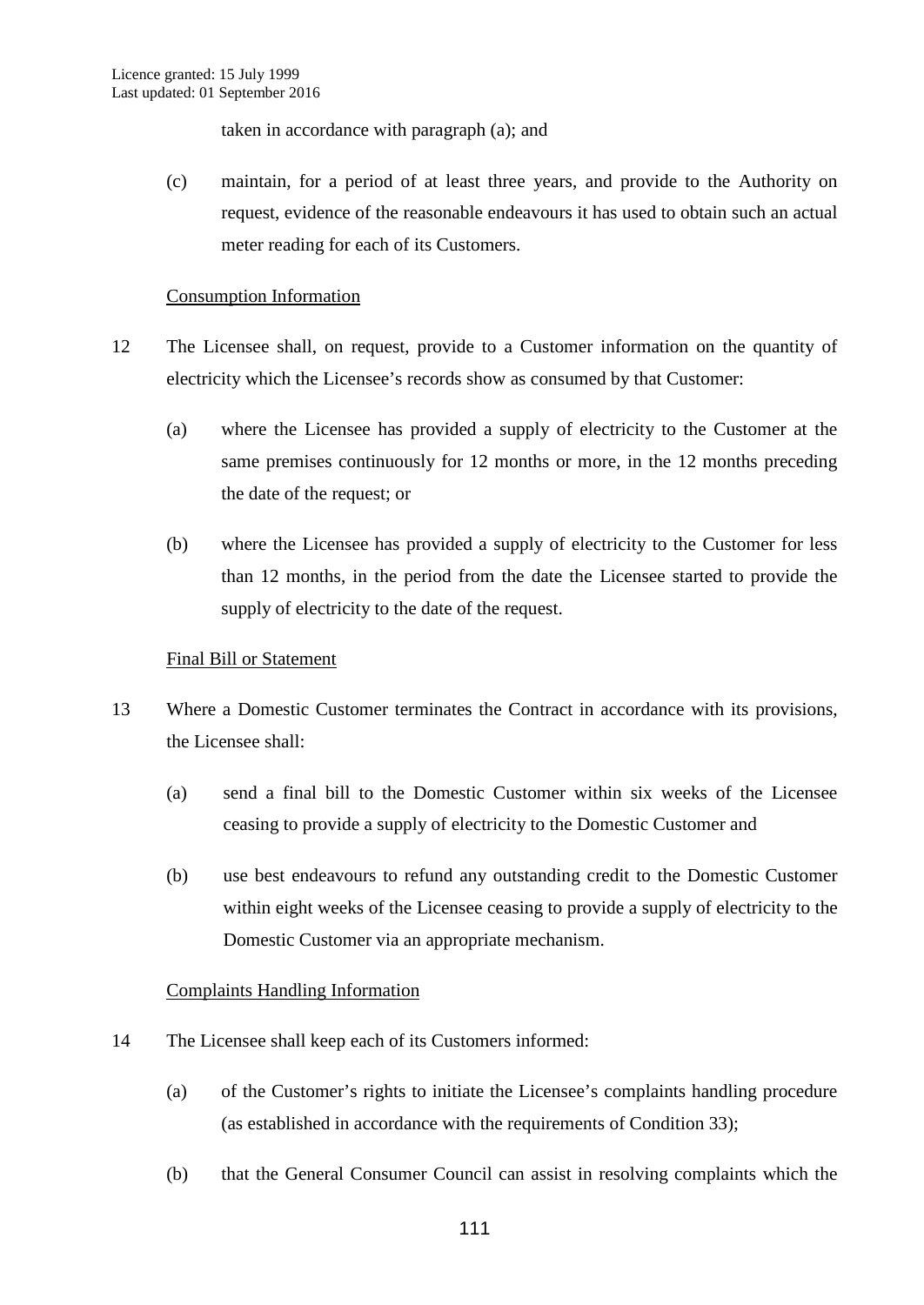Licensee has not resolved to the Customer's satisfaction;

- (c) that the Customer has the right to refer complaints which relate to billing matters to the Authority where the General Consumer Council has not been able to resolve the complaint to the Customer's satisfaction;
- (d) that the Energy Consumer Checklist can be accessed from the Licensee's website and that the Licensee will, on request, send a copy to the Customer free of charge; and
- (e) of the contact address and telephone number of:
	- (i) the Licensee's complaints handling department; and
	- (ii) the General Consumer Council.
- 15 The Licensee shall discharge its obligations under paragraph 14 by providing the information:
	- (a) referred to in paragraphs 14(a)-(d) on or with each bill or statement sent to the Customer;
	- (b) referred to in paragraph  $14(e)$ :
		- (i) on or with each bill or statement sent to the Customer; and
		- (ii) on all of its Promotional Materials.

## Format of Bills and Statements

- 16 The Licensee shall provide the information required under this condition on or with each bill and in such format as:
	- (a) where the Authority has published the Billing Code of Practice, meets the requirements of the Billing Code of Practice; and
	- (b) where the Authority has not published the Billing Code of Practice, has been determined by the Licensee in consultation with the Authority and the General Consumer Council.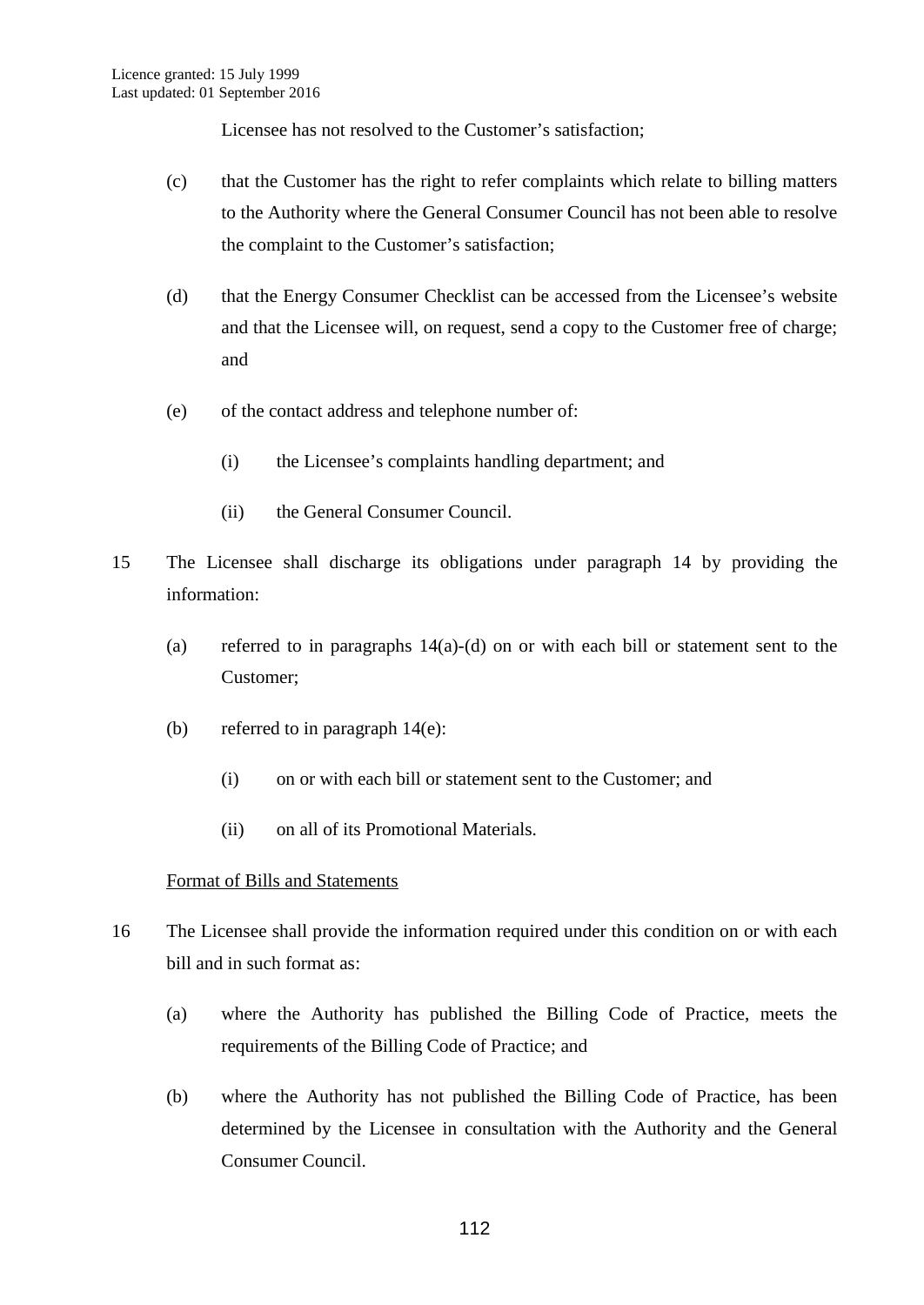17 The Licensee shall not charge the Customer for any information, including any bill or statement which it is required to provide in accordance with or pursuant to this Condition 38. This paragraph does not apply in respect of providing additional copies of a bill or statement to the Customer.

## **Definitions**

18 In this Condition:

| "Billing Code of Practice" | means the document of that name, prepared and        |
|----------------------------|------------------------------------------------------|
|                            | published from time to time by the Authority,        |
|                            | following consultation with the Licensee, other      |
|                            | electricity suppliers and such other persons as the  |
|                            | Authority deems appropriate (which consultation may  |
|                            | take place before paragraph 2 comes into effect), in |
|                            | relation to customer billing matters.                |
|                            |                                                      |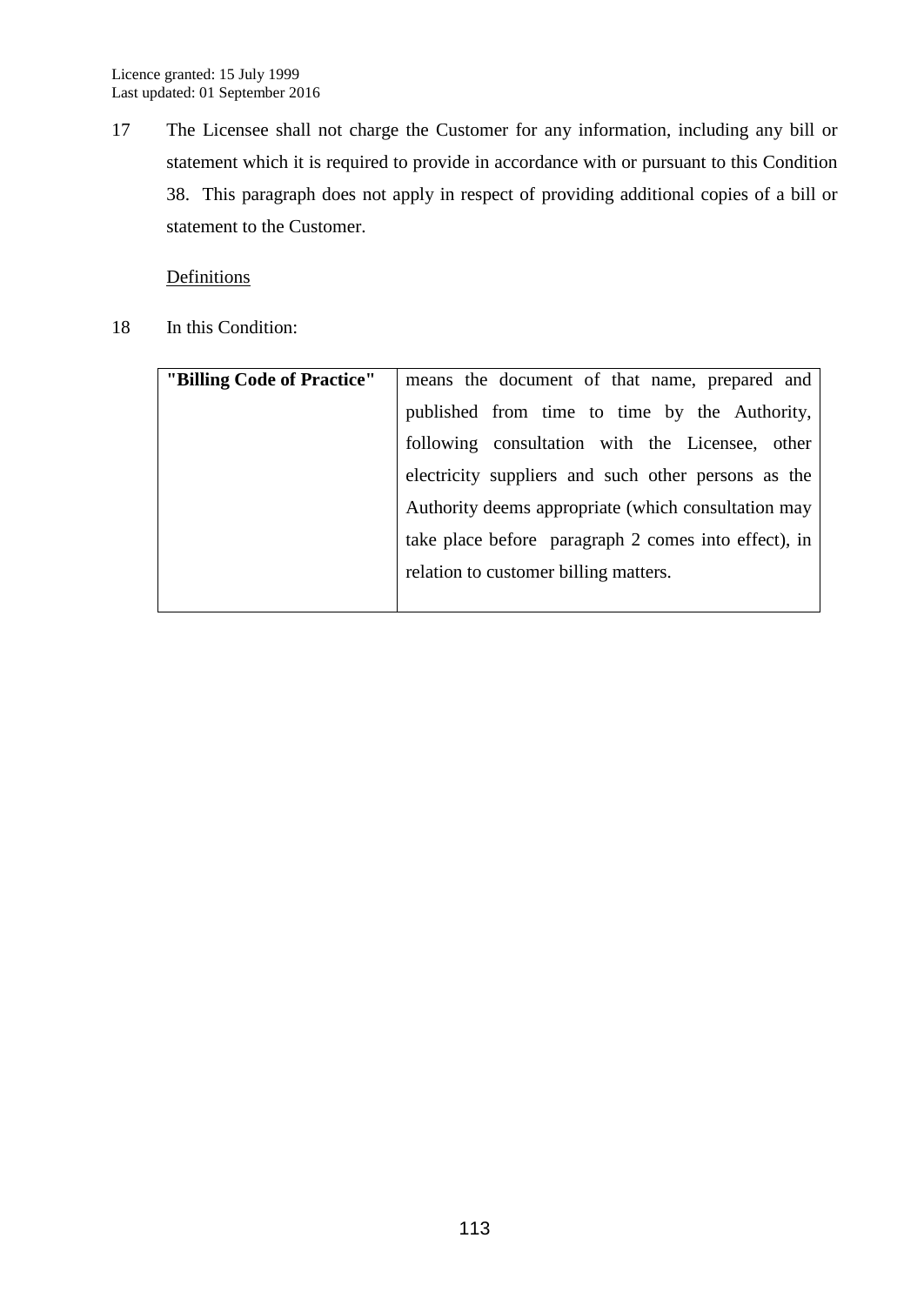## **Condition 39: Security and safety of supplies**

- 1 The Licensee shall make arrangements to keep each of its Customers informed of the postal address and telephone number of an enquiry service established and operated for the purposes of receiving reports from any person about any matter or incident that:
	- (a) causes danger or requires urgent attention, or is likely to cause danger or require urgent attention, in relation to the supply or distribution of electricity; or
	- (b) affects or is likely to affect the maintenance of the security, availability and quality of service of any distribution system through which the relevant Customer is supplied with electricity.
- 2 The enquiry service referred to at paragraph 1 must be such a service as shall:
	- (a) be provided without charge to the Customer;
	- (b) be available to receive and process telephone reports and enquiries at all times on every day of each year; and
	- (c) be operational no later than such date as the Authority may specify.
- 3 The Licensee may discharge the duty imposed by paragraph 1 by providing the requisite information to each of its Customers:
	- (a) on the occasion of the Customer first commencing to take a supply from the Licensee; and
	- (b) either:
		- (i) where bills or statements in respect of charges for the supply of electricity are rendered to the Customer, on a quarterly basis (it being sufficient that the information is included on or with any bill or statement); or
		- (ii) where no bills or statements in respect of charges for the supply of electricity are rendered to the Customer, on an annual basis

and by publishing such information in such manner as will in the opinion of the Licensee secure adequate publicity for it.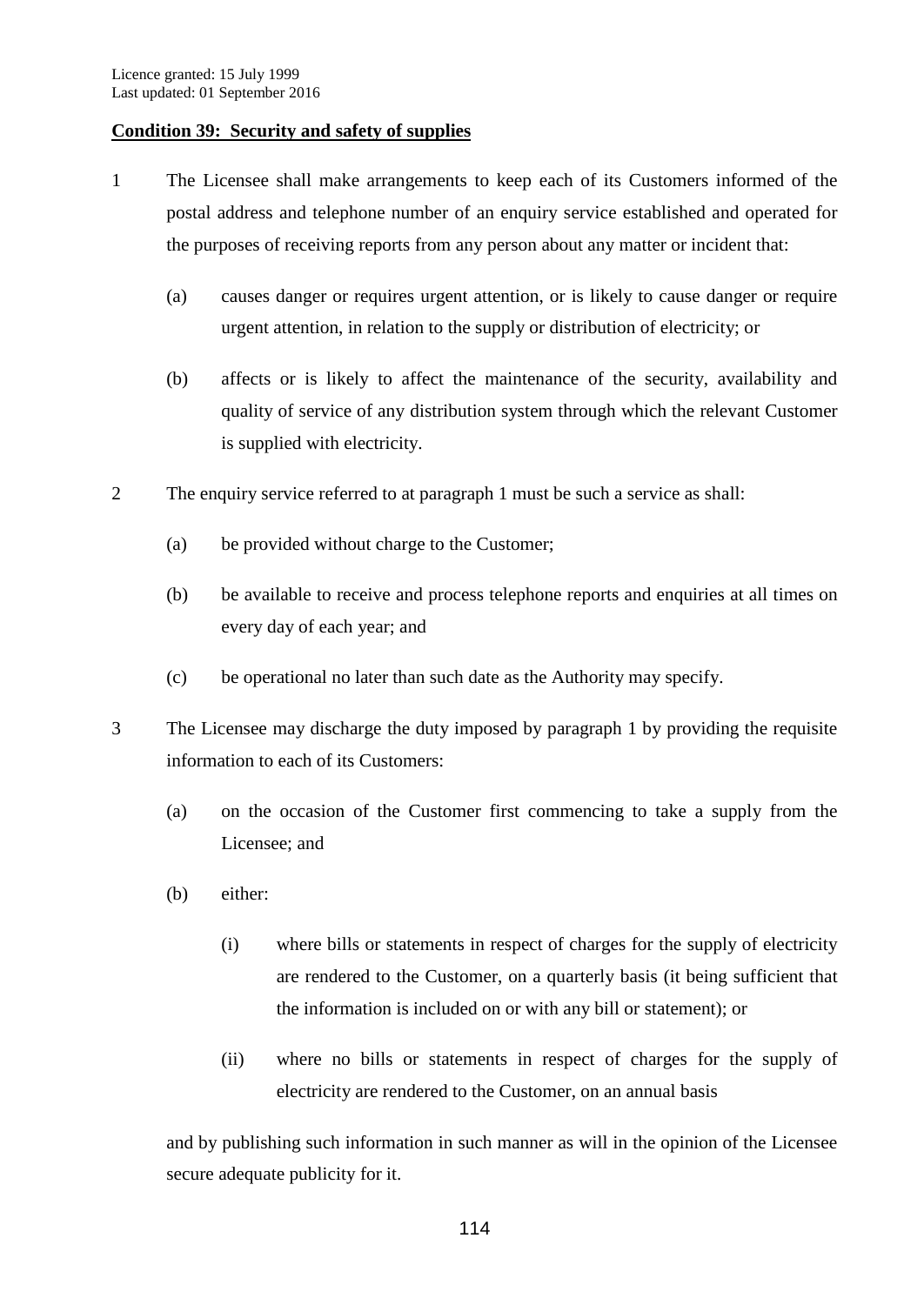4 The Licensee shall, in so far as is practicable, take steps to inform each of its Customers of any change to the address or telephone number of the service referred to at paragraph 1 prior to such change becoming effective.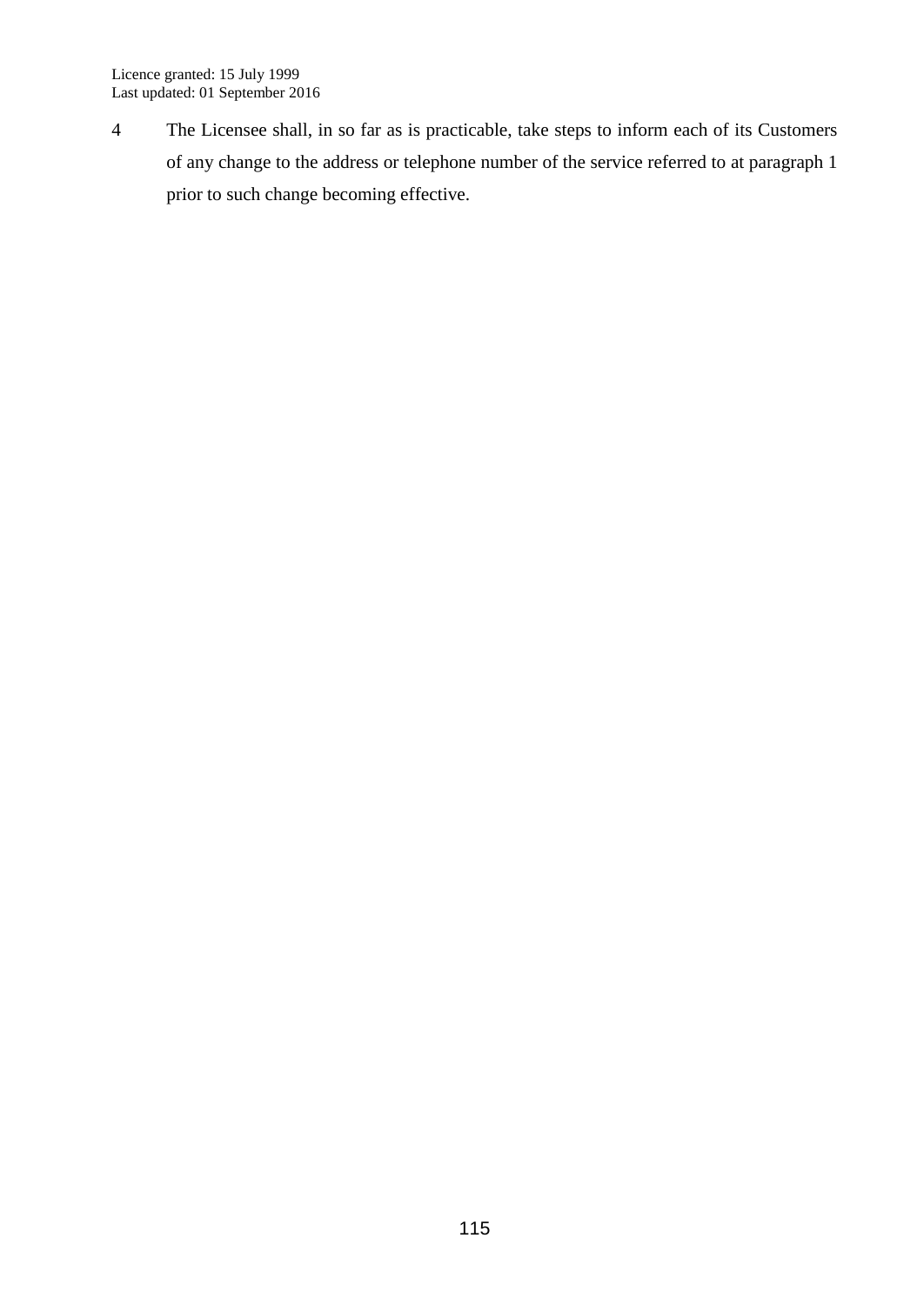## **Condition 40: Marketing of Electricity**

- 1 This Condition shall apply, from the date of the direction, where the Authority has directed that it shall apply to the Licensee. This Condition applies to the selling methods and marketing activities of the Licensee in respect of the supply or proposed supply of electricity.
- 2 The Licensee shall (and shall procure that its agents or sub-contractors shall) comply with the Marketing Code of Practice for Domestic Customers and/or the Marketing Code of Practice for Business Customers.
- 3 In this Condition:

| <b>Marketing Code of Practice</b> | means the relevant document of that name,          |
|-----------------------------------|----------------------------------------------------|
| for Domestic Customers            | prepared and published from time to time by the    |
|                                   | Authority, relating to marketing activities.       |
| <b>Marketing Code of Practice</b> | means the relevant document of that name,          |
| for Business Customers            | prepared and published from time to time by the    |
|                                   | Authority, relating to marketing activities.       |
|                                   |                                                    |
| <b>Agent of Sub-contractor</b>    | means any person directly or indirectly authorised |
|                                   |                                                    |
|                                   | to represent the Licensee in its dealings with     |

Customers.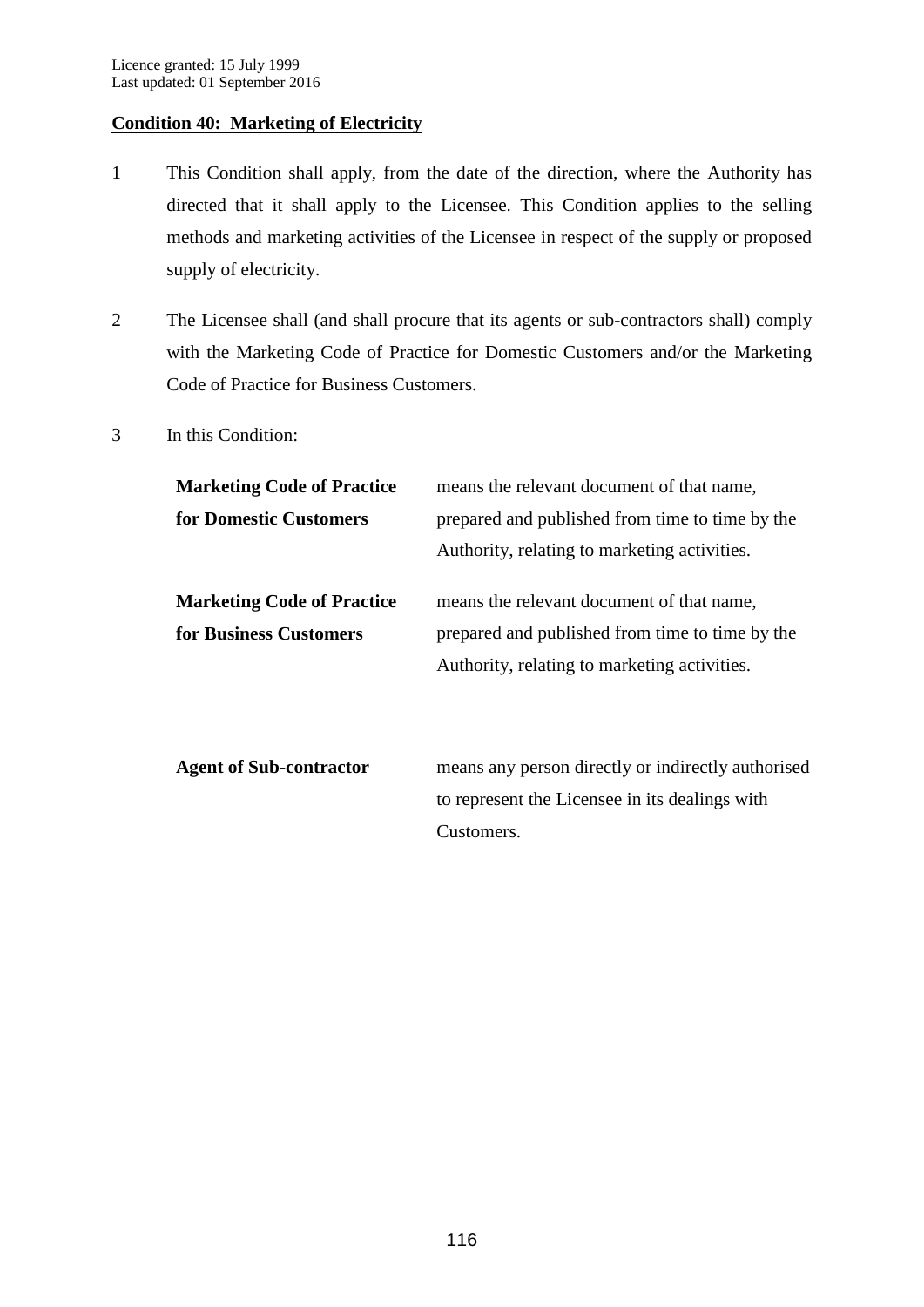## **Condition 41: Fuel Mix Disclosure**

- 1 The Licensee shall, in respect of a Disclosure Period during which it has at any time supplied electricity to Customers, publish:
	- (a) the contribution, expressed as a percentage, of each Energy Source to the overall fuel mix of the total amount of electricity supplied by the Licensee to Customers in the Disclosure Period;
	- (b) the environmental impact of the carbon dioxide emissions and radioactive waste, measured and expressed as [tonnes/grammes per KWh], resulting from the overall fuel mix of the total amount of electricity supplied by the Licensee to Customers in the Disclosure Period;
	- (c) the contribution, expressed as a percentage, of each Energy Source to the overall fuel mix of the total amount of electricity supplied in the Island of Ireland;
	- (d) the environmental impact of carbon dioxide emissions and radioactive waste, measured and expressed as [tonnes/grammes per KWh], resulting from the overall fuel mix of the total amount of electricity supplied in the Island of Ireland;
	- (e) details of reference sources, including addresses of websites, from which Customers can obtain further information on the environmental impact of their electricity supply; and
	- (f) the address of a website from which Customers can obtain the contribution, expressed as a percentage of each Energy Source to the overall fuel mix of the total amount of electricity supplied in Great Britain.
- 2 Where the Licensee has not supplied electricity to Customers at any time during a Disclosure Period it shall nevertheless publish the information set out in paragraphs  $1(c)$ , (d) and (e).
- 3 The Licensee shall for each Disclosure Period publish the information referred to in paragraphs 1 and 2 by: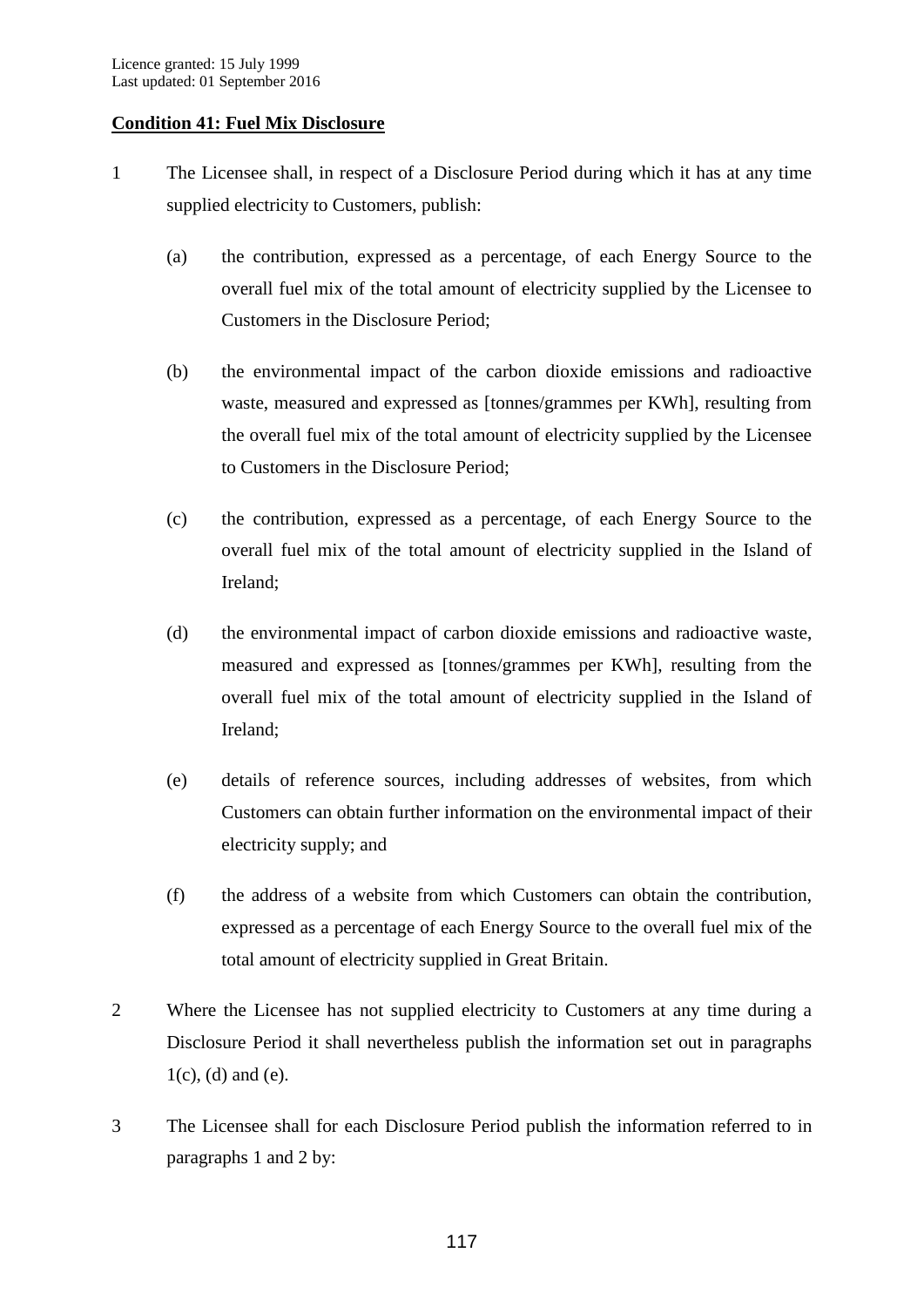- (a) including it on or with each bill or statement it sends to its Customers at any time following two months after the Disclosure Date; and
- (b) no later than two months following the Disclosure Date, including it in all Promotional Materials issued by or on behalf of the Licensee until the date two months following the next Disclosure Date.
- 4 The information referred to:
	- (a) in paragraph 1(c) shall be that which has been calculated, verified and provided to the Licensee by the Authority (or a body appointed by the Authority) in accordance with the Fuel Mix Methodology notified to the Licensee;
	- (b) in paragraph 1(d) shall be that which is provided to the Licensee by the Authority (or a body appointed by the Authority).
- 5 The Licensee shall comply with its obligations under the Fuel Mix Methodology.
- 6 In this Condition –

| <b>Disclosure Date</b>   | means, in relation to a Disclosure Period, the |
|--------------------------|------------------------------------------------|
|                          | date that the information referred to in       |
|                          | paragraphs 1 and 2 is provided to the          |
|                          | Licensee by the Authority (or a body           |
|                          | appointed by the Authority);                   |
|                          |                                                |
| <b>Disclosure Period</b> | means each period of 1 January to 31           |
|                          | December and shall include the period          |
|                          | ending 31 December immediately prior to the    |
|                          | date this Condition takes effect;              |
|                          |                                                |
| <b>Energy Source</b>     | means one of the following categories of fuel  |
|                          | used for the generation of electricity:-       |
|                          |                                                |

(a) Coal;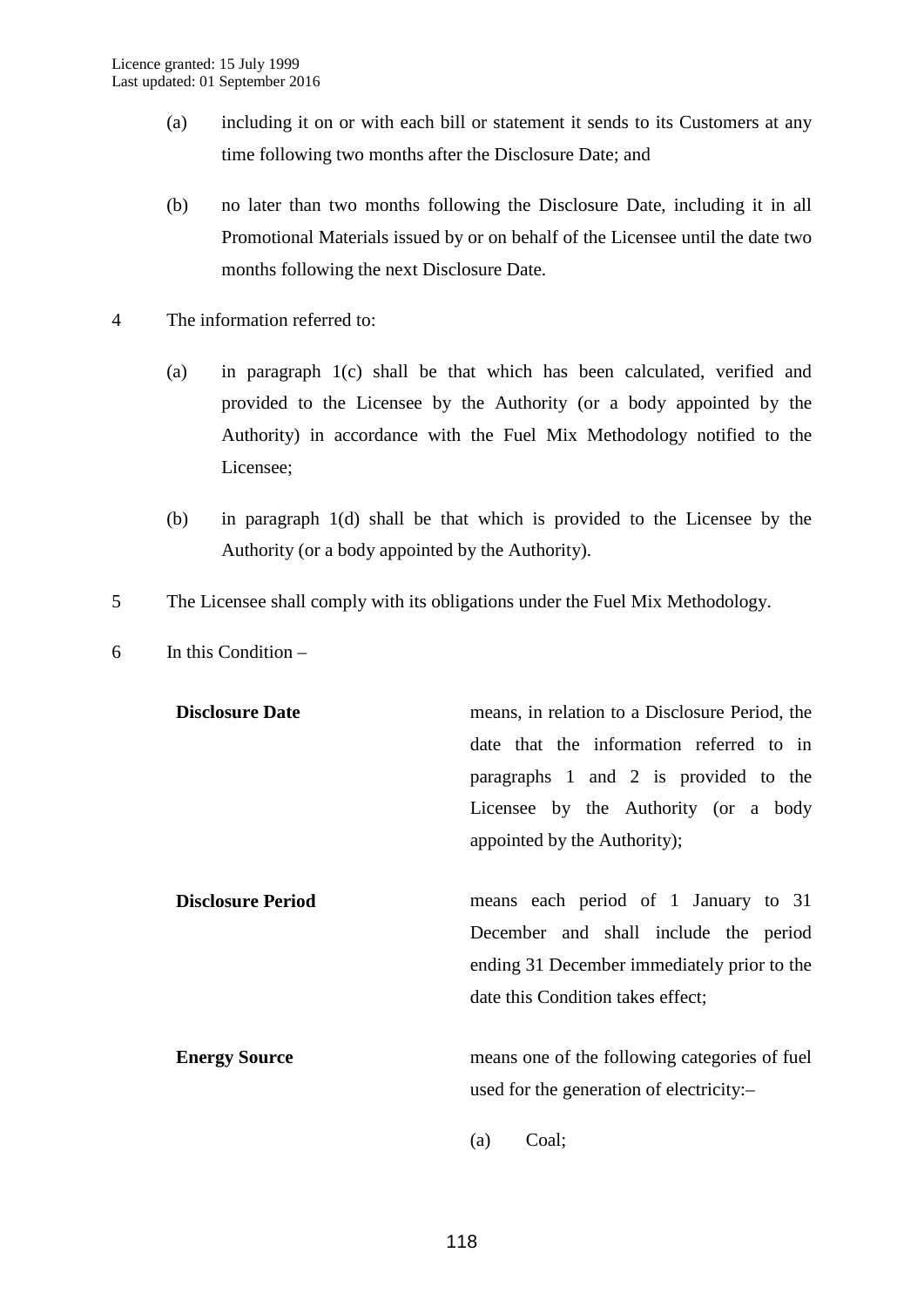- (b) Natural Gas;
- (c) Nuclear;
- (d) Renewables;
- (e) Peat;
- (f) Oil; and
- (g) Other; and

**Fuel Mix Methodology** means the methodology determined by the Authority, and amended from time to time, which, among other things, sets out (i) the principles for calculating and verifying the information to be published by the Licensee, (ii) the obligations of the Licensee to provide information (of the type and to the extent and in the form specified) to enable such calculation and verification to be undertaken, and (iii) the manner and format in which the information shall be provided by, or to, the Licensee.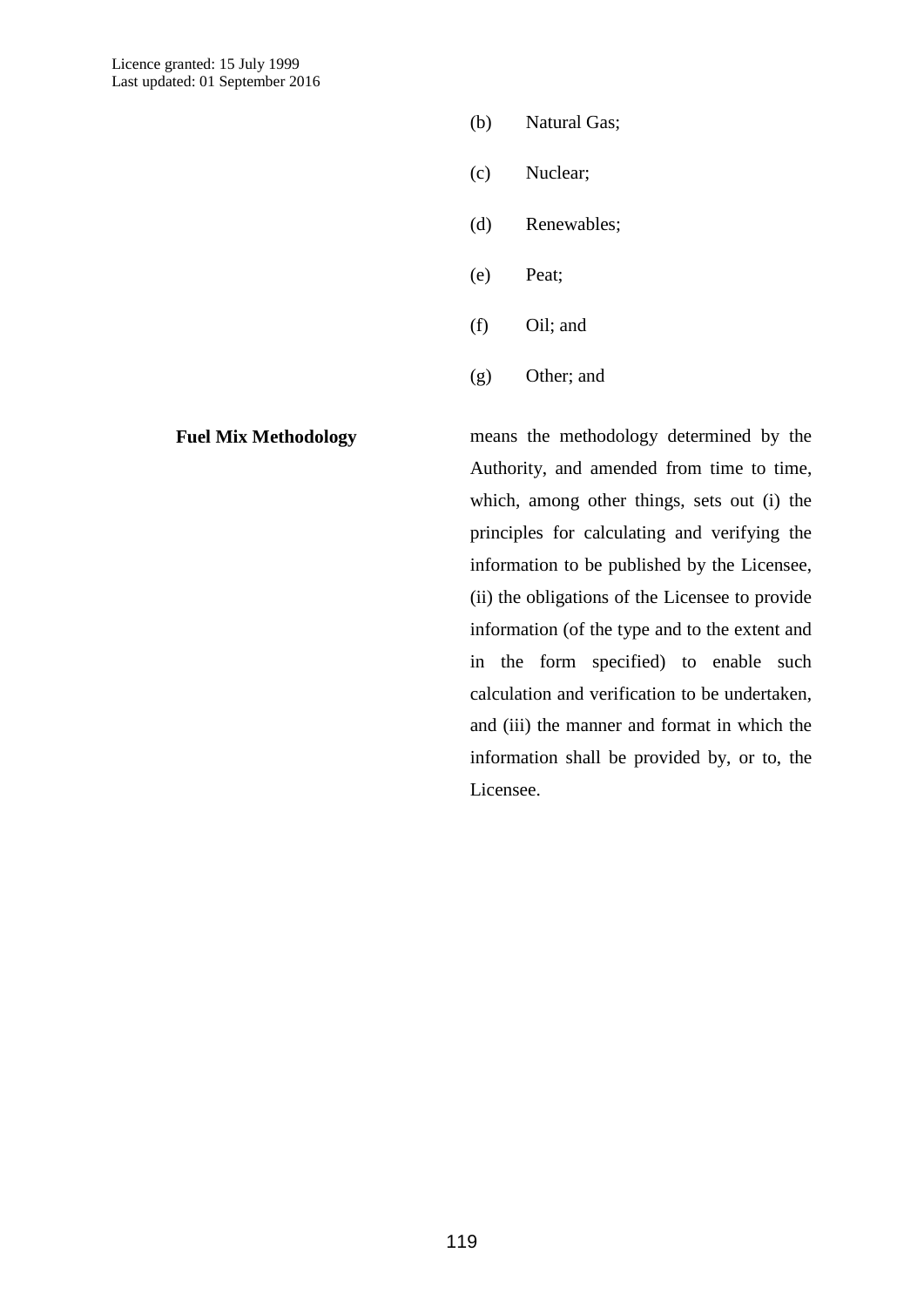## **Condition 42: Wholesale Contracts and Electricity Derivatives**

- 1 Subject to paragraph 2, the Licensee shall, for every Contract or Electricity Derivative entered into by the Licensee with a Wholesale Customer or a Transmission Licence Holder (the **relevant agreement**) and every transaction undertaken under or in accordance with the provisions of a relevant agreement (the **relevant transaction**), retain for a period of at least five years after the end date of the relevant agreement or the date of the relevant transaction (as the case may be) the information set out in paragraph 4.
- 2 Paragraph 1 shall not apply to an Electricity Derivative entered into by the Licensee with a Wholesale Customer or a Transmission Licence Holder or to any transaction undertaken, under or in accordance with the provisions of an Electricity Derivative entered into with a Wholesale Customer or a Transmission Licence Holder, prior to the date of the Guidelines referred to in Article 40(4) of the Directive (the **Guidelines**).
- 3 The Licensee shall retain the relevant information in accordance with such methods and arrangements for record keeping and in such form as may be set out in the Guidelines.
- 4 The information to be retained shall:
	- (a) provide particulars of:
		- (i) the characteristics of the relevant agreement or the relevant transaction, including characteristics relating to duration and delivery and settlement rules;
		- (ii) the amount of electricity specified in the relevant agreement or relevant transaction;
		- (iii) the time and date the relevant agreement or relevant transaction was executed and the prices pertaining to that agreement or transaction;
		- (iv) the means of identifying the Wholesale Customer to whom the relevant agreement or relevant transaction relates; and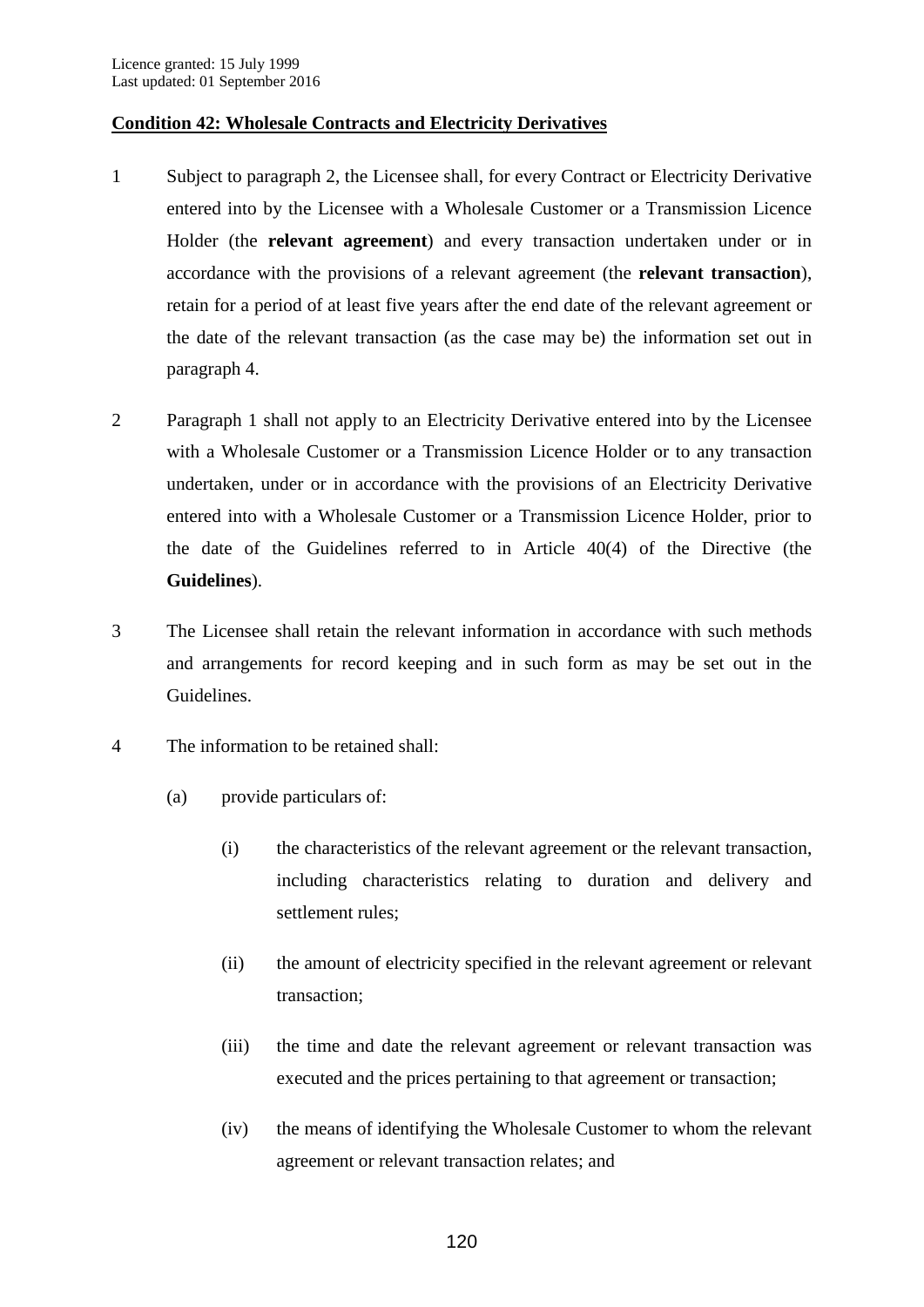- (b) include such information as is specified in a direction given to the Licensee by the Authority about relevant agreements under which any transactions continue to be unsettled.
- 5 The Licensee shall provide to the Authority, in such manner and at such times as the Authority may specify, such information as the Authority may require which is retained by the Licensee in accordance with this Condition.
- 6 In this Condition:

| <b>Electricity Derivative</b>      | means a financial instrument specified in                                                                                        |
|------------------------------------|----------------------------------------------------------------------------------------------------------------------------------|
|                                    | points 5, 6, or 7 of Section C of Annex I to                                                                                     |
|                                    | Directive 2004/39/EC of the European                                                                                             |
|                                    | Parliament and of the Council of 21 April                                                                                        |
|                                    | 2004 on markets in financial instruments,                                                                                        |
|                                    | which relates to electricity;                                                                                                    |
| <b>Transmission Licence Holder</b> | means any person holding a licence granted<br>under Article $10(1)(b)$ of the Order; and                                         |
| <b>Wholesale Customer</b>          | means a Customer who is purchasing<br>electricity for the purposes of reselling it to<br>another person and not for his own use. |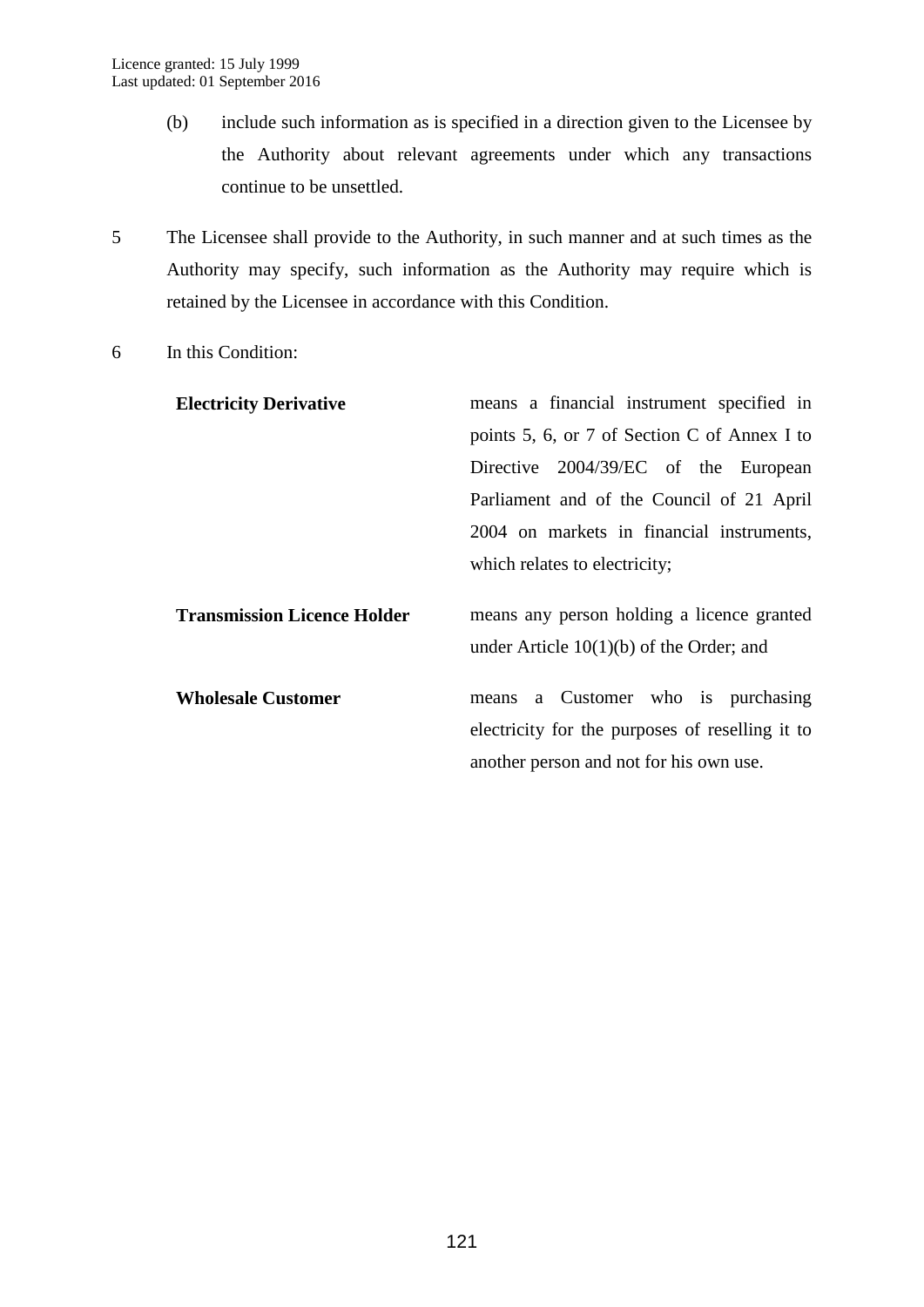## **Condition 43: Facilitating Supplier Transfers**

- 1 The Licensee shall ensure that its practices, procedures and systems facilitate Supplier Transfers to take place within the Relevant Period.
- 2 The Licensee shall inform the Authority as soon as it becomes aware that its practices, procedures and systems may not, as a result of the number of notifications it is receiving from the Market Registration Service, be able to facilitate compliance with paragraph 1.
- 3 The Authority may issue directions requiring the Licensee to take steps to review and improve its practices, procedures and systems to facilitate a Supplier Transfer in such manner as may be specified in the directions and the Licensee shall comply with any such directions from the date specified.
- 4 In this Condition –

**Market Registration Service** has the meaning given in Condition 27.

**Objection Period** means any period within which the Licensee or the Registered Supplier (as the case may be) may in accordance with the industry rules and procedures raise and/or withdraw (as the case may be) an objection to the Supplier Transfer.

**Relevant Date** has the meaning given in Condition 27.

**Relevant Period** means:

(i) where the Licensee is the Registered Supplier for the premises, the 15 working day period (excluding the Objection Period) following notification to it by the Market Registration Service that another Electricity Supplier has applied to be the Registered Supplier for the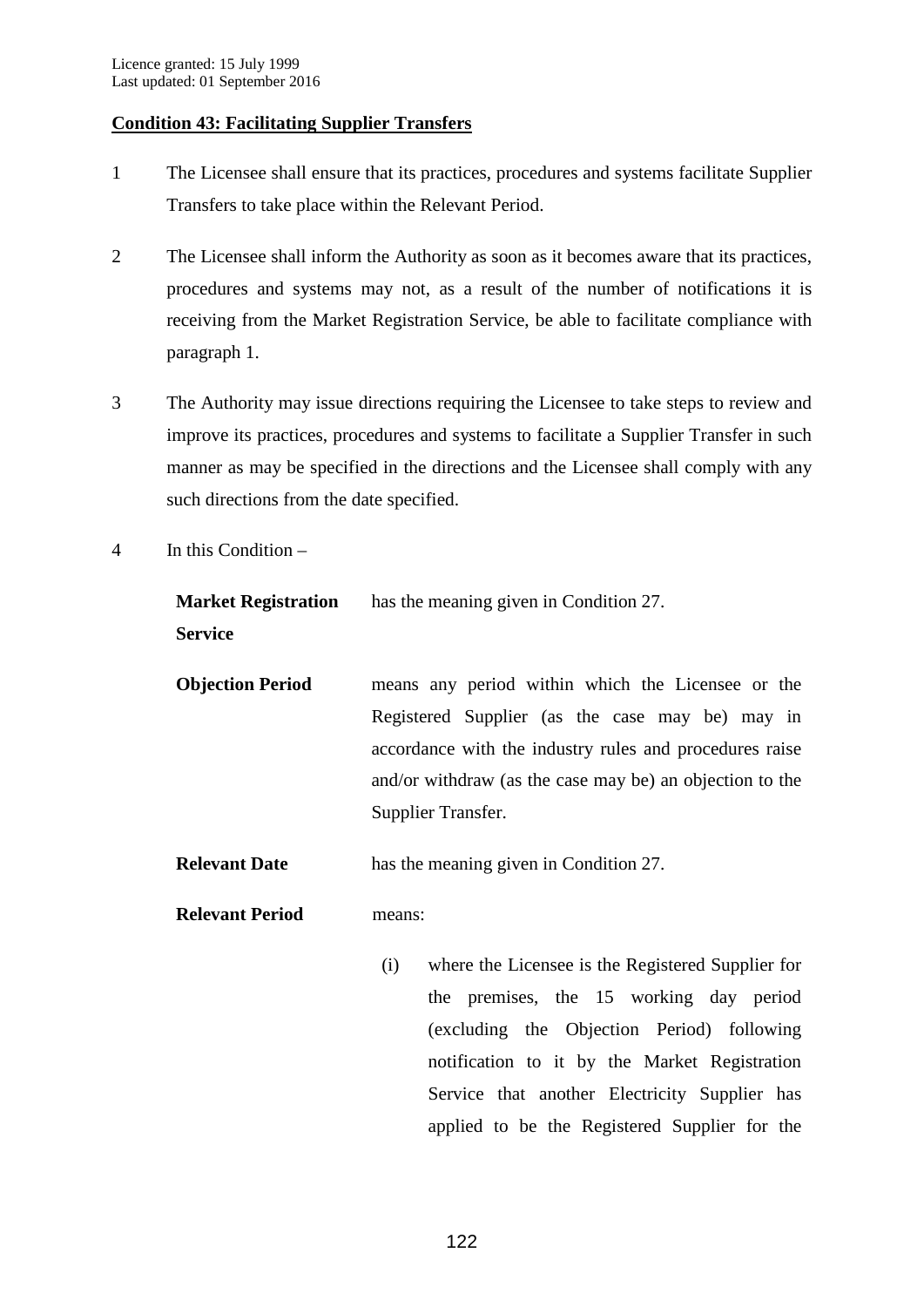relevant premises;

(ii) where the Licensee has entered into a Contract with a Customer, the 15 working day period (excluding the Objection Period) following the Relevant Date.

**Registered Supplier** has the meaning given in Condition 27.

**Supplier Transfer** has the meaning given in Condition 27.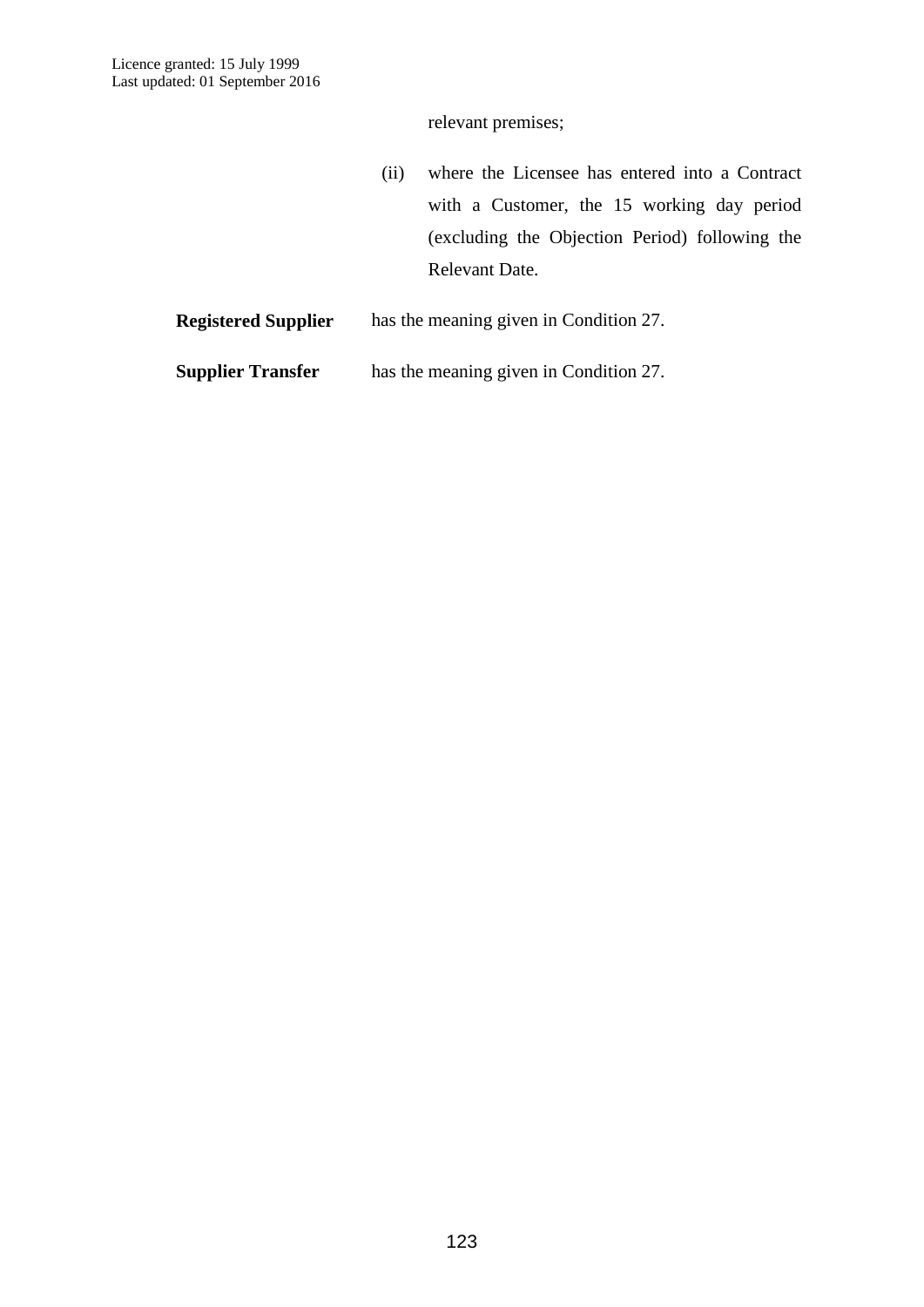# **Condition 44: Provision of Information to Electricity Suppliers and Energy Service Providers**

- 1 Where paragraph 2 applies, the Licensee shall, within ten working days of receiving a Customer Information Request from any Electricity Supplier or Energy Services Provider, provide, free of charge, to the Electricity Supplier or Energy Services Provider (as the case may be) the Billing Information specified in the Customer Information Request and held or recorded by the Licensee.
- 2 This paragraph applies where the Licensee is supplying electricity, or has at any time in the 12 months prior to the date of the customer information request supplied electricity, to the premises identified in the request and where the Customer identified in the request is or was (as the case may be), a Customer of the Licensee.
- 3 Where, in respect of any Customer Information Request, the specified Billing Information is not held or recorded by the Licensee in a form that can be determined or ascertained for the Specified Period, the Licensee shall:
	- (a) give notice to the Electricity Supplier or the Energy Services Provider (as the case may be) that the Billing Information cannot be provided for only the Specified Period; and
	- (b) provide the requested Billing Information held or recorded by the Licensee in respect of any period that includes the Specified Period.
- 4 The Licensee shall not submit a customer information request to another Electricity Supplier unless it has, and retains evidence of, the consent of the Customer for it to obtain the information which is specified in the request to the other Electricity Supplier.
- 5 The Licensee shall not charge the Customer for any services provided to the Customer or to any Electricity Supplier or Energy Services Provider pursuant to this Condition.
- 6 The Licensee is not required to comply with paragraph 1 in respect of any customer information request received from an Energy Services Provider where: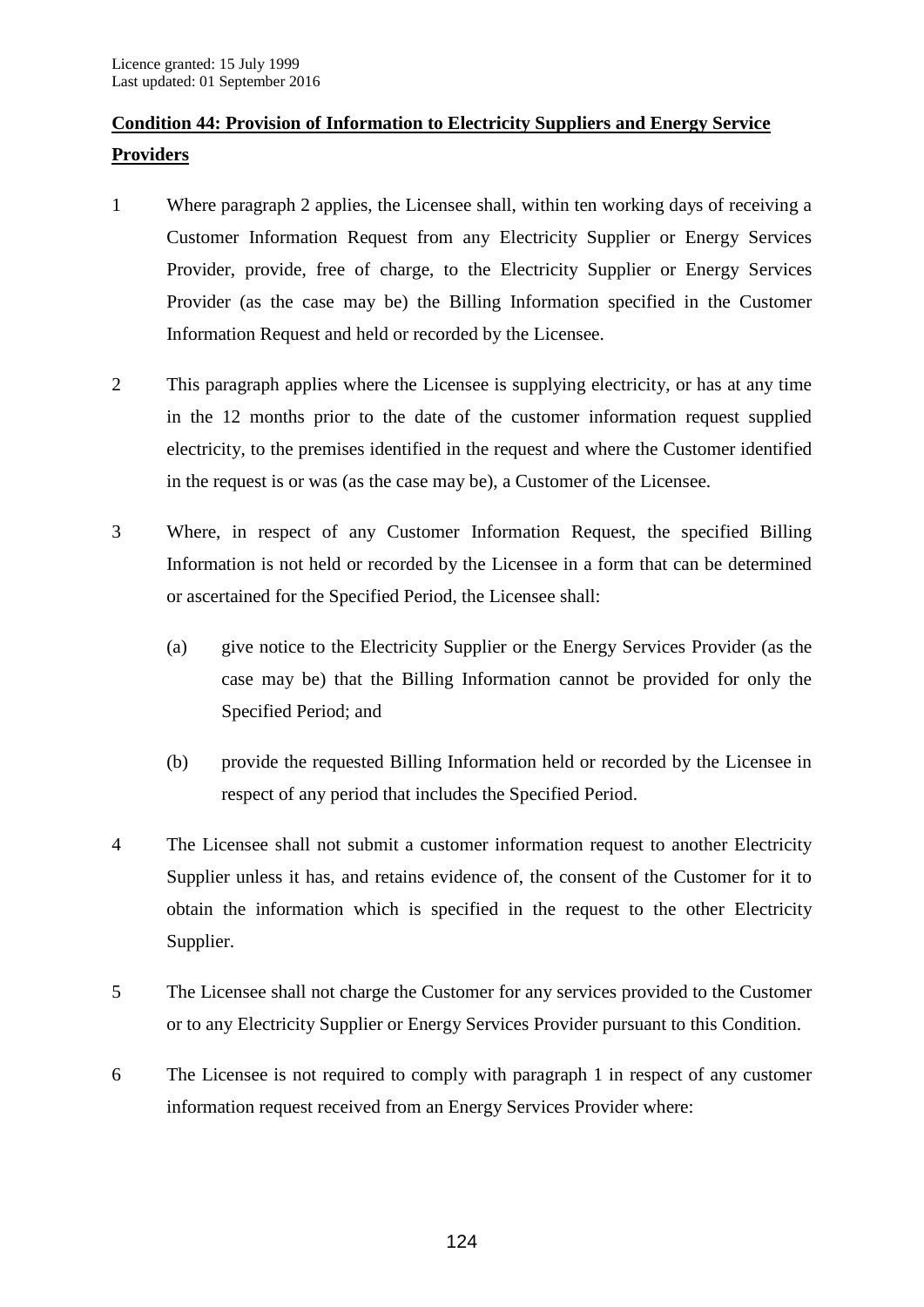- (a) the Licensee does not have the consent of the Customer to provide Billing Information to the Energy Services Provider; and
- (b) the Energy Services Provider does not submit, with the customer information request, written evidence of the consent of the Customer for the Energy Services Provider to obtain from the Licensee such Billing Information as is specified in the customer information request.
- 7 In this Condition:

## **Billing Information** means:

- (a) any information relating to the consumption of electricity by the Customer at the premises identified, in the request; and
- (b) any information enclosed with, or set out in, any bill or statement previously sent by the Licensee to the Customer at such premises.

**Customer Information Request**  means a request, for Billing Information in respect of the Customer at the premises identified, and for the period specified, in the request.

- **Energy Services Provider** means any person, other than an Electricity Supplier, that provides goods or services to Customers at their premises for the purposes of enabling the Customer to reduce their electricity consumption or to make efficient use of electricity.
- **Specified Period** means the period specified in the Customer Information Request.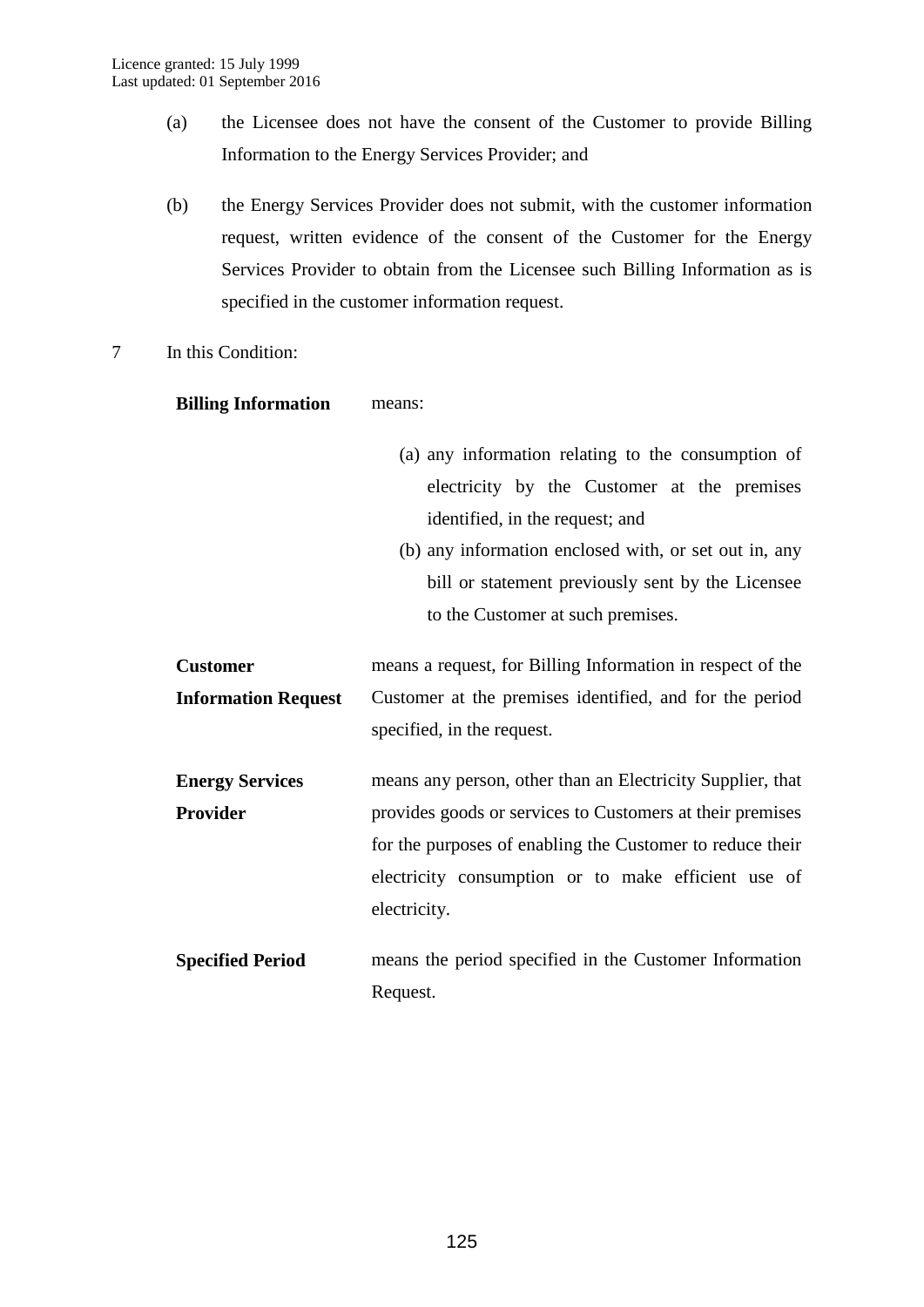## **Condition 45: Business Separation**

- 1 This Condition applies where any affiliate or related undertaking of the Licensee is:
	- (a) carrying on the activities of an Associated Business; and
	- (b) that Associated Business is subject to Separation Conditions.
- 2 Where this Condition applies the Licensee shall not:
	- (a) act in a manner which is inconsistent with the relevant affiliate or related undertaking's obligations under the Separation Condition; or
	- (b) take any action that may impede or frustrate the relevant affiliate or related undertaking from fulfilling its obligations under the Separation Condition.
- 3 In this Condition:

| <b>Associated Business</b>   | means any business which is carrying on any activity           |
|------------------------------|----------------------------------------------------------------|
|                              | that requires authorisation in accordance with either          |
|                              | Article $8(1)(b)$ or (bb) of the Order or section $4(1)(b)$ or |
|                              | (bb) of the Electricity Act 1989; and                          |
|                              |                                                                |
| <b>Separation Conditions</b> | means any conditions:                                          |
|                              |                                                                |
|                              | which are included in a licence held by the<br>(a)             |
|                              | affiliate or related undertaking of the Licensee,              |
|                              | as granted under either Article $10(1)(b)$ or (bb)             |
|                              | of the Order or section $6(1)(b)$ or (c) of the                |
|                              | Electricity Act 1989;                                          |
|                              | (b)<br>which are at any given time applicable and in           |
|                              | force in relation to the licence holder; and                   |
|                              |                                                                |
|                              | which in combination impose an obligation on<br>(c)            |
|                              | the Associated Business to ensure the legal,                   |
|                              | managerial and operational separation of the                   |
|                              | Associated<br><b>Business</b><br>produce<br>and<br>to<br>a     |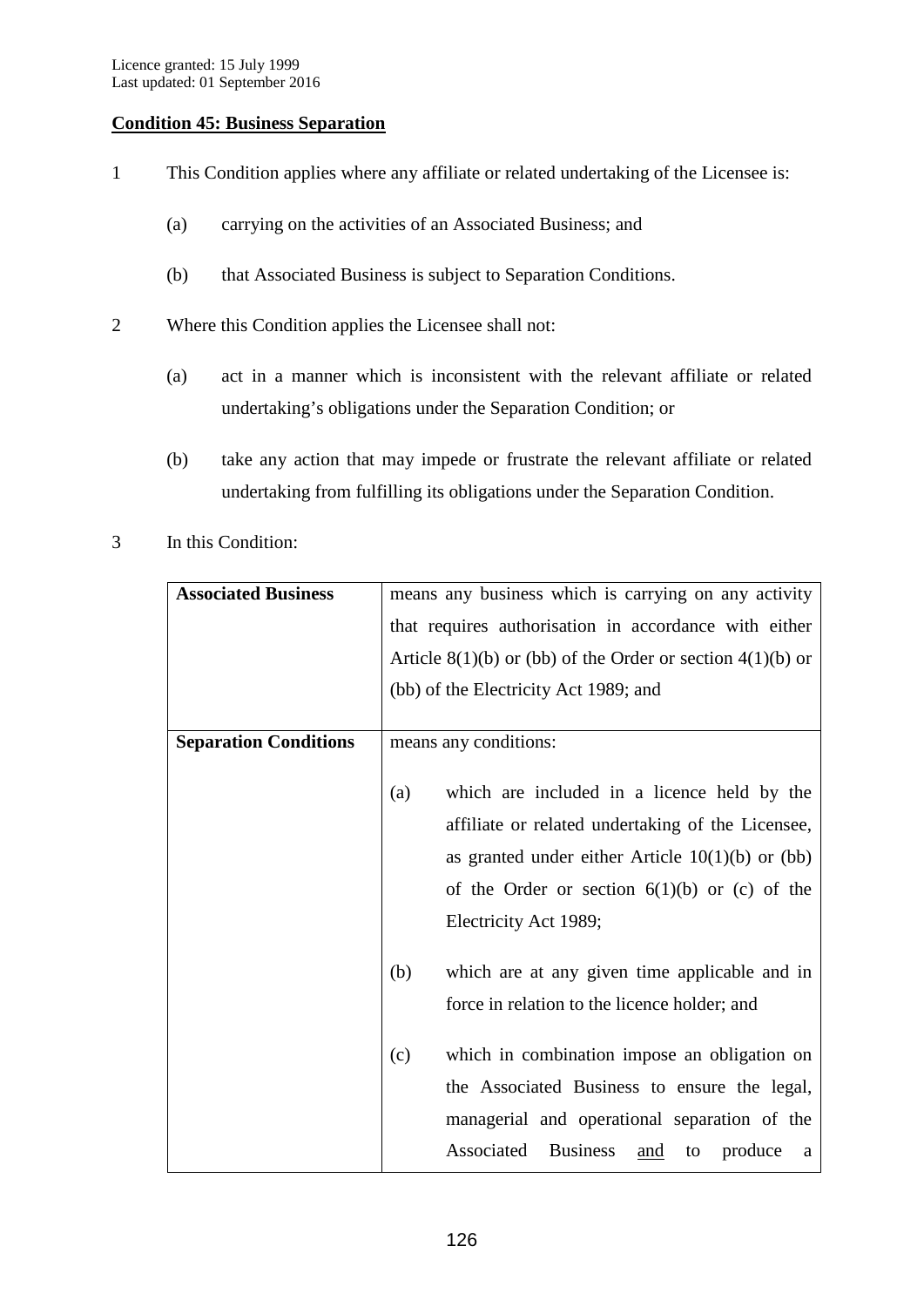| compliance plan setting out how it will meet the |
|--------------------------------------------------|
| obligation.                                      |
|                                                  |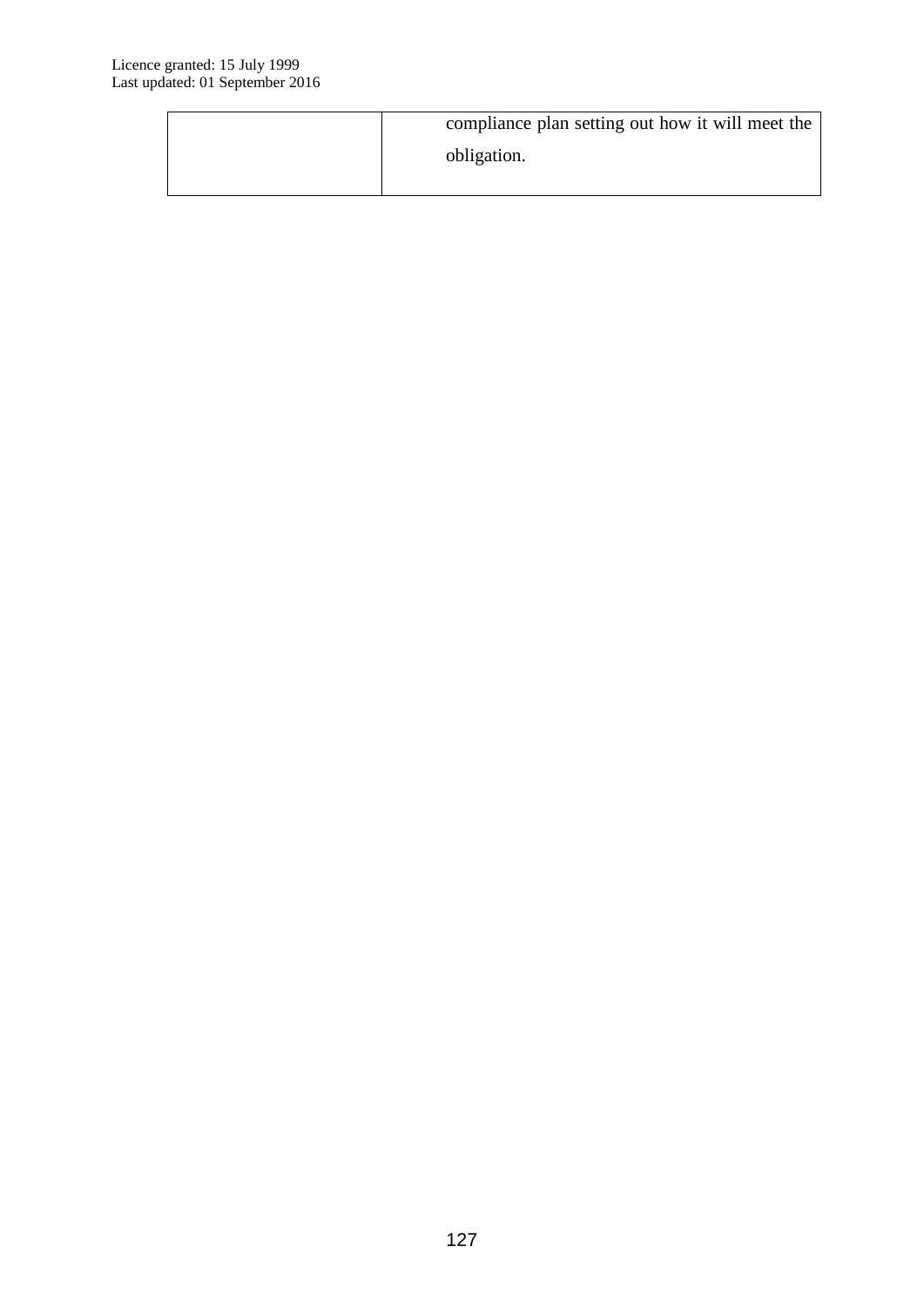## **Schedule 1: Specified Premises**

For the purposes of this Licence, the Licensee is authorised to supply electricity to all premises in Northern Ireland.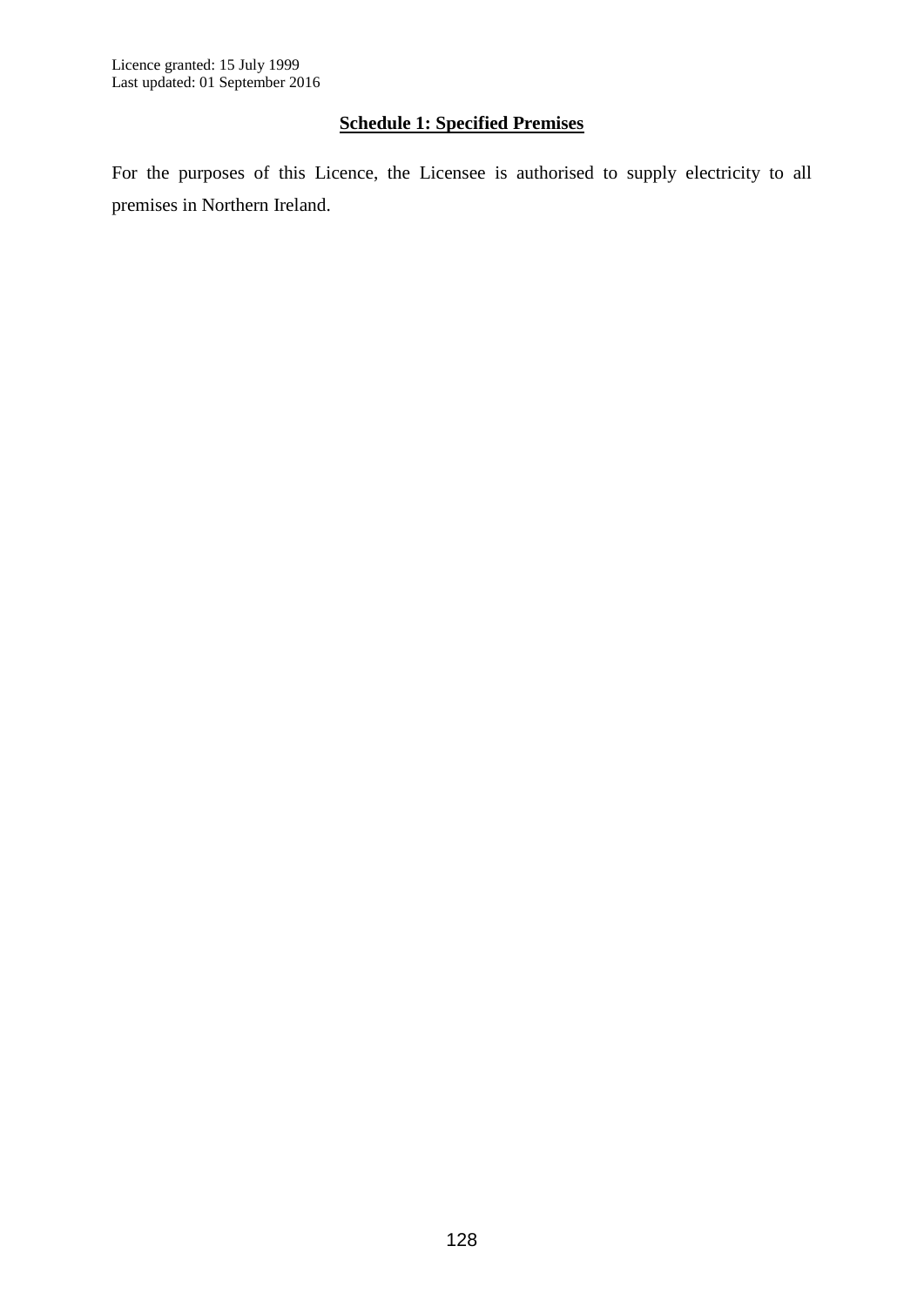## **Schedule 2 Terms as to Revocation**

- 1. The Authority may at any time revoke the Licence by not less than 30 days' notice (24 hours' notice in the case of revocation under sub-paragraph 1(e)) in writing to the Licensee:
	- (a) if the Licensee agrees in writing with the Authority that the Licence should be revoked;
	- (b) if any licence fee required to be paid under the Licence is unpaid 30 days after it has become due and remains unpaid for a period of 14 days after the Authority has given the Licensee notice that the payment is overdue provided that no such notice shall be given earlier than the sixteenth day after the day on which the amount payable became due;
	- (c) if the Licensee fails to comply with a final order (within the meaning of Article 42 of the Energy Order) or with a provisional order (within the meaning of Article 42 of the Energy Order) which has been confirmed under Article 42 of the Energy Order and which (in either case) has been made in respect of a contravention or apprehended contravention of any of the Conditions or of any relevant requirement (as defined in Article 41(2)(a) of the Energy Order) imposed on the Licensee in its capacity as holder of the Licence and (in either case) such failure is not rectified to the satisfaction of the Authority within three months after the Authority has given notice of such failure to the Licensee, provided that no such notice shall be given by the Authority before the expiration of the period within which an application under Article 44 of the Energy Order could be made questioning the validity of the final or provisional order or before the proceedings relating to any such application are finally determined;
	- (d) if the Licensee fails to comply with an order made by a court under section 34 of the Competition Act 1998; or fails to comply with an order made under section 72, 75, 76, 81, 83, 84, 158, 160 or 161 of, or under paragraph 2, 5, 6, 10 or 11 of schedule 7 to, the Enterprise Act 2002; or any partner, director, member, secretary or manager of the Licensee is found guilty of an offence under section 188 or 201 of the Enterprise Act 2002;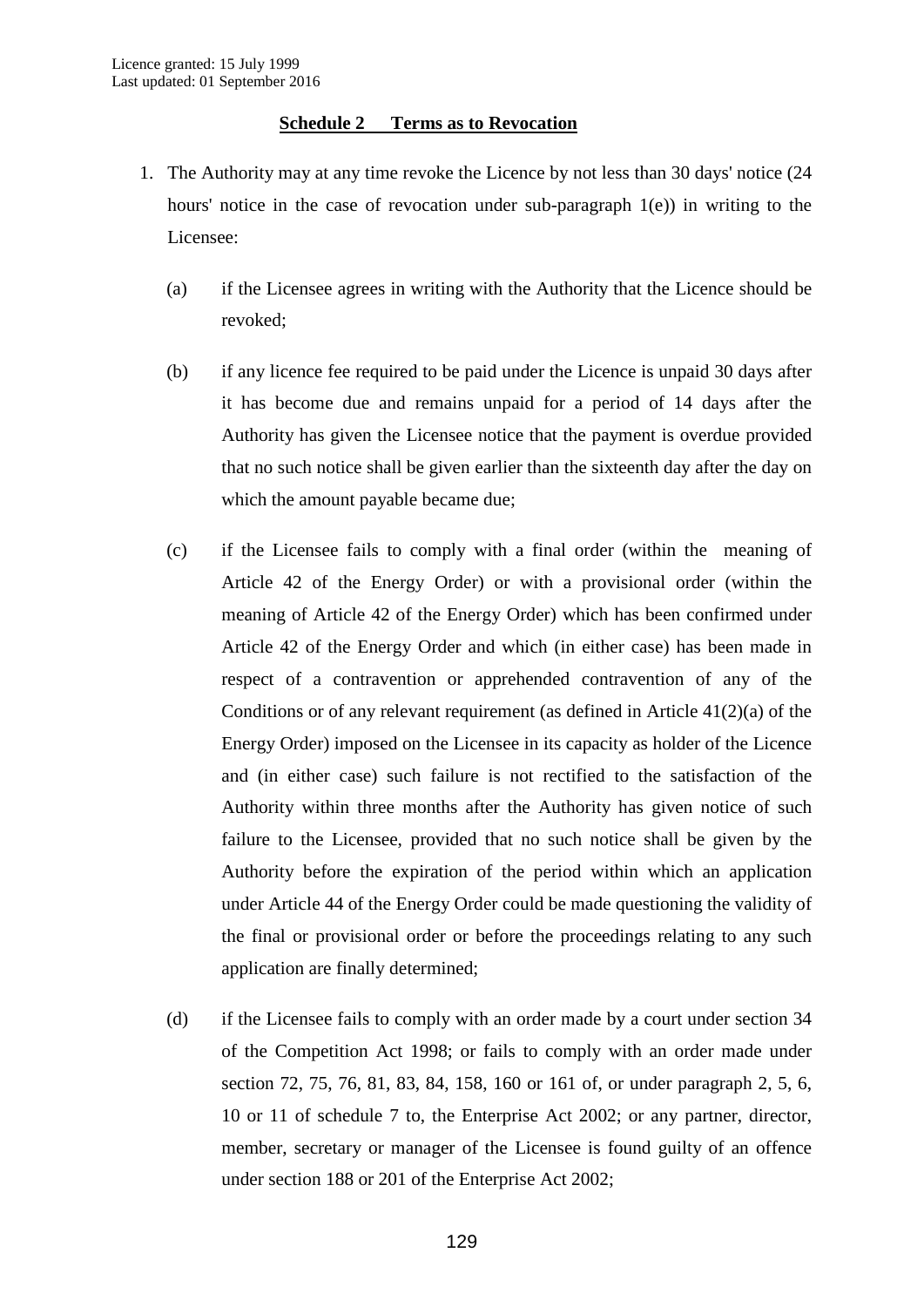- (e) if the Licensee:
	- (i) is unable to pay its debts (within the meaning of Article  $103(1)$  or  $(2)$ of the Insolvency (Northern Ireland) Order 1989, but subject to paragraph 3 of this Schedule) or if any voluntary arrangement is proposed in relation to it under Article 14 of that Order, or if it enters into any scheme of arrangement (other than for the purpose of reconstruction or amalgamation upon terms and within such period as may previously have been approved in writing by the Authority);
	- (ii) has a receiver (which expression shall include an administrative receiver within the meaning of Article 5(1) of the Insolvency (Northern Ireland) Order 1989) of the whole or any material part of its assets or undertaking appointed;
	- (iii) has an administration order under Article 21 of the Insolvency (Northern Ireland) Order 1989 made in relation to it;
	- (iv) passes any resolution for winding-up other than a resolution previously approved in writing by the Authority;
	- (v) becomes subject to an order for winding-up by a court of competent jurisdiction; or
	- (vi) shall suffer any event analogous to any of the foregoing in any jurisdiction in which it is incorporated or resident;
- (f) if the Licensee is convicted of having committed an offence under Article 63 of the Order or under Article 46 of the Gas (Northern Ireland) Order 1996;
- (g) if the Licensee fails to pay any financial penalty (within the meaning of Article 45 of the Energy Order) imposed in respect of a contravention or apprehended contravention of a Condition or of a "relevant requirement" as defined in Article  $41(2)(a)$  of the Energy Order by the due date for such payment and such payment is not made to the Authority within three months after the Authority has given notice in writing of such failure to the Licensee, provided that no such notice shall be given by the Authority before the expiration of the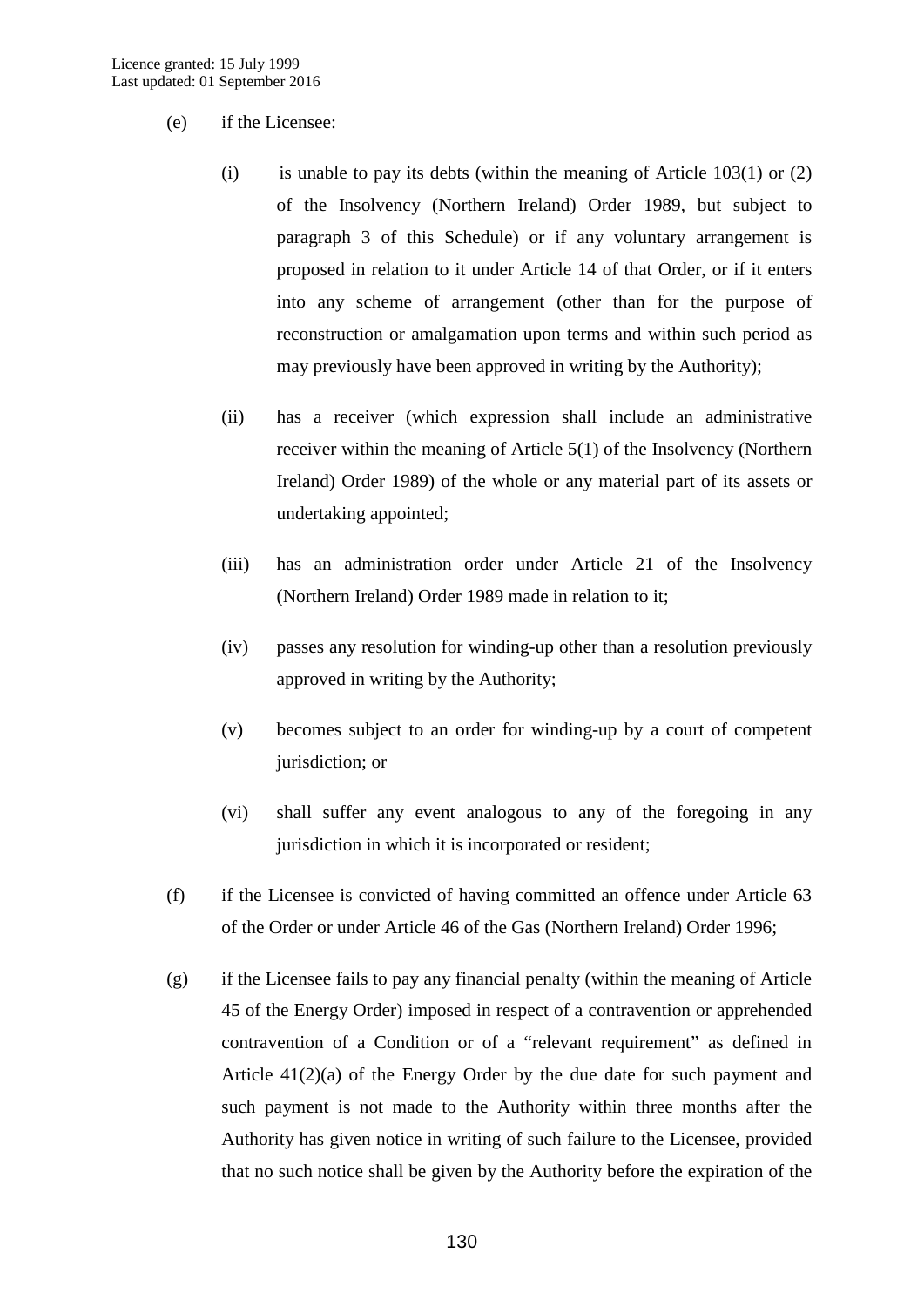period within which an application under Article 49 of the Energy Order could be made questioning the validity or effect of the financial penalty or before the proceedings relating to any such application are finally determined; or

- (h) if none of the premises specified, or of the description specified, in Schedule 1 shall have been supplied with electricity by the Licensee at any time during any period of 5 years.
- 2. For the purposes of paragraph  $1(e)(i)$  of this Schedule Article  $103(1)(a)$  of the Insolvency (Northern Ireland) Order 1989 shall have effect as if for "£750" there was substituted "£250,000" or such higher figure as the Authority may from time to time determine by notice in writing to the Licensee.
- 3. The Licensee shall not be deemed to be unable to pay its debts for the purposes of paragraph 1(e)(i) of this Schedule if any such demand as is mentioned in Article 103(1)(a) of the Insolvency (Northern Ireland) Order 1989 is being contested in good faith by the licensee with recourse to all appropriate measures and procedures or if any such demand is satisfied before the expiration of such period as may be stated in any notice given by the Authority under paragraph 1 of this Schedule.